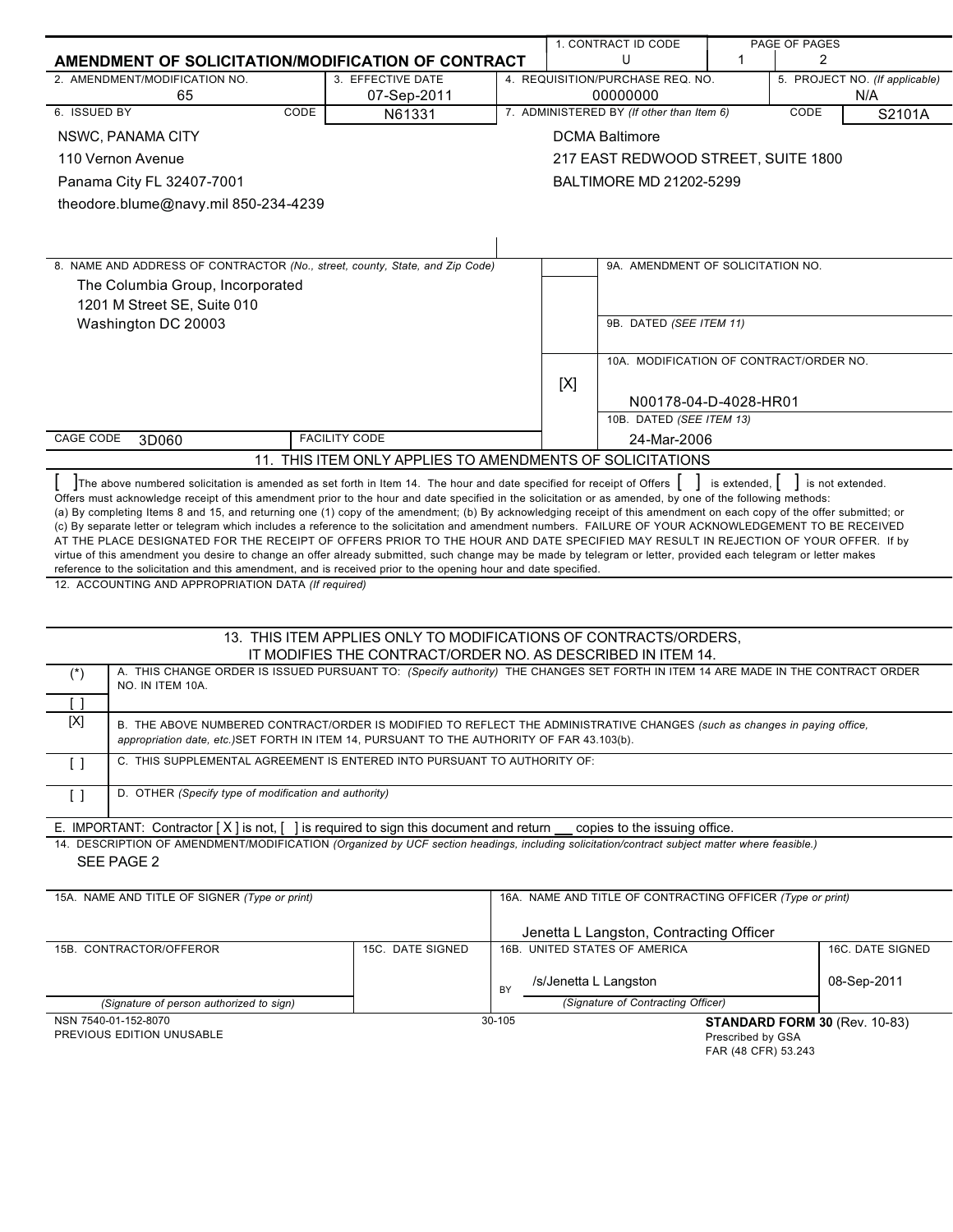| NO.<br>$\sim$<br><b>CONTRACT</b> | ORDER NO.<br><b>DELIVERY</b> | AMENDMENT/MODIFICATION NO. | PAGE                | 'FINAL |
|----------------------------------|------------------------------|----------------------------|---------------------|--------|
| N00178-04-D-4028                 | <b>HR01</b>                  | 02                         | $\sim$<br>ot 2<br>∸ |        |

## **GENERAL INFORMATION**

The purpose of this administrative modification is to correct the JON and ACRN on SLIN 600049 which was added on Modification 64. Accordingly, said Task Order is modified as follows:

Change SLIN 600049 from:

JON 31S2B11SATC2 and ACRN FJ

to:

JON 31S2A11LOGSP and ACRN FP.

A conformed copy of this Task Order is attached to this modification for informational purposes only.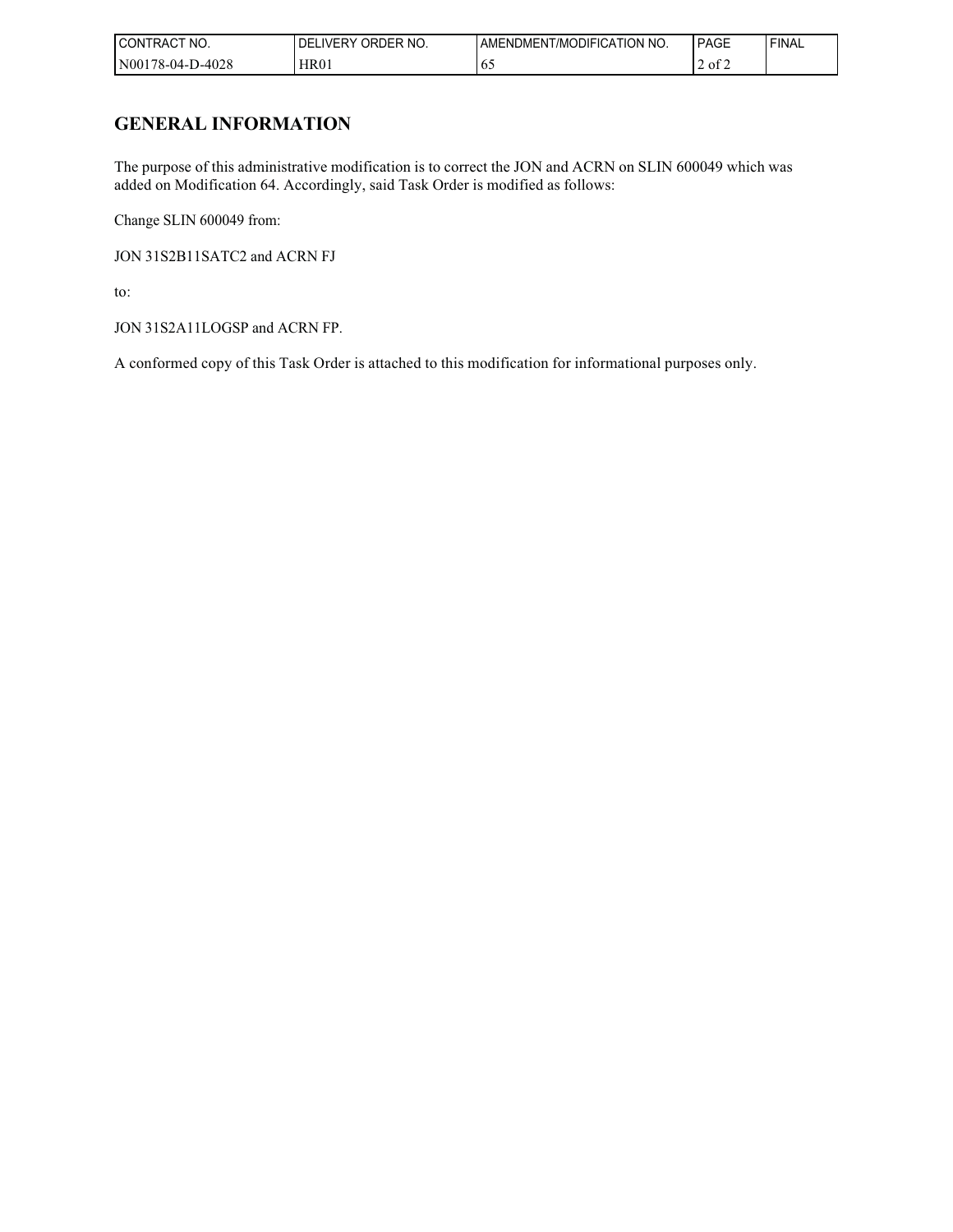| CONTRACT NO.          | ORDER NO.<br><b>IVERY</b><br>DELI | AMENDMENT/MODIFICATION NO. | <b>PAGE</b>          | ' FINAL |
|-----------------------|-----------------------------------|----------------------------|----------------------|---------|
| 0-4028<br>N00178-04-L | <b>HR01</b>                       | 02                         | 0°،<br>οt<br>$\circ$ |         |

## **SECTION B SUPPLIES OR SERVICES AND PRICES SECTION B SUPPLIES OR SERVICES AND PRICES**

CLIN - SUPPLIES OR SERVICES For Cost Type Items: Item Supplies/Services Qty Unit Est. Cost Fixed Fee CPFF ------ ----------------- ---------- --- --------------- --------------- -------------- 1000 The Contractor 932.0 LH \$25,944.00 shall provide Administrative Support for NSWC Code S11 in accordance with (IAW) the attached Statement of Work for Naval Special Warfare Programs Support Services for paragraph 3.1.1. (OTHER) 100001 PR# 60882507 ACRN: AC \$8265 (OTHER) 100002 PR# 60882511 ACRN: AD \$5290 (OTHER) 100003 PR# 60882519 ACRN: AE \$5290 (OTHER) 100004 PR# 60882525 ACRN: AF \$2060 (OTHER) 100005 PR# 60882530 ACRN: AG \$2060 (OTHER) 100006 PR# 61671243 ACRN: AD \$2980 (OTHER) 1001 The Contractor 722.5 LH \$22,794.00 shall provide CMPro and Administrative Support for NSWC Code S12 IAW the attached Statement of Work for Naval Special Warfare Programs Support Services for paragraph

3.1.2. (OTHER)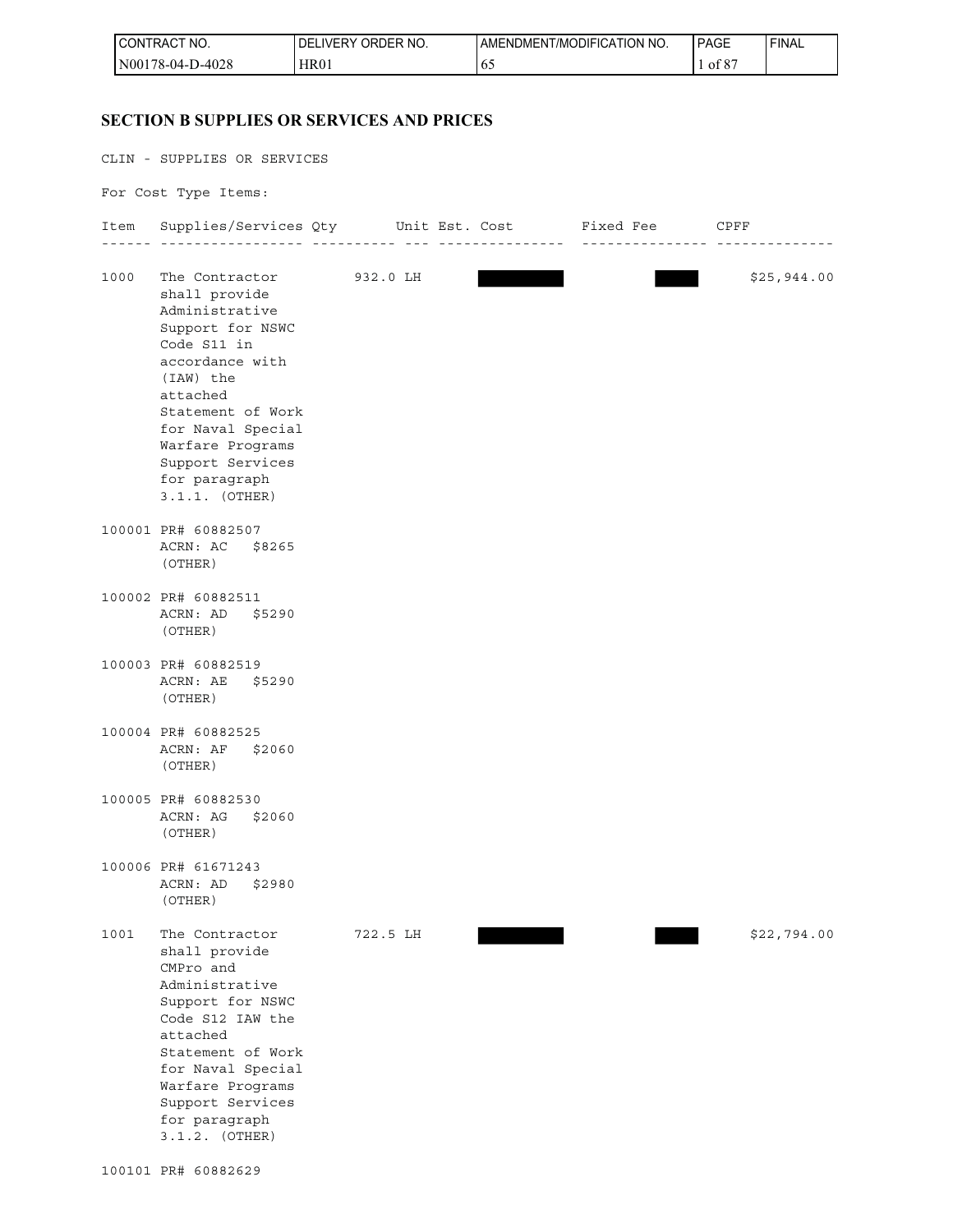|      | CONTRACT NO.                                                                                                                                                                                                                         | DELIVERY ORDER NO. | AMENDMENT/MODIFICATION NO. | PAGE    | <b>FINAL</b> |
|------|--------------------------------------------------------------------------------------------------------------------------------------------------------------------------------------------------------------------------------------|--------------------|----------------------------|---------|--------------|
|      | N00178-04-D-4028                                                                                                                                                                                                                     | <b>HR01</b>        | 65                         | 2 of 87 |              |
|      | ACRN: AA<br>\$18,891<br>(OTHER)                                                                                                                                                                                                      |                    |                            |         |              |
|      | 100102 PR# 60882631<br>ACRN: AH \$ 3,903<br>(OTHER)                                                                                                                                                                                  |                    |                            |         |              |
| 1002 | The Contractor<br>shall provide<br>Document<br>Specialist<br>Support for NSWC<br>Code S12 IAW the<br>attached<br>Statement of Work<br>for Naval Special<br>Warfare Programs<br>Support Services<br>for paragraph<br>$3.1.3.$ (OTHER) | 720.0 LH           |                            |         | \$41,339.00  |
|      | 100201 PR# 60882632<br>ACRN: AJ \$35,598<br>(OTHER)                                                                                                                                                                                  |                    |                            |         |              |
|      | 100202 PR# 60882634<br>ACRN: AH \$5741<br>(OTHER)                                                                                                                                                                                    |                    |                            |         |              |
| 1003 | The Contractor<br>shall provide<br>Drafting support<br>IAW the attached<br>Statement of Work<br>for Naval Special<br>Warfare Programs<br>Support Services<br>for paragraph<br>$3.1.4.$ (OTHER)                                       | $0.0$ LH           |                            |         | \$0.00       |
| 1004 | The Contractor<br>shall provide<br>Electronics<br>Technician<br>support IAW the<br>attached<br>Statement of Work<br>for Naval Special<br>Warfare Programs<br>Support Services<br>for paragraph<br>$3.1.5.$ (OTHER)                   | 671.5 LH           |                            |         | \$23,855.00  |
|      | 100401 PR# 61326720<br>ACRN: AN \$7421<br>(OTHER)                                                                                                                                                                                    |                    |                            |         |              |
|      | 100402 PR# 61326722<br>ACRN: AP \$4606<br>(OTHER)                                                                                                                                                                                    |                    |                            |         |              |
|      | 100403 PR# 61326723<br>ACRN: AQ \$11,828<br>(OTHER)                                                                                                                                                                                  |                    |                            |         |              |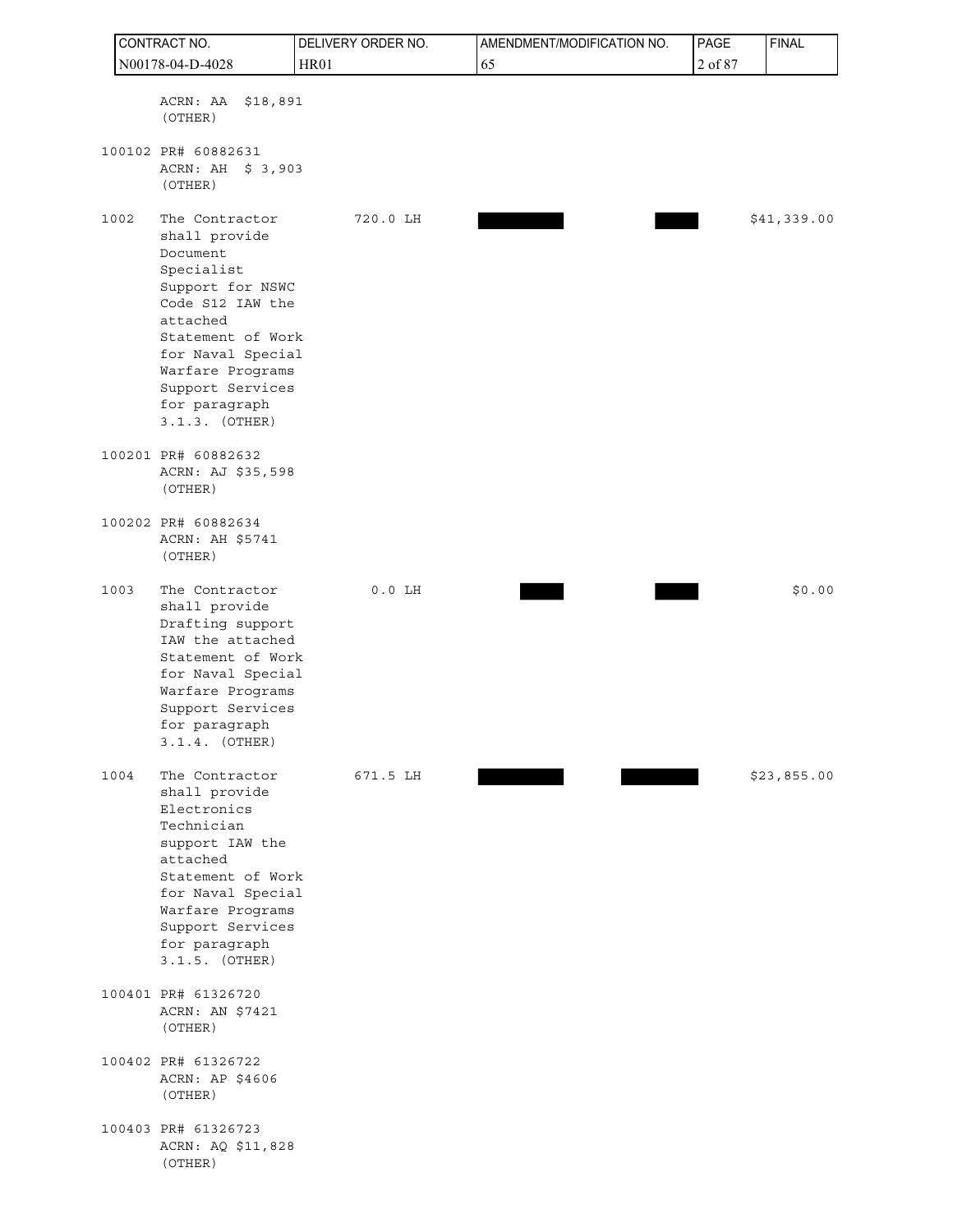|      | CONTRACT NO.                                                                                                                                                                                                       | DELIVERY ORDER NO. | AMENDMENT/MODIFICATION NO. | PAGE    | <b>FINAL</b> |
|------|--------------------------------------------------------------------------------------------------------------------------------------------------------------------------------------------------------------------|--------------------|----------------------------|---------|--------------|
|      | N00178-04-D-4028                                                                                                                                                                                                   | <b>HR01</b>        | 65                         | 3 of 87 |              |
| 1005 | The Contractor<br>shall provide EXP<br>Hull Technician<br>support IAW the<br>attached<br>Statement of Work<br>for Naval Special<br>Warfare Programs<br>Support Services<br>for paragraph<br>$3.1.6.$ (OTHER)       | 936.0 LH           |                            |         | \$35,960.00  |
|      | 100501 PR# 60831391<br>ACRN:AA \$32502<br>(OTHER)                                                                                                                                                                  |                    |                            |         |              |
|      | 100502 PR# 62356434<br>ACRN: AR \$3458<br>(OTHER)                                                                                                                                                                  |                    |                            |         |              |
| 1006 | The Contractor<br>shall provide<br>Engineering<br>support IAW the<br>attached<br>Statement of Work<br>for Naval Special<br>Warfare Programs<br>Support Services<br>for paragraph<br>$3.1.7.$ (OTHER)               | 143.5 LH           |                            |         | \$8,310.00   |
|      | 100601 PR# 61255192<br>ACRN: AK \$510<br>(OTHER)                                                                                                                                                                   |                    |                            |         |              |
|      | 100602 PR# 61565545<br>ACRN:AS \$7800<br>(OTHER)                                                                                                                                                                   |                    |                            |         |              |
| 1007 | The Contractor<br>shall provide<br>Quality Control<br>for NSWC Code S12<br>IAW the attached<br>Statement of Work<br>for Naval Special<br>Warfare Programs<br>Support Services<br>for paragraph<br>$3.1.8.$ (OTHER) | 5.9 LH             |                            |         | \$4,118.00   |
|      | 100701 PR# 60882679<br>ACRN:AB \$3613<br>(OTHER)                                                                                                                                                                   |                    |                            |         |              |
|      | 100702 PR# 61306030<br>ACRN: AL \$337<br>(OTHER)                                                                                                                                                                   |                    |                            |         |              |
|      | 100703 PR# 61255191<br>ACRN:AK \$42<br>(OTHER)                                                                                                                                                                     |                    |                            |         |              |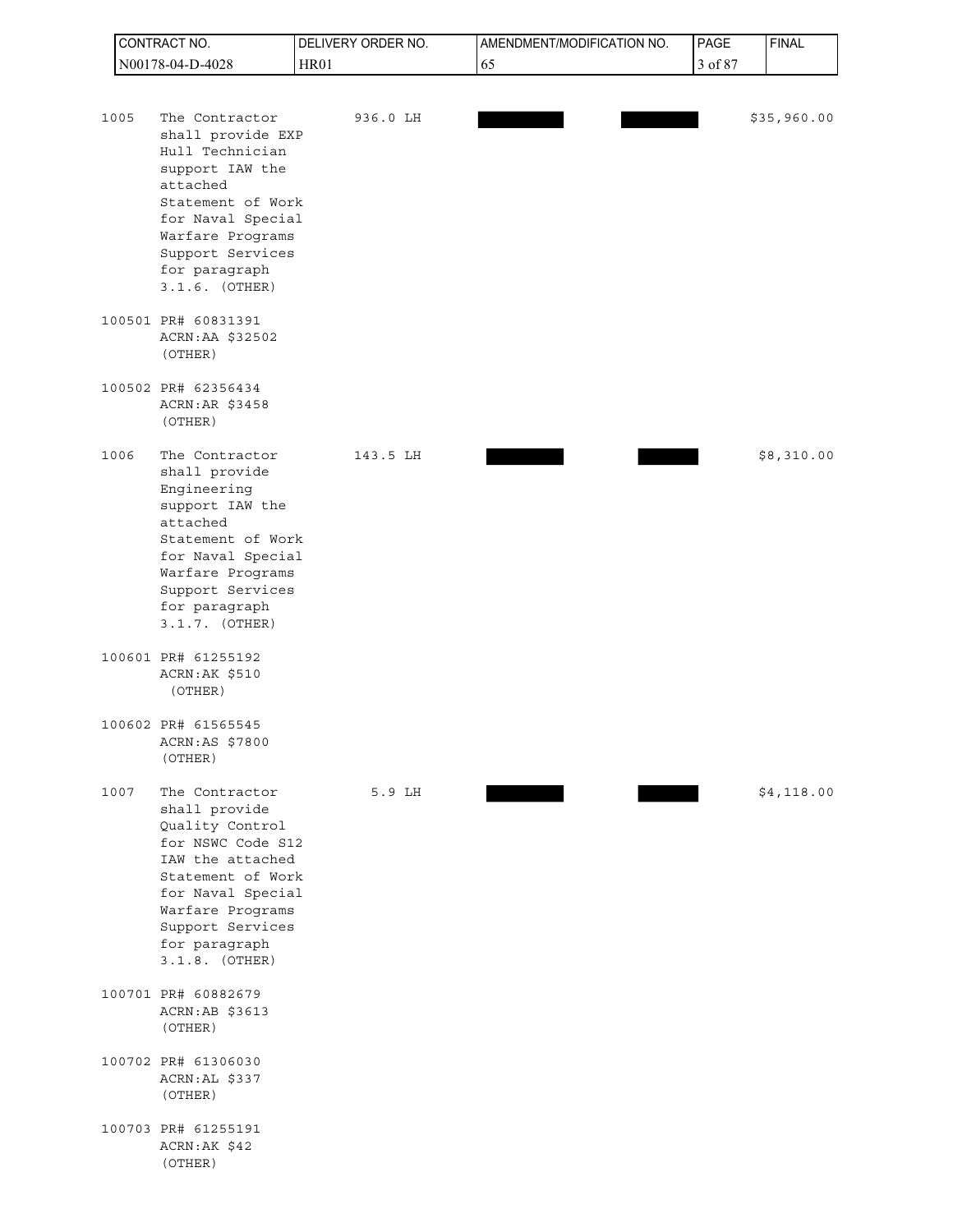| CONTRACT NO. |                                                                                                                                                                                                                                                                                                                             | DELIVERY ORDER NO. | AMENDMENT/MODIFICATION NO. | PAGE    | <b>FINAL</b> |
|--------------|-----------------------------------------------------------------------------------------------------------------------------------------------------------------------------------------------------------------------------------------------------------------------------------------------------------------------------|--------------------|----------------------------|---------|--------------|
|              | N00178-04-D-4028                                                                                                                                                                                                                                                                                                            | <b>HR01</b>        | 65                         | 4 of 87 |              |
|              | 100704 PR# 61255180<br>ACRN:AM \$126<br>(OTHER)                                                                                                                                                                                                                                                                             |                    |                            |         |              |
|              | The Contractor<br>1008<br>shall provide<br>Electronics<br>Materials Handler<br>support for NSWC<br>Code S12 IAW the<br>attached<br>Statement of Work<br>for Naval Special<br>Warfare Programs<br>Support Services<br>for paragraph<br>3.1.9. (OTHER)                                                                        | 646.0 LH           |                            |         | \$44,036.00  |
|              | 100801 PR# 61326724<br>ACRN: AN \$35129<br>(OTHER)                                                                                                                                                                                                                                                                          |                    |                            |         |              |
|              | 100802 PR# 61326725<br>ACRN: AP \$8907<br>(OTHER)                                                                                                                                                                                                                                                                           |                    |                            |         |              |
|              | 1009<br>The Contractor<br>shall provide<br>Materials Handler<br>support for NSWC<br>Code S12 IAW the<br>attached<br>Statement of Work<br>for Naval Special<br>Warfare Programs<br>Support Services<br>for paragraph<br>3.1.10. (OTHER)                                                                                      | $2.0$ LH           |                            |         | \$247.00     |
|              | 100901 PR# 61255196<br>ACRN: AK \$247<br>(OTHER)                                                                                                                                                                                                                                                                            |                    |                            |         |              |
|              | 1010<br>The Contractor<br>shall provide<br>Prototype,<br>Casualty Repair<br>$(CASREP)$ ,<br>Restricted<br>Availability<br>(RAV) Retofit and<br>Fleet support for<br>NSWC Code S12 IAW<br>the attached<br>Statement of Work<br>for Naval Special<br>Warfare Programs<br>Support Services<br>for paragraph<br>3.1.11. (OTHER) | 1776.4 LH          |                            |         | \$101,760.00 |
|              | 101001 PR# 60882675<br>ACRN: AB \$57607                                                                                                                                                                                                                                                                                     |                    |                            |         |              |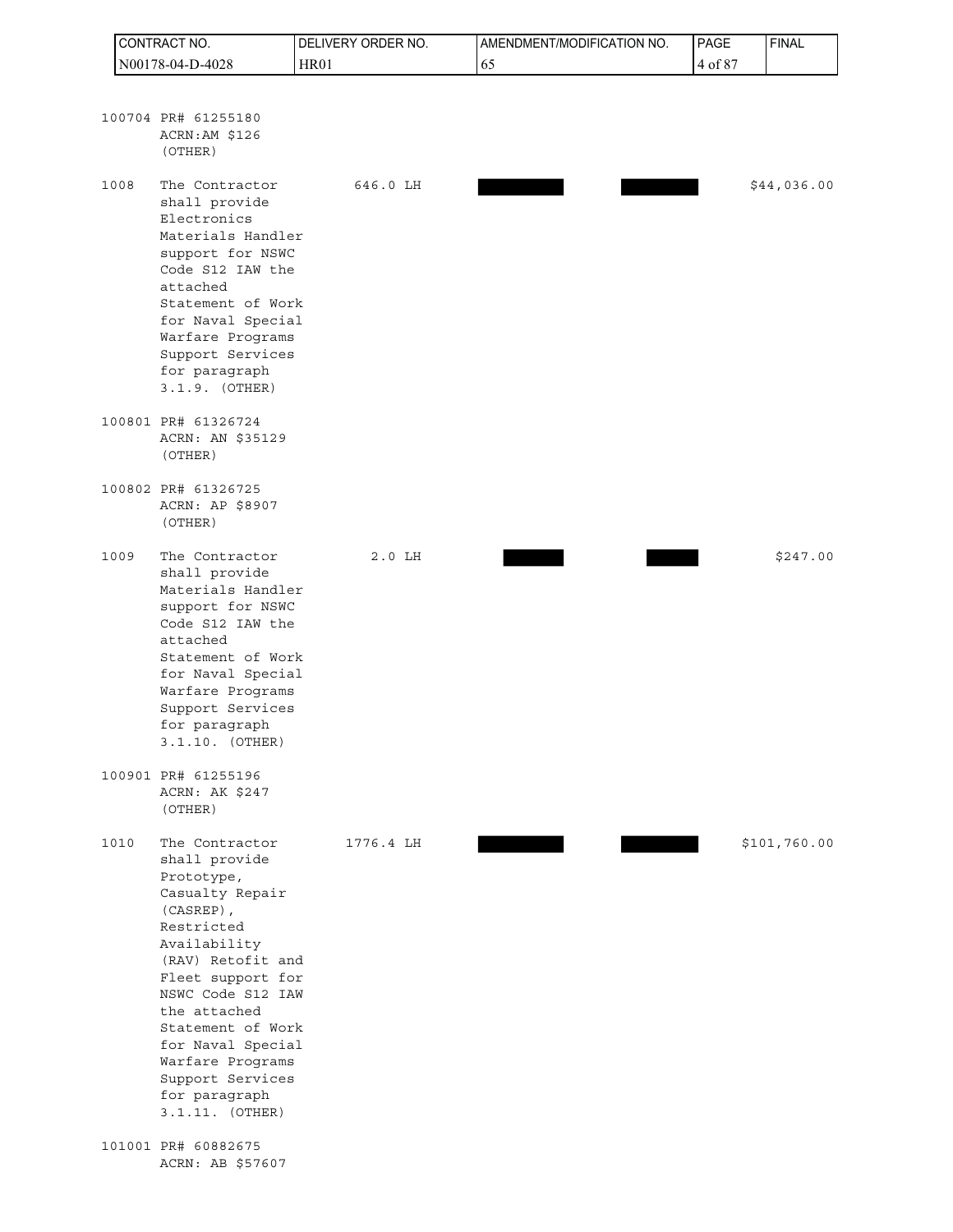|      | CONTRACT NO.                                                                                                                                                                                                                  | DELIVERY ORDER NO. | AMENDMENT/MODIFICATION NO. | PAGE    | <b>FINAL</b> |
|------|-------------------------------------------------------------------------------------------------------------------------------------------------------------------------------------------------------------------------------|--------------------|----------------------------|---------|--------------|
|      | N00178-04-D-4028                                                                                                                                                                                                              | HR01               | 65                         | 5 of 87 |              |
|      | (OTHER)                                                                                                                                                                                                                       |                    |                            |         |              |
|      | 101002 PR# 61255178<br>ACRN: AM \$4910<br>(OTHER)                                                                                                                                                                             |                    |                            |         |              |
|      | 101003 PR# 61306028<br>ACRN: AL \$11390<br>(OTHER)                                                                                                                                                                            |                    |                            |         |              |
|      | 101004 PR# 61255187<br>ACRN: AK \$1883<br>(OTHER)                                                                                                                                                                             |                    |                            |         |              |
|      | 101005 PR# 61565549<br>ACRN: AS \$ 900<br>(OTHER)                                                                                                                                                                             |                    |                            |         |              |
|      | 101006 PR# 61630004<br>ACRN: AR \$11,142<br>(OTHER)                                                                                                                                                                           |                    |                            |         |              |
|      | 101007 PR# 61671240<br>ACRN: AU \$1396<br>(OTHER)                                                                                                                                                                             |                    |                            |         |              |
|      | 101008 PR# 62146577<br>ACRN: AM \$1252<br>(OTHER)                                                                                                                                                                             |                    |                            |         |              |
|      | 101009 PR# 62632505<br>ACRN: AV \$8023<br>(OTHER)                                                                                                                                                                             |                    |                            |         |              |
|      | 101010 PR# 62705736<br>ACRN: AV \$1926<br>(OTHER)                                                                                                                                                                             |                    |                            |         |              |
|      | 101011 PR# 62632517<br>ACRN: AB \$7849<br>(OTHER)                                                                                                                                                                             |                    |                            |         |              |
|      | 101012 PR# 62705744<br>ACRN: AL \$1247<br>(OTHER)                                                                                                                                                                             |                    |                            |         |              |
|      | 101013 PR# 62632524<br>ACRN: AL \$3545<br>(OTHER)                                                                                                                                                                             |                    |                            |         |              |
| 1011 | The Contractor<br>shall provide<br>Administrative<br>Support for NSWC<br>Code S11 IAW the<br>attached<br>Statement of Work<br>for Naval Special<br>Warfare Programs<br>Support Services<br>for paragraph<br>(OTHER)<br>3.1.1. | 1769.0 LH          |                            |         | \$50,545.00  |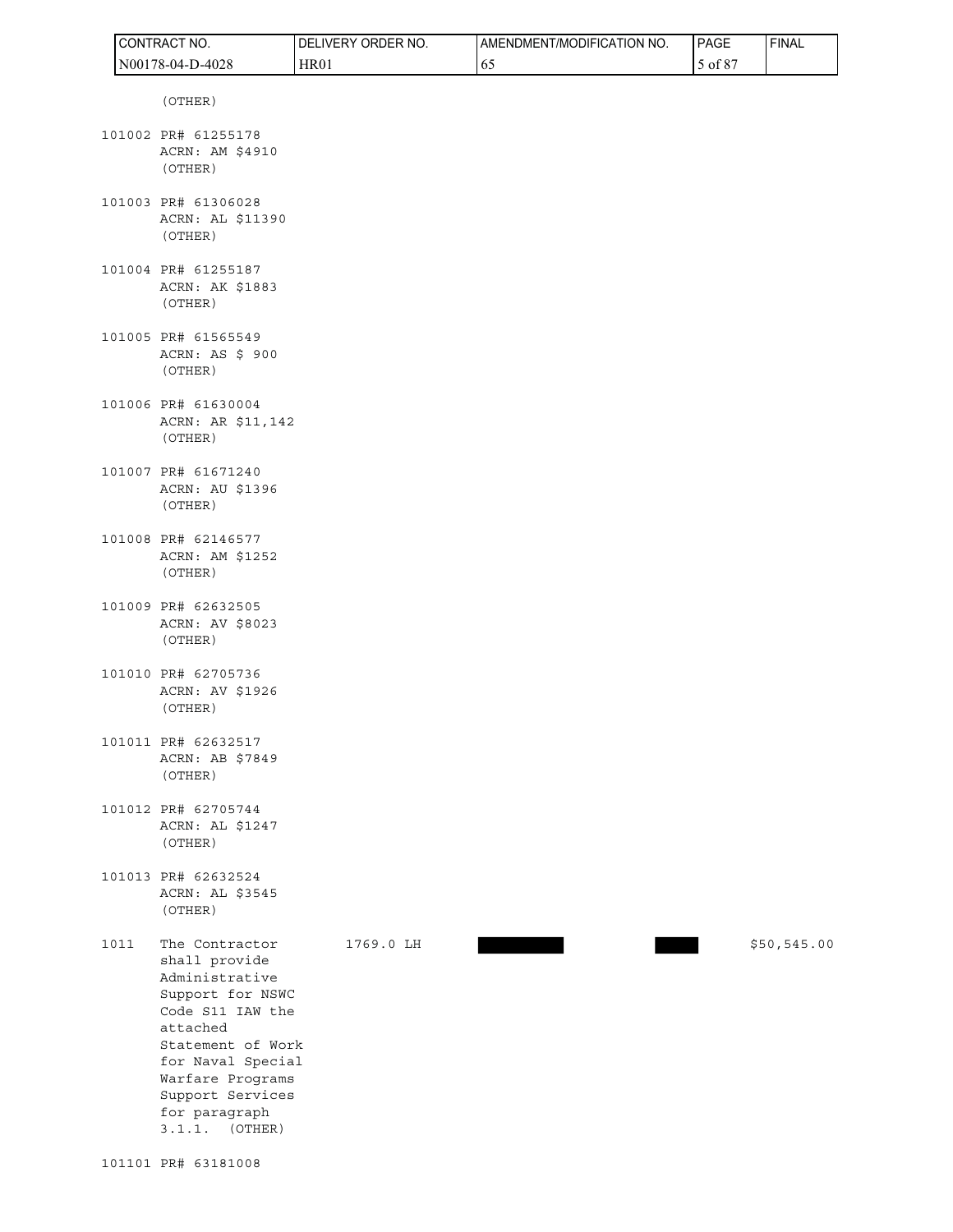|      | CONTRACT NO.                                                                                                                                                                                                                              | DELIVERY ORDER NO. | AMENDMENT/MODIFICATION NO. | PAGE    | <b>FINAL</b> |
|------|-------------------------------------------------------------------------------------------------------------------------------------------------------------------------------------------------------------------------------------------|--------------------|----------------------------|---------|--------------|
|      | N00178-04-D-4028                                                                                                                                                                                                                          | <b>HR01</b>        | 65                         | 6 of 87 |              |
|      | ACRN: AW<br>Incremental funds<br>(OTHER)<br>101102 PR# 63181020<br>ACRN: AX                                                                                                                                                               |                    |                            |         |              |
|      | Incremental funds<br>(OTHER)                                                                                                                                                                                                              |                    |                            |         |              |
|      | 101103 PR# 63181024<br>ACRN: AY<br>Incremental funds<br>(OTHER)                                                                                                                                                                           |                    |                            |         |              |
|      | 101104 PR# 63181026<br>ACRN: AZ<br>Incremental funds<br>(OTHER)                                                                                                                                                                           |                    |                            |         |              |
|      | 101105 PR# 63181031<br>ACRN: BA<br>Incremental funds<br>(OTHER)                                                                                                                                                                           |                    |                            |         |              |
|      | 101106 PR# 70580390<br>ACRN: BP<br>Incremental funds<br>(OTHER)                                                                                                                                                                           |                    |                            |         |              |
|      | 101107 PR# 70580416<br>ACRN: BQ<br>Incremental funds<br>(OTHER)                                                                                                                                                                           |                    |                            |         |              |
| 1012 | The Contractor<br>shall provide<br>CMPro and<br>Administrative<br>Support for NSWC<br>Code S12 IAW the<br>attached<br>Statement of Work<br>for Naval Special<br>Warfare Programs<br>Support Services<br>for paragraph<br>$3.1.2.$ (OTHER) | 1557.5 LH          |                            |         | \$53,647.00  |
|      | 101201 PR# 63181033<br>ACRN: BB<br>Incremental funds<br>(OTHER)                                                                                                                                                                           |                    |                            |         |              |
|      | 101202 PR# 63181038<br>ACRN: AY<br>Incremental funds<br>(OTHER)                                                                                                                                                                           |                    |                            |         |              |
|      | 101203 PR# 63181043<br>ACRN: BC<br>Incremental funds<br>(OTHER)                                                                                                                                                                           |                    |                            |         |              |
|      | 101204 PR# 63181044                                                                                                                                                                                                                       |                    |                            |         |              |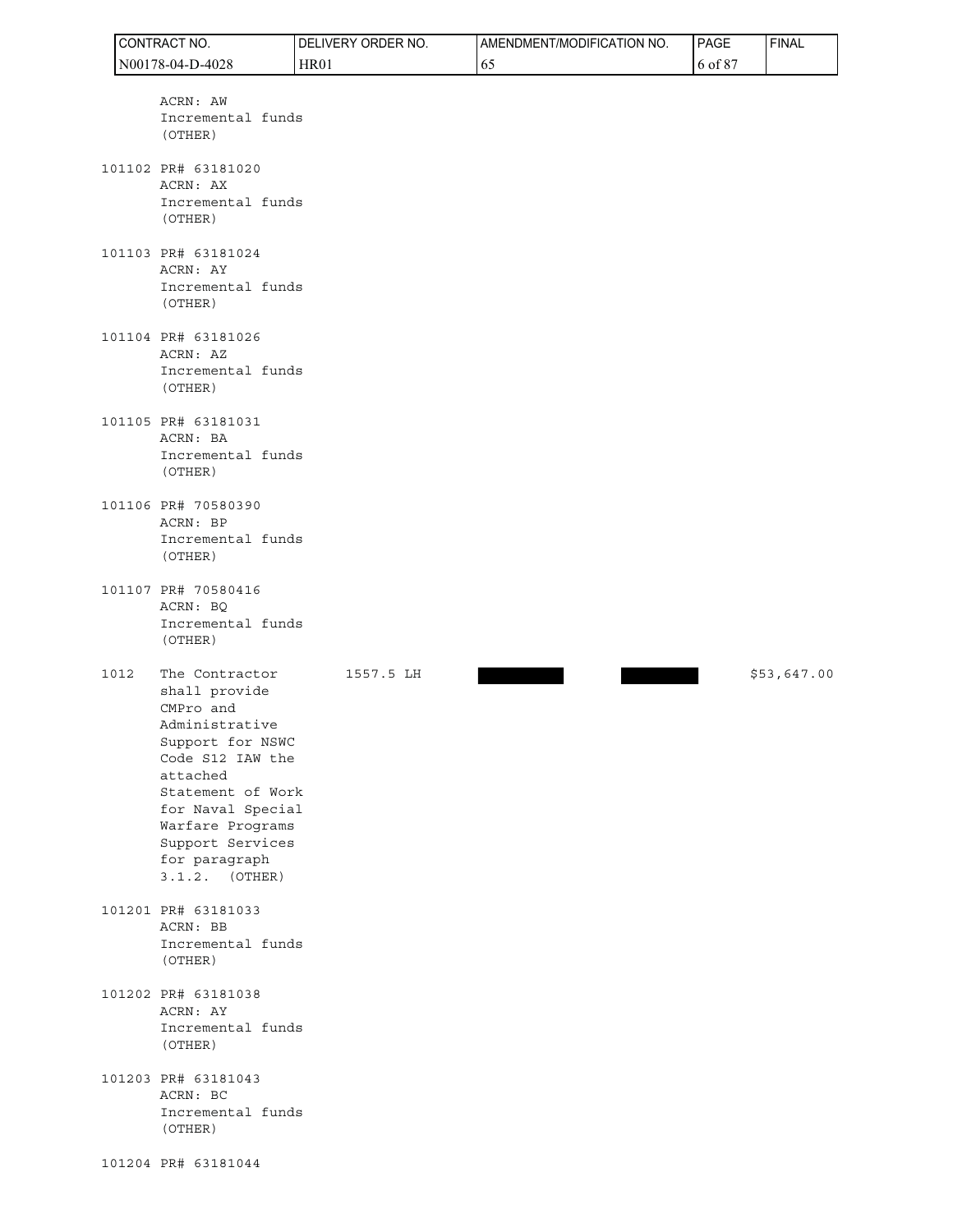|      | CONTRACT NO.                                                                                                                                                                                                                          | DELIVERY ORDER NO. | AMENDMENT/MODIFICATION NO. | PAGE    | <b>FINAL</b> |
|------|---------------------------------------------------------------------------------------------------------------------------------------------------------------------------------------------------------------------------------------|--------------------|----------------------------|---------|--------------|
|      | N00178-04-D-4028                                                                                                                                                                                                                      | <b>HR01</b>        | 65                         | 7 of 87 |              |
|      | ACRN: AP<br>Fully funded<br>(OTHER)                                                                                                                                                                                                   |                    |                            |         |              |
| 1013 | The Contractor<br>shall provide<br>Document<br>Specialist<br>Support for NSWC<br>Code S12 IAW the<br>attached<br>Statement of Work<br>for Naval Special<br>Warfare Programs<br>Support Services<br>for paragraph<br>(OTHER)<br>3.1.3. | $0.0$ LH           |                            |         | \$0.00       |
| 1014 | The Contractor<br>shall provide<br>Drafting Support<br>IAW the attached<br>Statement of Work<br>for Naval Special<br>Warfare Programs<br>Support Services<br>for paragraph<br>3.1.4.<br>(OTHER)                                       | $0.0$ LH           |                            |         | \$0.00       |
| 1015 | The Contractor<br>shall provide<br>Electronics<br>Technician<br>Support IAW the<br>attached<br>Statement of Work<br>for Naval Special<br>Warfare Programs<br>Support Services<br>for paragraph<br>$3.1.5.$ (OTHER)                    | 2338.2 LH          |                            |         | \$84,497.00  |
|      | 101501 PR# 63181046<br>ACRN: BB<br>Incremental funds<br>(OTHER)                                                                                                                                                                       |                    |                            |         |              |
|      | 101502 PR# 63181048<br>ACRN: BD<br>Incremental funds<br>(OTHER)                                                                                                                                                                       |                    |                            |         |              |
|      | 101503 PR# 63181052<br>ACRN: BE<br>Incremental funds<br>(OTHER)                                                                                                                                                                       |                    |                            |         |              |
|      | 101504 PR# 63263003<br>ACRN: BJ<br>Incremental funds<br>(OTHER)                                                                                                                                                                       |                    |                            |         |              |
|      | 101505 PR# 63263005<br>ACRN: BK                                                                                                                                                                                                       |                    |                            |         |              |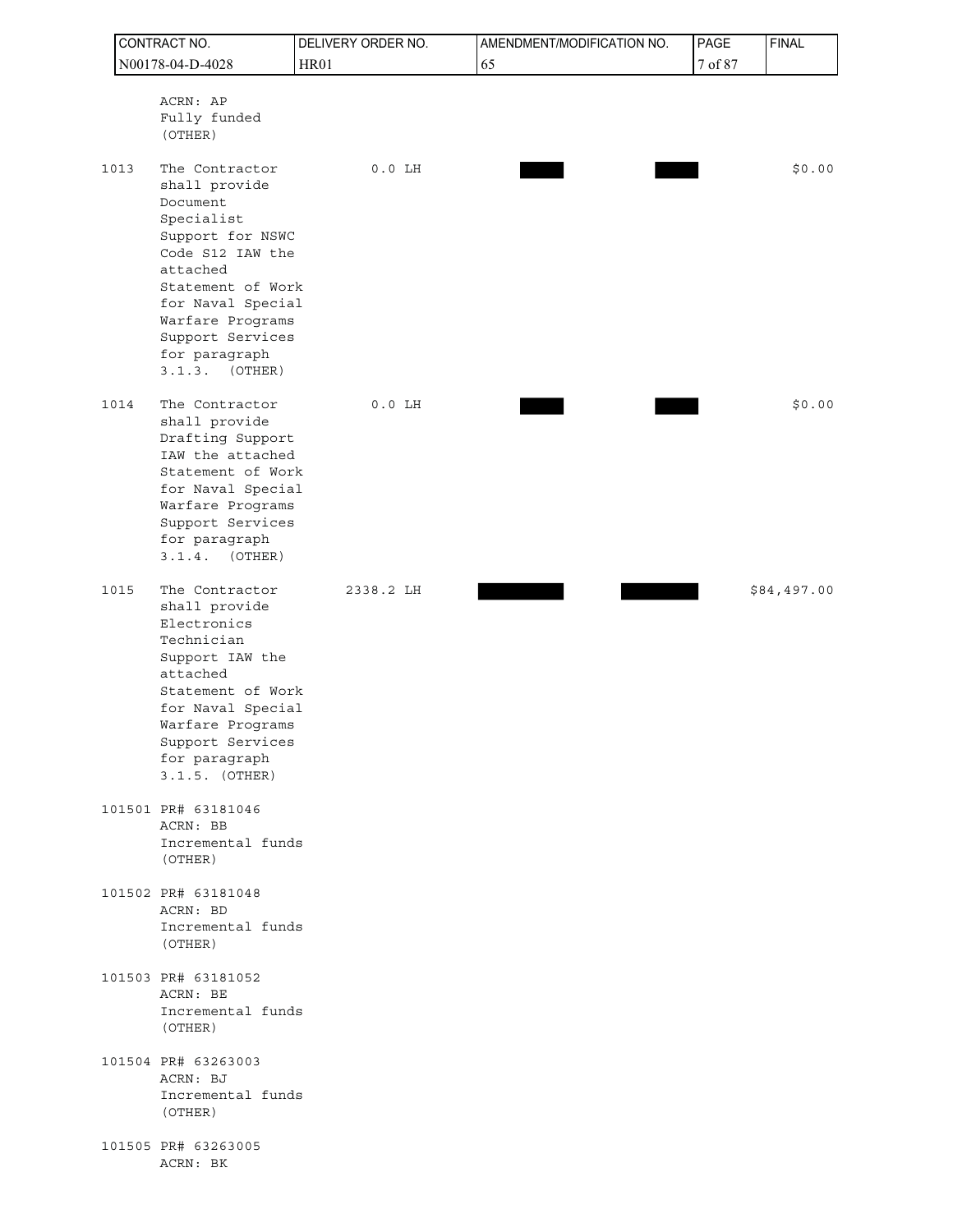| CONTRACT NO. |                                                                                                                                                                                                              | DELIVERY ORDER NO. | AMENDMENT/MODIFICATION NO. | PAGE    | <b>FINAL</b> |
|--------------|--------------------------------------------------------------------------------------------------------------------------------------------------------------------------------------------------------------|--------------------|----------------------------|---------|--------------|
|              | N00178-04-D-4028                                                                                                                                                                                             | <b>HR01</b>        | 65                         | 8 of 87 |              |
|              | Incremental funds<br>(OTHER)                                                                                                                                                                                 |                    |                            |         |              |
|              | 101506 PR# 71562527<br>ACRN: BB<br>Incremental funds<br>(OTHER)                                                                                                                                              |                    |                            |         |              |
| 1016         | The Contractor<br>shall provide EXP<br>Hull Technician<br>Support IAW the<br>attached<br>Statement of Work<br>for Naval Special<br>Warfare Programs<br>Support Services<br>for paragraph<br>$3.1.6.$ (OTHER) | 1856.0 LH          |                            |         | \$73,715.00  |
|              | 101601 PR# 63181071<br>ACRN: BF<br>Incremental funds<br>(OTHER)                                                                                                                                              |                    |                            |         |              |
|              | 101602 PR# 63181079<br>ACRN: BG<br>Incremental funds<br>(OTHER)                                                                                                                                              |                    |                            |         |              |
|              | 101603 PR# 63263009<br>ACRN: BM<br>Incremental funds<br>(OTHER)                                                                                                                                              |                    |                            |         |              |
| 1017         | The Contractor<br>shall provide<br>Engineering<br>Support IAW the<br>attached<br>Statement of Work<br>for Naval Special<br>Warfare Programs<br>Support Services<br>for paragraph<br>$3.1.7.$ (OTHER)         | 418.8 LH           |                            |         | \$64,877.00  |
|              | 101701 PR# 71141024<br>ACRN: BU<br>INCREMENTAL<br>FUNDING (OTHER)                                                                                                                                            |                    |                            |         |              |
|              | 101702 PR# 71351416<br>ACRN: BV<br>INCREMENTAL<br>FUNDING (OTHER)                                                                                                                                            |                    |                            |         |              |
|              | 101703 PR# 71702802<br>ACRN: BW<br>INCREMENTAL<br>FUNDING (OTHER)                                                                                                                                            |                    |                            |         |              |
| 1018         | The Contractor<br>shall provide                                                                                                                                                                              | $0.0$ LH           |                            |         | \$0.00       |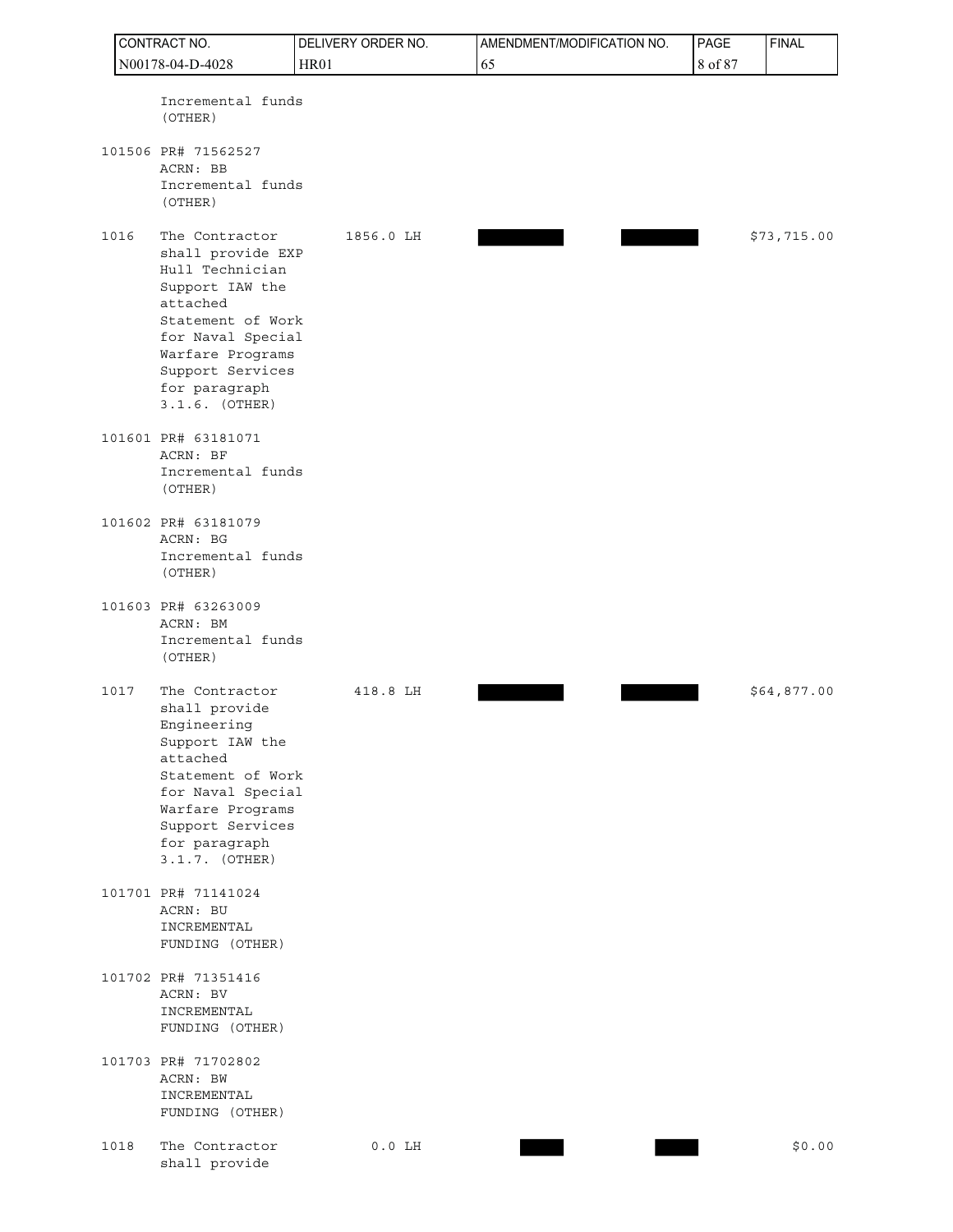|      | CONTRACT NO.                                                                                                                                                                                                                                 | DELIVERY ORDER NO. | AMENDMENT/MODIFICATION NO. | PAGE    | <b>FINAL</b> |
|------|----------------------------------------------------------------------------------------------------------------------------------------------------------------------------------------------------------------------------------------------|--------------------|----------------------------|---------|--------------|
|      | N00178-04-D-4028                                                                                                                                                                                                                             | <b>HR01</b>        | 65                         | 9 of 87 |              |
|      | Quality Control<br>(QC) Support for<br>NSWC Code S12 IAW<br>the attached<br>Statement of Work<br>for Naval Special<br>Warfare Programs<br>Support Services<br>for paragraph<br>$3.1.8.$ (OTHER)                                              |                    |                            |         |              |
| 1019 | The Contractor<br>shall provide<br>Electronics<br>Materials Handler<br>Support for NSWC<br>Code S12 IAW the<br>attached<br>Statement of Work<br>for Naval Special<br>Warfare Programs<br>Support Services<br>for paragraph<br>3.1.9. (OTHER) | 2034.0 LH          |                            |         | \$122,195.00 |
|      | 101901 PR# 63181082<br>ACRN: BB<br>Incremental funds<br>(OTHER)                                                                                                                                                                              |                    |                            |         |              |
|      | 101902 PR# 63181087<br>ACRN: BH<br>Incremental funds<br>(OTHER)                                                                                                                                                                              |                    |                            |         |              |
|      | 101903 PR# 63181089<br>ACRN: AP<br>Incremental funds<br>(OTHER)                                                                                                                                                                              |                    |                            |         |              |
|      | 101904 PR# 63181092<br>ACRN: BE<br>Incremental funds<br>(OTHER)                                                                                                                                                                              |                    |                            |         |              |
|      | 101905 PR# 63263012<br>ACRN: BL<br>Incremental funds<br>(OTHER)                                                                                                                                                                              |                    |                            |         |              |
|      | 101906 PR# 63263018<br>ACRN: BK<br>Incremental funds<br>(OTHER)                                                                                                                                                                              |                    |                            |         |              |
|      | 101907 PR# 71562522<br>ACRN: BB<br>Incremental funds<br>(OTHER)                                                                                                                                                                              |                    |                            |         |              |
| 1020 | The Contractor<br>shall provide<br>Materials Handler<br>Support IAW the                                                                                                                                                                      | $0.0$ LH           |                            |         | \$0.00       |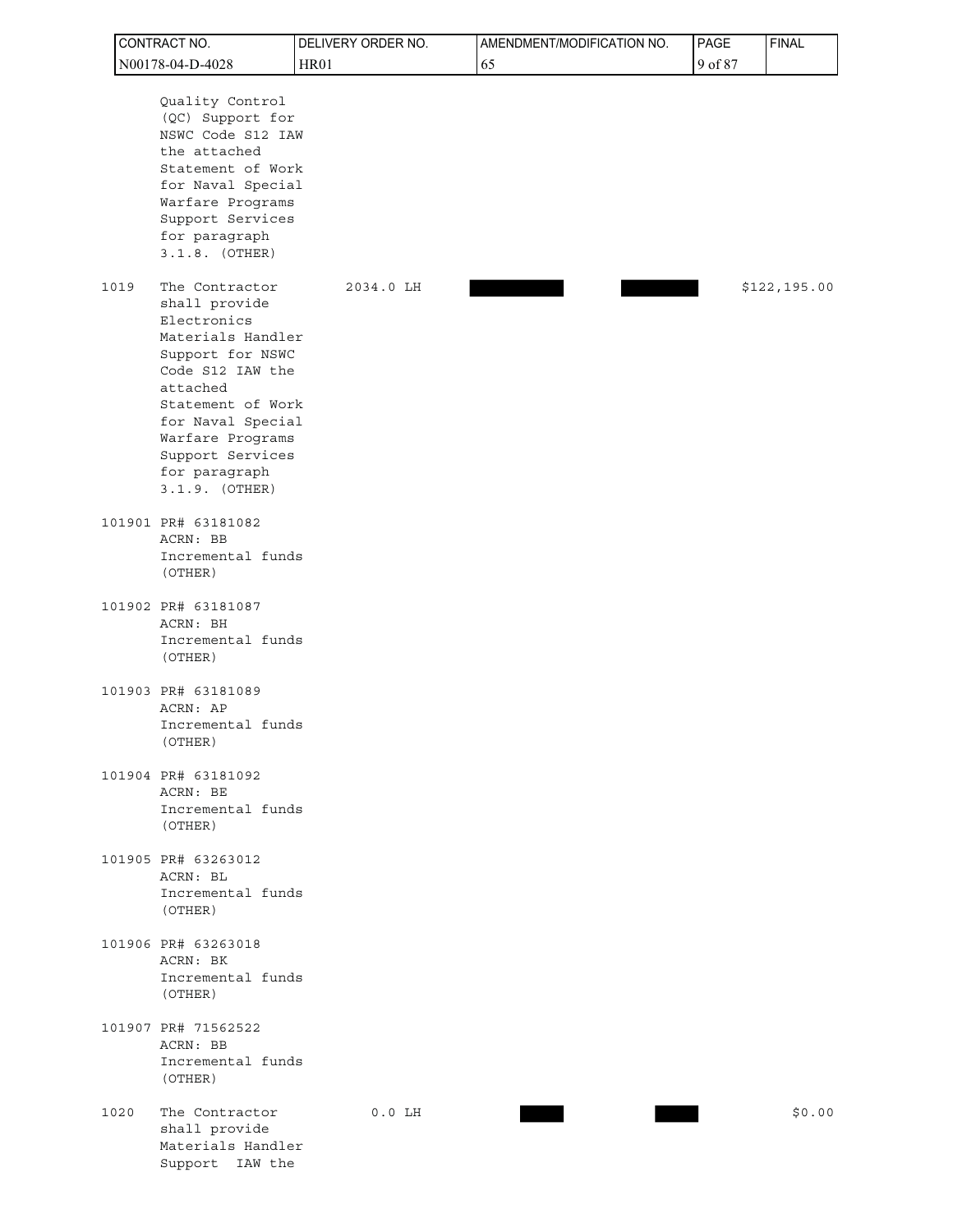| CONTRACT NO. |                                                                                                                                                                                                                                                                                                              | DELIVERY ORDER NO. | PAGE | <b>FINAL</b> |              |
|--------------|--------------------------------------------------------------------------------------------------------------------------------------------------------------------------------------------------------------------------------------------------------------------------------------------------------------|--------------------|------|--------------|--------------|
|              | N00178-04-D-4028                                                                                                                                                                                                                                                                                             | <b>HR01</b>        | 65   | 10 of 87     |              |
|              | attached<br>Statement of Work<br>for Naval Special<br>Warfare Programs<br>Support Services<br>for paragraph<br>3.1.10. (OTHER)                                                                                                                                                                               |                    |      |              |              |
|              | The Contractor<br>1021<br>shall provide<br>Prototype<br>Support, Casualty<br>Repair (CASREP),<br>Restricted<br>Availability (RAV<br>Retrofit, and<br>Fleet support IAW<br>the attached<br>Statement of Work<br>for Naval Special<br>Warfare Programs<br>Support Services<br>for paragraph<br>3.1.11. (OTHER) | 3959.0 LH          |      |              | \$329,584.00 |
|              | 102101 PR# 63181095<br>ACRN: BB<br>Incremental funds<br>(OTHER)                                                                                                                                                                                                                                              |                    |      |              |              |
|              | 102102 PR# 63181103<br>ACRN: BB<br>Incremental funds<br>(OTHER)                                                                                                                                                                                                                                              |                    |      |              |              |
|              | 102103 PR# 63262996<br>ACRN: BN<br>Incremental funds<br>(OTHER)                                                                                                                                                                                                                                              |                    |      |              |              |
|              | 102104 PR# 70580419<br>ACRN: AU<br>Incremental funds<br>(OTHER)                                                                                                                                                                                                                                              |                    |      |              |              |
|              | 102105 PR# 70580427<br>ACRN: BR<br>Incremental funds<br>(OTHER)                                                                                                                                                                                                                                              |                    |      |              |              |
|              | 102106 PR# 70580454<br>ACRN: AW<br>Incremental funds<br>(OTHER)                                                                                                                                                                                                                                              |                    |      |              |              |
|              | 102107 PR# 70580460<br>ACRN: BQ<br>Incremental funds<br>(OTHER)                                                                                                                                                                                                                                              |                    |      |              |              |
|              | 102108 PR# 70580467<br>ACRN: BB<br>Incremental funds<br>(OTHER)                                                                                                                                                                                                                                              |                    |      |              |              |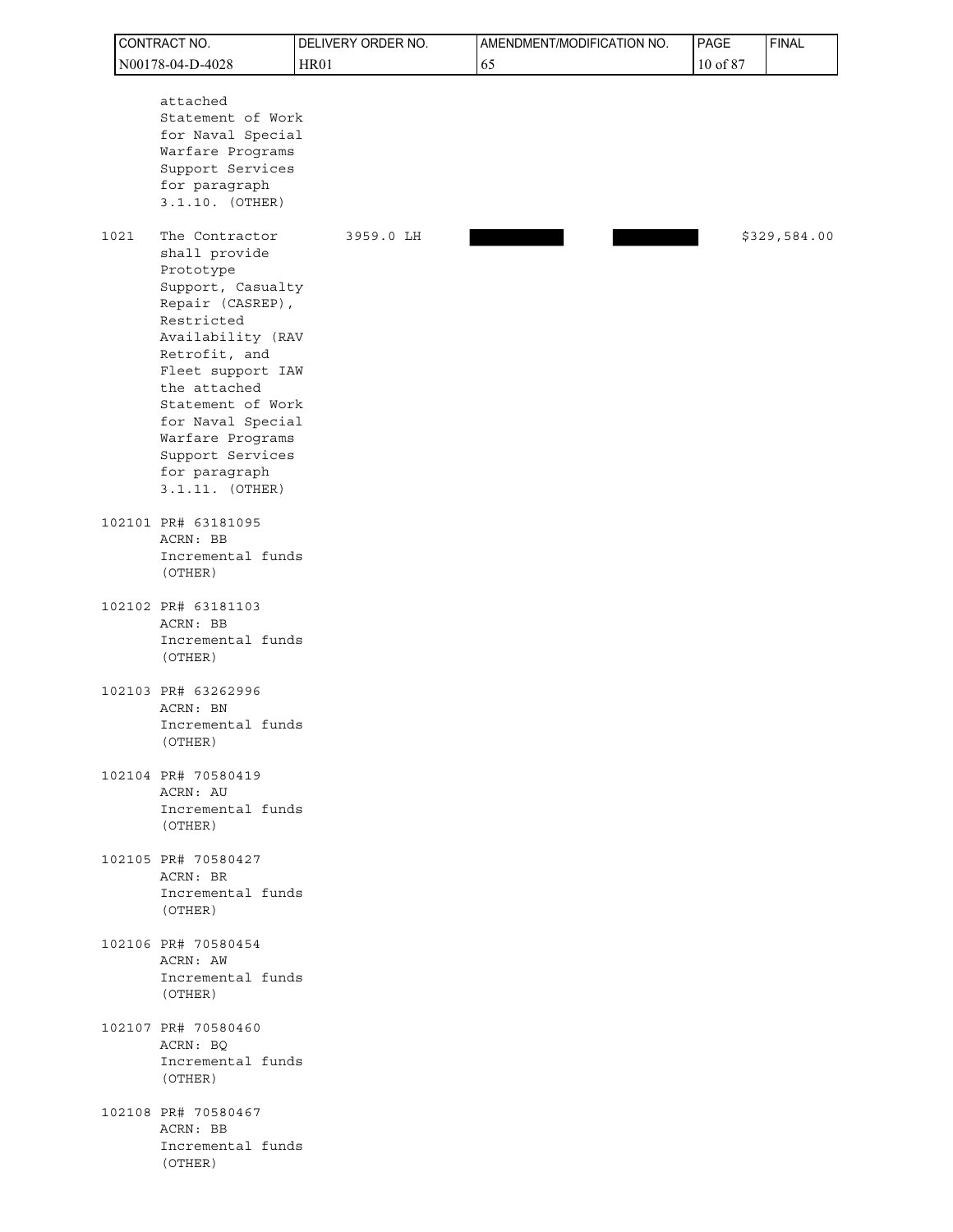| <b>I CONTRACT NO.</b> | DELIVERY ORDER<br>`NO. | AMENDMENT/MODIFICATION NO. | <b>PAGE</b> | <b>FINAL</b> |
|-----------------------|------------------------|----------------------------|-------------|--------------|
| N00178-04-D-4028      | HR01                   | $0 -$                      | ot 8        |              |

- 102109 PR# 71141015 ACRN: BB Incremental funds (OTHER)
- 102110 PR# 71141021 ACRN: BK Incremental funds (OTHER)
- 102111 PR# 71351427 ACRN: BK Incremental funds (OTHER)
- 102112 PR# 71351431 ACRN: BB Incremental funds (OTHER)
- 102113 PR# 71562513 ACRN: DS Incremental funds (OTHER)
- 102114 PR# 71562519 ACRN: BB Incremental funds (OTHER)
- 102115 PR# 71973838 ACRN: BB Incremental funds (OTHER)
- 102116 PR# 71973871 ACRN: BU Incremental funds (OTHER)
- 102117 PR# 72254394 ACRN: BV Incremental funds (OTHER)
- 102118 PR# 72254405 ACRN: BX Incremental funds (OTHER)
- 102119 PR# 72482386 ACRN: BB Incremental funds (OTHER)
- 1022 The Contractor 1913.0 LH  $$69,088.00$  shall provide Administrative Support for NSWC Code S11 IAW the attached Statement of Work for Naval Special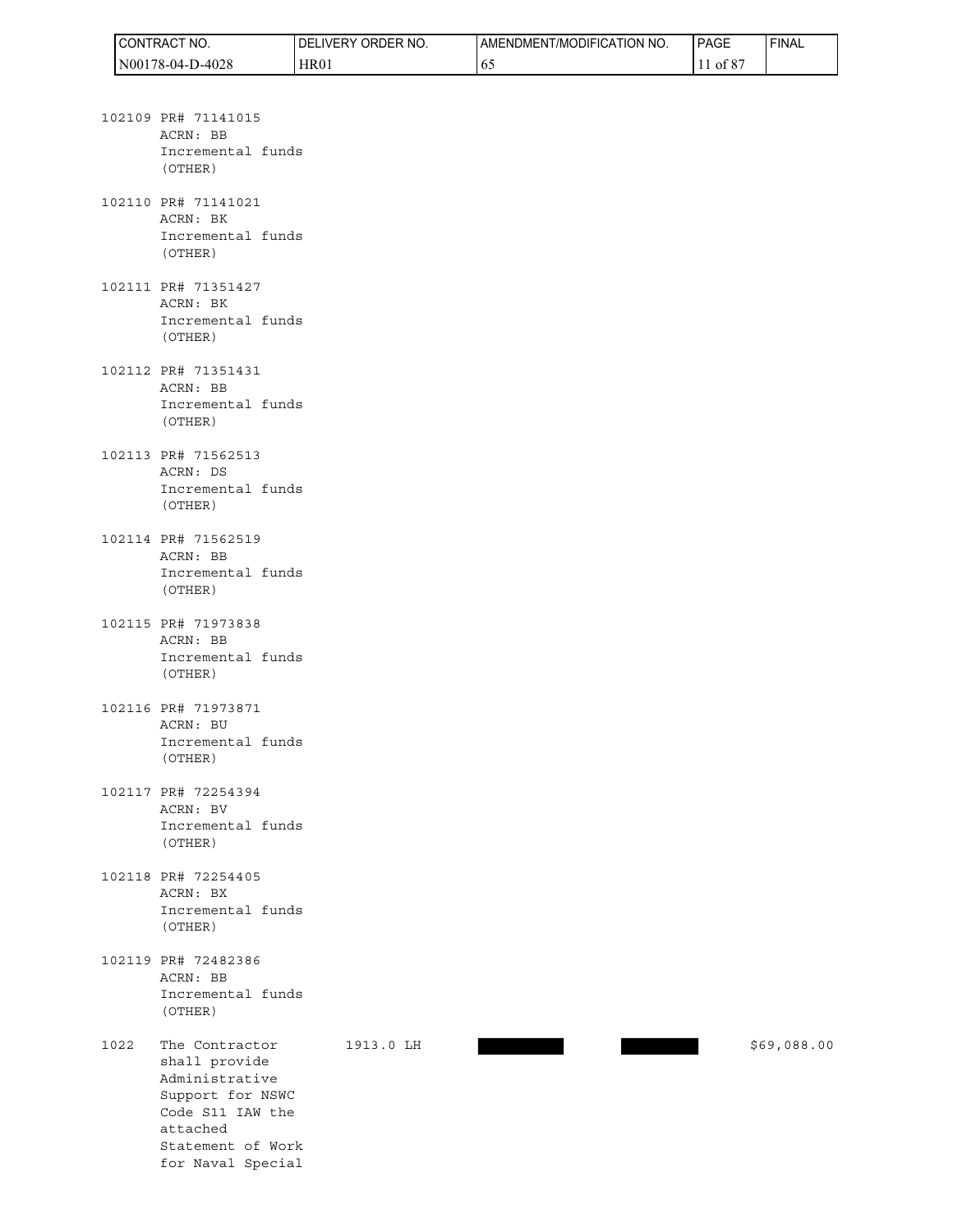| CONTRACT NO.                                                                                                                                                                                                                                      | DELIVERY ORDER NO. | AMENDMENT/MODIFICATION NO. | PAGE     | <b>FINAL</b> |
|---------------------------------------------------------------------------------------------------------------------------------------------------------------------------------------------------------------------------------------------------|--------------------|----------------------------|----------|--------------|
| N00178-04-D-4028                                                                                                                                                                                                                                  | <b>HR01</b>        | 65                         | 12 of 87 |              |
| Warfare Programs<br>Support Services<br>for paragraph<br>3.1.1.<br>(OTHER)<br>102201 Incremental<br>funding ACRN: BZ<br>PR# 72670658                                                                                                              |                    |                            |          |              |
| (OTHER)<br>102202 Incremental<br>funding ACRN: BZ<br>PR# 81782026<br>(OTHER)                                                                                                                                                                      |                    |                            |          |              |
| 102203 Incremental<br>funding ACRN:<br>PR# 82695427<br>(OTHER)                                                                                                                                                                                    |                    |                            |          |              |
| 1023<br>The Contractor<br>shall provide<br>CMPro and<br>Administrative<br>Support for NSWC<br>Code S12 IAW the<br>attached<br>Statement of Work<br>for Naval Special<br>Warfare Programs<br>Support Services<br>for paragraph<br>$3.1.2.$ (OTHER) | 1581.5 LH          |                            |          | \$60,872.00  |
| 102301 Incremental<br>Funding ACRN: BZ<br>PR# 72670682<br>(OTHER)                                                                                                                                                                                 |                    |                            |          |              |
| The Contractor<br>1024<br>shall provide<br>Document<br>Specialist<br>Support IAW the<br>attached<br>Statement of Work<br>for Naval Special<br>Warfare Programs<br>Support Services<br>for paragraph<br>3.1.3.<br>(OTHER)                          | $0.0$ LH           |                            |          | \$0.00       |
| 1025<br>The Contractor<br>shall provide<br>Drafting Support<br>IAW the attached<br>Statement of Work<br>for Naval Special<br>Warfare Programs<br>Support Services<br>for paragraph<br>3.1.4.<br>(OTHER)                                           | 177.0 LH           |                            |          | \$15, 176.00 |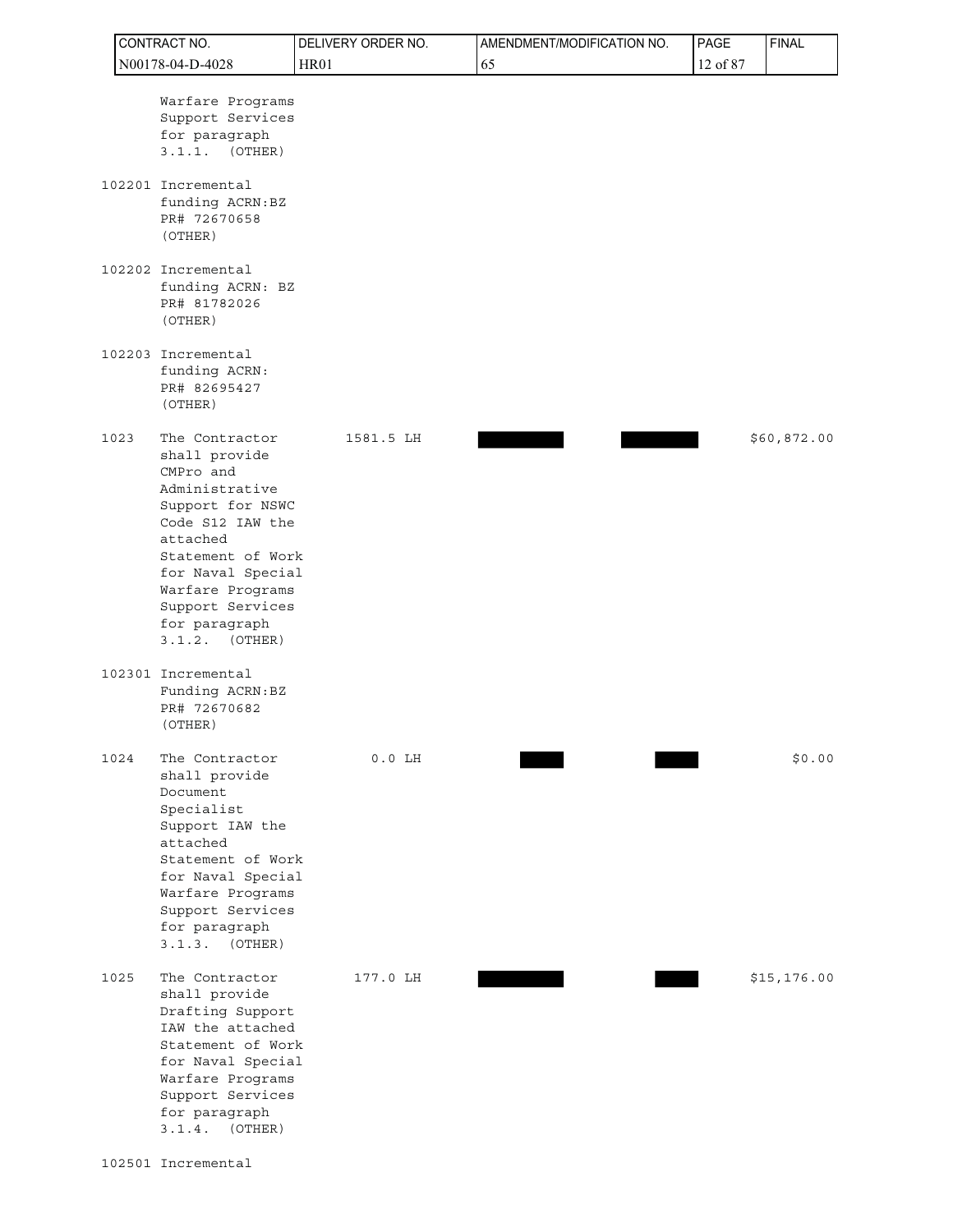| CONTRACT NO. |  |                                                                                                                                                                                                                     | DELIVERY ORDER NO. | AMENDMENT/MODIFICATION NO. | PAGE     | <b>FINAL</b> |
|--------------|--|---------------------------------------------------------------------------------------------------------------------------------------------------------------------------------------------------------------------|--------------------|----------------------------|----------|--------------|
|              |  | N00178-04-D-4028                                                                                                                                                                                                    | <b>HR01</b>        | 65                         | 13 of 87 |              |
|              |  | funding ACRN: BZ<br>PR# 80596746<br>(OTHER)                                                                                                                                                                         |                    |                            |          |              |
| 1026         |  | The Contractor<br>shall provide<br>Electronics<br>Technician<br>Support IAW the<br>attached<br>Statement of Work<br>for Naval Special<br>Warfare Programs<br>Support Services<br>for paragraph<br>3.1.5.<br>(OTHER) | 3823.0 LH          |                            |          | \$149,912.00 |
|              |  | 102601 Incremental<br>Funding ACRN: BZ<br>PR# 72670701<br>(OTHER)                                                                                                                                                   |                    |                            |          |              |
|              |  | 102602 Incremental<br>Funding ACRN: BZ<br>PR# 81782031<br>(OTHER)                                                                                                                                                   |                    |                            |          |              |
| 1027         |  | The Contractor<br>shall provide EXP<br>Hull Technician<br>Support IAW the<br>attached<br>Statement of Work<br>for Naval Special<br>Warfare Programs<br>Support Services<br>for paragraph<br>(OTHER)<br>3.1.6.       | 1900.1 LH          |                            |          | \$82,873.00  |
|              |  | 102701 Incremental<br>Funding ACRN:BZ<br>PR# 72670706<br>(OTHER)                                                                                                                                                    |                    |                            |          |              |
|              |  | 102702 Incremental<br>Funding ACRN: BZ<br>PR# 81782045<br>(OTHER)                                                                                                                                                   |                    |                            |          |              |
| 1028         |  | The Contractor<br>shall provide<br>Engineering<br>Support IAW the<br>attached<br>Statement of Work<br>for Naval Special<br>Warfare Programs<br>Support Services<br>for paragraph<br>$3.1.7.$ (OTHER)                | 394.0 LH           |                            |          | \$50,754.00  |
|              |  | 102801 Incremental<br>funding in the<br>amount of                                                                                                                                                                   |                    |                            |          |              |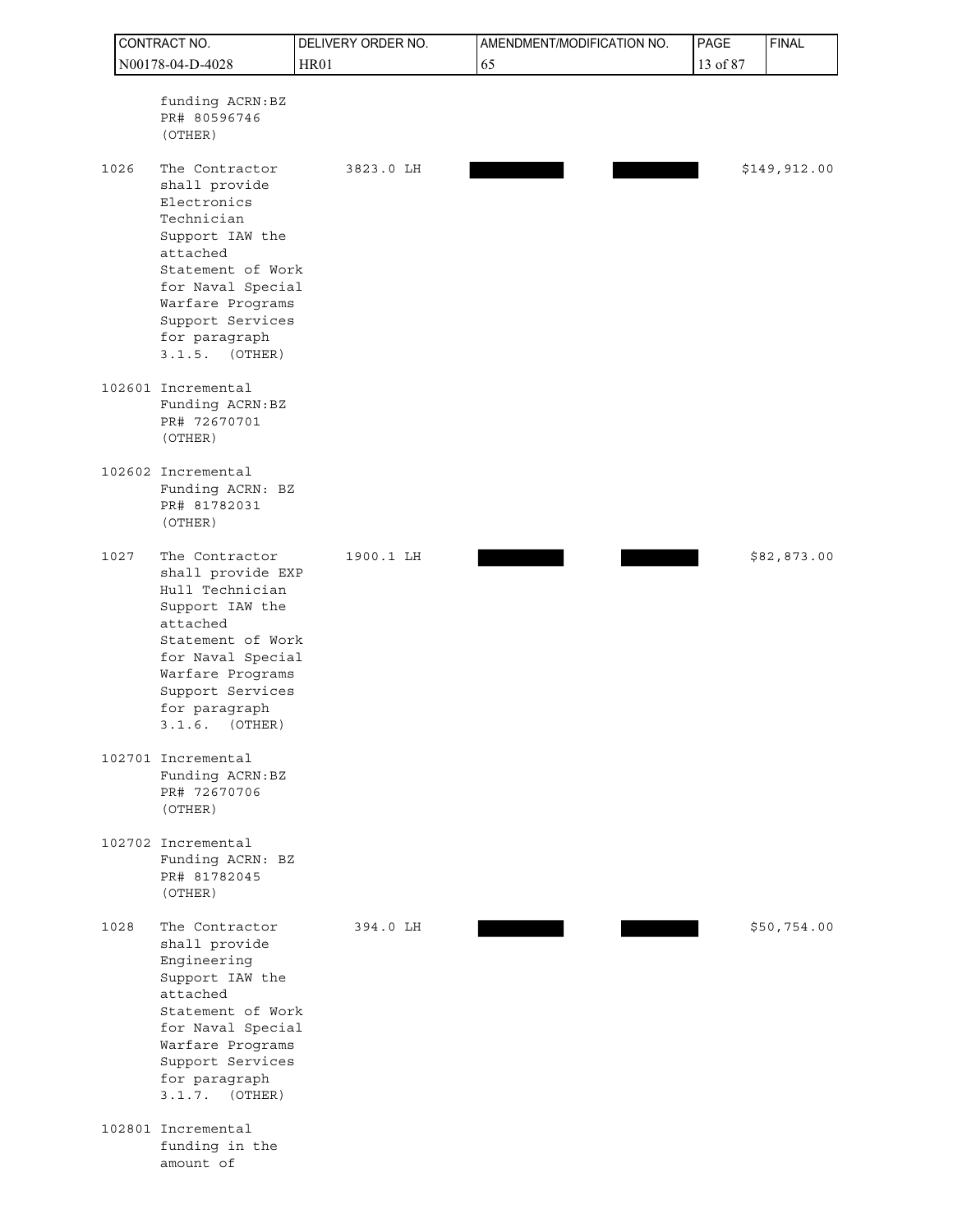| CONTRACT NO. |                                                                                                                                                                                                                                                | DELIVERY ORDER NO. | AMENDMENT/MODIFICATION NO. | PAGE     | <b>FINAL</b> |
|--------------|------------------------------------------------------------------------------------------------------------------------------------------------------------------------------------------------------------------------------------------------|--------------------|----------------------------|----------|--------------|
|              | N00178-04-D-4028                                                                                                                                                                                                                               | <b>HR01</b>        | 65                         | 14 of 87 |              |
|              | \$15,000.<br>PR#<br>81485267 (OTHER)                                                                                                                                                                                                           |                    |                            |          |              |
|              | 102802 Incremental<br>funding in the<br>amount of<br>\$22,000.<br>PR#<br>81771630 (OTHER)                                                                                                                                                      |                    |                            |          |              |
|              | 102803 Incremental<br>funding in the<br>amount of \$3,754.<br>PR# 81833849<br>(OTHER)                                                                                                                                                          |                    |                            |          |              |
|              | 102804 Incremental<br>funnding in the<br>amount of<br>\$10,000. PR#<br>82032984 (OTHER)                                                                                                                                                        |                    |                            |          |              |
| 1029         | The Contractor<br>shall provide<br>Quality Control<br>(QC) Support for<br>NSWC Code S12 IAW<br>the attached<br>Statement of Work<br>for Naval Special<br>Warfare Programs<br>Support Services<br>for paragraph<br>$3.1.8.$ (OTHER)             | $0.0$ LH           |                            |          | \$0.00       |
| 1030         | The Contractor<br>shall provide<br>Electronics<br>Materials Handler<br>Support for NSWC<br>Code S12 IAW the<br>attached<br>Statement of Work<br>for Naval Special<br>Warfare Programs<br>Support Services<br>for paragraph<br>$3.1.9.$ (OTHER) | 1897.0 LH          |                            |          | \$86,674.00  |
|              | 103001 Incremental<br>Funding ACRN:BZ<br>PR# 72670721<br>(OTHER)                                                                                                                                                                               |                    |                            |          |              |
|              | 103002 Incremental<br>Funding ACRN: BZ<br>PR# 81782050<br>(OTHER)                                                                                                                                                                              |                    |                            |          |              |
| 1031         | The Contractor<br>shall provide<br>Materials Handler<br>Support for NSWC<br>Code S12 IAW the<br>attached                                                                                                                                       | 136.0 LH           |                            |          | \$10,899.00  |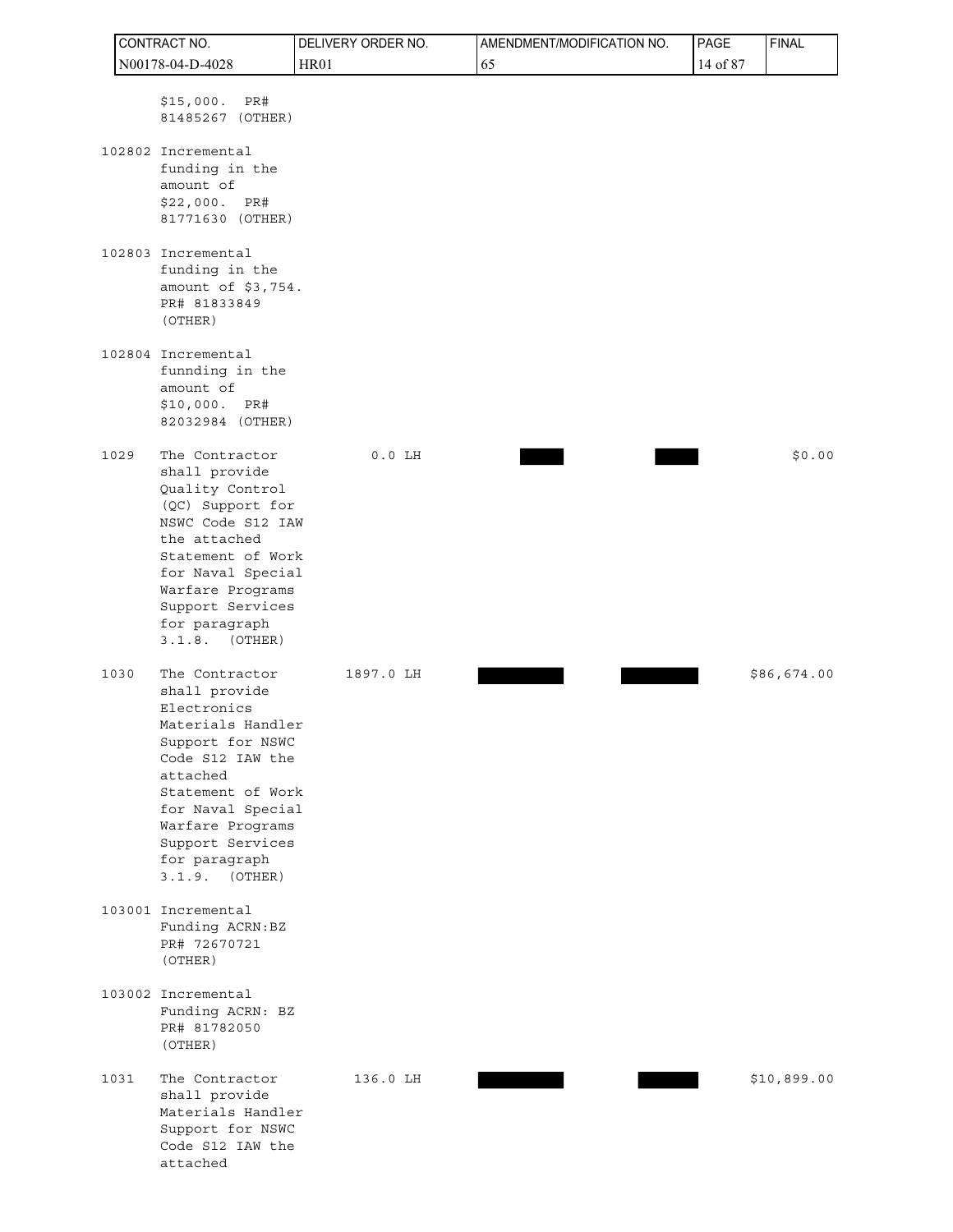| CONTRACT NO.     |        |                                                                                                                                                                                                                                                                                                  | DELIVERY ORDER NO. | AMENDMENT/MODIFICATION NO. | PAGE     | <b>FINAL</b> |
|------------------|--------|--------------------------------------------------------------------------------------------------------------------------------------------------------------------------------------------------------------------------------------------------------------------------------------------------|--------------------|----------------------------|----------|--------------|
| N00178-04-D-4028 |        |                                                                                                                                                                                                                                                                                                  | HR01               | 65                         | 15 of 87 |              |
|                  |        | Statement of Work<br>for Naval Special<br>Warfare Programs<br>Support Services<br>for paragraph<br>$3.1.10.$ (OTHER)<br>103101 Incremental<br>Funding ACRN: CG<br>PR# 82276904<br>(OTHER)                                                                                                        |                    |                            |          |              |
|                  | 103102 |                                                                                                                                                                                                                                                                                                  |                    |                            |          |              |
|                  | 1032   | The Contractor<br>shall provide<br>Prototype,<br>Casualty Repair<br>$(CASREF)$ ,<br>Restricted<br>Availability<br>(RAV) Retrofit,<br>and Fleet Support<br>IAW the attached<br>Statement of Work<br>for Naval Special<br>Warfare Programs<br>Support Services<br>for paragraph<br>3.1.11. (OTHER) | 7200.0 LH          |                            |          | \$415,327.00 |
|                  |        | 103201 Incremental<br>Funding ACRN:BZ<br>PR# 72670722<br>(OTHER)                                                                                                                                                                                                                                 |                    |                            |          |              |
|                  |        | 103202 Incremental<br>Funding ACRN: BZ<br>PR# 72670727<br>(OTHER)                                                                                                                                                                                                                                |                    |                            |          |              |
|                  |        | 103203 Incremental<br>Funding ACRN: BZ<br>PR# 73091787<br>(OTHER)                                                                                                                                                                                                                                |                    |                            |          |              |
|                  |        | 103204 Incremental<br>Funding ACRN:BZ<br>PR# 73091811<br>(OTHER)                                                                                                                                                                                                                                 |                    |                            |          |              |
|                  |        | 103205 Incremental<br>Funding ACRN BZ<br>PR# 73102222<br>(OTHER)                                                                                                                                                                                                                                 |                    |                            |          |              |
|                  |        | 103206 Incremental<br>Funding ACRN: CA<br>PR# 73244795<br>(OTHER)                                                                                                                                                                                                                                |                    |                            |          |              |
|                  |        | 103207 Incremental<br>Funding ACRN: CB<br>PR# 73244817                                                                                                                                                                                                                                           |                    |                            |          |              |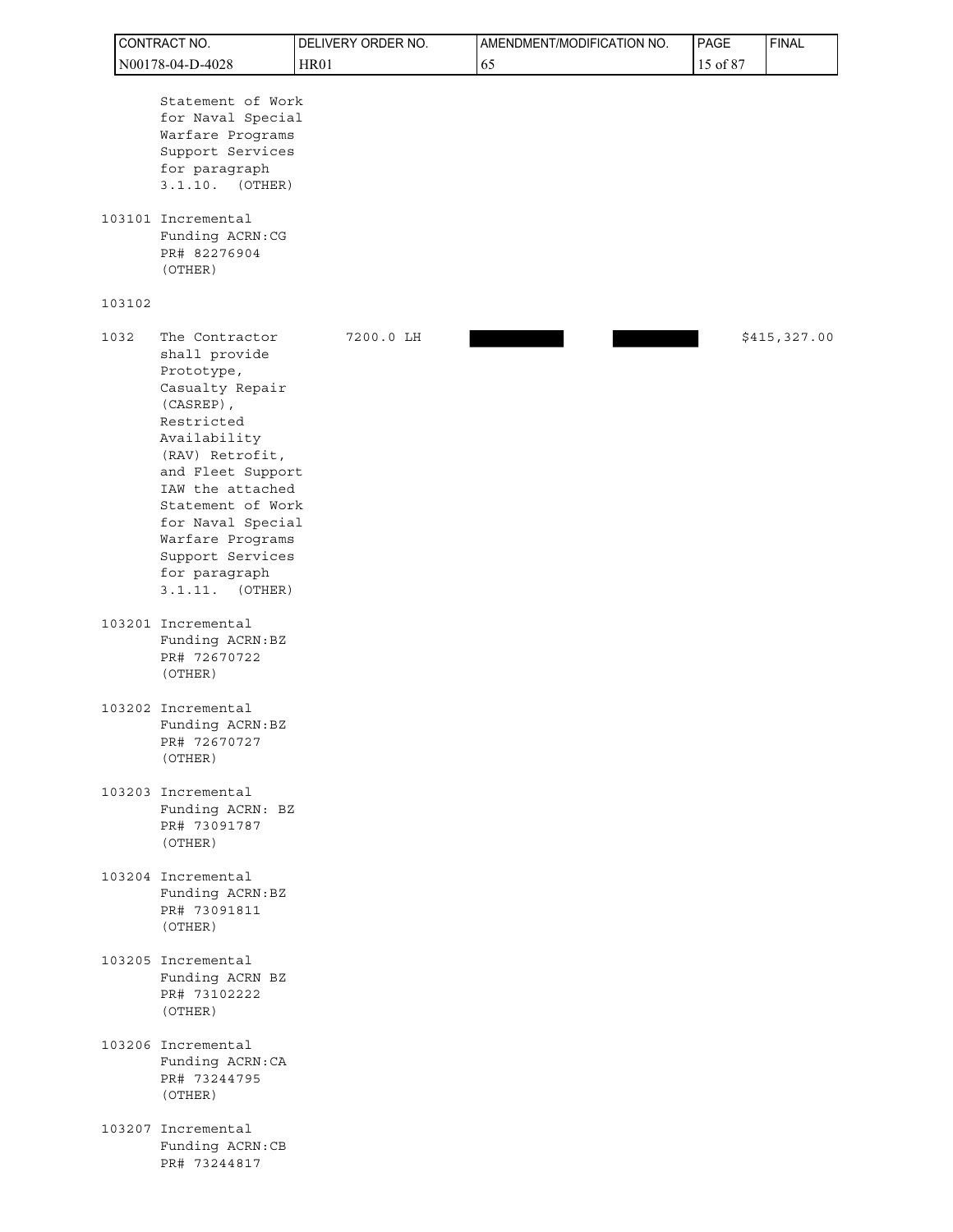| CONTRACT NO.                                                      | DELIVERY ORDER NO. | AMENDMENT/MODIFICATION NO. | PAGE     | <b>FINAL</b> |
|-------------------------------------------------------------------|--------------------|----------------------------|----------|--------------|
| N00178-04-D-4028                                                  | <b>HR01</b>        | 65                         | 16 of 87 |              |
| (OTHER)                                                           |                    |                            |          |              |
| 103208 Incremental<br>Funding ACRN:BZ<br>PR# 73461312<br>(OTHER)  |                    |                            |          |              |
| 103209 Incremental<br>Funding ACRN: BZ<br>PR# 80160576<br>(OTHER) |                    |                            |          |              |
| 103210 Incremental<br>Funding ACRN:CB<br>PR# 80160570<br>(OTHER)  |                    |                            |          |              |
| 103211 Incremental<br>Funding ACRN: CC<br>PR# 80366844<br>(OTHER) |                    |                            |          |              |
| 103212 Incremental<br>Funding ACRN:BZ<br>PR# 80451988<br>(OTHER)  |                    |                            |          |              |
| 103213 Incremental<br>Funding ACRN: CB<br>PR# 81695802<br>(OTHER) |                    |                            |          |              |
| 103214 Incremental<br>Funding ACRN: CC<br>PR# 81695853<br>(OTHER) |                    |                            |          |              |
| 103215 Incremental<br>Funding ACRN: BZ<br>PR# 81771594<br>(OTHER) |                    |                            |          |              |
| 103216 Incremental<br>Funding ACRN: BZ<br>PR# 81782136<br>(OTHER) |                    |                            |          |              |
| 103217 Incremental<br>Funding ACRN: CE<br>PR# 81833846<br>(OTHER) |                    |                            |          |              |
| 103218 Incremental<br>Funding ACRN: CF<br>PR# 82276882<br>(OTHER) |                    |                            |          |              |
| 103219 Incremental<br>Funding ACRN: CH<br>PR# 82395244<br>(OTHER) |                    |                            |          |              |
| 103220 Incremental<br>Funding ACRN: CX                            |                    |                            |          |              |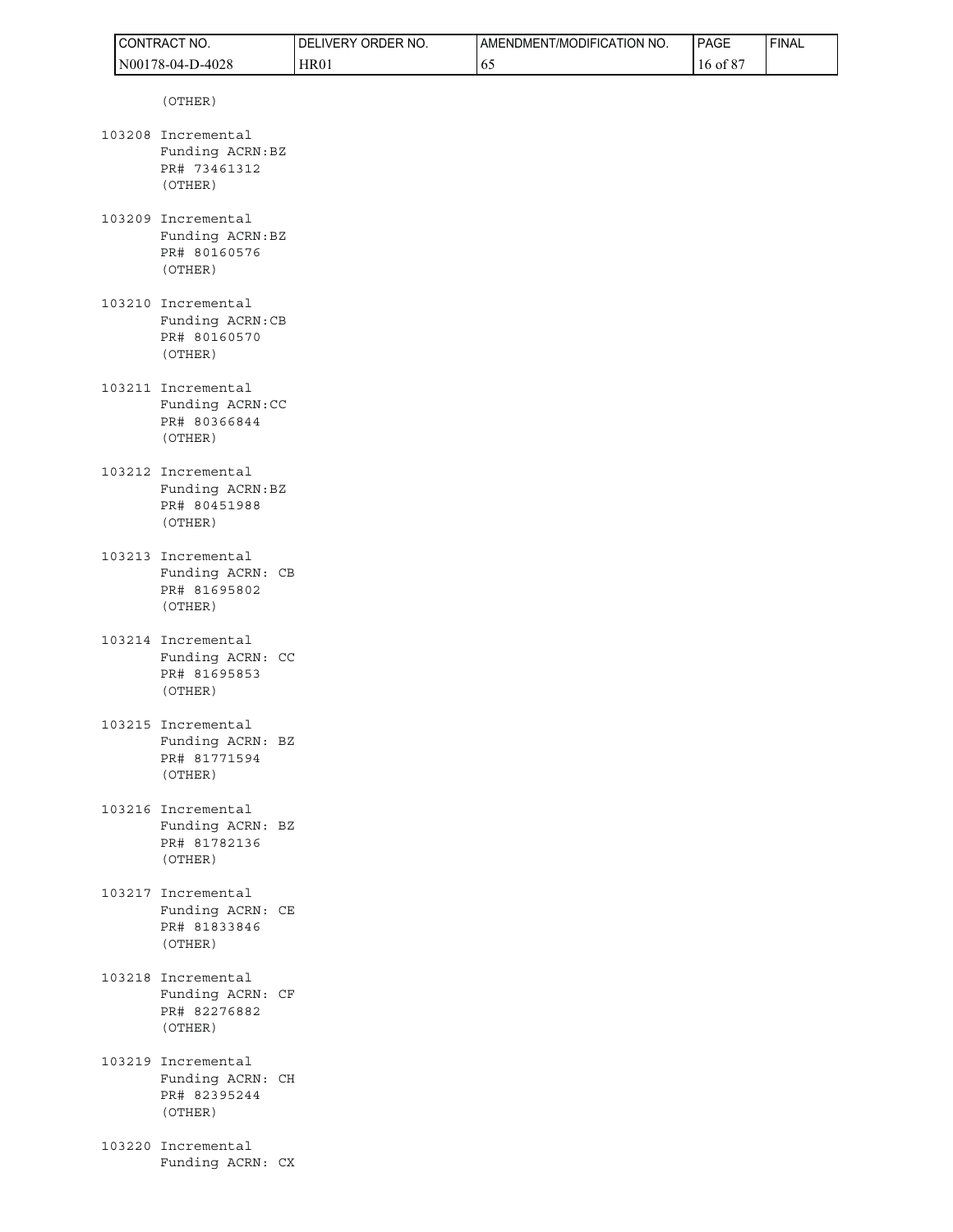| CONTRACT NO. |                  |                                                                                                                                                                                                                                          | DELIVERY ORDER NO. | AMENDMENT/MODIFICATION NO. | PAGE     | <b>FINAL</b>   |
|--------------|------------------|------------------------------------------------------------------------------------------------------------------------------------------------------------------------------------------------------------------------------------------|--------------------|----------------------------|----------|----------------|
|              | N00178-04-D-4028 |                                                                                                                                                                                                                                          | <b>HR01</b>        | 65                         | 17 of 87 |                |
|              |                  | PR# 83106503<br>(OTHER)                                                                                                                                                                                                                  |                    |                            |          |                |
|              |                  | 103221 Incremental<br>Funding (OTHER)                                                                                                                                                                                                    |                    |                            |          |                |
|              |                  | 103222 Incremental<br>Funding (OTHER)                                                                                                                                                                                                    |                    |                            |          |                |
|              |                  | 103223 Incremental<br>Funding (OTHER)                                                                                                                                                                                                    |                    |                            |          |                |
|              |                  | 103224 Incremental<br>Funding (OTHER)                                                                                                                                                                                                    |                    |                            |          |                |
|              | 1033             | The Contractor<br>shall provide<br>Administrative<br>Support for NSWC<br>Code S11 IAW the<br>attached<br>Statement of Work<br>for Naval Special<br>Warfare Programs<br>Support Services<br>for paragraph<br>$3.1.1 - 3.1.11.$<br>(OTHER) | 37576.6 LH         |                            |          | \$2,027,857.93 |
|              |                  | 103301 Incremental<br>funding ACRN: CK<br>PR 83106457<br>(OTHER)                                                                                                                                                                         |                    |                            |          |                |
|              |                  | 103302 Incremental<br>funding ACRN: CL<br>PR 83106462<br>(OTHER)                                                                                                                                                                         |                    |                            |          |                |
|              |                  | 103303 Incremental<br>funding ACRN: CM<br>PR 83106464<br>(OTHER)                                                                                                                                                                         |                    |                            |          |                |
|              |                  | 103304 Incremental<br>funding ACRN: CN<br>PR 83106465<br>(OTHER)                                                                                                                                                                         |                    |                            |          |                |
|              |                  | 103305 Incremental<br>funding (OTHER)                                                                                                                                                                                                    |                    |                            |          |                |
|              |                  | 103306 Incremental<br>funding (OTHER)                                                                                                                                                                                                    |                    |                            |          |                |
|              |                  | 103307 Incremental<br>funding (OTHER)                                                                                                                                                                                                    |                    |                            |          |                |
|              |                  | 103308 Incremental<br>funding (OTHER)                                                                                                                                                                                                    |                    |                            |          |                |
|              |                  | 103309 Incremental<br>funding (OTHER)                                                                                                                                                                                                    |                    |                            |          |                |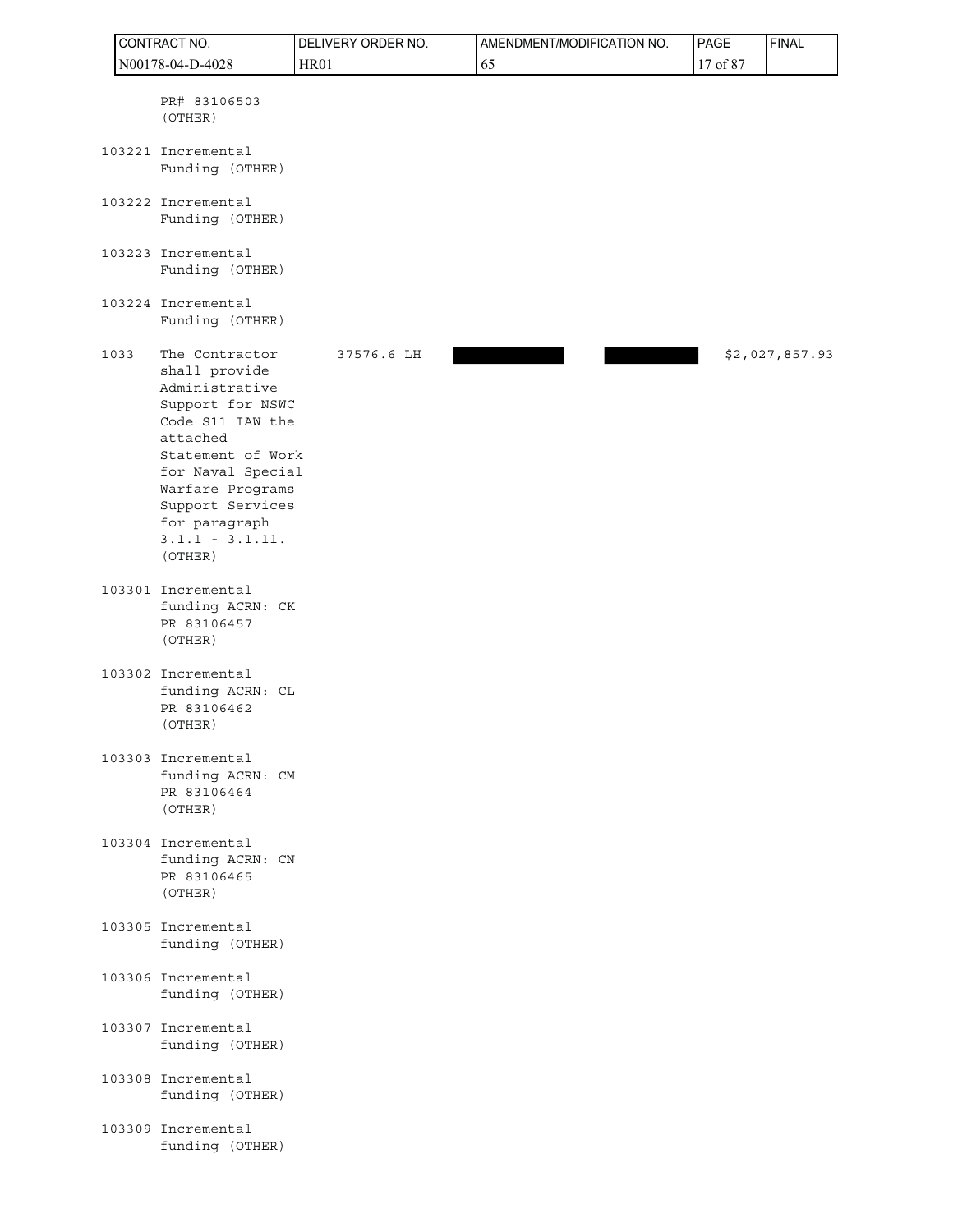|  | CONTRACT NO.                          | DELIVERY ORDER NO. | AMENDMENT/MODIFICATION NO. | PAGE     | <b>FINAL</b> |
|--|---------------------------------------|--------------------|----------------------------|----------|--------------|
|  | N00178-04-D-4028                      | <b>HR01</b>        | 65                         | 18 of 87 |              |
|  | 103310 Incremental<br>funding (OTHER) |                    |                            |          |              |
|  | 103311 Incremental<br>funding (OTHER) |                    |                            |          |              |
|  | 103312 Incremental<br>funding (OTHER) |                    |                            |          |              |
|  | 103313 Incremental<br>funding (OTHER) |                    |                            |          |              |
|  | 103314 Incremental<br>funding (OTHER) |                    |                            |          |              |
|  | 103315 Incremental<br>funding (OTHER) |                    |                            |          |              |
|  | 103316 Incremental<br>funding (OTHER) |                    |                            |          |              |
|  | 103317 Incremental<br>funding (OTHER) |                    |                            |          |              |
|  | 103318 Incremental<br>funding (OTHER) |                    |                            |          |              |
|  | 103319 Incremental<br>funding (OTHER) |                    |                            |          |              |
|  | 103320 Incremental<br>funding (OTHER) |                    |                            |          |              |
|  | 103321 Incremental<br>funding (OTHER) |                    |                            |          |              |
|  | 103322 Incremental<br>funding (OTHER) |                    |                            |          |              |
|  | 103323 Incremental<br>funding (OTHER) |                    |                            |          |              |
|  | 103324 Incremental<br>funding (OTHER) |                    |                            |          |              |
|  | 103325 Incremental<br>funding (OTHER) |                    |                            |          |              |
|  | 103326 Incremental<br>funding (OTHER) |                    |                            |          |              |
|  | 103327 Incremental<br>funding (OTHER) |                    |                            |          |              |
|  | 103328 Incremental<br>funding (OTHER) |                    |                            |          |              |
|  | 103329 Incremental<br>funding (OTHER) |                    |                            |          |              |
|  | 103330 Incremental<br>funding (OTHER) |                    |                            |          |              |
|  | 103331 Incremental                    |                    |                            |          |              |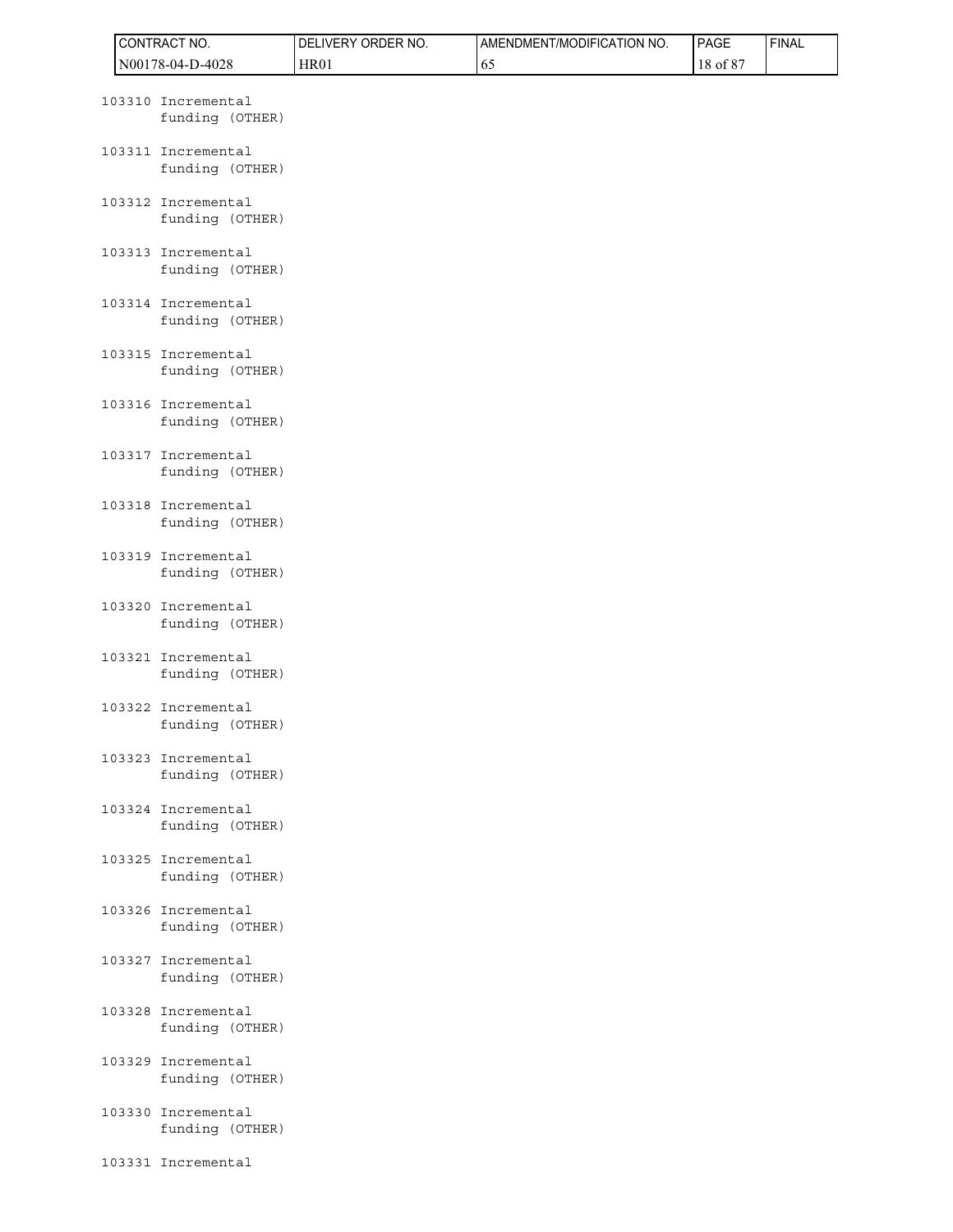|  | CONTRACT NO.                          | DELIVERY ORDER NO. | AMENDMENT/MODIFICATION NO. | PAGE     | <b>FINAL</b> |
|--|---------------------------------------|--------------------|----------------------------|----------|--------------|
|  | N00178-04-D-4028                      | HR01               | 65                         | 19 of 87 |              |
|  | funding (OTHER)                       |                    |                            |          |              |
|  | 103332 Incremental<br>funding (OTHER) |                    |                            |          |              |
|  | 103333 Incremental<br>funding (OTHER) |                    |                            |          |              |
|  | 103334 Incremental<br>funding (OTHER) |                    |                            |          |              |
|  | 103335 Incremental<br>funding (OTHER) |                    |                            |          |              |
|  | 103336 Incremental<br>funding (OTHER) |                    |                            |          |              |
|  | 103337 Incremental<br>funding (OTHER) |                    |                            |          |              |
|  | 103338 Incremental<br>funding (OTHER) |                    |                            |          |              |
|  | 103339 Incremental<br>funding (OTHER) |                    |                            |          |              |
|  | 103340 Incremental<br>funding (OTHER) |                    |                            |          |              |
|  | 103341 Incremental<br>funding (OTHER) |                    |                            |          |              |
|  | 103342 Incremental<br>funding (OTHER) |                    |                            |          |              |
|  | 103343 Incremental<br>funding (OTHER) |                    |                            |          |              |
|  | 103344 Incremental<br>funding (OTHER) |                    |                            |          |              |
|  | 103345 Incremental<br>funding (OTHER) |                    |                            |          |              |
|  | 103346 Incremental<br>funding (OTHER) |                    |                            |          |              |
|  | 103347 Incremental<br>funding (OTHER) |                    |                            |          |              |
|  | 103348 Incremental<br>funding (OTHER) |                    |                            |          |              |
|  | 103349 Incremental<br>funding (OTHER) |                    |                            |          |              |
|  | 103350 Incremental<br>funding (OTHER) |                    |                            |          |              |
|  | 103351 Incremental<br>funding (OTHER) |                    |                            |          |              |
|  | 103352 Incremental<br>funding (OTHER) |                    |                            |          |              |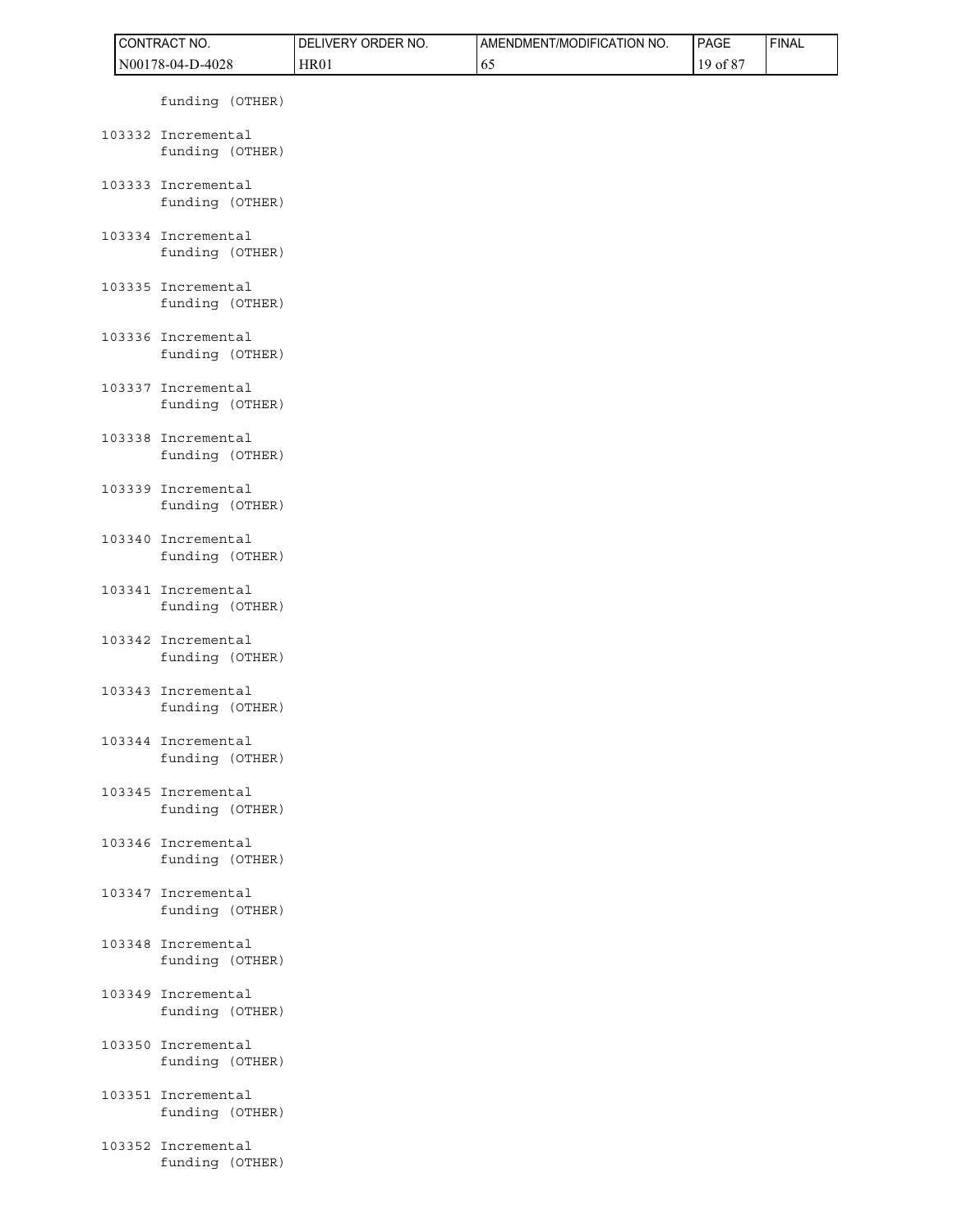| °CT NO.<br><b>ICONTRACT</b> | ORDER NO.<br><b>IVERY</b><br>DF | AMENDMENT/MODIFICATION NO. | <b>PAGE</b>                     | ' FINAL |
|-----------------------------|---------------------------------|----------------------------|---------------------------------|---------|
| N00178-04-D-4028            | HR01                            | v.                         | 00 <sup>2</sup><br>$20$ of $8'$ |         |

|        | 103353 Incremental<br>funding (OTHER)                |
|--------|------------------------------------------------------|
|        | 103354 Incremental<br>funding (OTHER)                |
|        | 103355 Incremental<br>funding (OTHER)                |
|        | 103356 Incremental<br>funding (OTHER)                |
|        | 103357 Incremental<br>funding (OTHER)                |
|        | 103358 Incremental<br>funding (OTHER)                |
|        | 103359 Incremental<br>funding PR<br>02581092 (OTHER) |
|        | 103360 Incremental<br>funding PR<br>10123311 (OTHER) |
| 103361 | Incremental<br>funding PR<br>10123312 (OTHER)        |
|        | 103362 Incremental<br>funding PR<br>10123321 (OTHER) |
| 103363 | Incremental<br>funding PR<br>10123322 (OTHER)        |
|        | 103364 Incremental<br>funding PR<br>10123323 (OTHER) |
|        | 103365 Incremental<br>funding PR<br>10123324 (OTHER) |
| 103366 | Incremental<br>funding PR<br>10123325 (OTHER)        |
|        | 103367 Incremental<br>funding PR<br>10671284 (OTHER) |
|        | 103368 Incremental                                   |

 funding PR 10671285 (OTHER)

103369 Incremental funding PR 10671287-5000 (OTHER)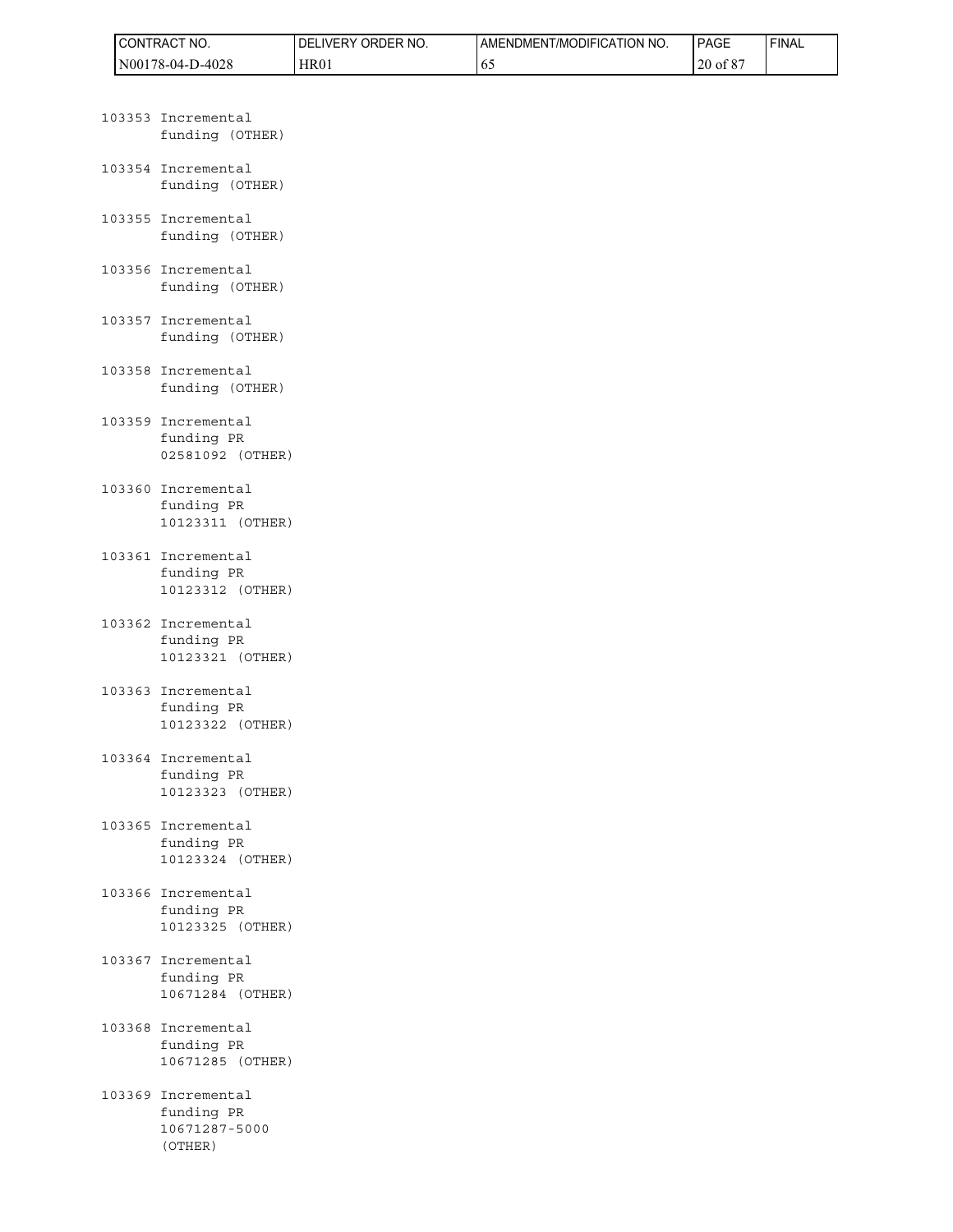|      | CONTRACT NO.                                                                                                                                                                                                                                    | DELIVERY ORDER NO. | AMENDMENT/MODIFICATION NO. | PAGE     | <b>FINAL</b> |
|------|-------------------------------------------------------------------------------------------------------------------------------------------------------------------------------------------------------------------------------------------------|--------------------|----------------------------|----------|--------------|
|      | N00178-04-D-4028                                                                                                                                                                                                                                | <b>HR01</b>        | 65                         | 21 of 87 |              |
|      | 103370 Incremental<br>funding PR<br>10671288 (OTHER)                                                                                                                                                                                            |                    |                            |          |              |
| 1034 | The Contractor<br>shall provide<br>CMPro and<br>Administrative<br>Support for NSWC<br>Code S12 IAW the<br>attached<br>Statement of Work<br>for Naval Special<br>Warfare Programs<br>Support Services<br>for paragraph<br>3.1.2.<br>(OTHER)      | $0.0$ LH           |                            |          | \$0.00       |
|      | 103401 Incremental<br>funding PR<br>83106466 (OTHER)                                                                                                                                                                                            |                    |                            |          |              |
|      | 103402 Incremental<br>funding PR<br>83106467 (OTHER)                                                                                                                                                                                            |                    |                            |          |              |
|      | 103403 Incremental<br>funding PR<br>83106469 (OTHER)                                                                                                                                                                                            |                    |                            |          |              |
|      | 103404 Incremental<br>funding PR<br>83106470 (OTHER)                                                                                                                                                                                            |                    |                            |          |              |
| 1035 | The Contractor<br>shall provide<br>Document<br>Specialist<br>Support for NSWC<br>Code S12 IAW the<br>attached<br>Statement of Work<br>for Naval Special<br>Warfare Programs<br>Support Services<br>for paragraph<br>3.1.3.<br>(OTHER)<br>Option | $0.0$ LH           |                            |          | \$0.00       |
| 1036 | The Contractor<br>shall provide<br>Drafting Support<br>IAW the attached<br>Statement of Work<br>for Naval Special<br>Warfare Programs<br>Support Services<br>for paragraph<br>3.1.4.<br>(OTHER)<br>Option                                       | $0.0$ LH           |                            |          | \$0.00       |
| 1037 | The Contractor<br>shall provide<br>Electronics                                                                                                                                                                                                  | $0.0$ LH           |                            |          | \$0.00       |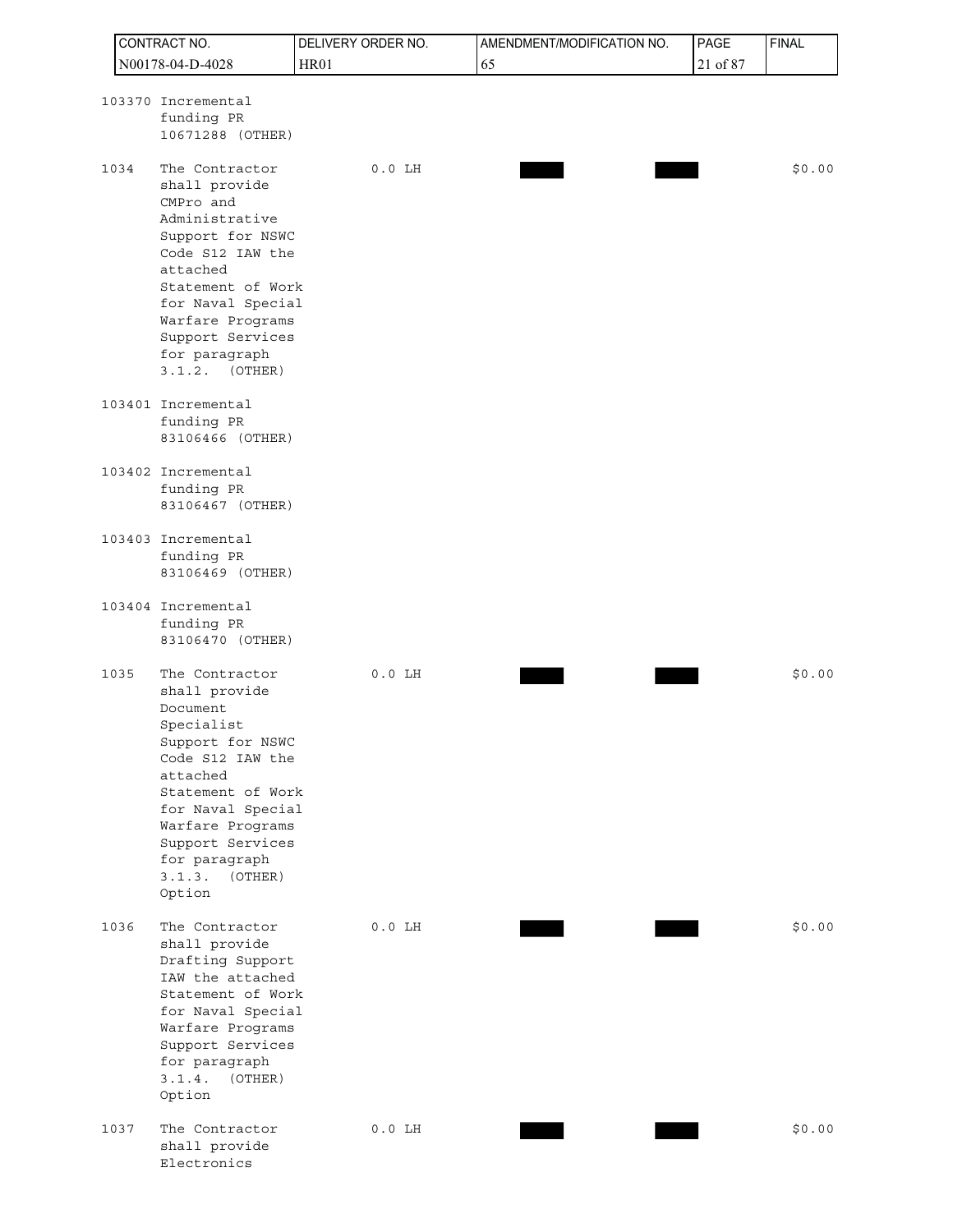|      | CONTRACT NO.                                                                                                                                                                                                    | DELIVERY ORDER NO. | AMENDMENT/MODIFICATION NO. | PAGE     | <b>FINAL</b> |
|------|-----------------------------------------------------------------------------------------------------------------------------------------------------------------------------------------------------------------|--------------------|----------------------------|----------|--------------|
|      | N00178-04-D-4028                                                                                                                                                                                                | <b>HR01</b>        | 65                         | 22 of 87 |              |
|      | Technician<br>Support IAW the<br>attached<br>Statement of Work<br>for Naval Special<br>Warfare Programs<br>Support Services<br>for paragraph<br>$3.1.5.$ (OTHER)                                                |                    |                            |          |              |
|      | 103701 Incremental<br>funding PR<br>83106471 (OTHER)                                                                                                                                                            |                    |                            |          |              |
|      | 103702 Incremental<br>funding PR<br>83106472 (OTHER)                                                                                                                                                            |                    |                            |          |              |
|      | 103703 Incremental<br>funding PR<br>83106474 (OTHER)                                                                                                                                                            |                    |                            |          |              |
| 1038 | The Contractor<br>shall provide EXP<br>Hull Technician<br>Support IAW the<br>attached<br>Statement of Work<br>for Naval Special<br>Warfare Programs<br>Support Services<br>for paragraph<br>$3.1.6.$ (OTHER)    | $0.0$ LH           |                            |          | \$0.00       |
|      | 103801 Incremental<br>funding PR<br>83106480 (OTHER)                                                                                                                                                            |                    |                            |          |              |
|      | 103802 Incremental<br>funding PR<br>83106481 (OTHER)                                                                                                                                                            |                    |                            |          |              |
| 1039 | The Contractor<br>shall provide<br>Engineering<br>Support IAW the<br>attached<br>Statement of Work<br>for Naval Special<br>Warfare Programs<br>Support Services<br>for paragraph<br>3.1.7.<br>(OTHER)<br>Option | $0.0$ LH           |                            |          | \$0.00       |
| 1040 | The Contractor<br>shall provide<br>Quality Control<br>(QC) Support for<br>NSWC Code S12 IAW<br>the attached<br>Statement of Work<br>for Naval Special<br>Warfare Programs                                       | $0.0$ LH           |                            |          | \$0.00       |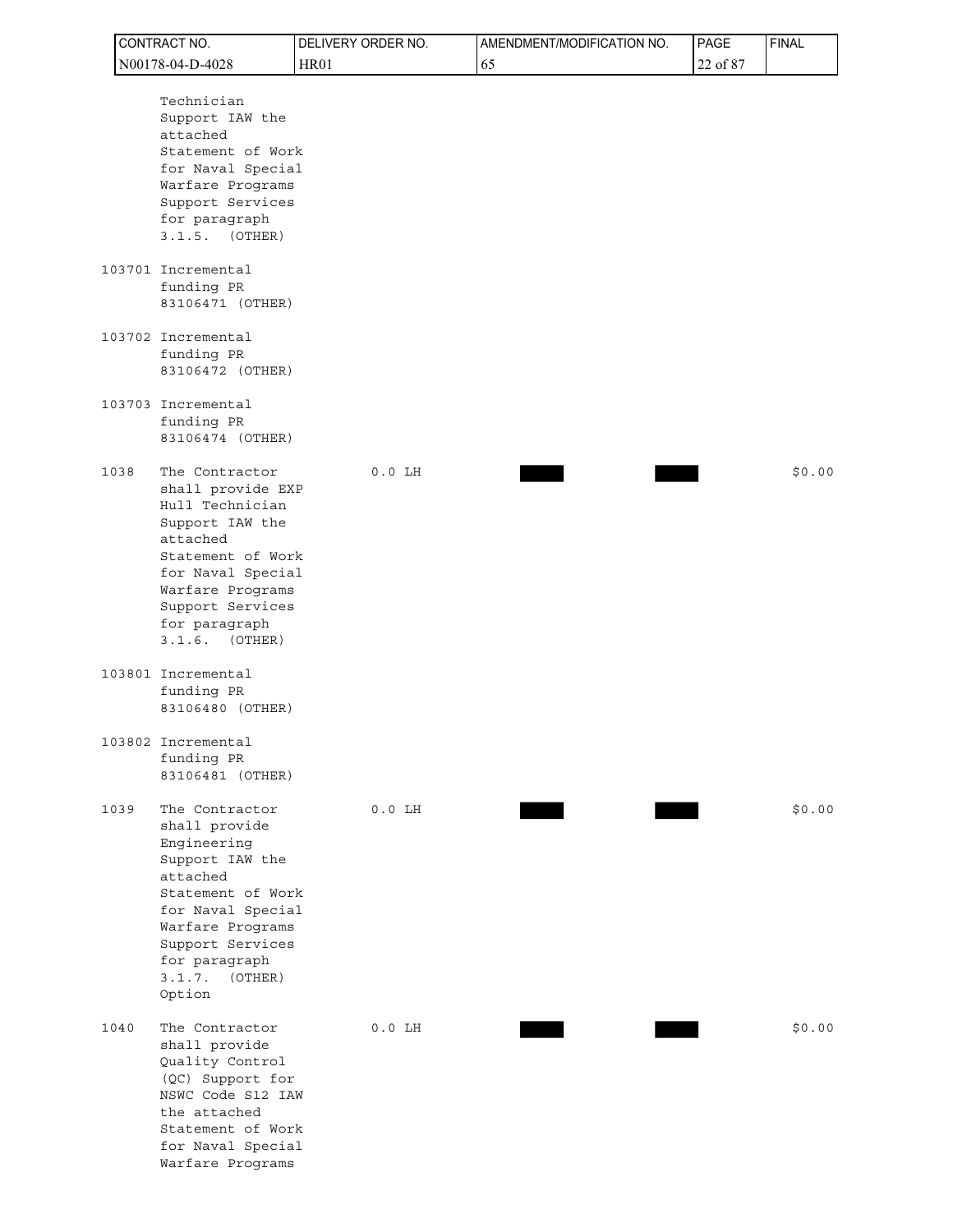|      | CONTRACT NO.                                                                                                                                                                                                                                                                                 | DELIVERY ORDER NO. | AMENDMENT/MODIFICATION NO. | PAGE     | <b>FINAL</b> |
|------|----------------------------------------------------------------------------------------------------------------------------------------------------------------------------------------------------------------------------------------------------------------------------------------------|--------------------|----------------------------|----------|--------------|
|      | N00178-04-D-4028                                                                                                                                                                                                                                                                             | <b>HR01</b>        | 65                         | 23 of 87 |              |
|      | Support Services<br>for paragraph<br>3.1.8.<br>(OTHER)<br>Option                                                                                                                                                                                                                             |                    |                            |          |              |
| 1041 | The Contractor<br>shall provide<br>Electronics<br>Materials Handler<br>Support for NSWC<br>Code S12 IAW the<br>attached<br>Statement of Work<br>for Naval Special<br>Warfare Programs<br>Support Services<br>for paragraph<br>$3.1.9.$ (OTHER)                                               | $0.0$ LH           |                            |          | \$0.00       |
|      | 104101 Incremental<br>funding PR<br>83106485 (OTHER)                                                                                                                                                                                                                                         |                    |                            |          |              |
|      | 104102 Incremental<br>funding PR<br>83106491 (OTHER)                                                                                                                                                                                                                                         |                    |                            |          |              |
| 1042 | The Contractor<br>shall provide<br>Materials Handler<br>Support for NSWC<br>Code S12 IAW the<br>attached<br>Statement of Work<br>for Naval Special<br>Warfare Programs<br>Support Services<br>for paragraph<br>3.1.10.<br>(OTHER)                                                            | $0.0$ LH           |                            |          | \$0.00       |
|      | 104201 Incremental<br>funding PR #<br>83106493 (OTHER)                                                                                                                                                                                                                                       |                    |                            |          |              |
|      | 104202 Incremental<br>funding PR<br>83106494 (OTHER)                                                                                                                                                                                                                                         |                    |                            |          |              |
| 1043 | The Contractor<br>shall provide<br>Prototype,<br>Casualty Repair<br>(CASREP),<br>Restricted<br>Availability<br>(RAV) Retrofit<br>and Fleet Support<br>IAW the attached<br>Statement of Work<br>for Naval Special<br>Warfare Programs<br>Support Services<br>for paragraph<br>3.1.11. (OTHER) | $0.0$ LH           |                            |          | \$0.00       |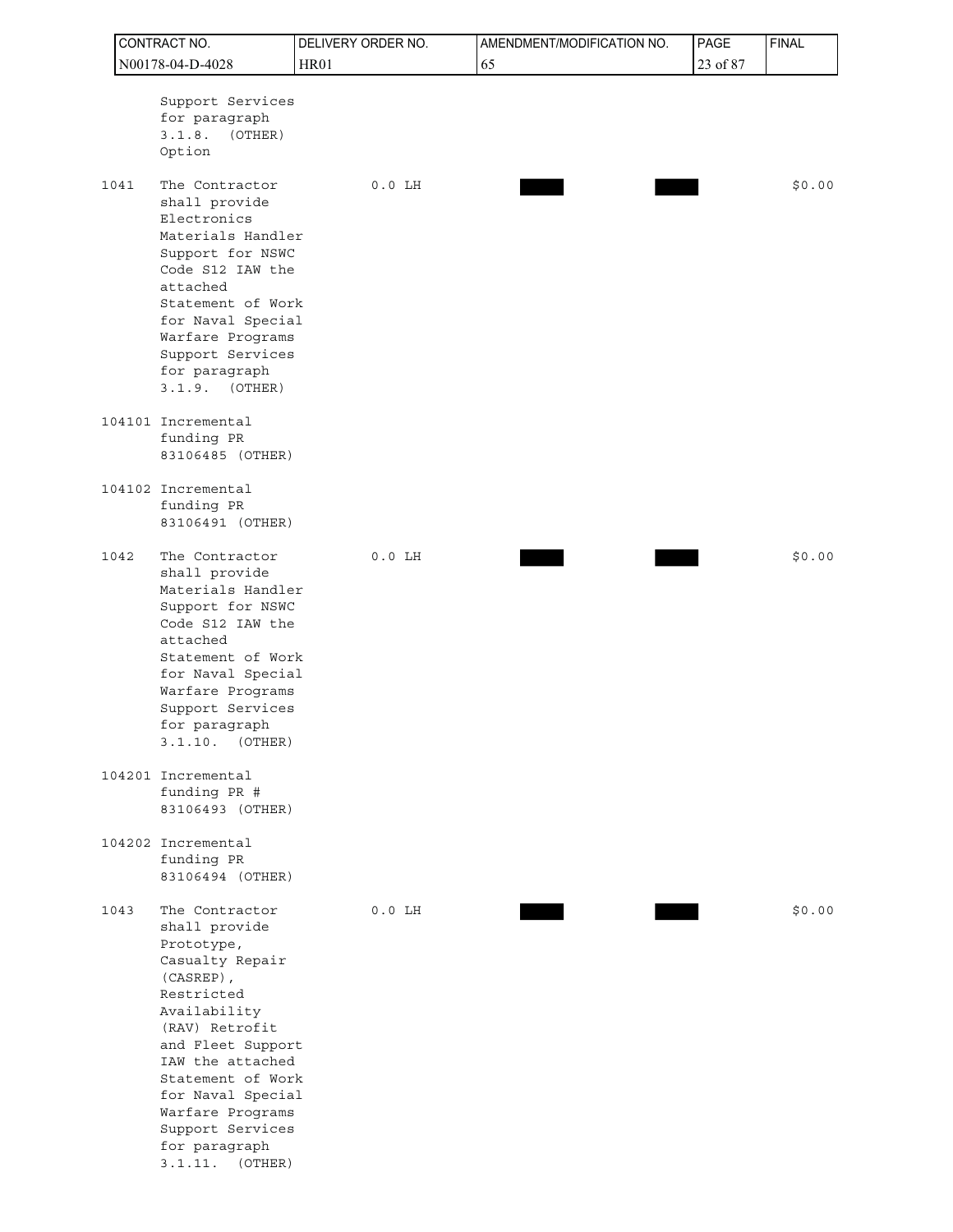| CT NO.<br><b>ICONTRACT</b>         | ORDER NO.<br><b>DELIVERY</b> | AMENDMENT/MODIFICATION NO. | <b>PAGE</b>                  | ' FINAL |
|------------------------------------|------------------------------|----------------------------|------------------------------|---------|
| 178-04-D-4028<br>1N00 <sub>1</sub> | HR01                         | υJ                         | $\sim$ $\sim$ $\sim$<br>ot 8 |         |

|  | 104301 Incremental<br>funding PR<br>83106495 (OTHER) |          |                     |  |
|--|------------------------------------------------------|----------|---------------------|--|
|  | 104302 Incremental<br>funding PR<br>83106498 (OTHER) |          |                     |  |
|  | 104303 Incremental<br>funding PR<br>83106499 (OTHER) |          |                     |  |
|  | 104304 Incremental<br>funding PR<br>83106506 (OTHER) |          |                     |  |
|  | 104305 Incremental<br>funding PR<br>83228762 (OTHER) |          |                     |  |
|  | 104306 Incremental<br>funding PR<br>83462922 (OTHER) |          |                     |  |
|  | For ODC Items:                                       |          |                     |  |
|  | Item Supplies/Services Qty Unit Est. Cost<br>        |          | ___________________ |  |
|  | 3000 Material costs<br>NTE \$100,000.00.<br>(OTHER)  | $1.0$ LO | \$45,683.00         |  |
|  | 300001 PR# 60872013<br>ACRN: AB \$35000<br>(OTHER)   |          |                     |  |
|  | 300002 PR# 61255172<br>ACRN: AM \$376<br>(OTHER)     |          |                     |  |
|  | 300003 PR# 61306025<br>ACRN: AL \$2353<br>(OTHER)    |          |                     |  |
|  |                                                      |          |                     |  |

- 300004 PR# 61255186 ACRN: AK \$300 (OTHER)
- 300005 PR# 61596454 ACRN: AB \$7151 (OTHER)
- 300006 PR# 61671241 ACRN: AU \$403 (OTHER)
- 300007 PR# 62146588 ACRN: AM \$100 (OTHER)
- 3001 Material costs 1.0 LO \$226,959.00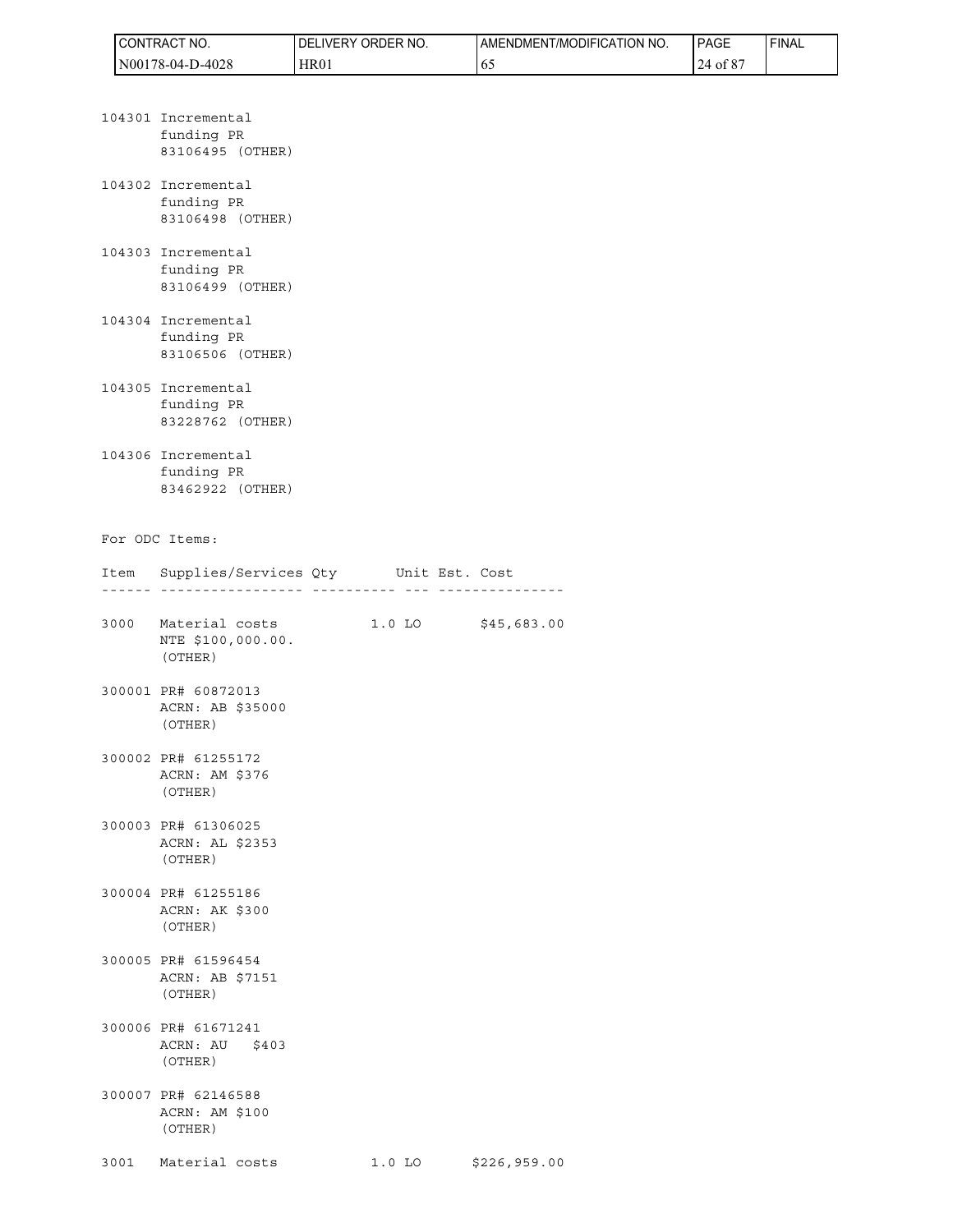|  | CONTRACT NO.                                                       | DELIVERY ORDER NO. | AMENDMENT/MODIFICATION NO. | PAGE     | <b>FINAL</b> |
|--|--------------------------------------------------------------------|--------------------|----------------------------|----------|--------------|
|  | N00178-04-D-4028                                                   | <b>HR01</b>        | 65                         | 25 of 87 |              |
|  | NTE<br>\$238,000.00.Trave<br>1 costs NTE<br>\$12,000.00<br>(OTHER) |                    |                            |          |              |
|  | 300101 PR# 63181067<br>ACRN: BB<br>Incremental funds<br>(OTHER)    |                    |                            |          |              |
|  | 300102 PR# 63181099<br>ACRN: BB<br>Incremental funds<br>(OTHER)    |                    |                            |          |              |
|  | 300103 PR# 63263001<br>ACRN: BN<br>Incremental funds<br>(OTHER)    |                    |                            |          |              |
|  | 300104 PR# 63263006<br>ACRN: BL<br>Incremental funds<br>(OTHER)    |                    |                            |          |              |
|  | 300105 PR# 70580424<br>ACRN: AU<br>Incremental funds<br>(OTHER)    |                    |                            |          |              |
|  | 300106 PR# 70580468<br>ACRN: BS<br>Incremental funds<br>(OTHER)    |                    |                            |          |              |
|  | 300107 PR# 70580471<br>ACRN: BB<br>Incremental funds<br>(OTHER)    |                    |                            |          |              |
|  | 300108 PR# 70724495<br>ACRN: BT<br>Incremental funds<br>(OTHER)    |                    |                            |          |              |
|  | 300109 PR# 71141018<br>ACRN: BB<br>Incremental funds<br>(OTHER)    |                    |                            |          |              |
|  | 300110 PR# 71141023<br>ACRN: BK<br>Incremental funds<br>(OTHER)    |                    |                            |          |              |
|  | 300111 PR# 71351429<br>ACRN: BK<br>Incremental funds<br>(OTHER)    |                    |                            |          |              |
|  | 300112 PR# 71351434<br>ACRN: BB<br>Incremental funds               |                    |                            |          |              |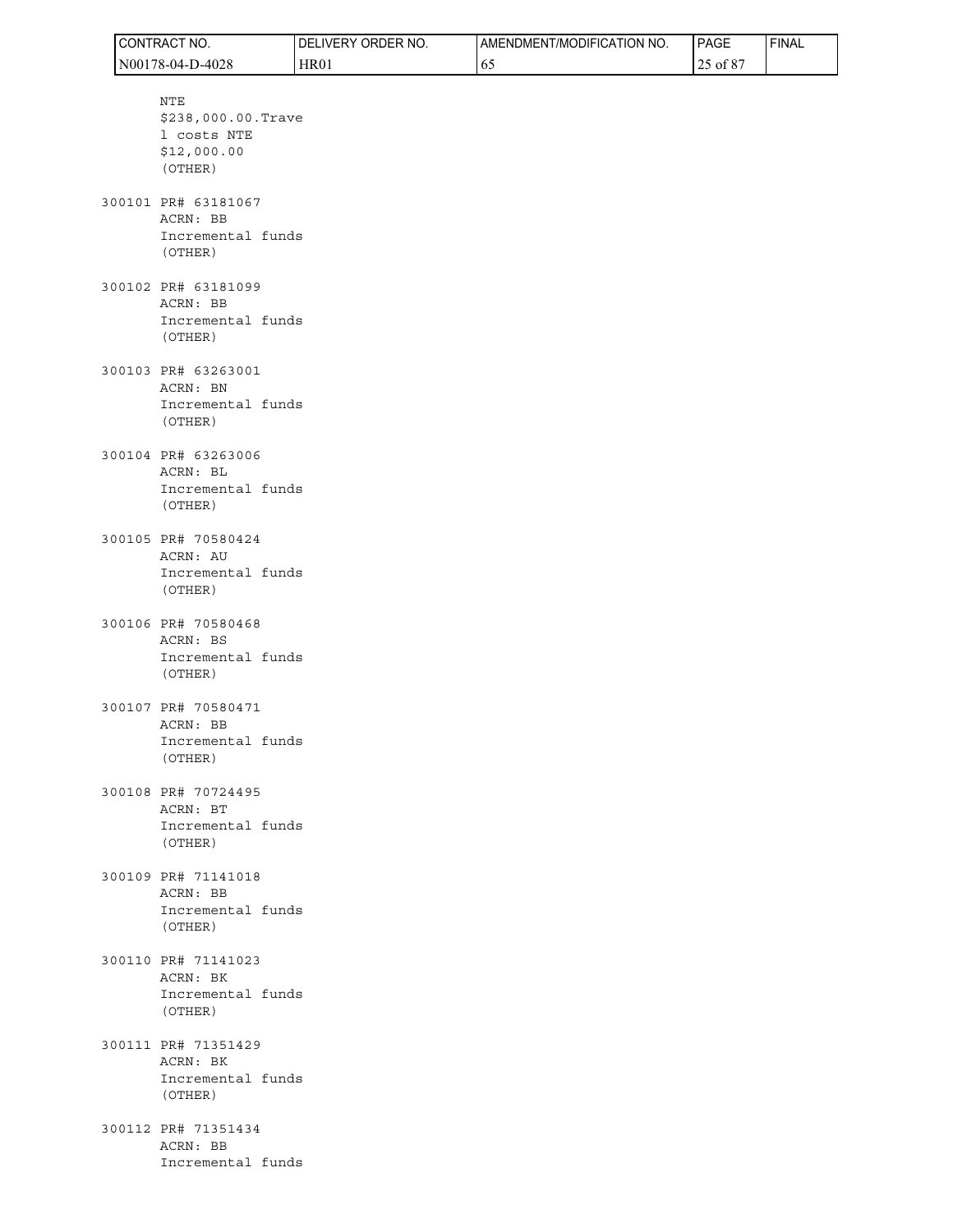|      | CONTRACT NO.                                                                         | DELIVERY ORDER NO. | AMENDMENT/MODIFICATION NO. | PAGE     | <b>FINAL</b> |
|------|--------------------------------------------------------------------------------------|--------------------|----------------------------|----------|--------------|
|      | N00178-04-D-4028                                                                     | HR01               | 65                         | 26 of 87 |              |
|      | (OTHER)                                                                              |                    |                            |          |              |
|      | 300113 PR# 71351436<br>ACRN: BB<br>Incremental funds<br>(OTHER)                      |                    |                            |          |              |
|      | 300114 PR# 71562516<br>ACRN: DS<br>Incremental funds<br>(OTHER)                      |                    |                            |          |              |
|      | 300115 PR# 71562521<br>ACRN: BB<br>Incremental funds<br>(OTHER)                      |                    |                            |          |              |
|      | 300116 PR# 71702804<br>ACRN: BW<br>Incremental funds<br>(OTHER)                      |                    |                            |          |              |
|      | 300117 PR# 71973859<br>ACRN: BB<br>Incremental funds<br>(OTHER)                      |                    |                            |          |              |
|      | 300118 PR# 71973883<br>ACRN: BU<br>Incremental funds<br>(OTHER)                      |                    |                            |          |              |
|      | 300119 PR# 72254401<br>ACRN: BV<br>Incremental funds<br>(OTHER)                      |                    |                            |          |              |
|      | 300120 PR# 72254411<br>ACRN: BX<br>Incremental funds<br>(OTHER)                      |                    |                            |          |              |
|      | 300121 PR# 72482396<br>ACRN: BB<br>Incremental funds<br>(OTHER)                      |                    |                            |          |              |
|      | 300122 PR# 72482398<br>ACRN: BF<br>Incremental funds<br>(OTHER)                      |                    |                            |          |              |
| 3002 | Material costs<br>NTE \$238,000.00<br>and travel costs<br>NTE \$24,000.00<br>(OTHER) | $1.0$ LO           | \$261,320.00               |          |              |
|      | 300201 Incremental<br>funding ACRN:BZ<br>PR# 72670704<br>(OTHER)                     |                    |                            |          |              |
|      | 300202 Incremental                                                                   |                    |                            |          |              |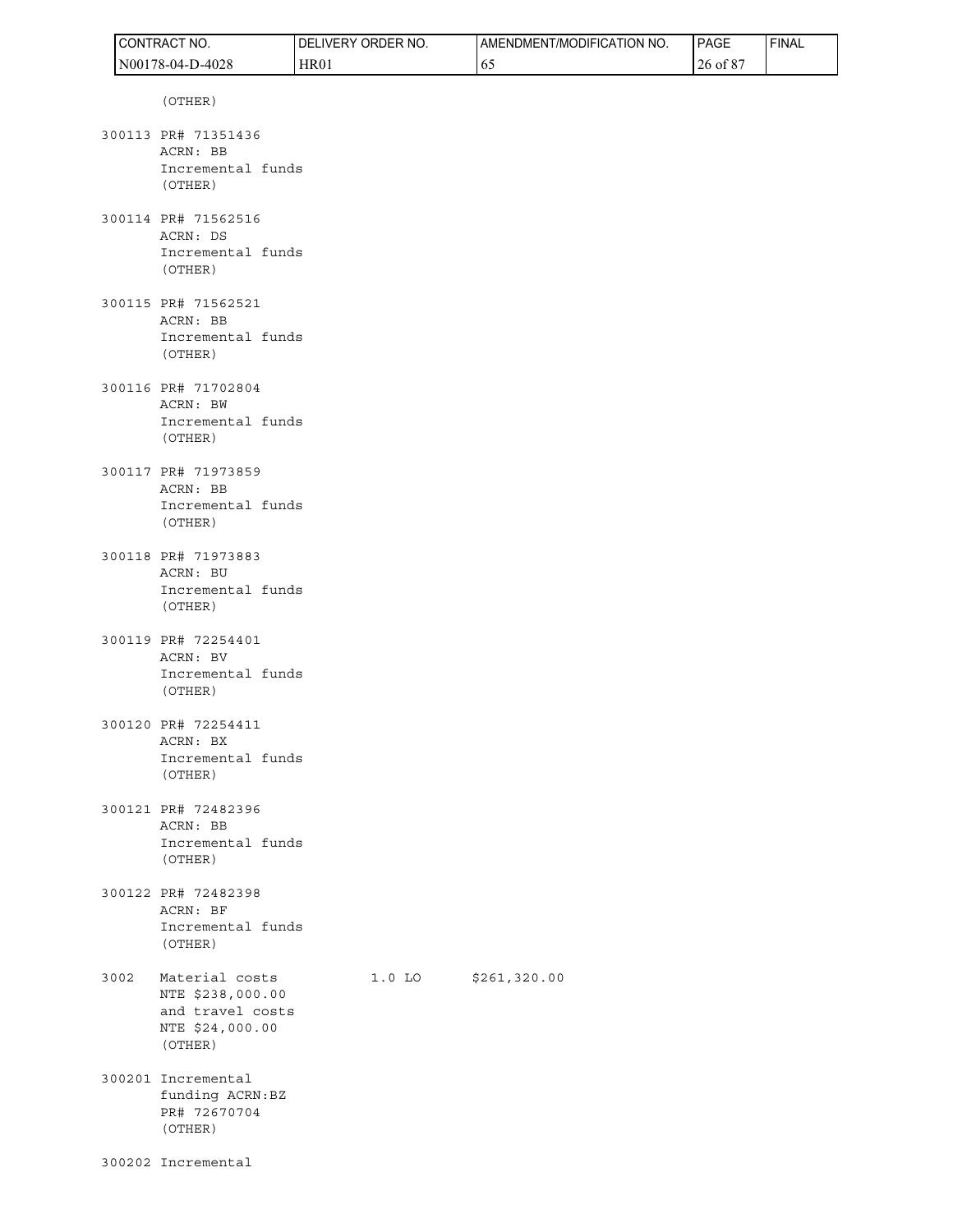| CONTRACT NO. |                                                                   | DELIVERY ORDER NO. | AMENDMENT/MODIFICATION NO. | PAGE     | <b>FINAL</b> |
|--------------|-------------------------------------------------------------------|--------------------|----------------------------|----------|--------------|
|              | N00178-04-D-4028                                                  | <b>HR01</b>        | 65                         | 27 of 87 |              |
|              | funding ACRN: BZ<br>PR# 72670708<br>(OTHER)                       |                    |                            |          |              |
|              | 300203 Incremental<br>funding ACRN:BZ<br>PR# 72670725<br>(OTHER)  |                    |                            |          |              |
|              | 300204 Incremental<br>funding ACRN: BZ<br>PR# 73091805<br>(OTHER) |                    |                            |          |              |
|              | 300205 Incremental<br>funding ACRN: BZ<br>PR# 73091816<br>(OTHER) |                    |                            |          |              |
|              | 300206 Incremental<br>funding ACRN: BZ<br>PR# 73102250<br>(OTHER) |                    |                            |          |              |
|              | 300207 Incremental<br>funding ACRN: CA<br>PR# 73244812<br>(OTHER) |                    |                            |          |              |
|              | 300208 Incremental<br>funding ACRN: BZ<br>PR# 73244816<br>(OTHER) |                    |                            |          |              |
|              | 300209 Incremental<br>funding ACRN: CB<br>PR# 73244820<br>(OTHER) |                    |                            |          |              |
|              | 300210 Incremental<br>funding ACRN: BZ<br>PR# 73244845<br>(OTHER) |                    |                            |          |              |
|              | 300211 Incremental<br>funding ACRN: BZ<br>PR# 73461316<br>(OTHER) |                    |                            |          |              |
|              | 300212 Incremental<br>funding ACRN: BZ<br>PR# 80160563<br>(OTHER) |                    |                            |          |              |
|              | 300213 Incremental<br>funding ACRN: CB<br>PR# 80160577<br>(OTHER) |                    |                            |          |              |
|              | 300214 Incremental<br>funding ACRN: BZ<br>PR# 80451996<br>(OTHER) |                    |                            |          |              |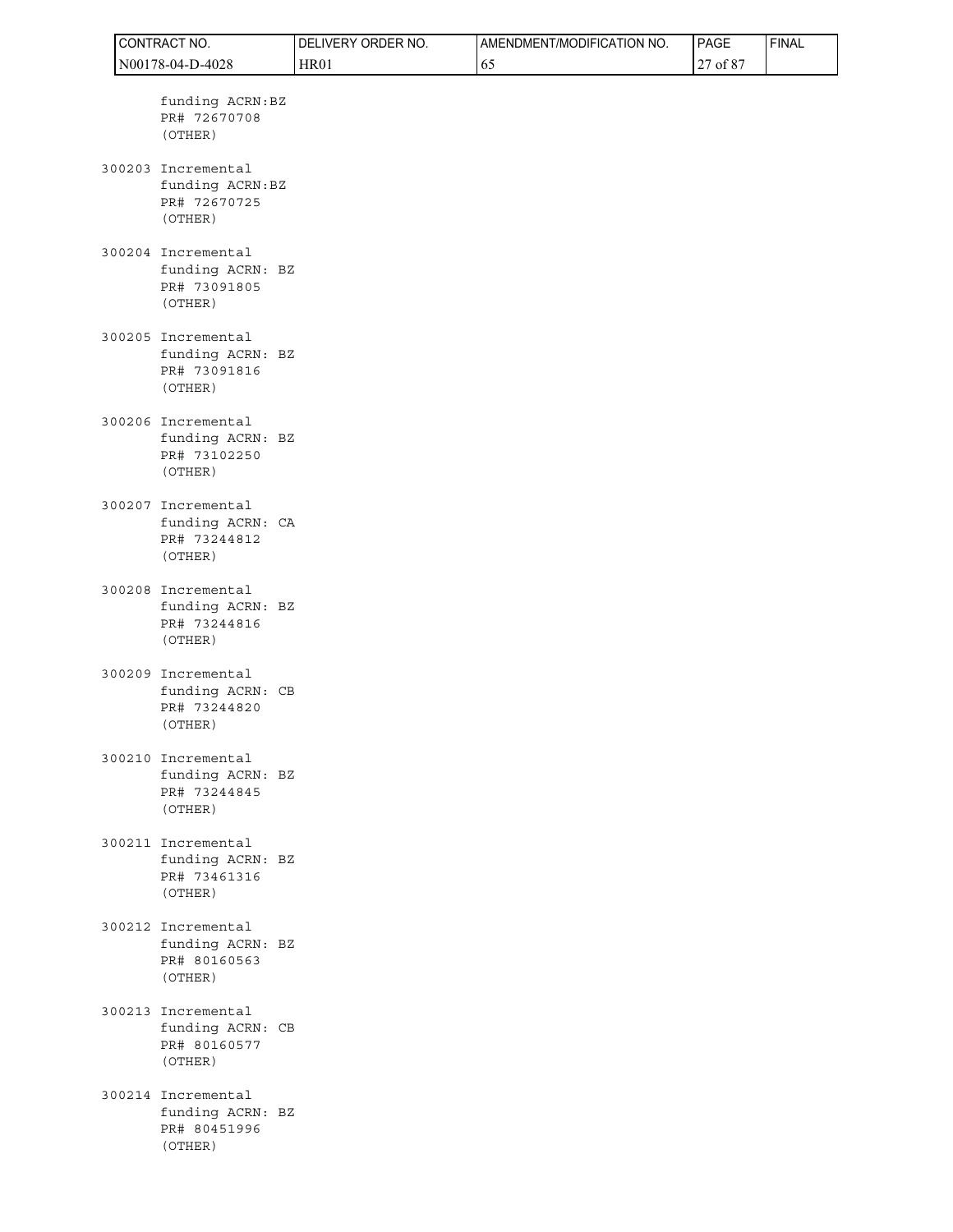|      | CONTRACT NO.                                                      | DELIVERY ORDER NO. |          | AMENDMENT/MODIFICATION NO. | PAGE     | <b>FINAL</b> |
|------|-------------------------------------------------------------------|--------------------|----------|----------------------------|----------|--------------|
|      | N00178-04-D-4028                                                  | <b>HR01</b>        |          | 65                         | 28 of 87 |              |
|      | 300215 Incremental<br>funding ACRN: BZ<br>PR# 80596748<br>(OTHER) |                    |          |                            |          |              |
|      | 300216 Incremental<br>funding ACRN: CB<br>PR# 81695856<br>(OTHER) |                    |          |                            |          |              |
|      | 300217 Incremental<br>funding ACRN: CB<br>PR# 81695859<br>(OTHER) |                    |          |                            |          |              |
|      | 300218 Incremental<br>funding ACRN: BZ<br>PR# 81782202<br>(OTHER) |                    |          |                            |          |              |
|      | 300219 Incremental<br>funding ACRN: BZ<br>PR# 81782046<br>(OTHER) |                    |          |                            |          |              |
|      | 300220 Incremental<br>funding ACRN: BZ<br>PR# 81782143<br>(OTHER) |                    |          |                            |          |              |
|      | 300221 Incremental<br>funding ACRN: BZ<br>PR# 81782144<br>(OTHER) |                    |          |                            |          |              |
|      | 300222 Incremental<br>funding ACRN: CE<br>PR# 81833851<br>(OTHER) |                    |          |                            |          |              |
|      | 300223 Incremental<br>funding ACRN: CF<br>PR# 82276902<br>(OTHER) |                    |          |                            |          |              |
|      | 300224 Incremental<br>funding ACRN: CH<br>PR# 82395250<br>(OTHER) |                    |          |                            |          |              |
|      | 300225 Incremental<br>funding ACRN: CX<br>PR# 83106505<br>(OTHER) |                    |          |                            |          |              |
| 3003 | Material costs<br>NTE \$200,000.00.<br>(OTHER)                    |                    | $1.0$ LO | \$275,620.00               |          |              |
|      | 300301 Incremental<br>funding PR<br>83106478 (OTHER)              |                    |          |                            |          |              |
|      | 300302 Incremental                                                |                    |          |                            |          |              |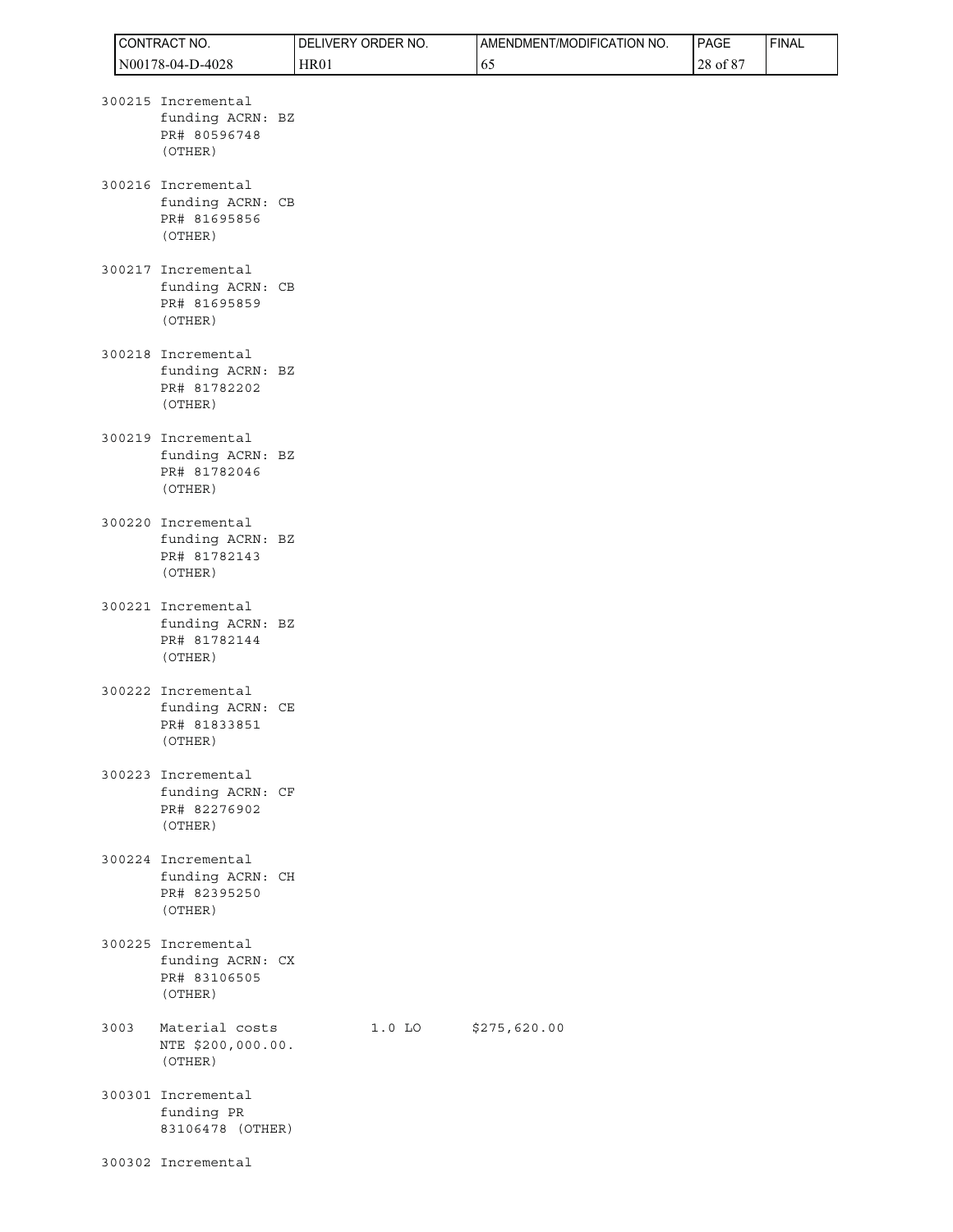|  | CONTRACT NO.                                         | DELIVERY ORDER NO. | AMENDMENT/MODIFICATION NO. | PAGE     | <b>FINAL</b> |
|--|------------------------------------------------------|--------------------|----------------------------|----------|--------------|
|  | N00178-04-D-4028                                     | <b>HR01</b>        | 65                         | 29 of 87 |              |
|  | funding PR<br>83106483 (OTHER)                       |                    |                            |          |              |
|  | 300303 Incremental<br>funding PR<br>83106497 (OTHER) |                    |                            |          |              |
|  | 300304 Incremental<br>funding PR<br>83106501 (OTHER) |                    |                            |          |              |
|  | 300305 Incremental<br>funding PR<br>83106508 (OTHER) |                    |                            |          |              |
|  | 300306 Incremental<br>funding PR<br>83228782 (OTHER) |                    |                            |          |              |
|  | 300307 Incremental<br>funding PR<br>83452703 (OTHER) |                    |                            |          |              |
|  | 300308 Incremental<br>funding PR<br>83462879 (OTHER) |                    |                            |          |              |
|  | 300309 Incremental<br>funding (OTHER)                |                    |                            |          |              |
|  | 300310 Incremental<br>funding (OTHER)                |                    |                            |          |              |
|  | 300311 Incremental<br>funding (OTHER)                |                    |                            |          |              |
|  | 300312 Incremental<br>funding (OTHER)                |                    |                            |          |              |
|  | 300313 Incremental<br>funding (OTHER)                |                    |                            |          |              |
|  | 300314 Incremental<br>funding (OTHER)                |                    |                            |          |              |
|  | 300315 Incremental<br>funding (OTHER)                |                    |                            |          |              |
|  | 300316 Incremental<br>funding (OTHER)                |                    |                            |          |              |
|  | 300317 Incremental<br>funding (OTHER)                |                    |                            |          |              |
|  | 300318 Incremental<br>funding (OTHER)                |                    |                            |          |              |
|  | 300319 Incremental<br>funding (OTHER)                |                    |                            |          |              |
|  | 300320 Incremental<br>funding (OTHER)                |                    |                            |          |              |
|  | 300321 Incremental                                   |                    |                            |          |              |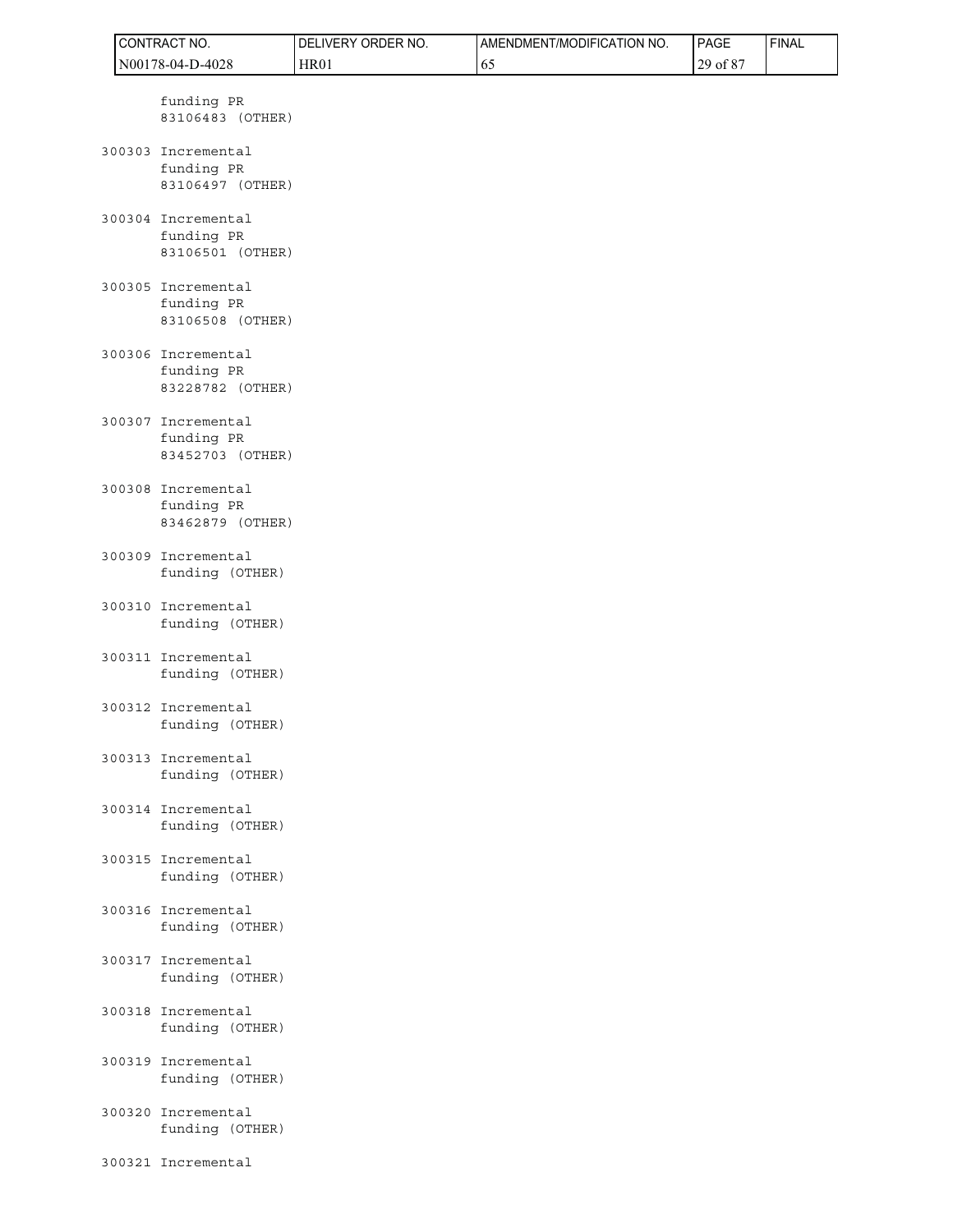| CONTRACT NO. |      |                                                                                                                                                                                                                                          | DELIVERY ORDER NO. |         | AMENDMENT/MODIFICATION NO. | PAGE     | <b>FINAL</b>   |
|--------------|------|------------------------------------------------------------------------------------------------------------------------------------------------------------------------------------------------------------------------------------------|--------------------|---------|----------------------------|----------|----------------|
|              |      | N00178-04-D-4028                                                                                                                                                                                                                         | <b>HR01</b>        | 65      |                            | 30 of 87 |                |
|              |      | funding (OTHER)                                                                                                                                                                                                                          |                    |         |                            |          |                |
|              |      | 300322 Incremental<br>funding (OTHER)                                                                                                                                                                                                    |                    |         |                            |          |                |
|              |      | 300323 Incremental<br>funding (OTHER)                                                                                                                                                                                                    |                    |         |                            |          |                |
|              |      | For Cost Type Items:                                                                                                                                                                                                                     |                    |         |                            |          |                |
|              | Item | Supplies/Services Qty Unit Est. Cost Fixed Fee                                                                                                                                                                                           |                    | ------- |                            | CPFF     |                |
|              | 4000 | The Contractor<br>shall provide<br>Administrative<br>Support for NSWC<br>Code S11 IAW the<br>attached<br>Statement of Work<br>for Naval Special<br>Warfare Programs<br>Support Services<br>for paragraph<br>$3.1.1 - 3.1.11.$<br>(OTHER) | 23380.0 LH         |         |                            |          | \$1,364,840.00 |
|              |      | 400001 Incremental<br>funding PR<br>00076721 (OTHER)                                                                                                                                                                                     |                    |         |                            |          |                |
|              |      | 400002 Incremental<br>funding PR<br>00076716 (OTHER)                                                                                                                                                                                     |                    |         |                            |          |                |
|              |      | 400003 Incremental<br>funding PR<br>00076722 (OTHER)                                                                                                                                                                                     |                    |         |                            |          |                |
|              |      | 400004 Incremental<br>funding PR<br>00076725 (OTHER)                                                                                                                                                                                     |                    |         |                            |          |                |
|              |      | 400005 Incremental<br>funding PR<br>00076730 (OTHER)                                                                                                                                                                                     |                    |         |                            |          |                |
|              |      | 400006 Incremental<br>funding PR<br>00076740 (OTHER)                                                                                                                                                                                     |                    |         |                            |          |                |
|              |      | 400007 Incremental<br>funding PR<br>00086824 (OTHER)                                                                                                                                                                                     |                    |         |                            |          |                |
|              |      | 400008 Incremental<br>funding PR<br>00086825 (OTHER)                                                                                                                                                                                     |                    |         |                            |          |                |
|              |      | 400009 Incremental<br>funding PR<br>00432358 (OTHER)                                                                                                                                                                                     |                    |         |                            |          |                |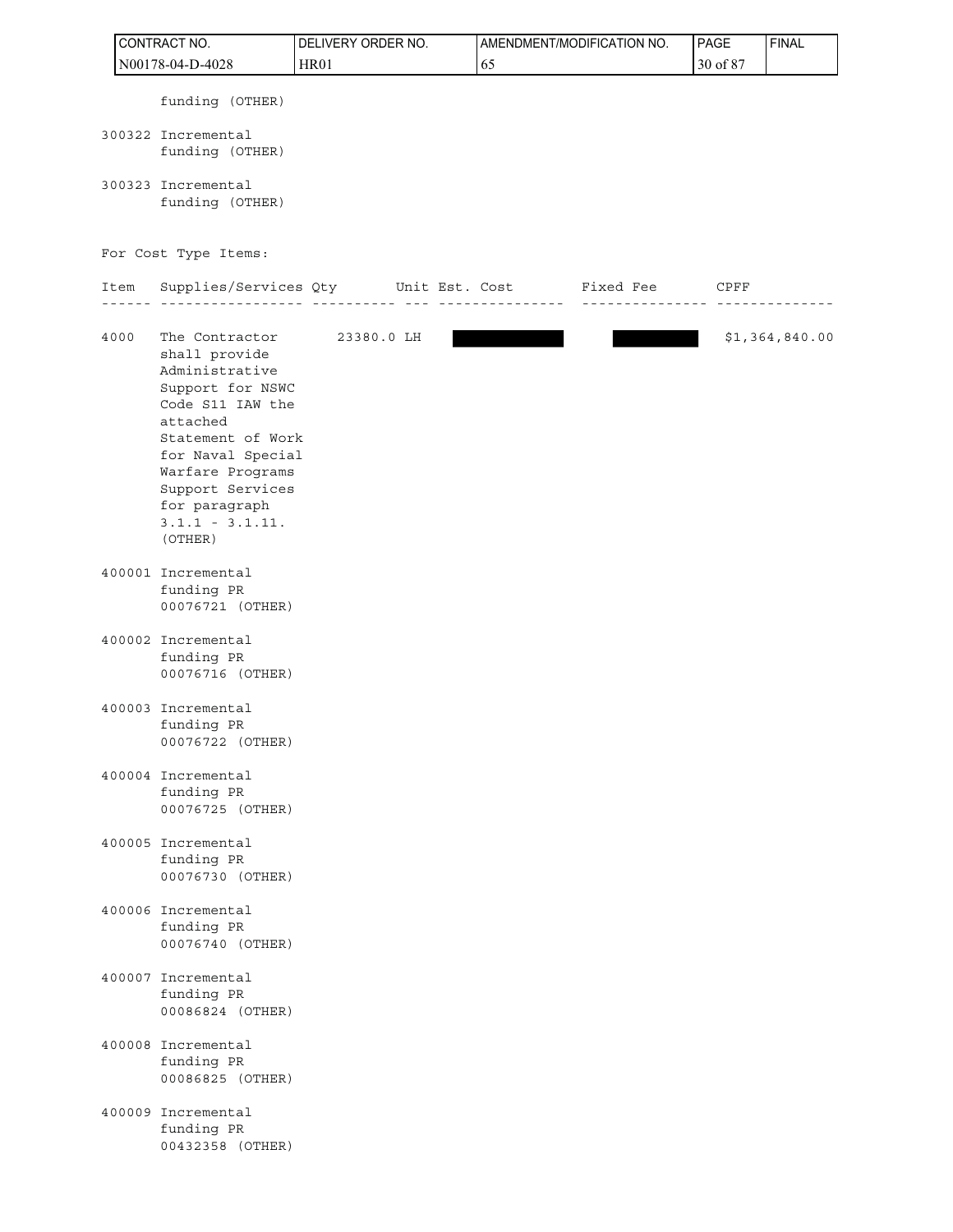|  | CONTRACT NO.                                         | DELIVERY ORDER NO. | AMENDMENT/MODIFICATION NO. | PAGE     | <b>FINAL</b> |
|--|------------------------------------------------------|--------------------|----------------------------|----------|--------------|
|  | N00178-04-D-4028                                     | <b>HR01</b>        | 65                         | 31 of 87 |              |
|  | 400010 Incremental<br>funding PR<br>00432359 (OTHER) |                    |                            |          |              |
|  | 400011 Incremental<br>funding PR<br>00432362 (OTHER) |                    |                            |          |              |
|  | 400012 Incremental<br>funding PR<br>00432363 (OTHER) |                    |                            |          |              |
|  | 400013 Incremental<br>funding PR<br>00432365 (OTHER) |                    |                            |          |              |
|  | 400014 Incremental<br>funding PR<br>00432366 (OTHER) |                    |                            |          |              |
|  | 400015 Incremental<br>funding PR<br>00432368 (OTHER) |                    |                            |          |              |
|  | 400016 Incremental<br>funding PR<br>00472562 (OTHER) |                    |                            |          |              |
|  | 400017 Incremental<br>funding PR<br>00472563 (OTHER) |                    |                            |          |              |
|  | 400018 Incremental<br>funding PR<br>00472564 (OTHER) |                    |                            |          |              |
|  | 400019 Incremental<br>funding PR<br>00432395 (OTHER) |                    |                            |          |              |
|  | 400020 Incremental<br>funding PR<br>00432404 (OTHER) |                    |                            |          |              |
|  | 400021 Incremental<br>funding PR<br>00755839 (OTHER) |                    |                            |          |              |
|  | 400022 Incremental<br>funding PR<br>00755840 (OTHER) |                    |                            |          |              |
|  | 400023 Incremental<br>funding PR<br>00755841 (OTHER) |                    |                            |          |              |
|  | 400024 Incremental<br>funding PR<br>00755843 (OTHER) |                    |                            |          |              |
|  | 400025 Incremental<br>funding PR<br>00970021 (OTHER) |                    |                            |          |              |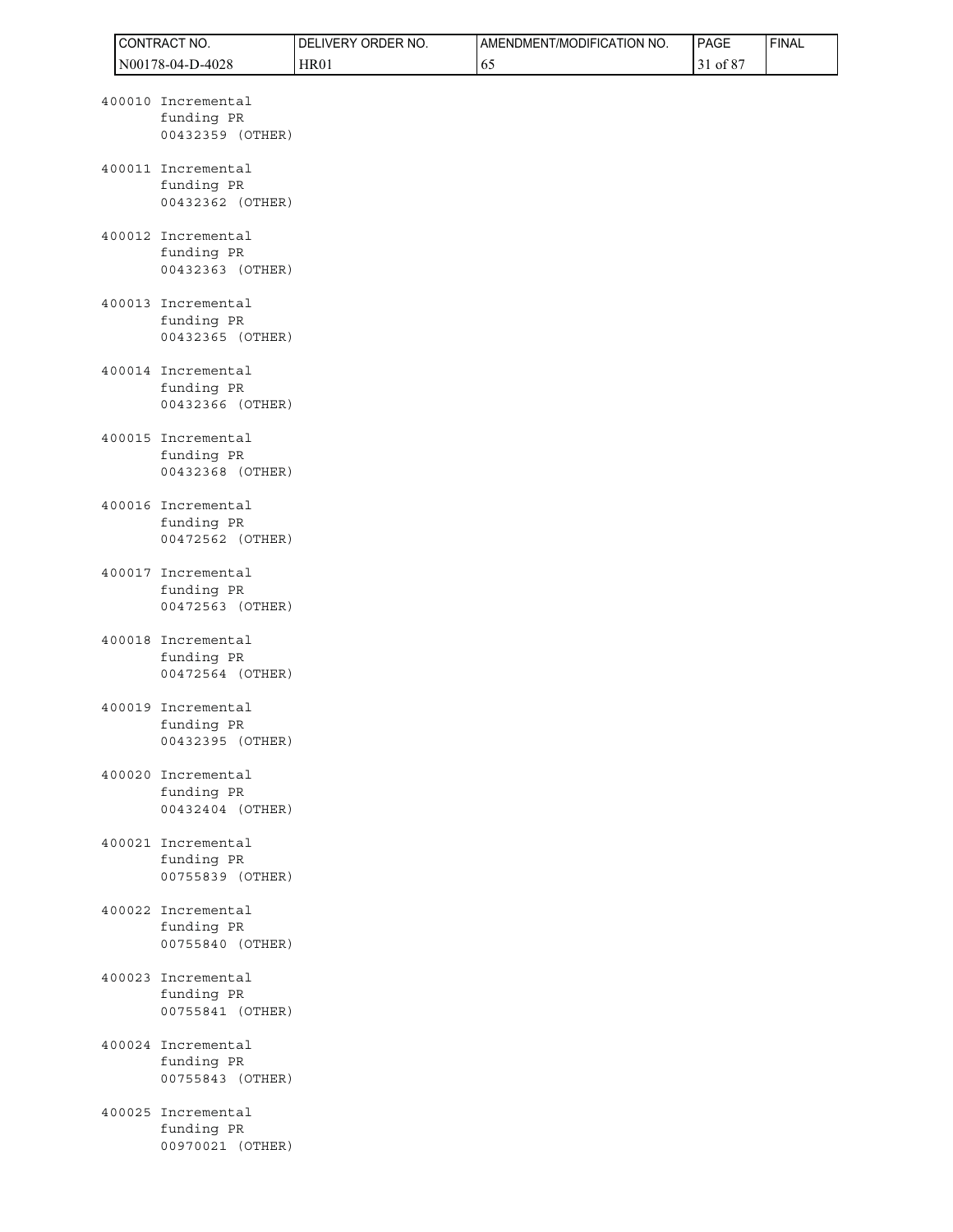|  | CONTRACT NO.                                                 | DELIVERY ORDER NO. | AMENDMENT/MODIFICATION NO. | PAGE     | <b>FINAL</b> |
|--|--------------------------------------------------------------|--------------------|----------------------------|----------|--------------|
|  | N00178-04-D-4028                                             | <b>HR01</b>        | 65                         | 32 of 87 |              |
|  | 400026 Incremental<br>funding PR<br>00970023 (OTHER)         |                    |                            |          |              |
|  | 400027 Incremental<br>funding PR<br>00970025 (OTHER)         |                    |                            |          |              |
|  | 400028 Incremental<br>funding PR<br>00970028 (OTHER)         |                    |                            |          |              |
|  | 400029 Incremental<br>funding PR<br>00970030 (OTHER)         |                    |                            |          |              |
|  | 400030 Incremental<br>funding PR<br>00970032-5000<br>(OTHER) |                    |                            |          |              |
|  | 400031 Incremental<br>funding PR<br>01374228 (OTHER)         |                    |                            |          |              |
|  | 400032 Incremental<br>funding PR<br>01374231 (OTHER)         |                    |                            |          |              |
|  | 400033 Incremental<br>funding PR<br>01374232 (OTHER)         |                    |                            |          |              |
|  | 400034 Incremental<br>funding PR<br>01374235 (OTHER)         |                    |                            |          |              |
|  | 400035 Incremental<br>funding PR<br>01374236 (OTHER)         |                    |                            |          |              |
|  | 400036 Incremental<br>funding PR<br>01374239 (OTHER)         |                    |                            |          |              |
|  | 400037 Incremental<br>funding PR<br>02214657 (OTHER)         |                    |                            |          |              |
|  | 400038 Incremental<br>funding PR<br>02214660 (OTHER)         |                    |                            |          |              |
|  | 400039 Incremental<br>funding PR<br>02214663 (OTHER)         |                    |                            |          |              |
|  | 400040 Incremental<br>funding PR<br>02214665-5000<br>(OTHER) |                    |                            |          |              |
|  | 400041 Incremental<br>funding PR                             |                    |                            |          |              |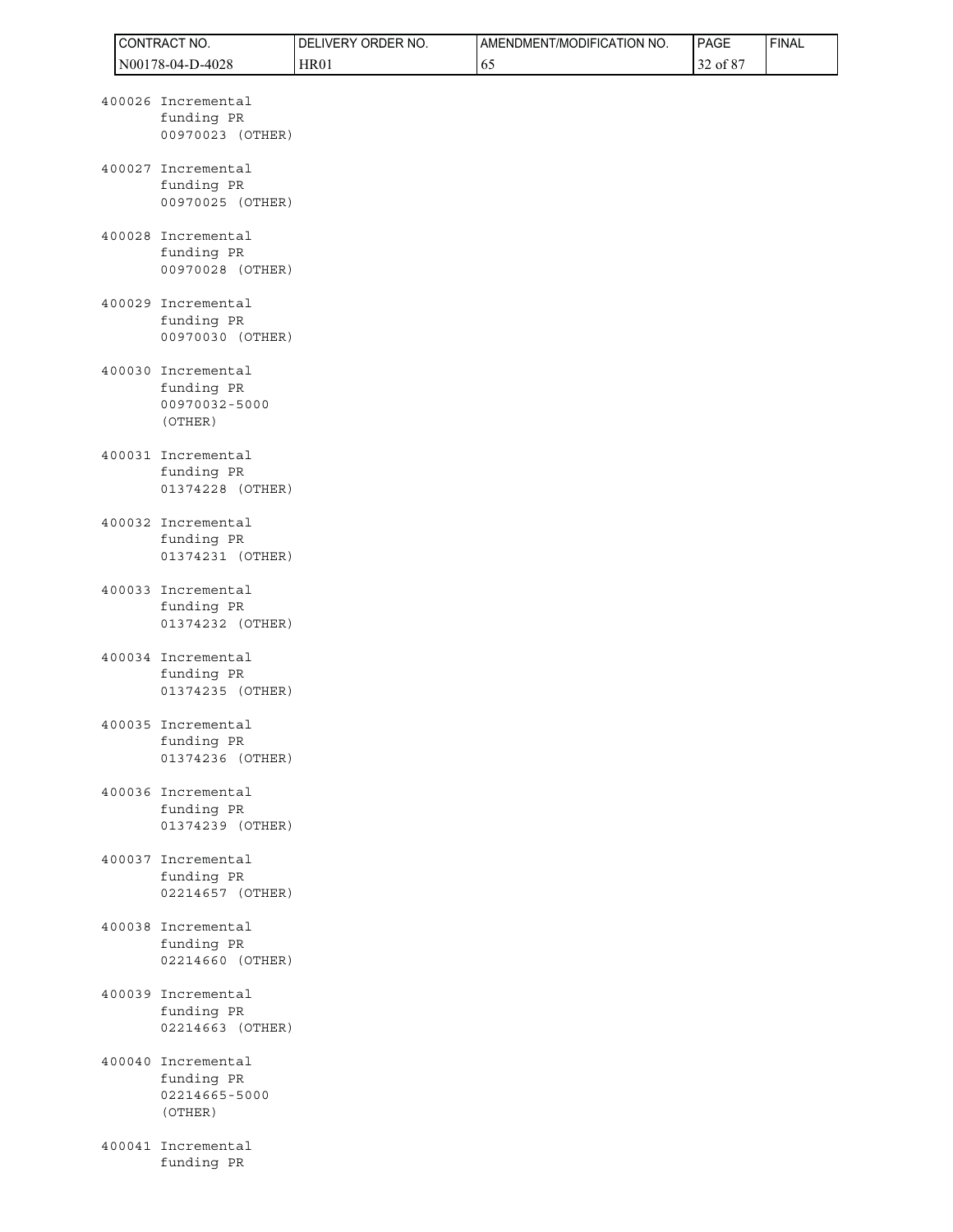| CONTRACT NO. |                                                                                                                                                                                                                                                 | DELIVERY ORDER NO. | AMENDMENT/MODIFICATION NO. | <b>PAGE</b> | <b>FINAL</b> |
|--------------|-------------------------------------------------------------------------------------------------------------------------------------------------------------------------------------------------------------------------------------------------|--------------------|----------------------------|-------------|--------------|
|              | N00178-04-D-4028                                                                                                                                                                                                                                | <b>HR01</b>        | 65                         | 33 of 87    |              |
|              | 02214669 (OTHER)                                                                                                                                                                                                                                |                    |                            |             |              |
|              | 400042 Incremental<br>funding PR<br>02235033 (OTHER)                                                                                                                                                                                            |                    |                            |             |              |
|              | 400043 Incremental<br>funding PR<br>02245119 (OTHER)                                                                                                                                                                                            |                    |                            |             |              |
|              | 400044 Incremental<br>funding PR<br>02520499 (OTHER)                                                                                                                                                                                            |                    |                            |             |              |
|              | 400045 Incremental<br>funding PR<br>02520500 (OTHER)                                                                                                                                                                                            |                    |                            |             |              |
|              | 400046 Incremental<br>funding PR<br>02520502 (OTHER)                                                                                                                                                                                            |                    |                            |             |              |
|              | 400047 Incremental<br>funding PR<br>02520503 (OTHER)                                                                                                                                                                                            |                    |                            |             |              |
|              | 400048 Incremental<br>funding PR<br>02520504 (OTHER)                                                                                                                                                                                            |                    |                            |             |              |
| 4001         | The Contractor<br>shall provide<br>CMPro and<br>Administrative<br>Support IAW the<br>attached<br>Statement of Work<br>for Naval Special<br>Warfare Programs<br>Support Services<br>for paragraph<br>3.1.2.<br>(OTHER)<br>Option                 | $0.0$ LH           |                            |             | \$0.00       |
| 4002         | The Contractor<br>shall provide<br>Document<br>Specialist<br>Support for NSWC<br>Code S12 IAW the<br>attached<br>Statement of Work<br>for Naval Special<br>Warfare Programs<br>Support Services<br>for paragraph<br>3.1.3.<br>(OTHER)<br>Option | $0.0$ LH           |                            |             | \$0.00       |
| 4003         | The Contractor<br>shall provide<br>Drafting Support<br>IAW the attached<br>Statement of Work                                                                                                                                                    | $0.0$ LH           |                            |             | \$0.00       |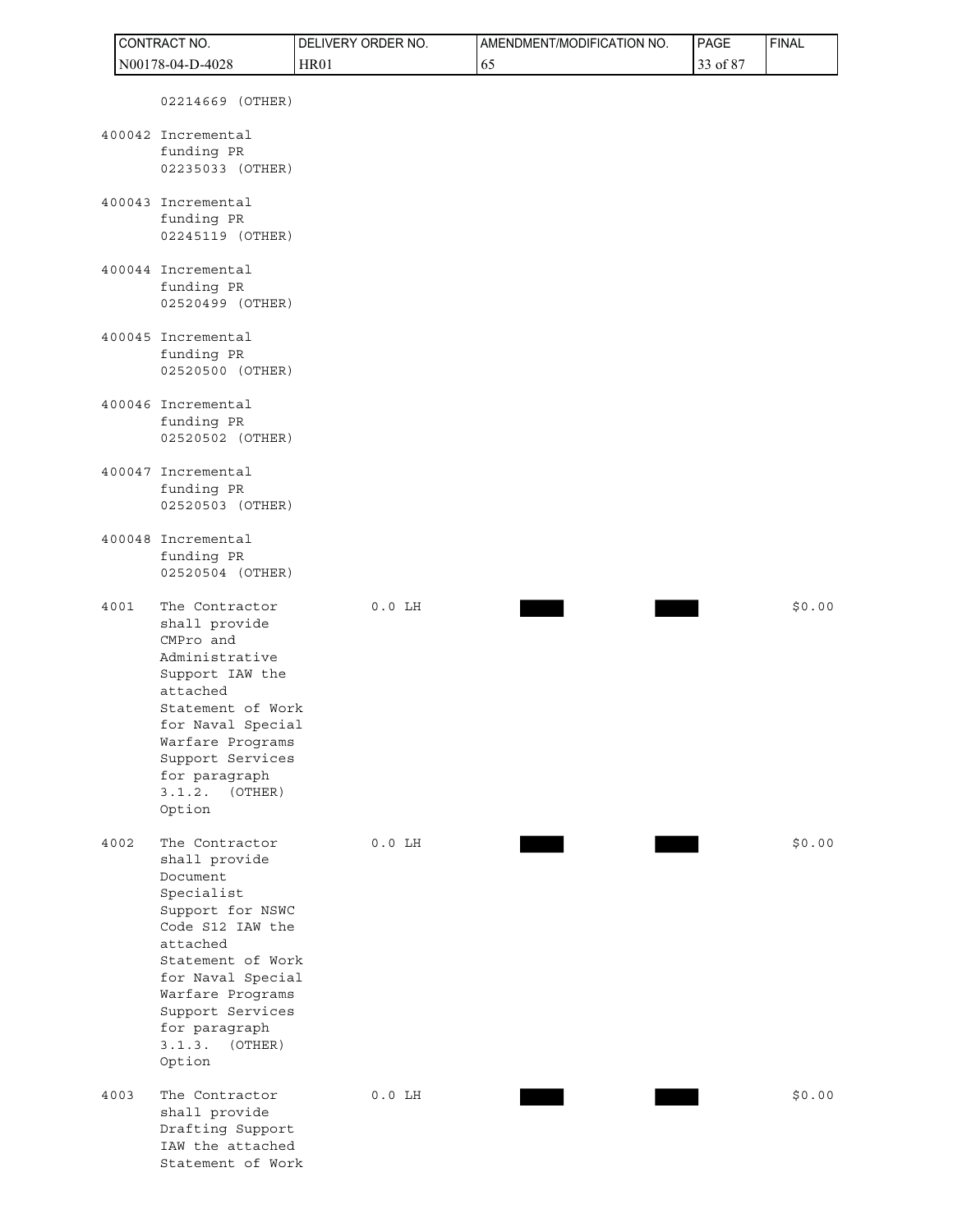| CONTRACT NO.                                                                                                                                                                                                                                         |             | DELIVERY ORDER NO. | AMENDMENT/MODIFICATION NO. | PAGE     | <b>FINAL</b> |
|------------------------------------------------------------------------------------------------------------------------------------------------------------------------------------------------------------------------------------------------------|-------------|--------------------|----------------------------|----------|--------------|
| N00178-04-D-4028                                                                                                                                                                                                                                     | <b>HR01</b> |                    | 65                         | 34 of 87 |              |
| for Naval Special<br>Warfare Programs<br>Support Services<br>for paragraph<br>3.1.4.<br>(OTHER)<br>Option                                                                                                                                            |             |                    |                            |          |              |
| The Contractor<br>4004<br>shall provide<br>Electronics<br>Technician<br>Support IAW the<br>attached<br>Statement of Work<br>for Naval Special<br>Warfare Programs<br>Support Services<br>for paragraph<br>3.1.5.<br>(OTHER)<br>Option                |             | $0.0$ LH           |                            |          | \$0.00       |
| The Contractor<br>4005<br>shall provide EXP<br>Hull Technician<br>Support IAW the<br>attached<br>Statement of Work<br>for Naval Special<br>Warfare Programs<br>Support Services<br>for paragraph<br>3.1.6.<br>(OTHER)<br>Option                      |             | $0.0$ LH           |                            |          | \$0.00       |
| The Contractor<br>4006<br>shall provide<br>Engineering<br>Support IAW the<br>attached<br>Statement of Work<br>for Naval Special<br>Warfare Programs<br>Support Services<br>for paragraph<br>3.1.7.<br>(OTHER)<br>Option                              |             | $0.0$ LH           |                            |          | \$0.00       |
| The Contractor<br>4007<br>shall provide<br>Quality Control<br>(QC) Support for<br>NSWC Code S12 IAW<br>the attached<br>Statement of Work<br>for Naval Special<br>Warfare Programs<br>Support Services<br>for paragraph<br>$3.1.8.$ (OTHER)<br>Option |             | $0.0$ LH           |                            |          | \$0.00       |
| 4008<br>The Contractor<br>shall provide<br>Electronics                                                                                                                                                                                               |             | $0.0$ LH           |                            |          | \$0.00       |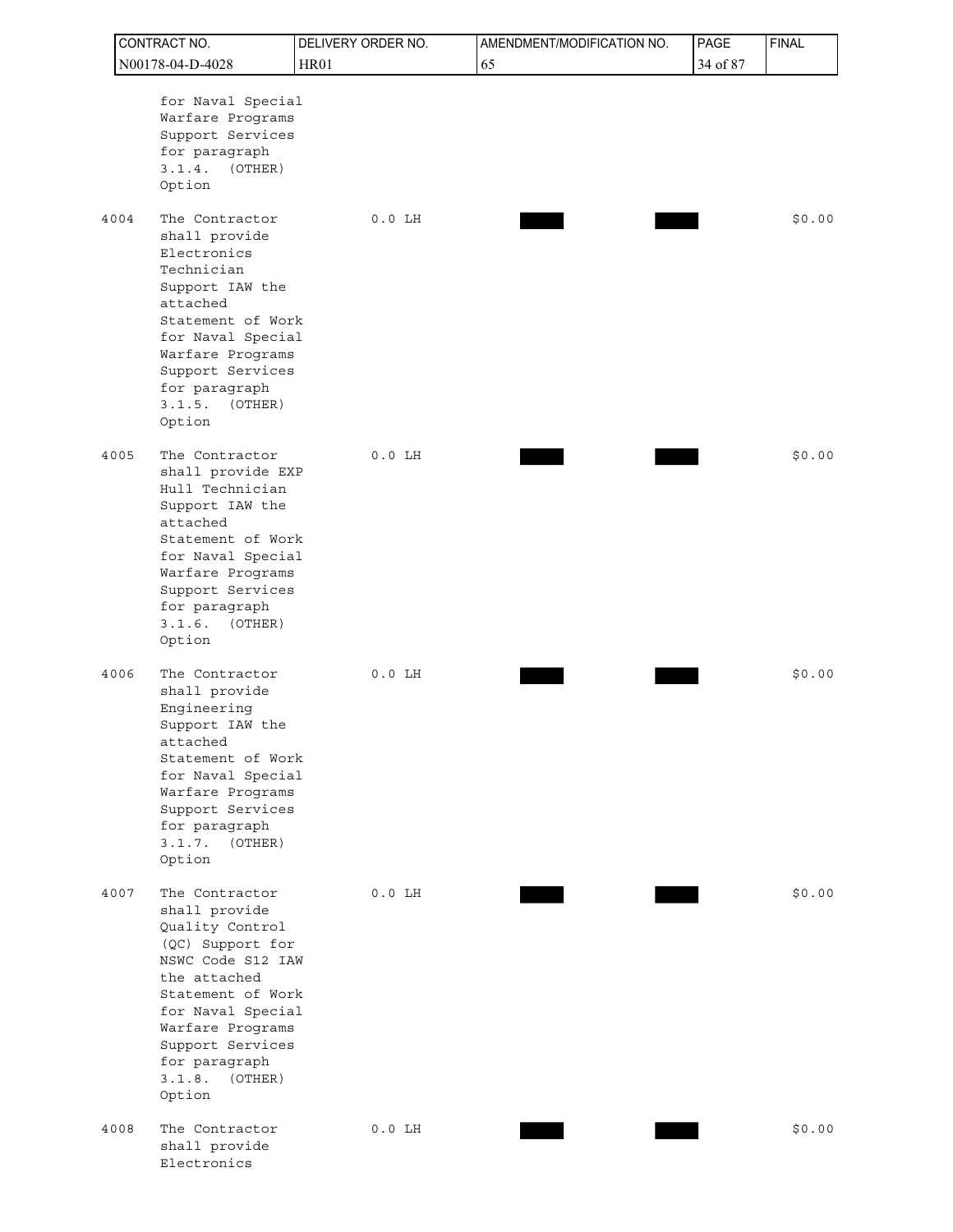| CONTRACT NO.                                                                                                                                                                                                                                                                                                          | DELIVERY ORDER NO.                                                      |                       | AMENDMENT/MODIFICATION NO. | PAGE     | <b>FINAL</b> |
|-----------------------------------------------------------------------------------------------------------------------------------------------------------------------------------------------------------------------------------------------------------------------------------------------------------------------|-------------------------------------------------------------------------|-----------------------|----------------------------|----------|--------------|
| N00178-04-D-4028                                                                                                                                                                                                                                                                                                      | <b>HR01</b>                                                             | 65                    |                            | 35 of 87 |              |
| Materials Handler<br>Support for NSWC<br>Code S12 IAW the<br>attached<br>Statement of Work<br>for Naval Special<br>Warfare Programs<br>Support Services<br>for paragraph<br>3.1.9.<br>(OTHER)<br>Option                                                                                                               |                                                                         |                       |                            |          |              |
| 4009<br>The Contractor<br>shall provide<br>Materials Handler<br>Support for NSWC<br>Code S12 IAW the<br>attached<br>Statement of Work<br>for Naval Special<br>Warfare Programs<br>Support Services<br>for paragraph<br>3.1.10.<br>(OTHER)<br>Option                                                                   | $0.0$ LH                                                                |                       |                            |          | \$0.00       |
| The Contractor<br>4010<br>shall provide<br>Prototype and<br>Casualty Repair<br>(CASREP),<br>Restricted<br>Availability<br>(RAV) Retrofit,<br>and Fleet Support<br>IAW the attached<br>Statement of Work<br>for Naval Special<br>Warfare Programs<br>Support Services<br>for paragraph<br>3.1.11.<br>(OTHER)<br>Option | $0.0$ LH                                                                |                       |                            |          | \$0.00       |
| For ODC Items:                                                                                                                                                                                                                                                                                                        |                                                                         |                       |                            |          |              |
| Item                                                                                                                                                                                                                                                                                                                  | Supplies/Services Qty Unit Est. Cost<br><u> - - - - - - - - - - - .</u> |                       |                            |          |              |
| 6000<br>Material costs<br>NTE<br>\$1,205,926.00.<br>(OTHER)                                                                                                                                                                                                                                                           |                                                                         | 1.0 LO \$1,205,926.00 |                            |          |              |
| 600001 Incremental<br>funding PR<br>00076720 (OTHER)                                                                                                                                                                                                                                                                  |                                                                         |                       |                            |          |              |
| 600002 Incremental<br>funding PR<br>00076718 (OTHER)                                                                                                                                                                                                                                                                  |                                                                         |                       |                            |          |              |
| 600003 Incremental                                                                                                                                                                                                                                                                                                    |                                                                         |                       |                            |          |              |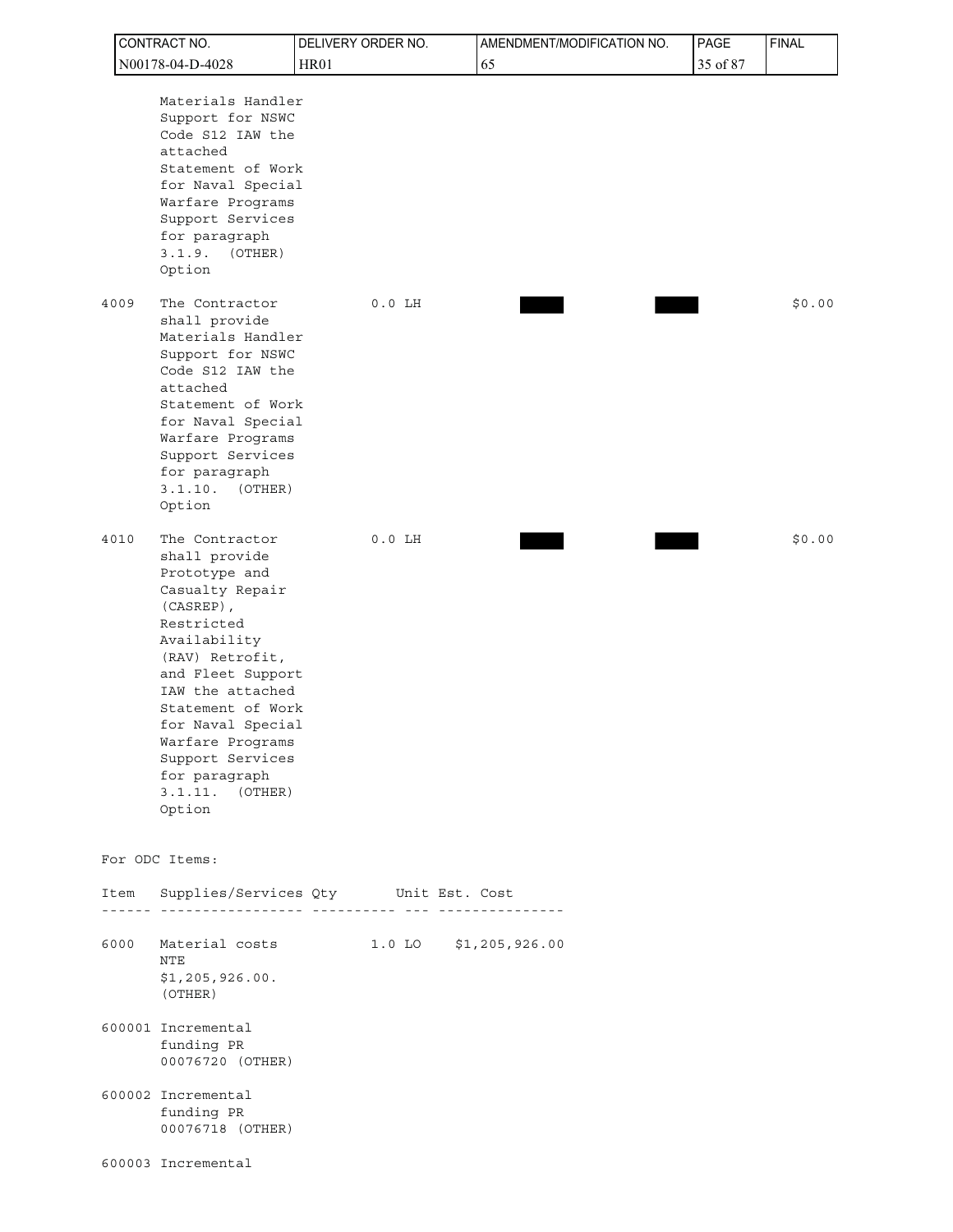|  | CONTRACT NO.                                                 | DELIVERY ORDER NO. | AMENDMENT/MODIFICATION NO. | PAGE     | <b>FINAL</b> |
|--|--------------------------------------------------------------|--------------------|----------------------------|----------|--------------|
|  | N00178-04-D-4028                                             | HR01               | 65                         | 36 of 87 |              |
|  | funding PR<br>00076723 (OTHER)                               |                    |                            |          |              |
|  | 600004 Incremental<br>funding PR<br>00076728 (OTHER)         |                    |                            |          |              |
|  | 600005 Incremental<br>funding PR<br>00076729 (OTHER)         |                    |                            |          |              |
|  | 600006 Incremental<br>funding PR<br>00432375 (OTHER)         |                    |                            |          |              |
|  | 600007 Incremental<br>funding PR<br>00432381 (OTHER)         |                    |                            |          |              |
|  | 600008 Incremental<br>funding PR<br>00432384 (OTHER)         |                    |                            |          |              |
|  | 600009 Incremental<br>funding PR<br>00432386 (OTHER)         |                    |                            |          |              |
|  | 600010 Incremental<br>funding PR<br>00432389 (OTHER)         |                    |                            |          |              |
|  | 600011 Incremental<br>funding PR<br>00432403 (OTHER)         |                    |                            |          |              |
|  | 600012 Incremental<br>funding PR<br>00755844 (OTHER)         |                    |                            |          |              |
|  | 600013 Incremental<br>funding PR<br>00755845 (OTHER)         |                    |                            |          |              |
|  | 600014 Incremental<br>funding PR<br>00755846 (OTHER)         |                    |                            |          |              |
|  | 600015 Incremental<br>funding PR<br>00970022-5000<br>(OTHER) |                    |                            |          |              |
|  | 600016 Incremental<br>funding PR<br>00970024 (OTHER)         |                    |                            |          |              |
|  | 600017 Incremental<br>funding PR<br>00970027 (OTHER)         |                    |                            |          |              |
|  | 600018 Incremental<br>funding PR<br>00970029 (OTHER)         |                    |                            |          |              |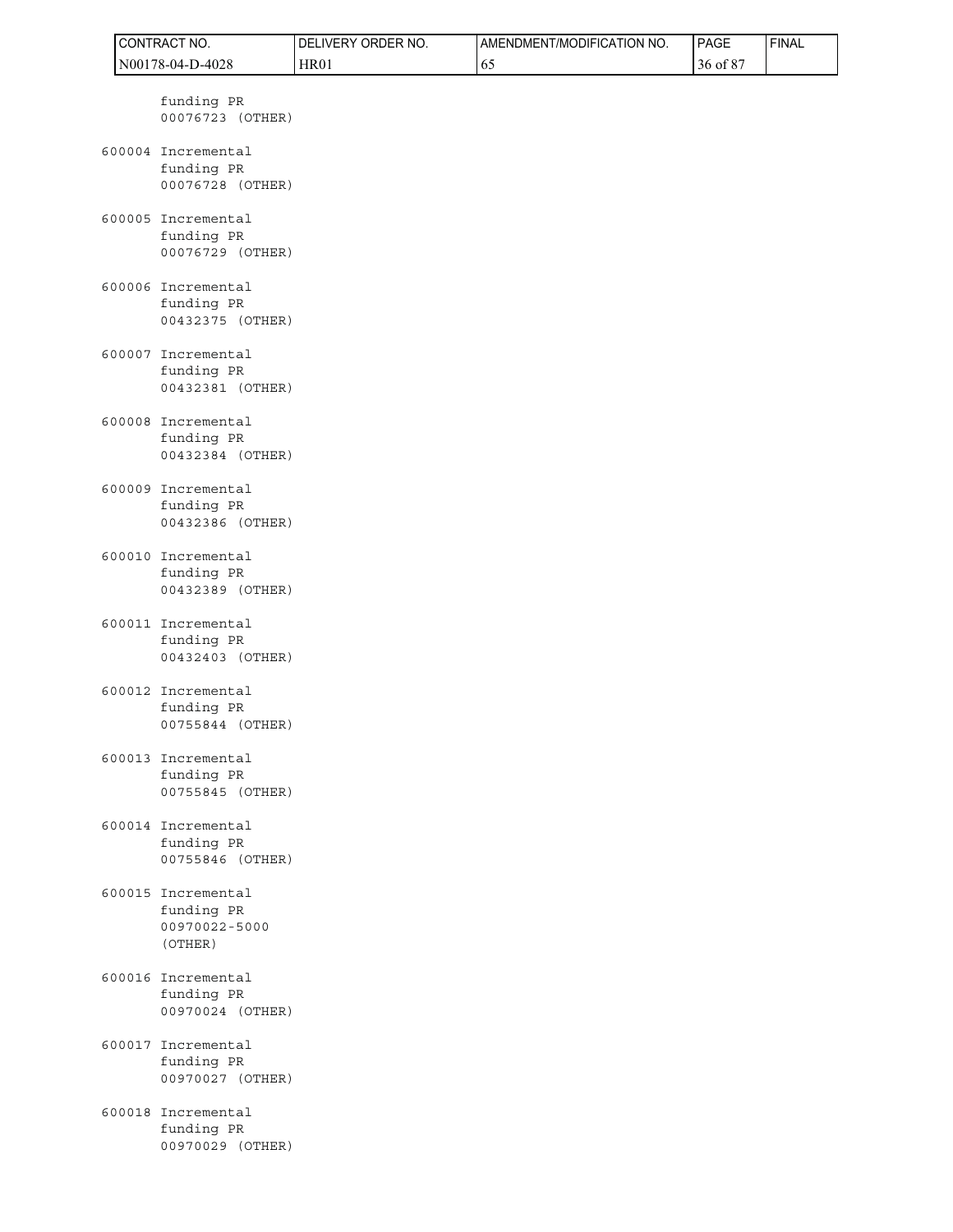|  | CONTRACT NO.                                                 | DELIVERY ORDER NO. | AMENDMENT/MODIFICATION NO. | PAGE     | <b>FINAL</b> |
|--|--------------------------------------------------------------|--------------------|----------------------------|----------|--------------|
|  | N00178-04-D-4028                                             | <b>HR01</b>        | 65                         | 37 of 87 |              |
|  | 600019 Incremental<br>funding PR<br>00970031 (OTHER)         |                    |                            |          |              |
|  | 600020 Incremental<br>funding PR<br>00970034-5000<br>(OTHER) |                    |                            |          |              |
|  | 600021 Incremental<br>funding PR<br>01374229 (OTHER)         |                    |                            |          |              |
|  | 600022 Incremental<br>funding PR<br>01374230 (OTHER)         |                    |                            |          |              |
|  | 600023 Incremental<br>funding PR<br>01374233 (OTHER)         |                    |                            |          |              |
|  | 600024 Incremental<br>funding PR<br>01374234 (OTHER)         |                    |                            |          |              |
|  | 600025 Incremental<br>funding PR<br>01374237 (OTHER)         |                    |                            |          |              |
|  | 600026 Incremental<br>funding PR<br>01374238 (OTHER)         |                    |                            |          |              |
|  | 600027 Incremental<br>funding PR<br>01656764 (OTHER)         |                    |                            |          |              |
|  | 600028 Incremental<br>funding PR<br>01656766 (OTHER)         |                    |                            |          |              |
|  | 600029 Incremental<br>funding PR<br>01656767 (OTHER)         |                    |                            |          |              |
|  | 600030 Incremental<br>funding PR<br>01656768 (OTHER)         |                    |                            |          |              |
|  | 600031 Incremental<br>funding PR<br>01656803 (OTHER)         |                    |                            |          |              |
|  | 600032 Incremental<br>funding PR<br>01666979 (OTHER)         |                    |                            |          |              |
|  | 600033 Incremental<br>funding PR<br>01666981 (OTHER)         |                    |                            |          |              |
|  | 600034 Incremental<br>funding PR<br>01666982 (OTHER)         |                    |                            |          |              |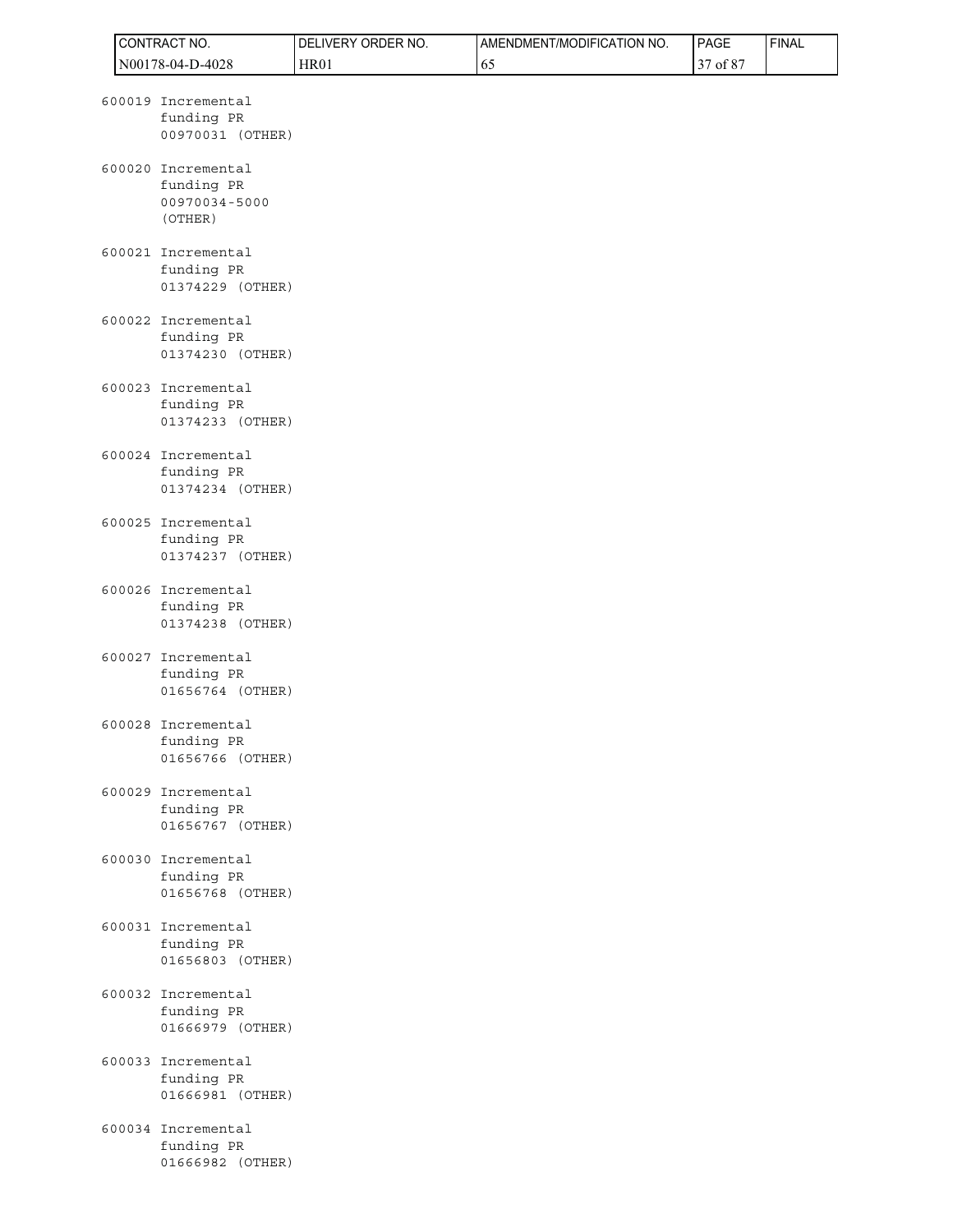| <b>ICONTRACT NO.</b> | LIVERY ORDER<br>NO.<br>DEI | <b>I AMENDMENT/MODIFICATION NO.</b> | <b>PAGE</b>        | 'FINAL |
|----------------------|----------------------------|-------------------------------------|--------------------|--------|
| N00178-04-D-4028     | HR01                       | 02                                  | າດ<br>of $8$<br>38 |        |

- 600035 Incremental funding PR 02214659 (OTHER) 600036 Incremental funding PR 02214661 (OTHER)
- 600037 Incremental funding PR 02214664 (OTHER)
- 600038 Incremental funding PR 02214666-5000 (OTHER)
- 600039 Incremental funding PR 02214671 (OTHER)
- 600040 Incremental funding PR 02234978-5000 (OTHER)
- 600041 Incremental funding PR 02235035 (OTHER)
- 600042 Incremental funding PR 02520501 (OTHER)
- 600043 Incremental funding PR 02581093 (OTHER)
- 600044 Incremental funding PR 10123308 (OTHER)
- 600045 Incremental funding PR 10123313 (OTHER)
- 600046 Incremental funding PR 10671289-5000 (OTHER)
- 600047 Incremental funding PR 10671290 (OTHER)
- 600048 Incremental funding PR 10671292 (OTHER)
- 600049 Incremental funding PR# 12304763-5000 (OTHER)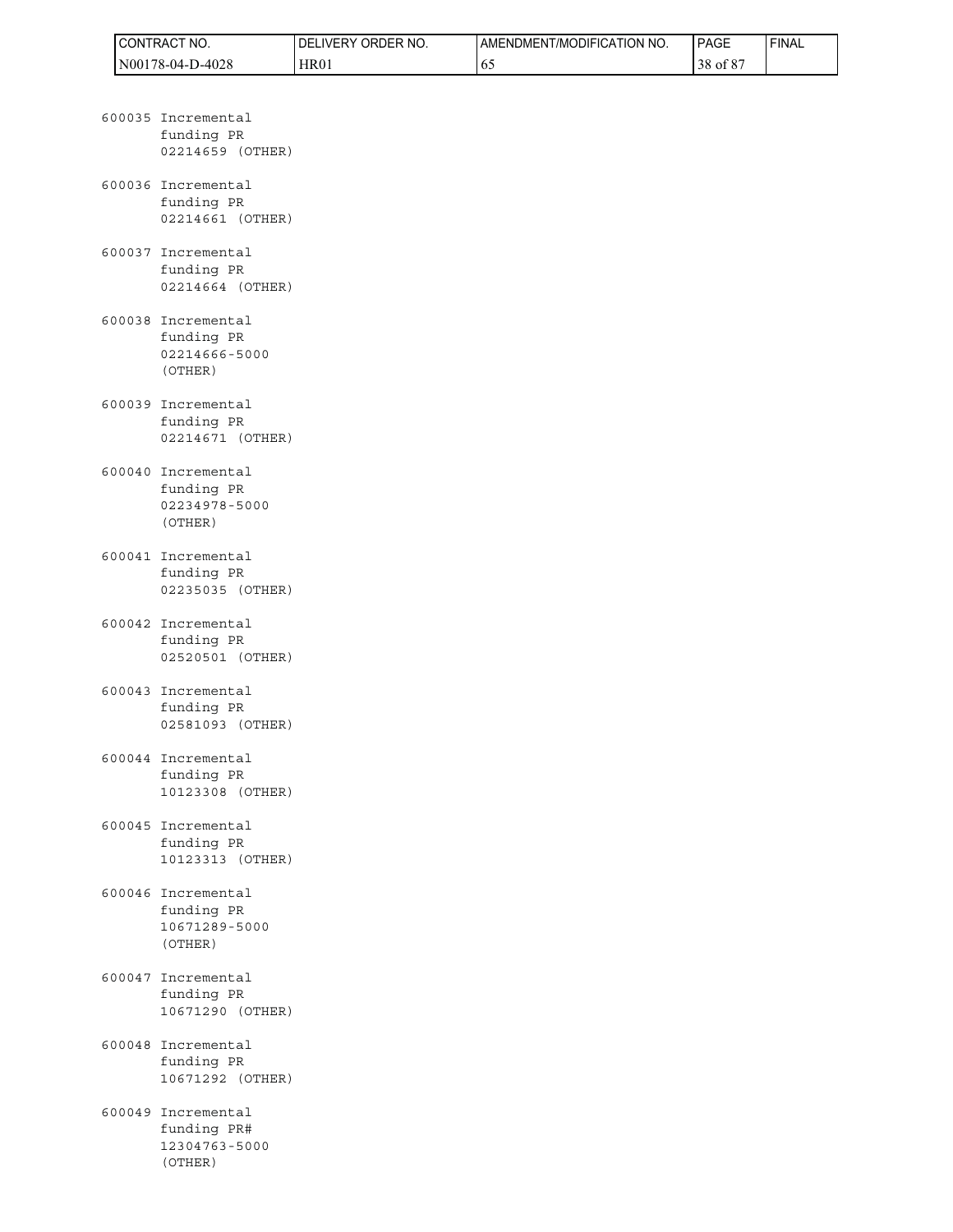| I CONTRACT<br>NO. | <b>DELIVERY</b><br>ORDER NO. | AMENDMENT/MODIFICATION NO. | PAGE                          | 'FINAL |
|-------------------|------------------------------|----------------------------|-------------------------------|--------|
| N00178-04-D-4028  | HR01                         | 02                         | 00 <sup>2</sup><br>39<br>ot 8 |        |

#### EXERCISE OF AWARD TERMS

The Award Term provisions in Section H of the contract apply to CLINS 1000 thru 1043 and 4000 thru 4010. If elected, award term periods will be exercised prior to the end of the then current contract year. For example, Year 2 will be awarded prior to the end of the Base Year, Year 3 will be awarded prior to the end of Year 2 and so on. Award of terms for performance beyond the expiration of the basic contract on 23 March 2007 is contingent on the basic contract being extended by the PCO.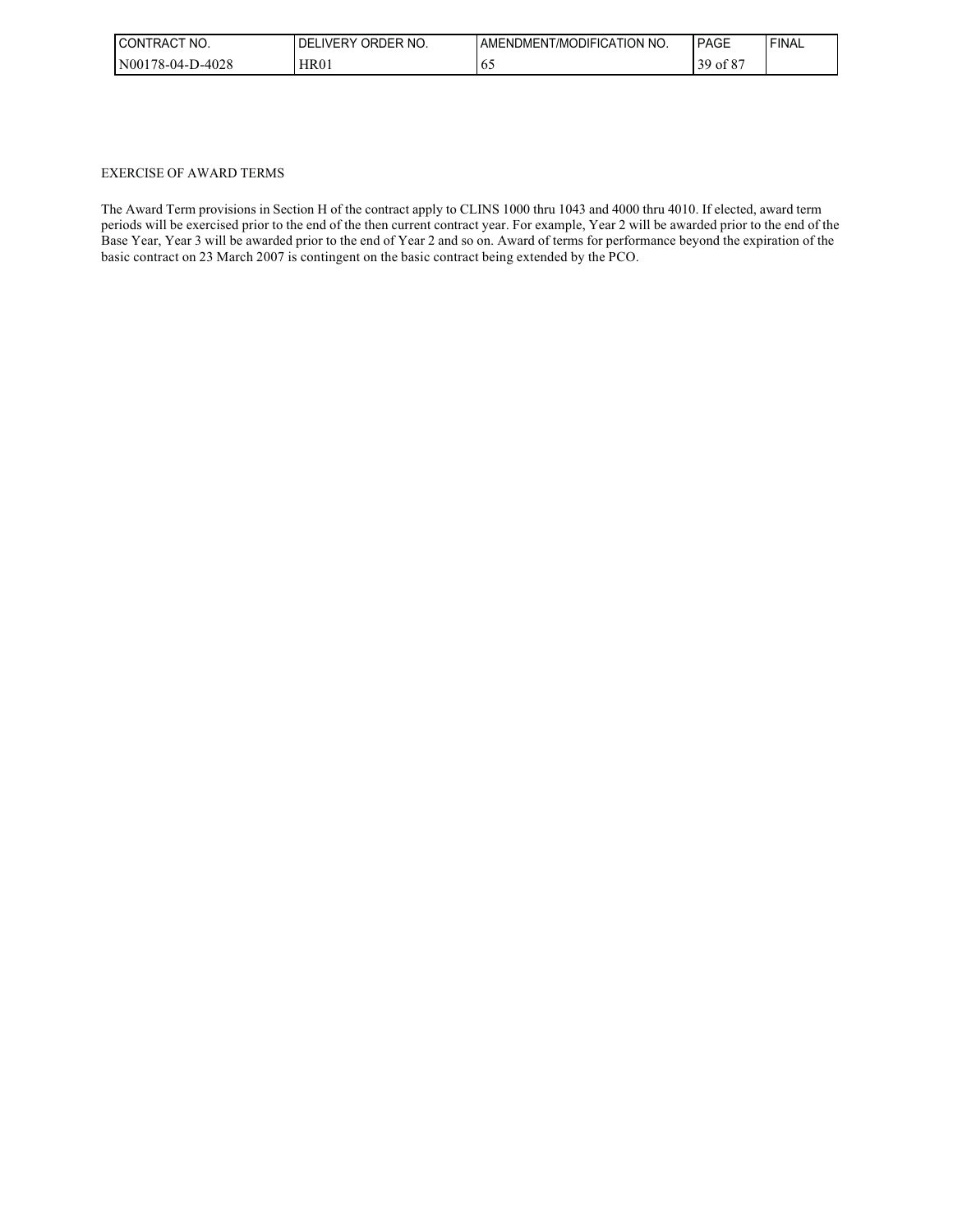| NO.<br>I CONTRACT | ORDER NO.<br>DEL<br>∟IVERY | AMENDMENT/MODIFICATION NO. | <b>PAGE</b>   | ' FINAL |
|-------------------|----------------------------|----------------------------|---------------|---------|
| N00178-04-D-4028  | <b>HR01</b>                | - 61                       | of $87$<br>40 |         |

# **SECTION C DESCRIPTIONS AND SPECIFICATIONS**

# STATEMENT OF WORK

# FOR NAVAL SPECIAL WARFARE PROGRAMS SUPPORT SERVICE

1.0 SCOPE

This Statement of Work (SOW) describes the support services required to provide support for the several projects in the Naval Surface Warfare Center, Panama City (NSWC PC), Code E12 and E11. The tasks described in this SOW will be performed primarily at Buildings 89, 292, and 411at the Naval Support Activity, Panama City (NSA PC) in Panama City, FL. The remaining tasks, not performed at NSA PC, shall be performed at a contractor facility within a two (2) hour response travel time of NSA PC for interface with NSWC PC personnel and quick response deliveries of GFM and contract deliverables. Work locations (buildings) at NAS PC are subject to change, but will not adversely impact the contractor's ability to perform required tasks. The Administrative Point of Contact (POC) for this SOW is Mr. Greg Smith, NSWC PC, Code E12, Phone: (850) 235-5629. The Task Order Manager (TOM) for this SOW is Mr. Doug Lee, NSWC PC, Code E12, Phone (850) 235-5456.

# 2.0 APPLICABLE DOCUMENTS

The following documents, of latest issue, form a part of this SOW to the extent specified herein. In the event of conflict between the document referenced herein and the contents of this SOW, the contents of the SOW shall take precedence. Other documents referenced within the named documents shall be for guidance only.

2.1 Military Specifications

(a) MIL-DTL-31000C Technical Data Packages, 09 Jul 2004

2.2 Military Standards: None

2.3 Other Documents

(a) CSS-SDV-005-1, Pre-Survey Procedures

(b) CSS-SDV-005, MK 8 MOD 1 SDV Restricted Availability Procedure

- (c) IPC-A-610, Acceptability of Electronic Assemblies
- (d) J-STD-001, Requirements for Soldered Electrical and Electronic Assemblies
- (e) NAS 410, NAS Certification & Qualification of Non-destructive Test Personnel
- (f) NAVSEA Tech Pub S9074-AQ-GIB-010/0248, Requirements for Welding and Brazing Procedure and
- Performance Qualification

(g) NAVSEA Tech Pub S9074-AR-GIB-010/0278, Requirements for Fabrication Welding and Inspection, and

Casting Inspection, and Repair for Machinery, Piping, and Pressure Vessels

(h) NAVSEA Tech Pub S9074-AS-GIB-010/271, Requirements for Nondestructive Testing Methods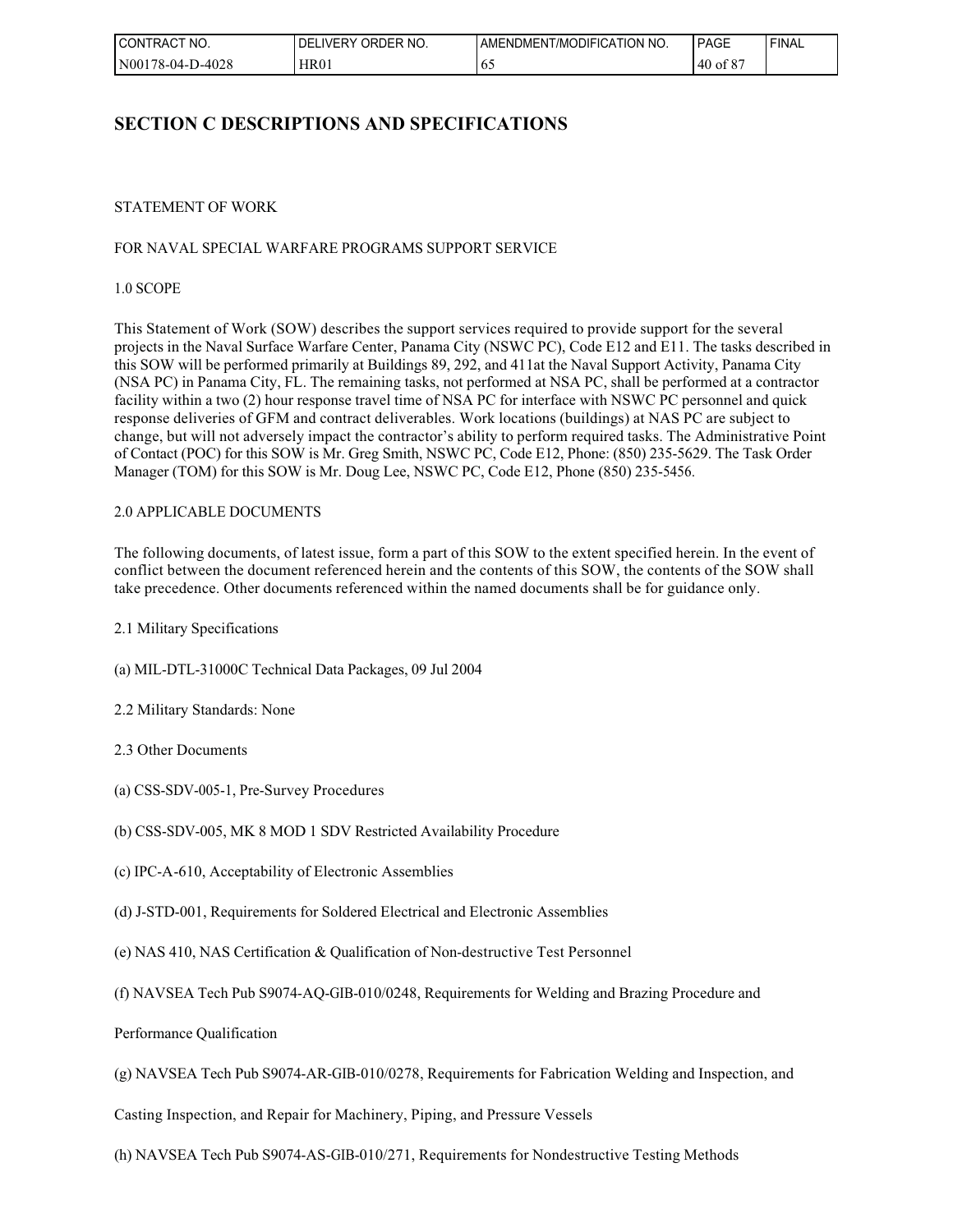| I CONTRACT<br>'NO. | ' ORDER NO.<br>DELI<br>_IVERY | AMENDMENT/MODIFICATION NO. | <b>PAGE</b>  | ' FINAL |
|--------------------|-------------------------------|----------------------------|--------------|---------|
| N00178-04-D-4028   | HR01                          | 02                         | ot 8<br>'4 I |         |

(i) SDV Drawings, including relevant Notices of Revisions (NORs), will be made available to contractor

personnel as required to fulfill the requirements of this SOW.

(j) SDV Work Control Procedures , including relevant Notices of Revisions (NORs), will be made available to

contractor personnel as required to fulfill the requirements of this SOW.

(k) Drawing Requirements Manual, Ninth Edition, by Global Engineering Documents

(l) Standard Operating Procedures, Engineering Drawing Section, CSS, Code R42

(m) ASME-Y14.100, Engineering Drawing Practices, 01/01/2004

(n) ASME-Y14.24, Types and Applications of Engineering Drawings, 01/01/1999 (R 2004)

(o) ASME-Y14.35M, Revision of Engineering Drawings and Associated Documents, 12/08/1997 (R 2003)

(p) ASME-14.34M, Associated Lists, 01/01/1996 (R 2002)

(q) ANSI/ASQC Q9002, Quality Management Systems

3.0 REQUIREMENTS

3.1 Contract Line Item Numbers (CLINS)

Execution of specific tasks under this SOW shall be contingent upon Goevernment Furnished Information (GFI). The Contractor shall provide the required personnel to perform tasking from the labor categories identified in SOW paragraph 3.2.

3.1.1 Code S11 Administrative Support.

The contractor shall provide administrative and documentation support for S11 development and acquisition projects and S11 personnel. Tasking may include computer-based word processing and documentation control, while observing adherence to Navy and local processes and operating procedures. The contractor shall update and maintain time and attendance records, prepare Naval messages, prepare travel orders and visit requests, prepare and file correspondence, and maintain organizational records including personnel reports, training records, financial records, and project commitments/obligations/expenses. This requirement is 100% at NSA PC.

3.1.2 Code S12 CMPro and Administrative Support.

The contractor shall provide administrative support by issuing serial numbers, issuing document numbers, and uploading documents and drawings into the CMPro database. The contractor shall update SDV documentation, extract ILS information from CMPro, maintain change status of drawings, and convert .dwg and .doc files to .pdf files. The contractor shall update Code S12 time and attendance records, prepare Naval messages, prepare travel orders for S12 personnel, file correspondence, and maintain SDV Project files. This requirement is 100% at NSA PC.

3.1.3 Code S12 AUTOCAD Drafter Support

The contractor shall provide technical support by preparing new drawings, revising existing drawings, making check-prints, and printing full size drawings. All correspondence pertaining to each drawing evolution (e.g., NORs, engineering notes, check-prints, markups, and drafting notes etc.) shall be retained in a file and delivered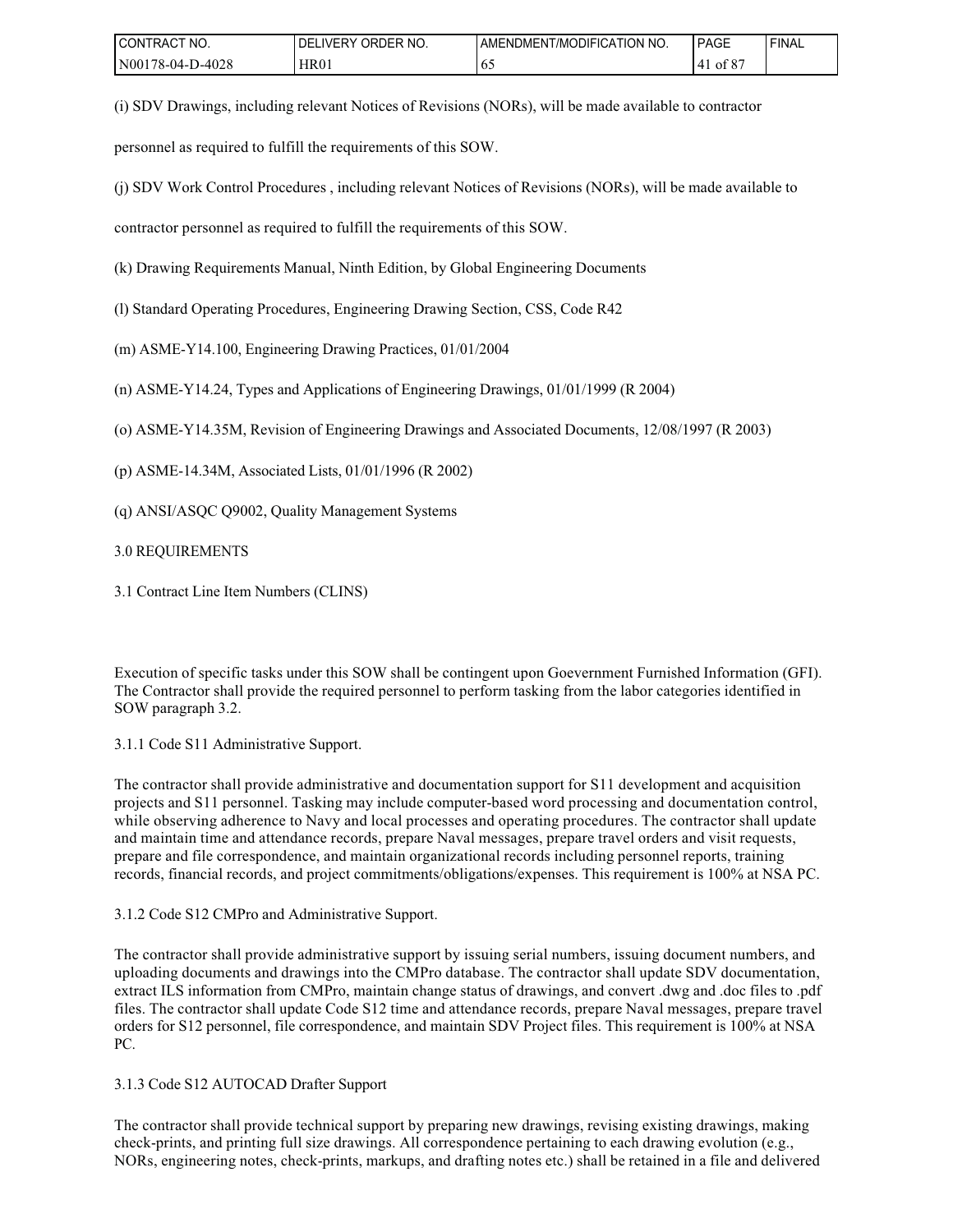| <b>CONTRACT</b><br>'NO. | ORDER NO.<br>DELI<br><b>IVERY</b> | AMENDMENT/MODIFICATION NO. | PAGE                | ' FINAL |
|-------------------------|-----------------------------------|----------------------------|---------------------|---------|
| D-4028<br>N00178-04-D   | HR01                              | v.                         | c or<br>ot 8<br>142 |         |

with the final drawing and .dwg file. This requirement is 100% at NSA PC.

# 3.1.4 Drafting Support

The contractor shall provide drafting support by preparing new drawings and revising existing drawings using 2.1 (a) and 2.3(l) through 2.3(p) for guidance. This requirement is approximately 50% of the time at NSA PC and the remaining time at the contractor's facility.

# 3.1.5 Electronics Technician Support

The contractor shall provide technical support to overhaul, disassemble, refurbish, repair, reassemble and test electronic components using  $2.3(b)$ ,  $2.3(c)$ ,  $2.3(d)$ ,  $2.3(i)$  and  $2.3(j)$  for guidance. This work includes, but is not limited to, assembly of systems, equipment, and components, refurbishment of electronic components, modifications to components, and testing. The contractor shall provide support for the installation, operation, testing, maintenance, and modification to support installation of prototype equipment and subsystems as required to validate engineering changes. The contractor shall provide support for operational testing in accordance with accepted test guidance as provided by NSWC PC and as required to perform component testing, pre-installation testing, pre-operational testing and operational testing. The contractor shall provide support to perform preventive and corrective maintenance as directed by NSWC PC to ensure proper operation of electronics equipment. The contractor shall also assist NSWC PC personnel in the identification and correction on equipment failures and deficiencies that can be prevented through revised maintenance requirements or design changes. This support shall be performed approximately 25% of the time at NSA PC and 75% of the time at the contractor's facility.

# 3.1.6 EXP Hull Technician Support

The contractor shall provide technical support to disassemble, refurbish, repair, reassemble and test mechanical components and assemblies using  $2.3(b)$ ,  $2.3(i)$  and  $2.3(i)$  for guidance. This work includes, but is not limited to, light machining, refurbishment of mechanical components (including valves, fittings, hoses, and brackets), and modifications to and testing of components. The contractor shall provide support for the installation, operation, testing, maintenance, and modification to support installation of prototype equipment and subsystems as required to validate engineering changes. The contractor shall provide support for operational testing in accordance with accepted test guidance as provided by NSWC PC and as required to perform component testing, pre-installation testing, pre-operational testing and operational testing, to include qualified operation of a 26' twin outboard and a 33' inboard diesel SDV chase boat. The contractor shall provide hull technician support to perform preventive and corrective maintenance as directed by NSWC PC to ensure proper operation of equipment. In addition, the contractor shall assist NSWC PC personnel in the identification and correction on equipment failures and deficiencies that can be prevented through revised maintenance requirements or design changes. This support shall be performed 100% of the time at NSA PC.

# 3.1.7 Engineering Support

The contractor shall provide engineering and technical support that includes, but is not limited to, capabilities in Computer Engineering, Electronics Engineering and Mechanical Engineering. This support shall be performed approximately 25% of the time at NSA PC and 75% of the time at the contractor's facility.

# 3.1.8 Code S12 Quality Control (QC) Support

The contractor shall provide Quality Control support that includes inspecting components against drawing requirements or identified drawing critical elements, reviewing and accounting for all required objective quality evidence, participating in testing, generating reports, resolving quality issues, filing inspection reports, tagging components, and delivering parts and OQE to appropriate offices. The contractor shall also perform nondestructive Liquid Penetrant Testing (LPT) on welded assemblies using the guidance of 2.3(h). Non-destructive test personnel shall be qualified in accordance with  $2.3(e)$ . This support shall be performed approximately 90% of the time at NSA PC and 10% of the time at the contractor's facility.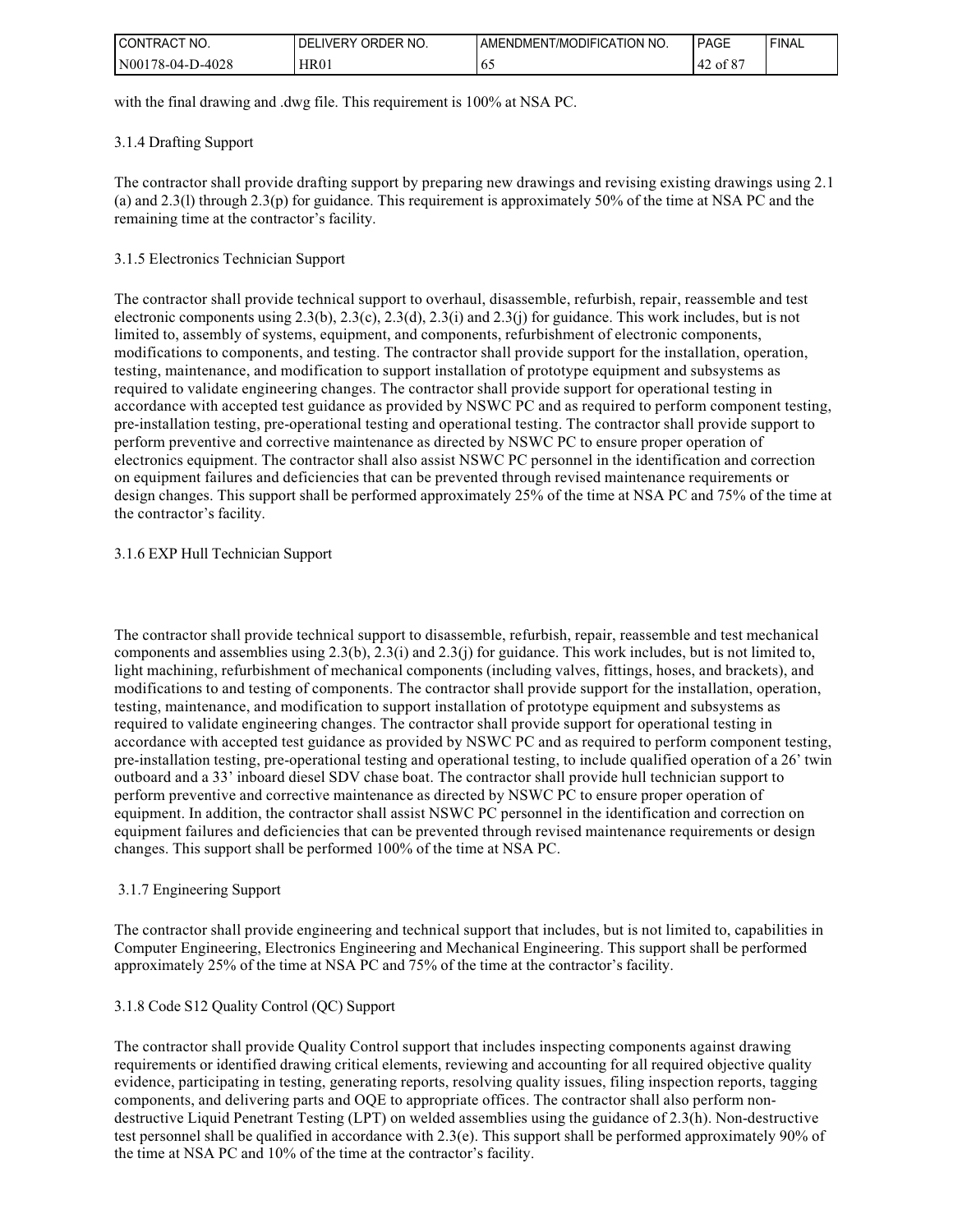| I CONTRACT NO.        | ORDER NO.<br><b>DELIVERY</b> | AMENDMENT/MODIFICATION NO. | PAGE          | ' FINAL |
|-----------------------|------------------------------|----------------------------|---------------|---------|
| 0-4028<br>N00178-04-L | HR01                         | ν.                         | co.<br>' of ծ |         |

#### 3.1.9 Code S12 Electronics Materials Handler

The contractor shall provide Materials Handling support to manage SDV electronic components inventory through component tracking, ordering, receiving, stocking, issuing, and database records updating. The contractor will notify engineering of component obsolescence and provide replacement recommendations. This support shall be performed 100% of the time at NSA PC.

# 3.1.10 Code S12 Materials Handler

The contractor shall provide Materials Handling support to manage SDV components inventory through materials tracking, ordering, receiving, stocking, issuing, kit packing, and database records updating. This person must also be able to operate a forklift for movement of bulk or large materials. The contractor will notify engineering of component obsolescence and provide replacement recommendations. This support shall be performed 100% of the time at NSA PC.

# 3.1.11 Prototype Support and Casualty Repair (CASREP), Restricted Availability (RAV) Retrofit, and Fleet Support

The contractor shall provide prototype design, fabrication, assembly, installation and test support for Maritime Mission Systems equipment and SDV componants. Prototypes may be developed from engineering documentation generated by the contractor as tasked, or as provided by the Government at some phase needing additional work as tasked. The contractor shall be required to provide the materials, equipment and services required to fabricate, assemble, and test subsystems, and components of new or updated SDV subsystems and components. This support shall be performed approximately 5% of the time at NSA PC and 95% of the time at the contractor's facility. The contractor shall provide technical support for SDV disassembly, inspection, refurbishment, fabrication, assembly, painting, anodizing, testing, and shipping, or portions thereof, to be performed in accordance with instructions specified in GFI and documents listed in paragraph 2.3. These persons may be tasked to incorporate class modifications covered by approved engineering changes to, or deviation from, the baseline configuration. This support shall be performed approximately 95% of the time at the contractor's facility and the remaining time at NSA PC.

# 3.2 Labor Categories

Each of the labor categories in this section include requirements for the type of work and skill levels that will be required to satisfy the CLIN items as described in Section 3.1.

# 3.2.1 Administrative

(a) The contractor shall provide one (1) suitably qualified person for administrative support. This person shall be proficient in the use of computers running Microsoft Operating Systems and Microsoft Office business software, including word processing, spreadsheets, and documentation tracking and archiving. This person shall also be familiar with web-based software so as to become an accomplished user of NAVSEA timekeeping, financial and supply data management, Navy message creation, and project reporting software. It is desirable that this person be thoroughly familiar with documentation requirements and practices for Naval Sea Systems Command and United States Special Operations Command development, acquisition, and in-service engineering programs, including documentation requirements for manned and unmanned systems, dive and life support equipment, and carry-on submarine authority.

(b) The contractor shall provide one (1) suitably qualified documentation and data entry person to provide of support. This person shall be proficient in the use of MS Word, MS Excel, CMPro, and Adobe Acrobat, and familiar with AutoCAD and Oracle. It is desirable that this person shall also be thoroughly familiar with SEAL Delivery Vehicle (SDV) specific documentation requirements and practices.

# 3.2.2 Technical

(a) The contractor shall provide one (1) suitably qualified Document Specialist to provide drafting support. This person shall be proficient in the use of AutoCAD 2000i. It is desirable that this person be thoroughly familiar with SDV specific drafting requirements and practices.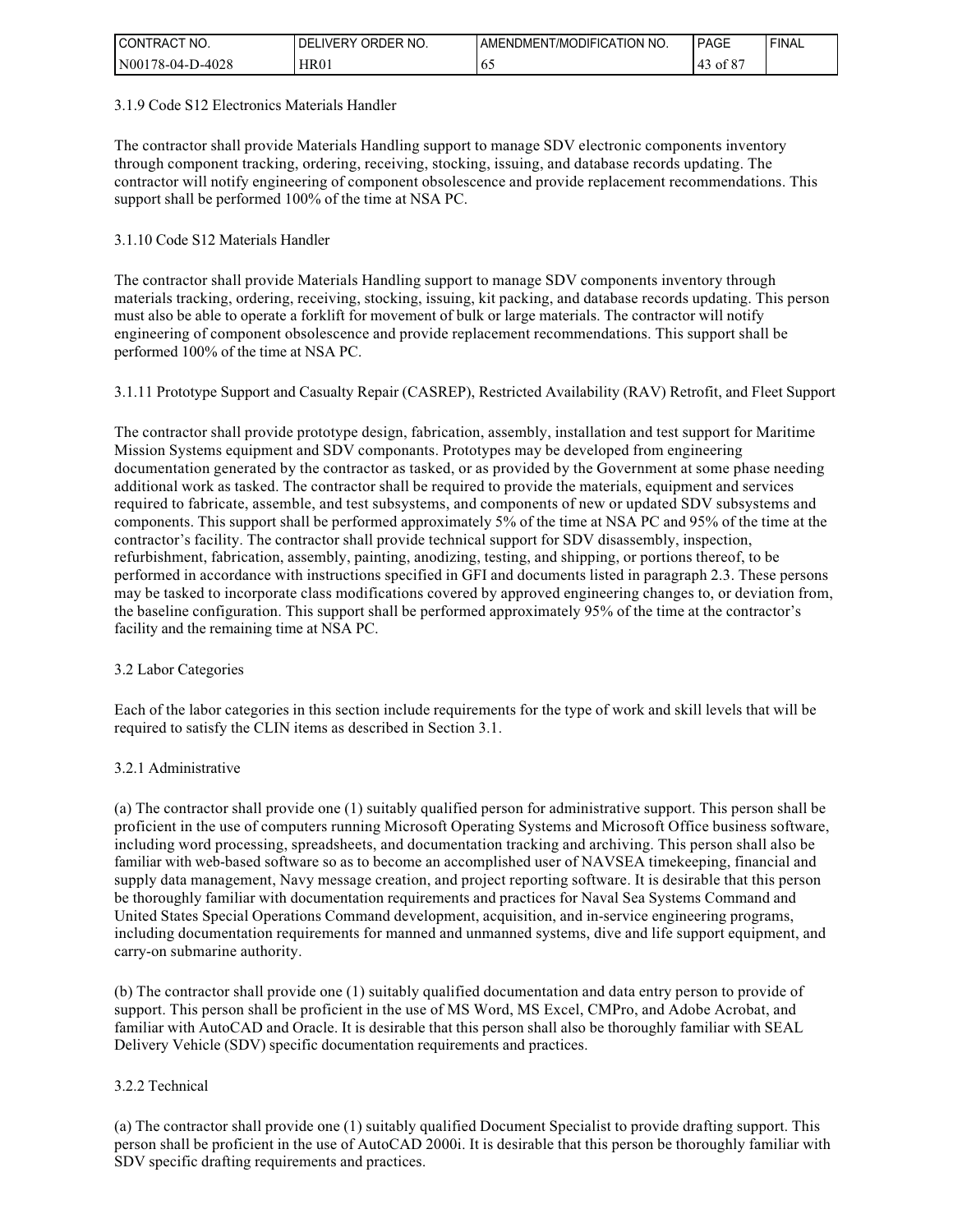| <b>CONTRACT</b><br>NO. | DELIVERY<br>ORDER NO. | I AMENDMENT/MODIFICATION NO. | PAGE       | <b>FINAL</b> |
|------------------------|-----------------------|------------------------------|------------|--------------|
| N00178-04-D-4028       | HR01                  | 0.5                          | ot 8<br>44 |              |

(b) The contractor shall provide one (1) suitably qualified Drafter, AutoCAD, to provide drafting support. This person shall be proficient in the use of AutoCAD 2000i. It is desirable that this person be thoroughly familiar with SDV specific drafting requirements and practices.

(c) The contractor shall provide one (1) suitably qualified Electronics Technician to provide technical support. This person shall be qualified in accordance with Joint Industry Standard J-STD-001 and whose work must pass inspection in accordance with IPC-A-610, Acceptability of Electronic Assemblies. It is desirable that this qualified person shall be thoroughly familiar with SDV specific electronics components and systems.

(d) The contractor shall provide one (1) suitably qualified Hull Technician to provide technical support. Qualifications include proficiency to fabricate, install or repair hull structures, plumbing or piping subsystems. It is desirable that this qualified person shall be thoroughly familiar with SDV specific Restricted Availability Procedure, the SDV drawing package, and the SDV Integrated Test Plan. The contractor shall be fully qualified to maintain and operate test support craft, including a twenty-six (26) foot twin outboard and a thirty-three (33) foot inboard diesel SDV chase boat.

(e) The contractor shall provide one (1) suitably qualified Mechanical Technician to provide technical support. This qualified person shall be proficient in the use of CNC and manual milling machines, lathes and typical machine shop equipment/tools. It is desirable that this qualified person shall be thoroughly familiar with the SDV Restricted Availability Procedure and the SDV drawing package, and SDV specific documentation requirements and practices.

(f) The contractor shall provide one (1) suitably qualified Quality Control (QC) Inspector to provide QC support. This person shall be proficient in the use of precision measuring instruments, such as micrometer and vernier calipers. It is desirable that this person shall be thoroughly familiar with SDV specific documentation requirements and practices.

(g) The contractor shall provide one (1) suitably qualified QC Tester to provide QC support. This person certified and qualified to NAS 410. All non-destructive weld testing shall be in accordance with NAVSEA Tech Pubs S9074-AR-GIB-010/0278 and S9074-AS-GIB-010/271. It is desirable that this person shall be thoroughly familiar with SDV specific documentation requirements and practices.

(h) The contractor shall provide one (1) suitably qualified Welder to provide technical support. This person shall be qualified and certified to NAVSEA Tech Pub S9074-AQ-GIB-010/0248. All welding shall be done in accordance with the requirements of NAVSEA Tech Pub S9074-AR-GIB-010/0278. It is desirable that this person shall be thoroughly familiar with SDV specific procedures and requirement.

# 3.2.3 Shops

(a) The contractor shall provide a suitably qualified Fiberglass Worker to provide shop support. This person shall be proficient in the use of fiber reinforced composite lay-up and vacuum bagging tools and processes. It is desirable that this qualified person shall be thoroughly familiar with SDV and undersea systems specific design procedures, documentation requirements, and practices.

(b) The contractor shall provide a suitably qualified Machinist to provide machining support. This person shall be proficient in the use of milling and lathe and typical machine shop equipment and tools. It is desirable that this qualified person shall be thoroughly familiar with SDV and prototype component specific procedures, documentation requirements, and practices.

(c) The contractor shall provide a suitably qualified CNC Machinist to provide machining support. This person shall be proficient in the use of CNC milling machines and lathes, and other typical machine shop equipment and tools. It is desirable that this qualified person shall be thoroughly familiar with SDV and prototype component design and fabrication specific procedures, documentation requirements, and practices.

(d) The contractor shall provide a suitably qualified Metal Fabricator to provide fabrication support. This person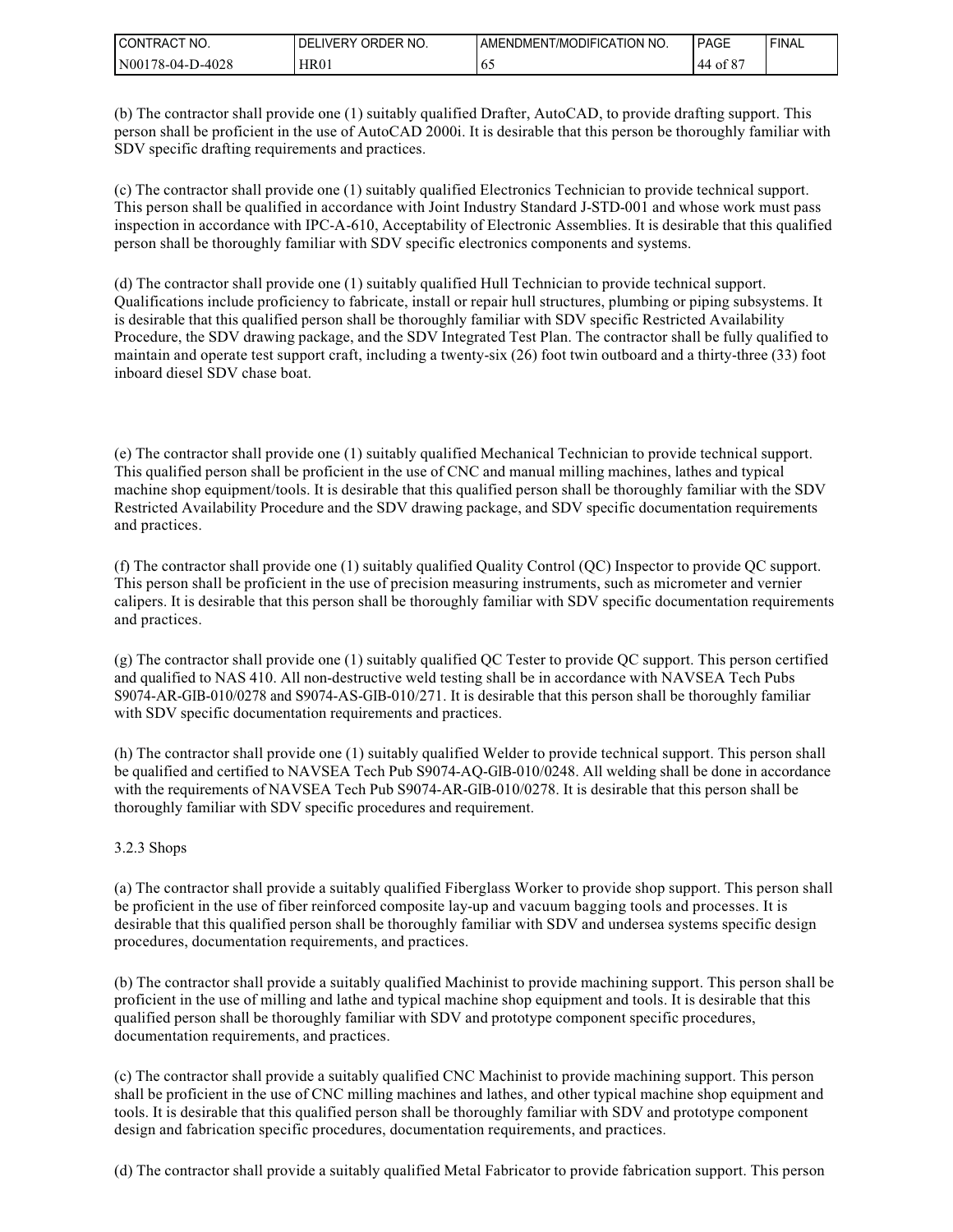| I CONTRACT<br>'NO. | ORDER NO.<br><b>DELIVERY</b> | AMENDMENT/MODIFICATION NO. | PAGE       | 'FINAL |
|--------------------|------------------------------|----------------------------|------------|--------|
| N00178-04-D-4028   | HR01                         | 0.                         | ot 8<br>`` |        |

shall be proficient in the use of typical metal rolling/bending, breaking, pressing, punching, drilling, grinding, cutting and shearing tools and/or machines. It is desirable that this qualified person shall be thoroughly familiar with SDV and prototype component design and fabrication specific procedures, documentation requirements, and practices.

(e) The contractor shall provide a suitably qualified CAM Operator to provide machining support. This person shall be proficient in the use of CAM software and CAM milling machines. It is desirable that this qualified person shall be thoroughly familiar with SDV and prototype component design and fabrication procedures, documentation requirements, and practices.

(f) The contractor shall provide one (1) suitably qualified Electronics Materials Handler to provide support. This person must be familiar with SDV electronics systems and SDV inventory management practices. This person shall be proficient with various computer programs including Microsoft Word, Excel & Access, CMPro & SIMS databases, and web browsing software. It is desirable that this qualified person shall be thoroughly familiar with SDV specific procedures, documentation requirements, and practices.

(g) The contractor shall provide one (1) suitably qualified Materials Handler to provide support. This person shall pull material and move it to different locations and must be able to operate a forklift for bulk or large materials. This person shall be proficient with various computer programs including Microsoft Word, Excel, & Access, and web browsing software. This person must also become proficient with SDV inventory management practices, including the use of CMPro & SIMS databases. Familiarity with and SDV systems, procedures, documentation requirements, and practices are desirable.

#### 3.2.4 Engineering

(a) The contractor shall provide one (1) suitably qualified Computer Engineer to provide engineering support. This person shall be proficient in C/C++ programming with the ability to write and read technical documentation. It is also desirable that this person has (1) embedded systems programming skills, (2) microprocessor and digital hardware knowledge, and (3) UNIX/Linux knowledge.

(b) The contractor shall provide one (1) suitably qualified Electronics Engineer to provide engineering support. This person shall be proficient in electronic engineering concepts of circuit design, circuit simulation, prototype documentation, and error detection and correction. This person shall also be proficient at cross-referencing electronic components and identifying alternates with identical electrical specifications, redlining engineering drawings based on written technical documentation, and writing technical documentation based on engineering drawings.

(c) The contractor shall provide one (1) suitably qualified Mechanical Engineer to provide engineering support. This support shall include proficiency in mechanical engineering design of bracketry, watertight housings, weldments, electronic packaging schemes, and other mechanical components. This support shall also include proficiency in documentation and drafting support information, including 3D modeling for both new and existing mechanical designs, all of which is to be performed or imported and fully detailed in either Solid Edge or AutoCAD. This support shall also include proficiency in concept research and development, market surveys and studies, and general research and investigation in support of mechanical designs. This support shall also include proficiency in Hydrodynamic and Finite Element Analysis.

#### 3.2.5 Miscellaneous Support Requirements

Unless specifically directed otherwise, the contractor shall provide all of the typical and customary hand and power tools required to meet all of the task area requirements. The contractor shall supply all normal consumable shop supplies required to complete each task. The contractor shall provide and maintain a Quality Assurance (QA) / Quality Control (QC) system in accordance with the requirements of ANSI/ASQC Q9002. The quality system procedures, planning, and all other documentation and data that comprise the quality system shall be made available to the purchaser for review and approval. The purchaser may perform any necessary inspections, validations, verifications and evaluations necessary to ascertain conformance and compliance to the requirements and adequacy of the implemented procedures. The purchaser reserves the right to disapprove the quality system or portions thereof when it fails to meet its contractual requirements. The supplier shall require of sub-tier suppliers a quality system that achieves control of quality of the services and supplies provided. The contractor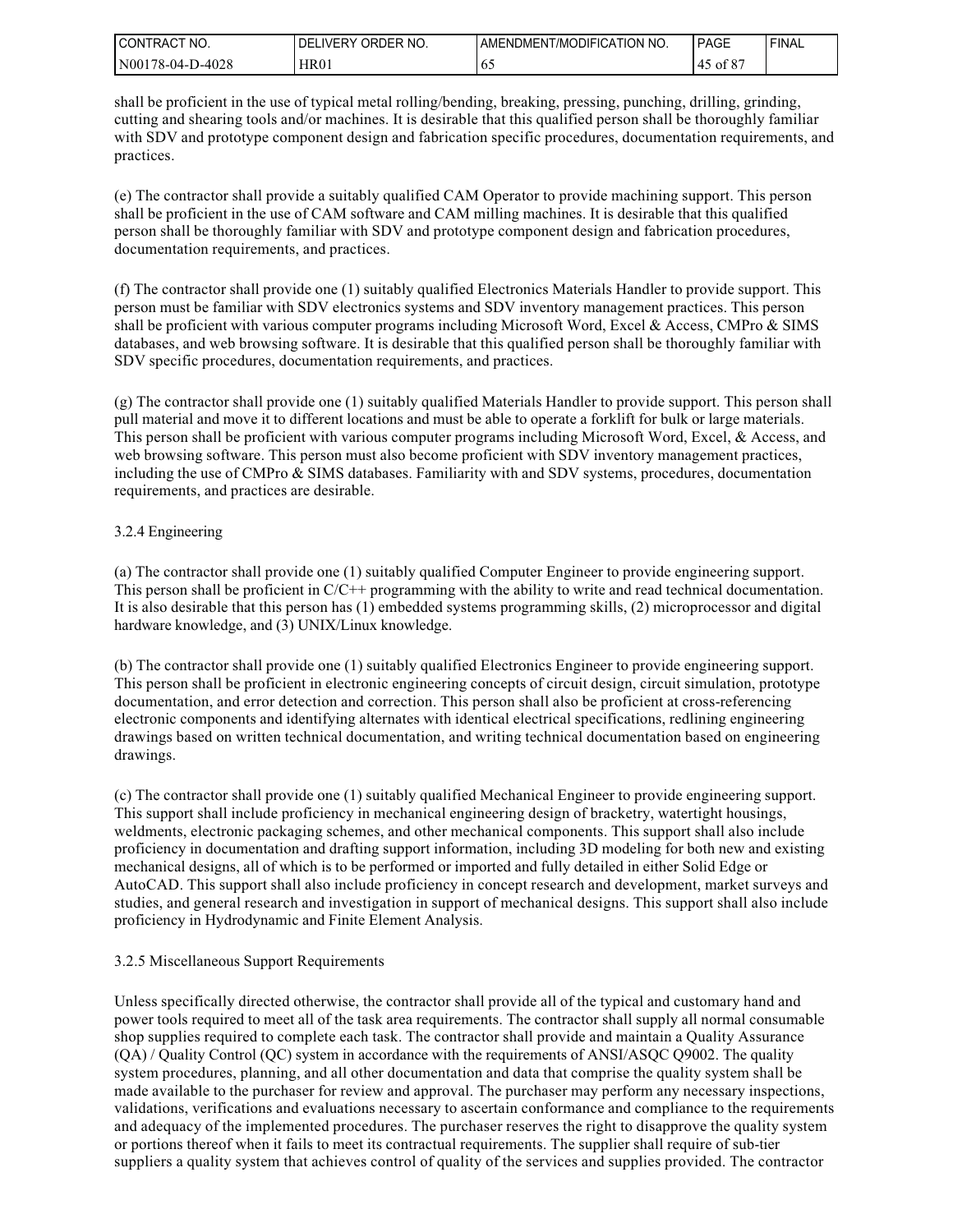| I CONTRACT NO.   | ' ORDER NO.<br><b>DELIVERY</b> | AMENDMENT/MODIFICATION NO. | <b>PAGE</b> | <b>FINAL</b> |
|------------------|--------------------------------|----------------------------|-------------|--------------|
| N00178-04-D-4028 | HR01                           | 0:                         | 46 of 8     |              |

shall provide all of the Objective Quality Evidence (OQE) required by the component drawings provided as GFI including completed test procedures, material certifications, and certificates of compliance/conformance, and all other OQE required by the drawings.

4.0 GOVERNMENT FURNISHED INFORMATION (GFI) AND MATERIAL (GFM

4.1 The Government will provide the contractor with the information specified in section 2.0 of this SOW on an as required basis. All GFI shall be returned upon completion of its use.

4.2 The Government will provide the contractor with the material on an as required basis. All unused GFM shall be returned upon completion of its task.

#### 5.0 DELIVERABLES

The contractor shall provide deliverables in accordance with attached Contract Data Requirements List (CDRL), DD Form 1423, Exhibit A. All CDRL deliverables, directed, in block 14, to NSWC PC, Code S12, shall be sent to Mr. Greg Smith's attention. All CDRL deliverables, directed, in block 14, to NSWC PC, Code S11, shall be sent to Michael Doctor's attention.

#### 6.0 PERIOD OF PERFORMANCE

The initial period of performance shall be for one (1) year after issuance of order. Subsequent one (1) year extensions, contingent upon availability of Government funding and acceptability of contractor performance, may be available for four (4) additional years. This SOW shall not exceed a total of five (5) years.

#### 7.0 SECURITY

The contractor will require access to classified information to the SECRET level. All work generated by the contractor will be UNCLASSIFIED. The requirements of the attached DD Form 254 apply.

# 8.0 DISTRIBUTION LIMITATION STATEMENTS

Technical documents generated under this task shall carry the following handling statements affixed to the cover and title page.

(1) DISTRIBUTION LIMITED TO DEPARTMENT OF DEFENSE (DOD) AND U.S. DOD CONTRACTORS ONLY: PREMATURE DISSEMINATION, (DATE STATEMENT APPLIED). OTHER REQUESTS SHALL BE REFERRED TO CNO (N851).

# (2) NO DISTRIBUTION OF THIS REPORT SHALL BE MADE TO DTIC.

#### (3) NO SECONDARY DISTRIBUTION

(4) In addition to the above, apply the following caveat to SDV technical documentation:

WARNING – this document contains technical data whose export is restricted by the Arms Control Act (Title 22, U.S.C., Sec 2751, et. seq.) or the Export Administration Act of 1979, as amended, Title 50, U.S.C., app 2401 et. seq. Violations of these export laws are subject to severe criminal penalties. Disseminate in accordance with provisions of DOD Directive 5230.25.

Destruction Notice - For classified documents, follow procedures in DOD 5220.22 M, National Industrial Security Program Operating Manual, Chapter 5, Section 7 or DOD 5200.1 R, Information Security Program regulation. For unclassified, limited documents, destroy by any method that will prevent disclosure of contents or reconstruction of the document.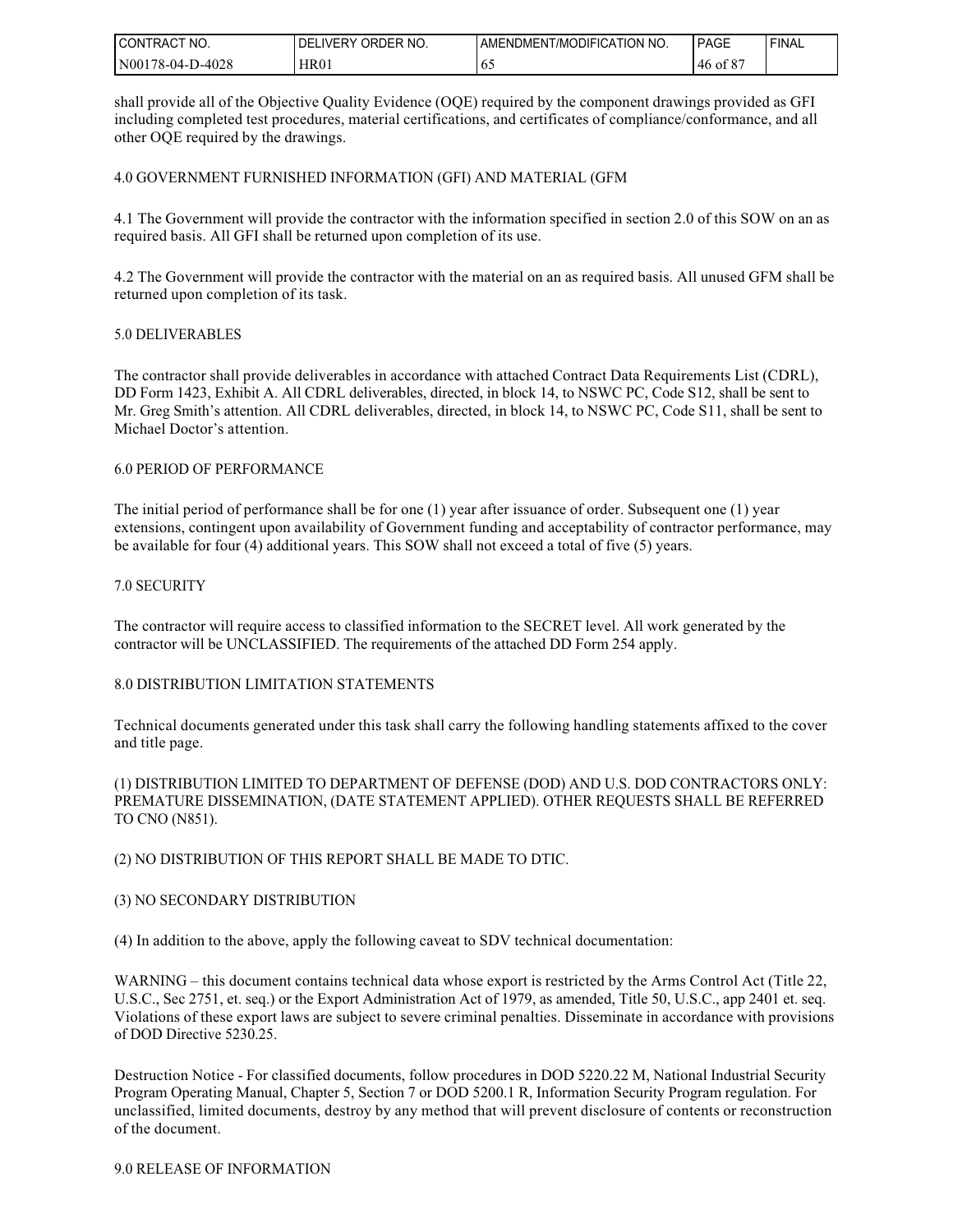| I CONTRACT<br>'NO. | ORDER NO.<br>DEL<br>LIVERY | AMENDMENT/MODIFICATION NO. | PAGE                    | 'FINAL |
|--------------------|----------------------------|----------------------------|-------------------------|--------|
| N00178-04-D-4028   | HR01                       | 0.                         | 00 <sup>2</sup><br>ot 8 |        |

All technical data provided to the Contractor by the Government shall be protected from public disclosure in accordance with the markings contained thereon. All other information relating to items to be delivered or services to the performed under this contract shall not be disclosed by any means without prior written approval of the authorized representative of the Contraction Officer. Dissemination or public disclosure includes, but is not limited to, permitting access to such information by foreign nationals or by any person or entities; publication of scientific or technical papers, advertising, or any other proposed public release. The Contractor shall provide adequate protection to such information so as to preclude access to any person or entity not authorized such access by the Government.

# 10.0 PERFORMANCE BASED REQUIREMENTS

This requirement is performance based. The standards for performance, the Acceptable Quality Level (AQL), performance monitoring plan and incentives are defined as follows:

Required Service: On time delivery.

Standard: Delivered on or before due date.

AQL Requirement: Delivered on time.

Method of Surveillance: TOM/Technical POC verification.

Positive/Negative Incentive: 2% reduction in fixed fee if AQL requirement is not met.

Required Service: Quality.

Standard: Acceptable Quality with minimal rework..

AQL Requirement: Minimal rework required..

Method of Surveillance: TOM/Technical POC verification.

Positive/Negative Incentive: 2% reduction in fixed fee if AQL requirement is not met.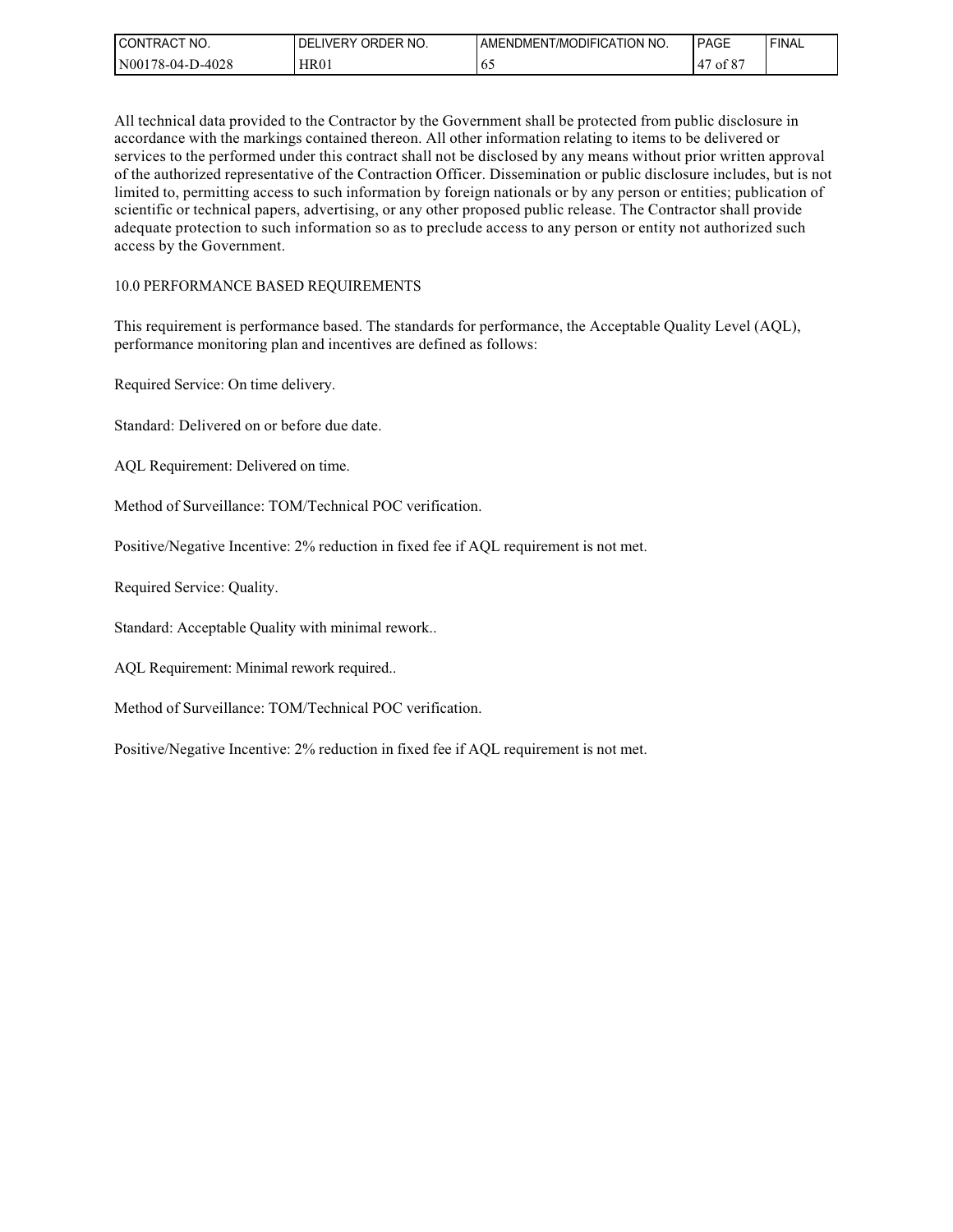| NO.<br>I CONTRACT | ORDER NO.<br><b>DELIVERY</b> | AMENDMENT/MODIFICATION NO. | PAGE                          | 'FINAL |
|-------------------|------------------------------|----------------------------|-------------------------------|--------|
| N00178-04-D-4028  | HR01                         | 02                         | 00 <sup>2</sup><br>48<br>ot 8 |        |

# **SECTION D PACKAGING AND MARKING**

# PACKAGING AND MARKING

Packaging and marking, if applicable, shall be in accordance with best commercial practices.

SHIP TO ADDRESS

NSWC PANAMA CITY C/O NSA PC - N61008 101 VERNON AVENUE PANAMA CITY BEACH FL 32407-7001

FOB: Destination

Mark For: N00178-04-D-4028/HR01

Doug Lee, Code E12

(850) 235-5456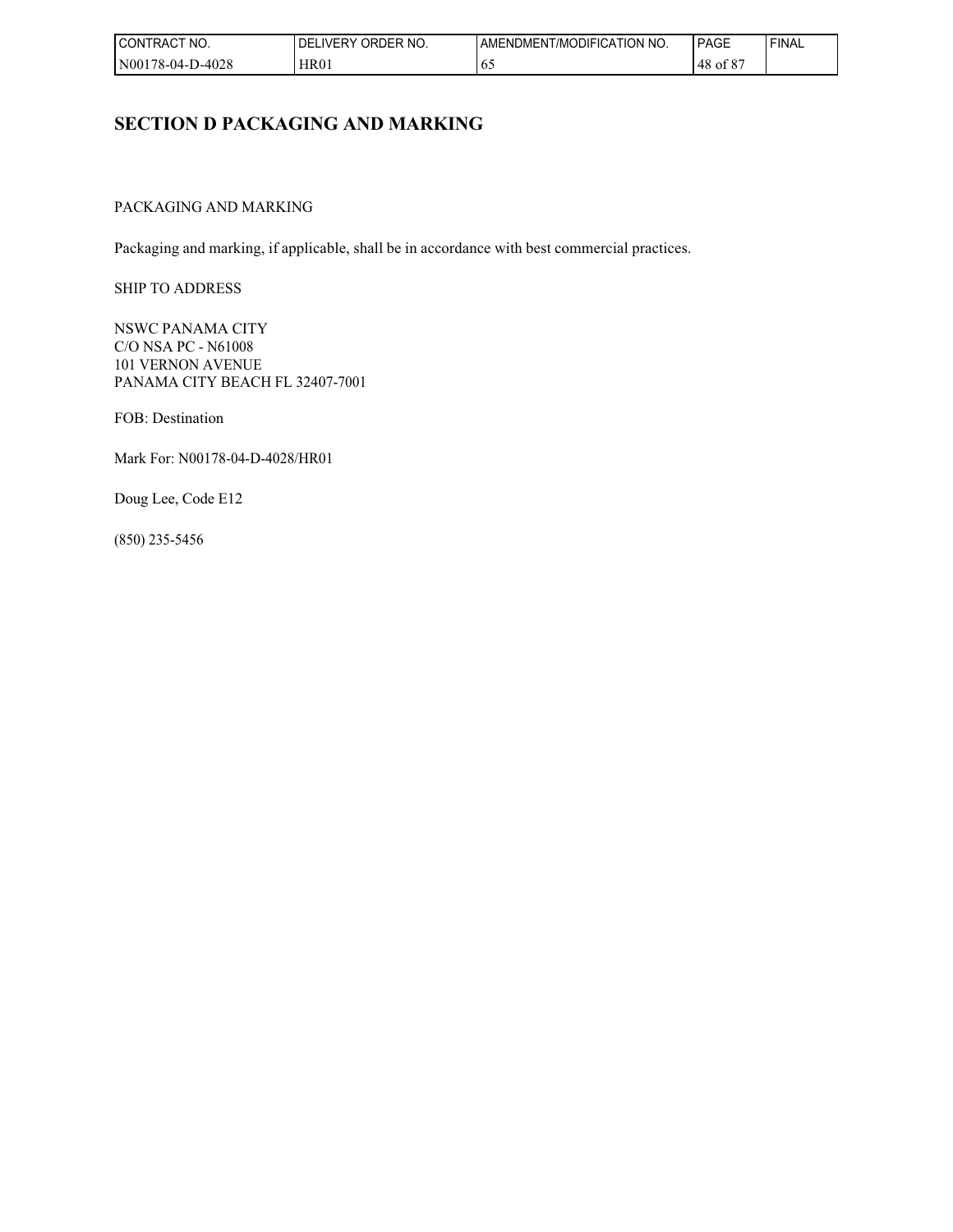| NO.<br><b>CONTRAC</b> | <b>LIVERY</b><br>ORDER NO.<br>. DEL | AMENDMENT/MODIFICATION NO. | <b>PAGE</b>                   | 'FINAL |
|-----------------------|-------------------------------------|----------------------------|-------------------------------|--------|
| N00178-04-D-4028      | HR01                                | 02                         | 00 <sup>2</sup><br>49<br>ot 8 |        |

# **SECTION E INSPECTION AND ACCEPTANCE**

INSPECTION AND ACCEPTANCE

Inspection and acceptance of deliverables will be by Government personnel at the Naval Support Activity, Panama City, Florida.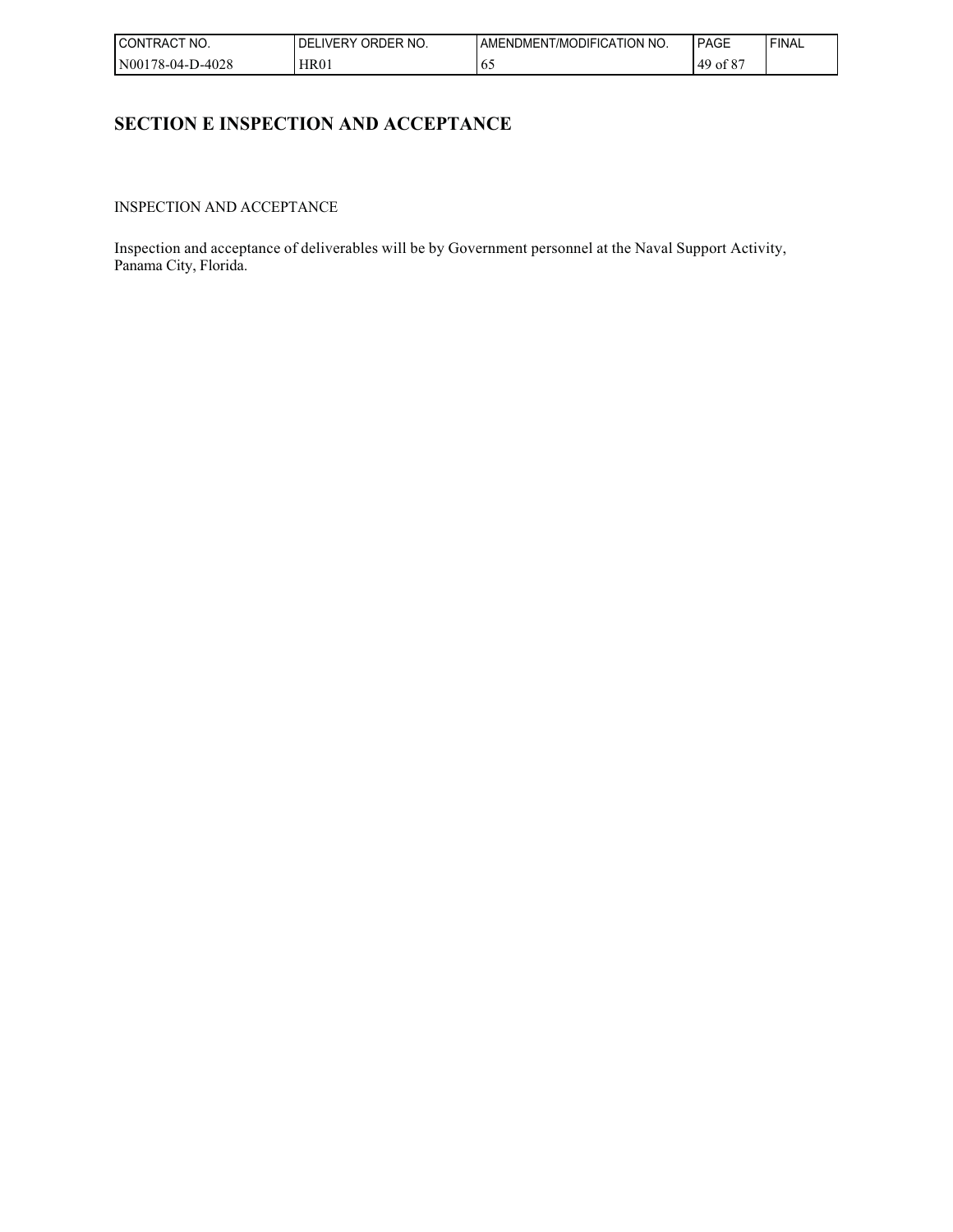| $\sim$<br>'NO.<br><b>CONTRACT</b> | ORDER NO.<br><b>LIVERY</b><br>DFI | AMENDMENT/MODIFICATION NO. | PAGE               | ' FINAL |
|-----------------------------------|-----------------------------------|----------------------------|--------------------|---------|
| N00178-04-D-4028                  | <b>HR01</b>                       | ν.                         | .co.<br>50<br>ot 8 |         |

# **SECTION F DELIVERABLES OR PERFORMANCE**

CLIN - DELIVERIES OR PERFORMANCE

Deliveries shall be FOB Destination Panama City Florida.

PERIOD OF PERFORMANCE

The initial period of performance shall be from award through 23 March 2007, thereafter, with four award terms. Each award term period, which, if awarded, extends the period of performance by 12 months. Award term periods are extended on the basis of a satisfactory or better performance rating IAW the Award Term Clause and Plan for this task order.

Currently, the period of performance for this task order is 24 Mar 2006 to 23 March 2011 (Base period plus Award Terms 01, 02, 03 and 04).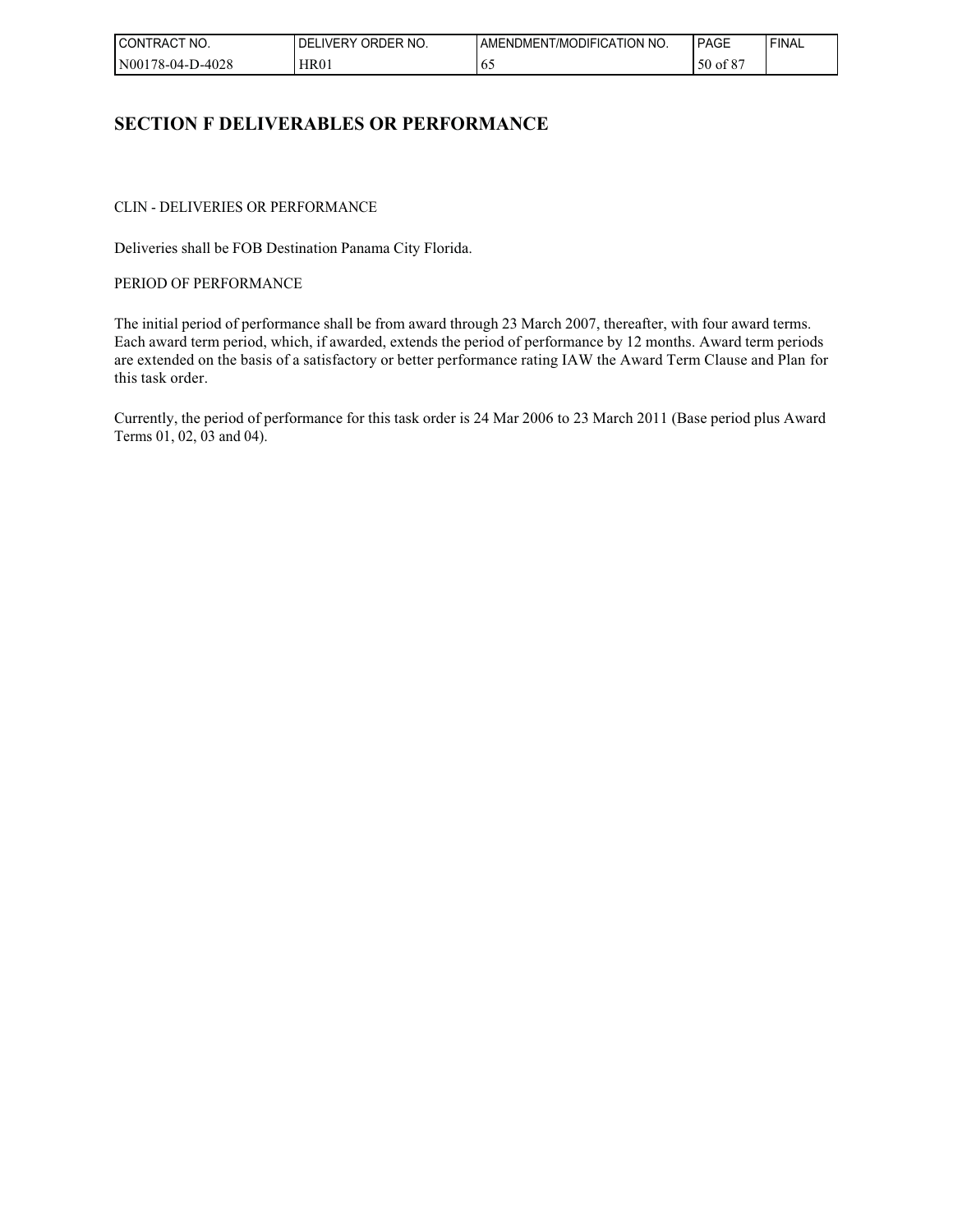| NO.<br>$\sim$<br>CONTRACT | ORDER NO.<br><b>LIVERY</b><br>DFI | AMENDMENT/MODIFICATION NO. | PAGE                    | 'FINAL |
|---------------------------|-----------------------------------|----------------------------|-------------------------|--------|
| N00178-04-D-4028          | HR01                              | O.                         | 00 <sup>2</sup><br>ot 8 |        |

# **SECTION G CONTRACT ADMINISTRATION DATA**

Contract Specialist Mr Ted Blume Naval Surface Warfare Center Panama City 110 Vernon Ave Panama City FL 32407-7001 theodore.blume@navy.mil Phone: (850) 234-4239 Task Order Manager Doug Lee, Code E12 charles.d.lee@navy.mil Phone: (850) 235-5456

NSWCPC – G12 INVOICE INSTRUCTIONS (WAWF)

(a) In accordance with the clause of this contract entitled "ELECTRONIC SUBMISSION OF PAYMENT REQUESTS" (DFARS 252.232-7003), the Naval Sea Systems Command (NAVSEA) will utilize the DoD Wide Area Workflow Receipt and Acceptance (WAWF) system to accept supplies/services delivered under this contract. This web-based system located at https://wawf.eb.mil provides the technology for government contractors and authorized Department of Defense (DoD) personnel to generate, capture and process receipt and payment-related documentation in a paperless environment. Invoices for supplies/services rendered under this contract shall be submitted electronically through WAWF. Submission of hard copy DD250/invoices may no longer be accepted for payment.

(b) It is recommended that the person in your company designated as the Central Contractor Registration (CCR) Electronic Business (EB) Point of Contact and anyone responsible for the submission of invoices, use the online training system for WAWF at http://wawftraining.com. The Vendor, Group Administrator (GAM), and sections marked with an asterisk in the training system should be reviewed. Vendor Quick Reference Guides also are available at http://acquisition.navy.mil/navyaos/content/view/full/3521/. The most useful guides are "Getting Started for Vendors" and "WAWF Vendor Guide".

(c) The designated CCR EB point of contact is responsible for activating the company's CAGE code on WAWF by calling 1-866-618-5988. Once the company is activated, the CCR EB point of contact will self-register under the company's CAGE code on WAWF and follow the instructions for a group administrator. After the company is set-up on WAWF, any additional persons responsible for submitting invoices must self-register under the company's CAGE code at https://wawf.eb.mil.

(d) The contractor shall use the following document types, DODAAC codes and inspection and acceptance locations when submitting invoices in WAWF:

Type of Document (contracting officer check all that apply)

Invoice (FFP Supply & Service)

\_\_\_\_\_ Invoice and Receiving Report Combo (FFP Supply)

- Invoice as 2-in-1 (FFP Service Only)
- \_\_x\_\_ Cost Voucher (Cost Reimbursable, T&M , LH, or FPI)

Receiving Report (FFP, DD250 Only)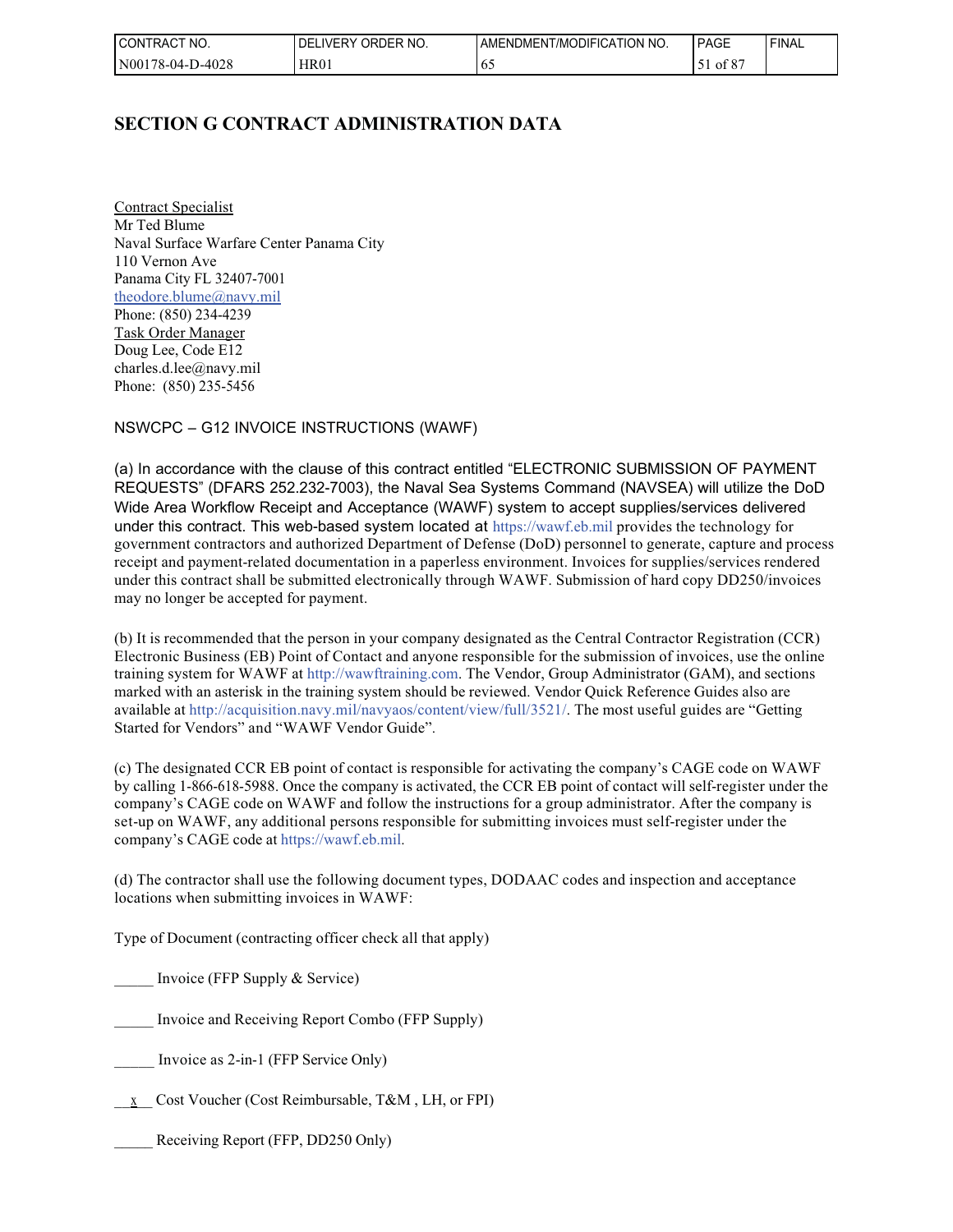| I CONTRACT NO.   | ORDER NO.<br><b>DELIVERY</b> | I AMENDMENT/MODIFICATION NO. | PAGE     | ' FINAL |
|------------------|------------------------------|------------------------------|----------|---------|
| N00178-04-D-4028 | HR01                         | 6.                           | 52 of 87 |         |

DODAAC Codes and Inspection and Acceptance Locations (contracting officer complete appropriate information as applicable)

| Issue DODAAC                   | N61331                        |
|--------------------------------|-------------------------------|
| Admin DODAAC                   | S2101A                        |
| Pay Office DODAAC              | HQ0338                        |
| Inspector DODAAC               | <b>Contractor Leave Blank</b> |
| Service Acceptor DODAAC N61331 |                               |
| Service Approver DODAAC        |                               |
| Ship To DODAAC                 | See Section F                 |
| <b>DCAA Auditor DODAAC</b>     | HAA47F                        |
| <b>LPO DODAAC</b>              |                               |
| <b>Inspection Location</b>     | See Section E                 |
| Acceptance Location            | See Section E                 |

Attachments created in any Microsoft Office product may be attached to the WAWF invoice, e.g., backup documentation, timesheets, etc. Maximum limit for size of each file is 2 megabytes. Maximum limit for size of files per invoice is 5 megabytes.

(e) Before closing out of an invoice session in WAWF, but after submitting the document(s), you will be prompted to send additional email notifications. Click on "Send More Email Notification" and add the acceptor/receiver email addresses noted below in the first email address block, and add any other additional email addresses desired in the following blocks. This additional notification to the government is important to ensure that the acceptor/receiver is aware that the invoice documents have been submitted into WAWF.

Send Additional Email Notification To: CHARLES.D.LEE@NAVY.MIL THEODORE.BLUME@NAVY.MIL

(f) The contractor shall submit invoices/cost vouchers for payment per contract terms and the government shall process invoices/cost vouchers for payment per contract terms. Contractors approved by DCAA for direct billing will submit cost vouchers directly to DFAS via WAWF. Final voucher submission will be approved by the ACO.

(g) If you have any questions regarding WAWF, please contact the WAWF helpdesk at the above 1-866-618- 5988 number or the NSWC Panama City WAWF point of contact June Fordham at (850) 234-4755 or june.fordham@navy.mil. The NSWC Panama City WAWF alternate point of contact is Colette Hazard at (850) 235-5363 or colette.hazard@navy.mil.

Accounting Data SLINID PR Number Amount -------- ---------------------- ---------------------

BASE Funding 0.00 Cumulative Funding 0.00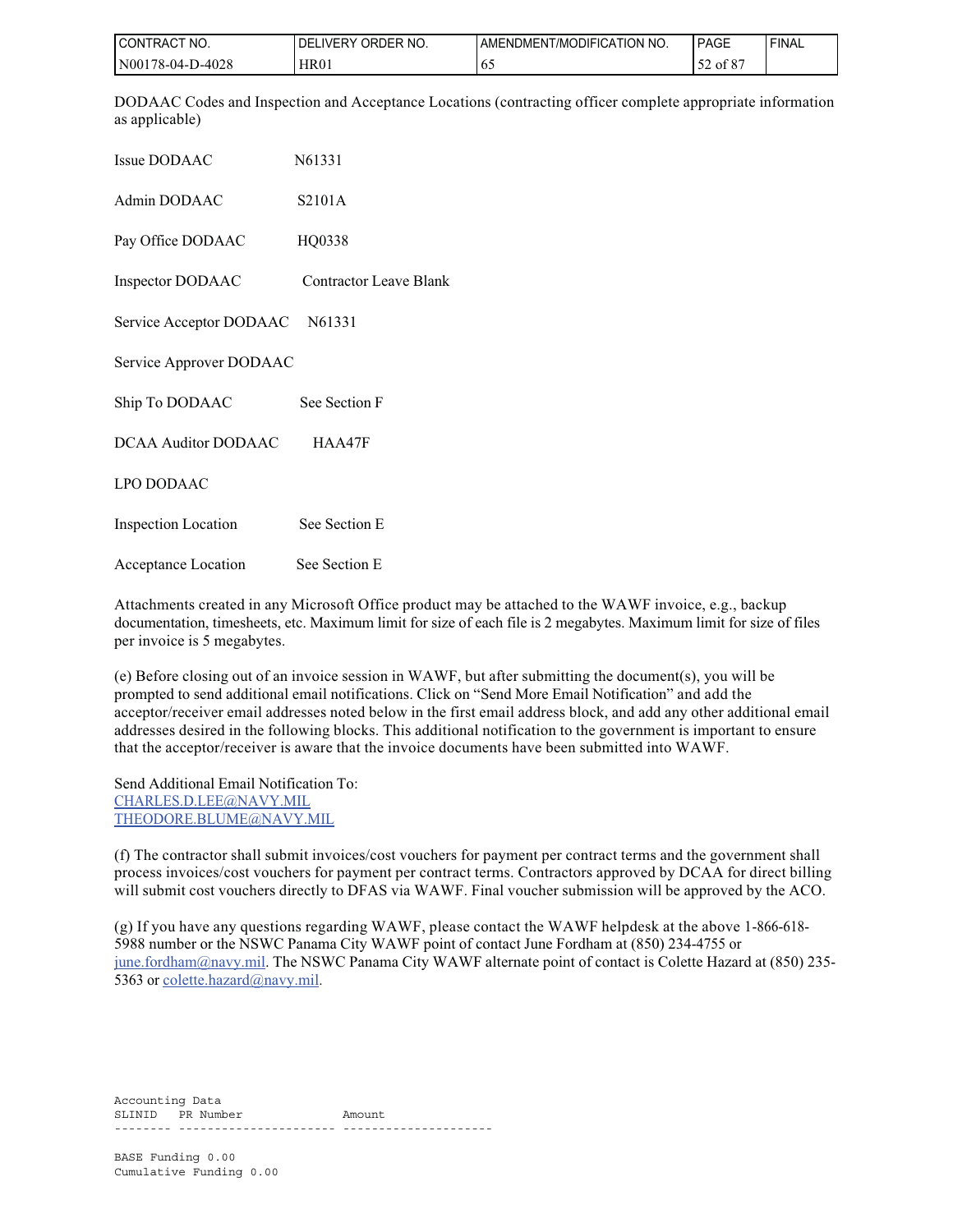| CONTRACT<br>'NO. | ORDER NO.<br><b>DELIVERY</b> | AMENDMENT/MODIFICATION NO. | <b>PAGE</b>           | 'FINAL |
|------------------|------------------------------|----------------------------|-----------------------|--------|
| N00178-04-D-4028 | HR01                         | 02                         | $\sim$ $\sim$<br>` 01 |        |

MOD 01 100701 60882679 3613.00 LLA : AB 9750300 8CRT 253 SA340 0 068342 2D 000000 RT1000000000 DOC NO N0002405WX30427 ACRN: AA 101001 60882675 57607.00 LLA : AB 9750300 8CRT 253 SA340 0 068342 2D 000000 RT1000000000 DOC NO N0002405WX30427 ACRN: AA 300001 60872013 35000.00 LLA : AB 9750300 8CRT 253 SA340 0 068342 2D 000000 RT1000000000 DOC NO N0002405WX30427 ACRN: AA MOD 01 Funding 96220.00 Cumulative Funding 96220.00 MOD 02 100001 60882507 8265.00 LLA : AC 97X4930 NH1E 000 77777 0 000178 2F 000000 31S1B060MGT2 100002 60882511 5290.00 LLA : AD 97X4930 NH1E 000 77777 0 000178 2F 000000 31S1E060SCM2 100003 60882519 5290.00 LLA : AE 97X4930 NH1E 000 77777 0 000178 2F 000000 31S2D0602011 100004 60882525 2060.00 LLA : AF 97X4930 NH1E 000 77777 0 000178 2F 000000 31S1A060SAMP 100005 60882530 2060.00 LLA : AG 97X4930 NH1E 000 77777 0 000178 2F 000000 31S1D060HADM 100101 60882629 20491.00 LLA : AA 97X4930 NH1E 000 77777 0 000178 2F 000000 31S2A060DEPT 100102 60882631 3903.00 LLA : AH 97X4930 NH1E 000 77777 0 000178 2F 000000 31R4T040UK06 100201 60882632 49398.00 LLA : AJ 97X4930 NH1E 000 77777 0 000178 2F 000000 31S2A060LMGT 100202 60882634 8041.00  $T.T.A$  : AH 97X4930 NH1E 000 77777 0 000178 2F 000000 31R4T040UK06 MOD 02 Funding 104798.00 Cumulative Funding 201018.00 MOD 03 100601 61255192 510.00 LLA : AK 97X4930 NH1E 000 77777 0 000178 2F 000000 31RRF060RETR 100702 61306028 11390.00 LLA : AL 9760300 8CNT 253 SA340 0 068342 2D 000000 RT1000000000 N0002406WX30530 ACRN: AA

100703 61255191 42.00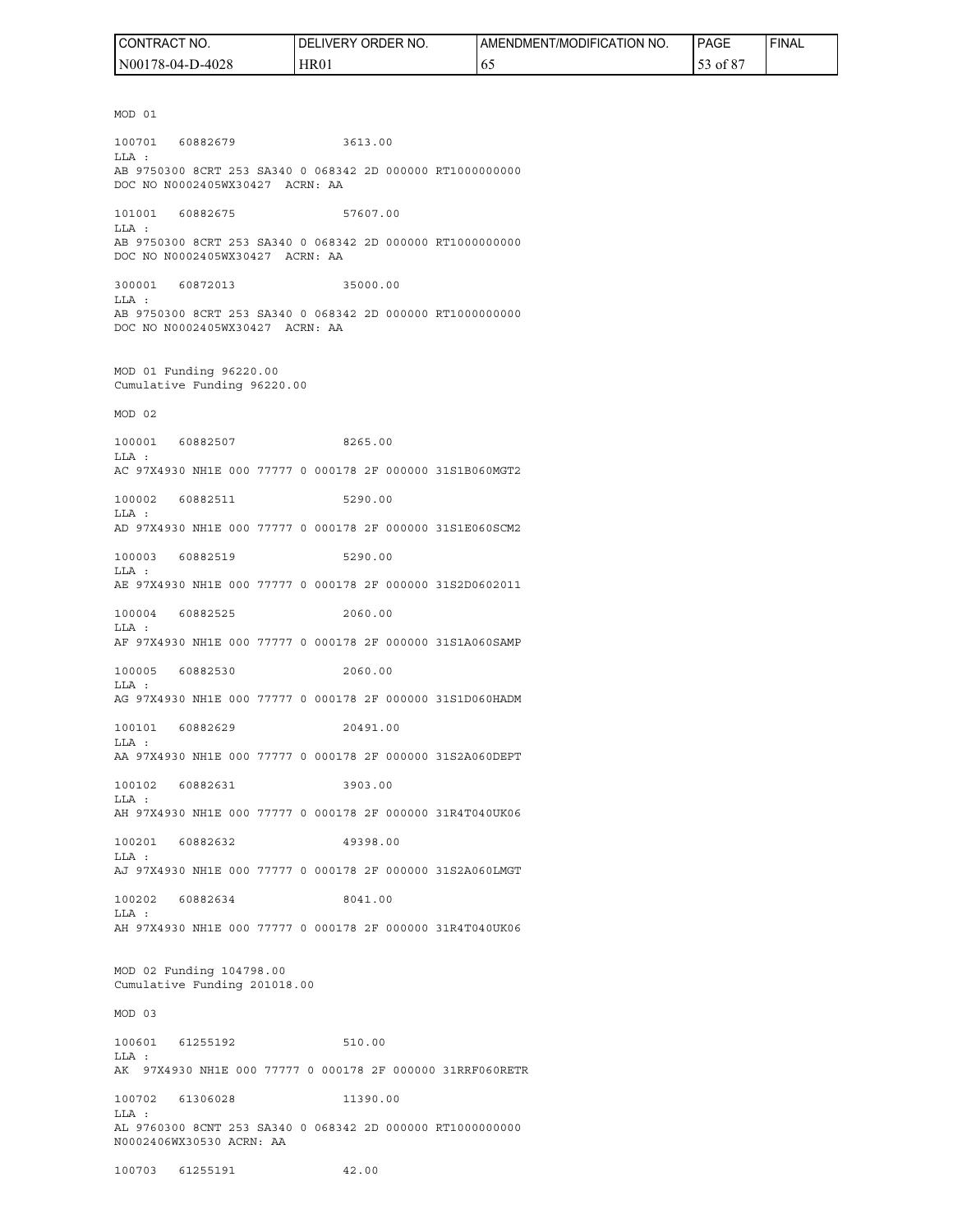LLA : AK 97X4930 NH1E 000 77777 0 000178 2F 000000 31RRF060RETR 100704 61255180 126.00 LLA : AM 97X4930 NH1E 000 77777 0 000178 2F 000000 31S2A060RAVS 100901 61255196 247.00 LLA : AK 97X4930 NH1E 000 77777 0 000178 2F 000000 31RRF060RETR 101002 61255178 4910.00 LLA : AM 97X4930 NH1E 000 77777 0 000178 2F 000000 31S2A060RAVS 101003 61306025 7145.00 LLA : AL 9760300 8CNT 253 SA340 0 068342 2D 000000 RT1000000000 N0002406WX30530 ACRN: AA 101004 61255187 1883.00 LLA : AK 97X4930 NH1E 000 77777 0 000178 2F 000000 31RRF060RETR 300002 61255172 450.00 LLA : AM 97X4930 NH1E 000 77777 0 000178 2F 000000 31S2A060RAVS 300003 61306030 337.00 LLA : AL 9760300 8CNT 253 SA340 0 068342 2D 000000 RT1000000000 N0002406WX30530 ACRN: AA 300004 61255186 300.00 LLA : AK 97X4930 NH1E 000 77777 0 000178 2F 000000 31RRF060RETR MOD 03 Funding 27340.00 Cumulative Funding 228358.00 MOD 04 100702 61306028 (11053.00) LLA : AL 9760300 8CNT 253 SA340 0 068342 2D 000000 RT1000000000 N0002406WX30530 ACRN: AA 101003 61306025 4245.00 LLA : AL 9760300 8CNT 253 SA340 0 068342 2D 000000 RT1000000000 N0002406WX30530 ACRN: AA 101004 61255187 75.00 LLA : AK 97X4930 NH1E 000 77777 0 000178 2F 000000 31RRF060RETR 300003 61306030 6808.00 LLA : AL 9760300 8CNT 253 SA340 0 068342 2D 000000 RT1000000000 N0002406WX30530 ACRN: AA MOD 04 Funding 75.00 Cumulative Funding 228433.00 MOD 05 100401 61326720 40278.00 LLA : AN 97X4930 NH1E 000 77777 0 000178 2F 000000 31S2A060SPTE 100402 61326722 9706.00 LLA : CONTRACT NO. N00178-04-D-4028 DELIVERY ORDER NO. HR01 AMENDMENT/MODIFICATION NO. 65 PAGE 54 of 87 FINAL

AP 97X4930 NH1E 000 77777 0 000178 2F 000000 31R4R020GYZA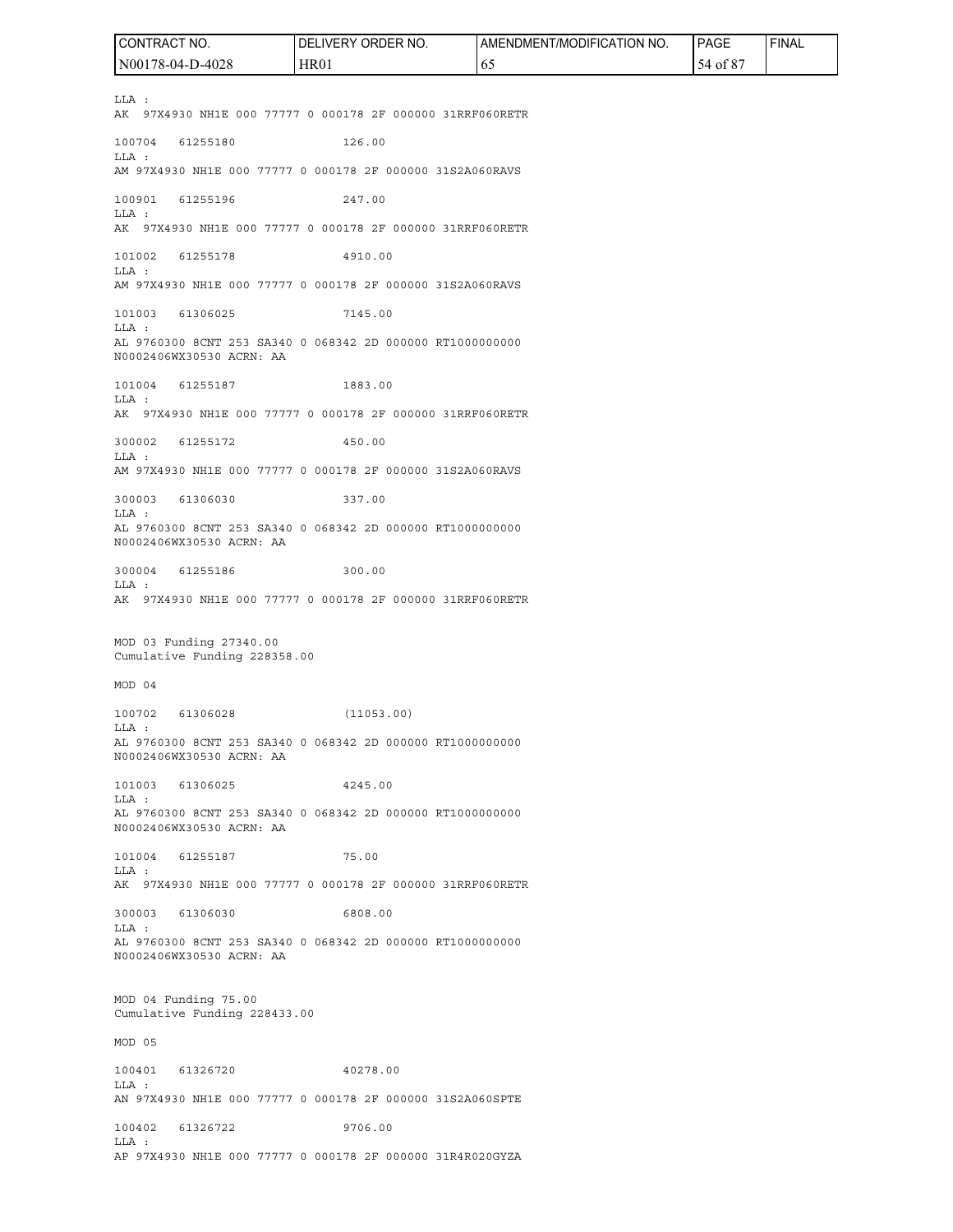100403 61326723 24628.00 LLA : AQ 97X4930 NH1E 000 77777 0 000178 2F 000000 31S2B060ELE1 100801 61326724 46029.00 LLA : AN 97X4930 NH1E 000 77777 0 000178 2F 000000 31S2A060SPTE 100802 61326725 11507.00 LLA : AP 97X4930 NH1E 000 77777 0 000178 2F 000000 31R4R020GYZA 101004 61255187 (75.00) LLA : AK 97X4930 NH1E 000 77777 0 000178 2F 000000 31RRF060RETR MOD 05 Funding 132073.00 Cumulative Funding 360506.00 MOD 06 100602 61565545 17800.00 LLA : AS 97X4930 NH1E 000 77777 0 000178 2F 000000 31S2B060SSGN 101005 61565549 900.00 LLA : AS 97X4930 NH1E 000 77777 0 000178 2F 000000 31S2B060SSGN 101006 61630004 14600.00 LLA : AR 97X4930 NH1E 000 77777 0 000178 2F 000000 31S2A060SPTM 300005 61596454 15000.00 LLA : AB 9750300 8CRT 253 SA340 0 068342 2D 000000 RT1000000000 N0002405WX30427 ACRN: AA MOD 06 Funding 48300.00 Cumulative Funding 408806.00 MOD 07 100006 61671243 2980.00 LLA : AD 97X4930 NH1E 000 77777 0 000178 2F 000000 31S1E060SCM2 101007 61672146 1396.00 LLA : AU 97X4930 NH1E 000 77777 0 000178 2F 000000 31R4R010FMSR 300006 61671241 2003.00 LLA : AU 97X4930 NH1E 000 77777 0 000178 2F 000000 31R4R010FMSR MOD 07 Funding 6379.00 Cumulative Funding 415185.00 MOD 08 101008 62146577 1252.00 LLA : AM 97X4930 NH1E 000 77777 0 000178 2F 000000 31S2A060RAVS 300007 62146588 100.00 LLA : AM 97X4930 NH1E 000 77777 0 000178 2F 000000 31S2A060RAVS MOD 08 Funding 1352.00 Cumulative Funding 416537.00 CONTRACT NO. N00178-04-D-4028 DELIVERY ORDER NO. HR01 AMENDMENT/MODIFICATION NO. 65 PAGE 55 of 87 FINAL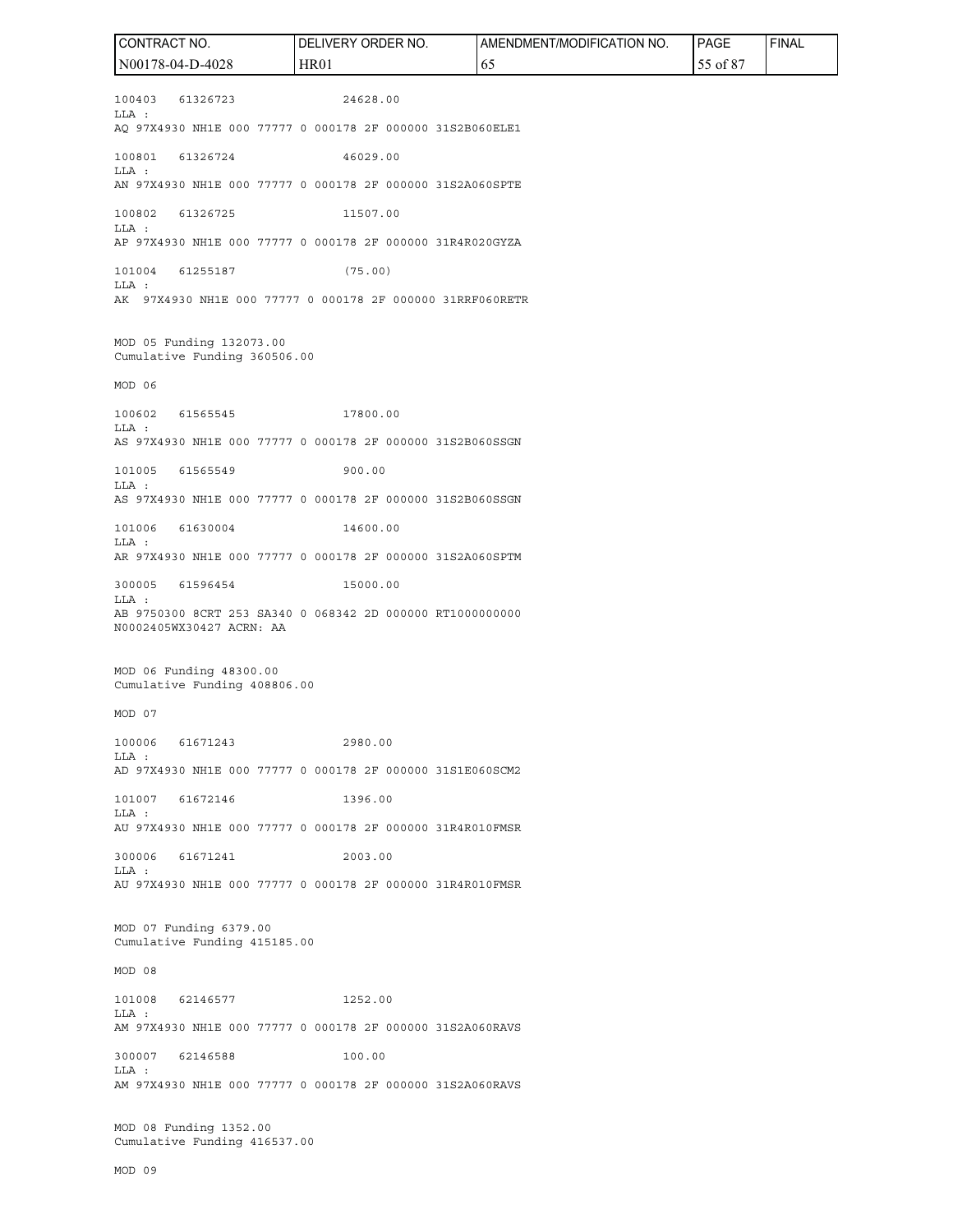100401 61326720 (31857.00) LLA : AN 97X4930 NH1E 000 77777 0 000178 2F 000000 31S2A060SPTE MOD 09 Funding -31857.00 Cumulative Funding 384680.00 MOD 10 300002 61255172 (74.00) LLA : AM 97X4930 NH1E 000 77777 0 000178 2F 000000 31S2A060RAVS 300003 61306025 (4792.00) LLA : AL 9760300 8CNT 253 SA340 0 068342 2D 000000 RT1000000000 N0002406WX30530 ACRN: AA 300005 61596454 (7849.00) LLA : AB 9750300 8CRT 253 SA340 0 068342 2D 000000 RT1000000000 N0002405WX30427 ACRN: AA MOD 10 Funding -12715.00 Cumulative Funding 371965.00 MOD 11 101009 62632505 8023.00 LLA : AV 9760400 8CND 253 SA340 0 068342 2D 005120 417SD0000000 N0002406WX11612 ACRN: AA 101010 62632505 1926.00 LLA : AV 9760400 8CND 253 SA340 0 068342 2D 005120 417SD0000000 N0002406WX11612 ACRN: AA 101011 62632517 7849.00 LLA : AB 9750300 8CRT 253 SA340 0 068342 2D 000000 RT1000000000 N0002406WX30427 ACRN: AA 101012 62632524 1247.00 LLA : AL 9760300 8CNT 253 SA340 0 068342 2D 000000 RT1000000000 N0002406WX30530 ACRN: AA 101013 62632524 3545.00 LLA : AL 9760300 8CNT 253 SA340 0 068342 2D 000000 RT1000000000 N0002406WX30530 ACRN: AA MOD 11 Funding 22590.00 Cumulative Funding 394555.00 MOD 13 100602 61565545 (10000.00) LLA : AS 97X4930 NH1E 000 77777 0 000178 2F 000000 31S2B060SSGN MOD 13 Funding -10000.00 Cumulative Funding 384555.00 MOD 14 101101 63181008 15000.00 LLA : AW 97X4930 NH1E 000 77777 0 000178 2F 000000 3S1B060SP2A CONTRACT NO. N00178-04-D-4028 DELIVERY ORDER NO. HR01 AMENDMENT/MODIFICATION NO. 65 PAGE 56 of 87 FINAL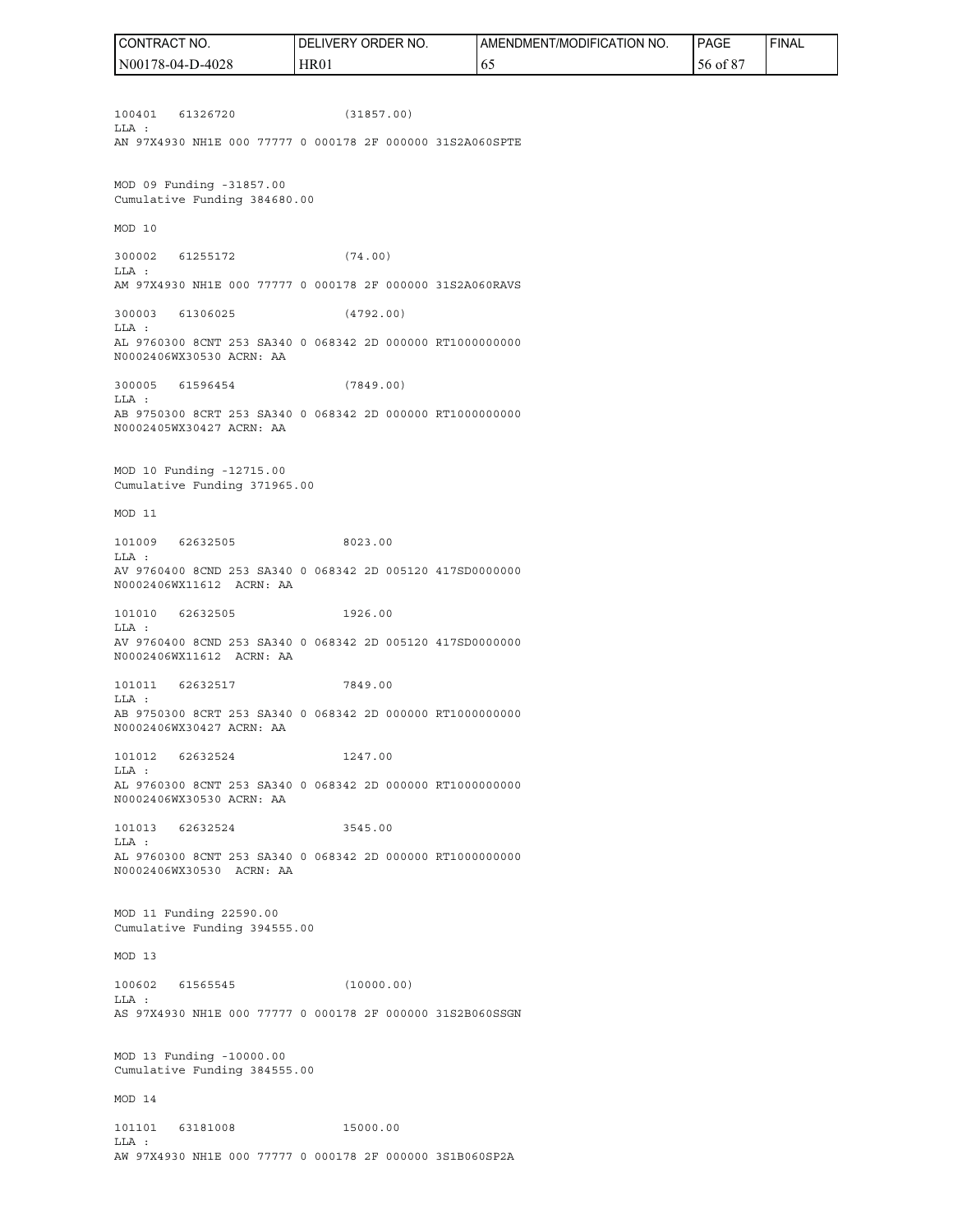101102 63181020 15000.00 LLA : AX 97X4930 NH1E 000 77777 0 000178 2F 000000 31S1E070MGMT 101103 63181024 10000.00 LLA : AY 97X4930 NH1E 000 77777 0 000178 2F 000000 31S2D0701011 101104 63181026 10000.00 LLA : AZ 97X4930 NH1E 000 77777 0 000178 2F 000000 31S1C070MFPM 101105 63181031 5000.00 LLA : BA 97X4930 NH1E 000 77777 0 000178 2F 000000 31S1A070DHIN 101201 63181033 26841.00 LLA : BB 97X4930 NH1E 000 77777 0 000178 2F 000000 31S2A070RAVS 101202 63181038 14912.00 LLA : AY 97X4930 NH1E 000 77777 0 000178 2F 000000 31S2D0701011 101203 63181043 11929.00 LLA : BC 97X4930 NH1E 000 77777 0 000178 2F 000000 31S2A070LMGT 101204 63181044 5965.00 LLA : AP 97X4930 NH1E 000 77777 0 000178 2F 000000 31R4R020GYZA 101501 63181046 17381.00 LLA : BB 97X4930 NH1E 000 77777 0 000178 2F 000000 31S2A070RAVS 101502 63181048 10428.00 LLA : BD 97X4930 NH1E 000 77777 0 000178 2F 000000 31S2A070SPTE 101503 63181052 2781.00 LLA : BE 97X4930 NH1E 000 77777 0 000178 2F 000000 31R4T040UK10 101601 63181071 52648.00 LLA : BF 97X4930 NH1E 000 77777 0 000178 2F 000000 31S2A070DEPT 101602 63181079 10245.00 LLA : BG 97X4930 NH1E 000 77777 0 000178 2F 000000 31S2B070CARP 101901 63181082 29425.00 LLA : BB 97X4930 NH1E 000 77777 0 000178 2F 000000 31S2A070RAVS 101902 63181087 24521.00  $T.T.A$   $\cdot$ BH 97X4930 NH1E 000 77777 0 000178 2F 000000 31S2A070SPTN 101903 63181089 2802.00 LLA : AP 97X4930 NH1E 000 77777 0 000178 2F 000000 31R4R020GYZA 101904 63181092 1752.00 LLA : BE 97X4930 NH1E 000 77777 0 000178 2F 000000 31R4T040UK10 102101 63181095 62700.00 LLA : BB 97X4930 NH1E 000 77777 0 000178 2F 000000 31S2A070RAVS 102102 63181103 15000.00 LLA : BB 97X4930 NH1E 000 77777 0 000178 2F 000000 31S2A070RAVS CONTRACT NO. N00178-04-D-4028 DELIVERY ORDER NO. HR01 AMENDMENT/MODIFICATION NO. 65 PAGE 57 of 87 FINAL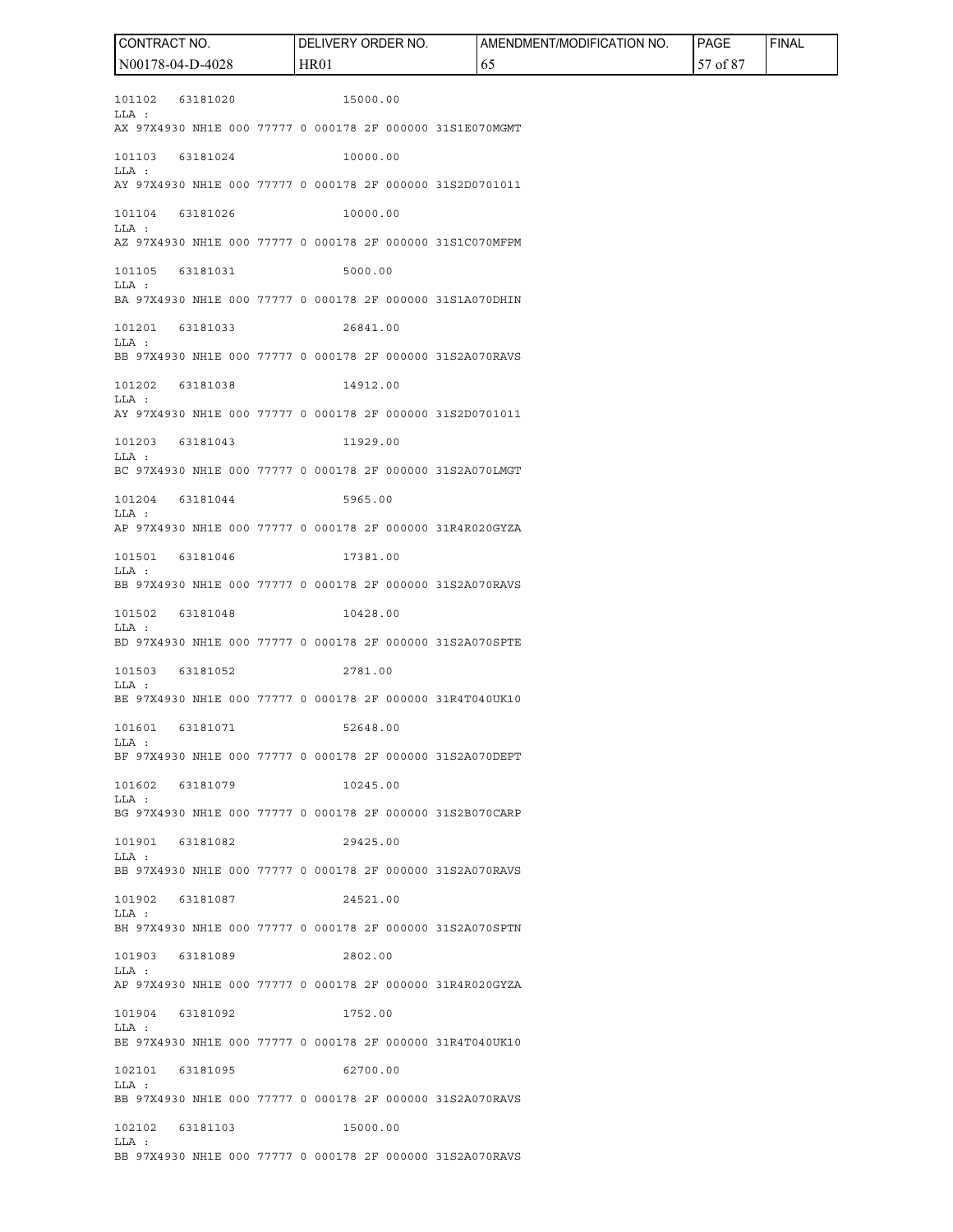300101 63181067 6000.00 LLA : BB 97X4930 NH1E 000 77777 0 000178 2F 000000 31S2A070RAVS 300102 63181099 3300.00 LLA : BB 97X4930 NH1E 000 77777 0 000178 2F 000000 31S2A070RAVS MOD 14 Funding 353630.00 Cumulative Funding 738185.00 MOD 15 101504 63263003 31980.00  $T.T.A$   $\cdot$ BJ 97X4930 NH1E 000 77777 0 000178 2F 000000 31S2B070RADO 101505 63263005 6952.00 LLA : BK 97X4930 NH1E 000 77777 0 000178 2F 000000 31R4T040RAV3 101603 63263009 16222.00 LLA : BM 97X4930 NH1E 000 77777 0 000178 2F 000000 31S2B070CDUO 101905 63263012 36782.00 LLA : BL 97X4930 NH1E 000 77777 0 000178 2F 000000 31S2B070CMMU 101906 63263018 2802.00 LLA : BK 97X4930 NH1E 000 77777 0 000178 2F 000000 31R4T040RAV3 102103 63262996 4763.00 LLA : BN 97X4930 NH1E 000 77777 0 000178 2F 000000 31S2A070SPTF 300103 63263001 300.00 LLA : BN 97X4930 NH1E 000 77777 0 000178 2F 000000 31S2A070SPTF 300104 63263006 6000.00 LLA : BL 97X4930 NH1E 000 77777 0 000178 2F 000000 31S2B070CMMU MOD 15 Funding 105801.00 Cumulative Funding 843986.00 MOD 16 101106 70580390 1500.00 LLA : BP 97X4930 NH1E 000 77777 0 000178 2F 000000 31S1D070SL02 101107 70580416 645.00  $T.T.A$   $\cdot$ BQ 97X4930 NH1E 000 77777 0 000178 2F 000000 31S1A070ARS1 102104 70580419 6721.00 LLA : AU 97X4930 NH1E 000 77777 0 000178 2F 000000 31R4R010FMSR 102105 70580427 2500.00 LLA : BR 97X4930 NH1E 000 77777 0 000178 2F 000000 31S5A07A1010 102106 70580454 2000.00 LLA : AW 97X4930 NH1E 000 77777 0 000178 2F 000000 3S1B060SP2A 102107 70580460 1500.00 LLA : BQ 97X4930 NH1E 000 77777 0 000178 2F 000000 31S1A070ARS1 CONTRACT NO. N00178-04-D-4028 DELIVERY ORDER NO. HR01 AMENDMENT/MODIFICATION NO. 65 PAGE 58 of 87 FINAL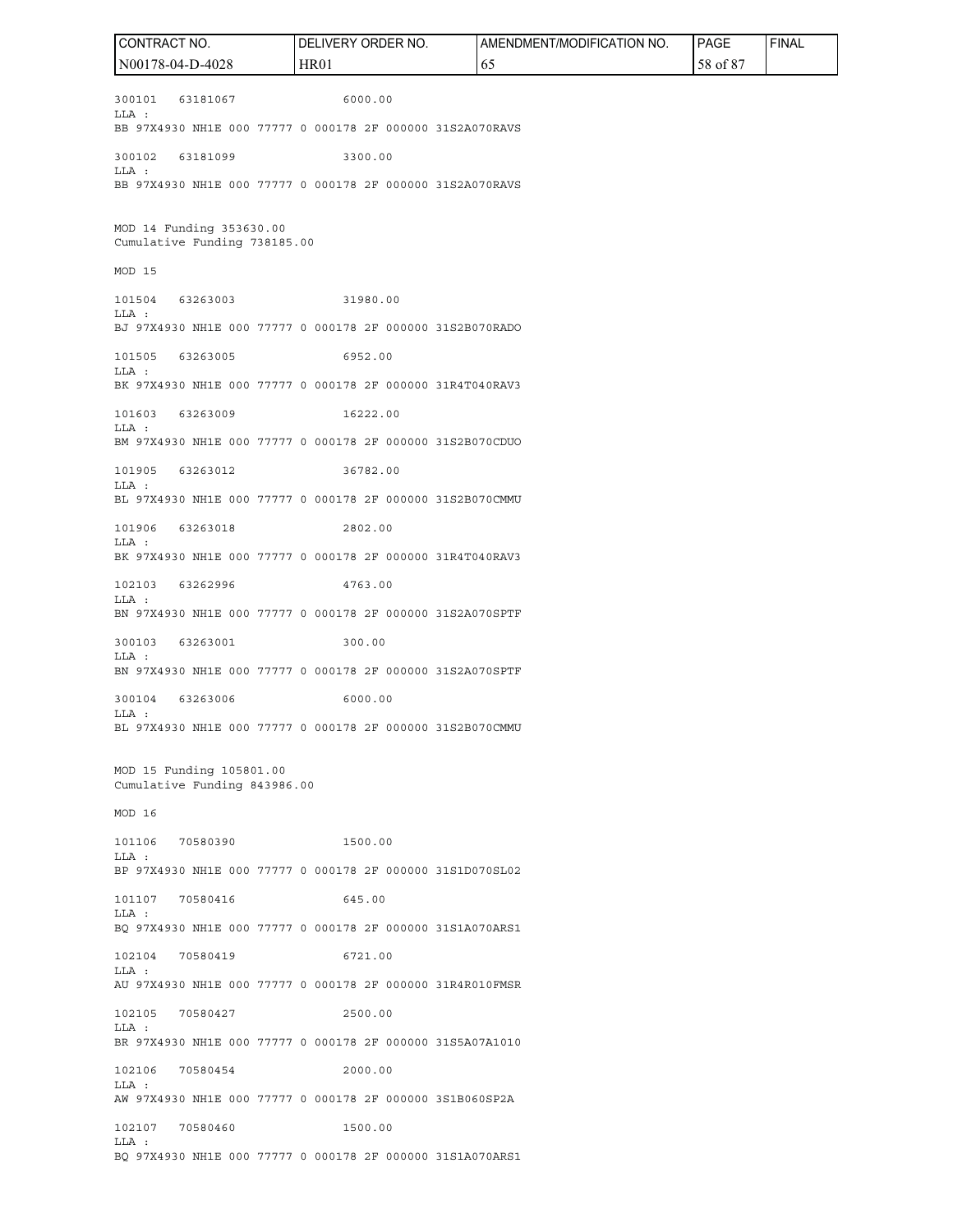102108 70580467 370.00 LLA : BB 97X4930 NH1E 000 77777 0 000178 2F 000000 31S2A070RAVS 300105 70580424 878.00 LLA : AU 97X4930 NH1E 000 77777 0 000178 2F 000000 31R4R010FMSR 300106 70580468 3000.00 LLA : BS 97X4930 NH1E 000 77777 0 000178 2F 000000 31R4T040UK15 300107 70580471 630.00 LLA : BB 97X4930 NH1E 000 77777 0 000178 2F 000000 31S2A070RAVS MOD 16 Funding 19744.00 Cumulative Funding 863730.00 MOD 17 300108 70724495 400.00 LLA : BT 97X4930 NH1E 000 77777 0 000178 2F 000000 31S2A070SPTM MOD 17 Funding 400.00 Cumulative Funding 864130.00 MOD 18 101701 71141024 14807.00 LLA : BU 97X4930 NH1E 000 77777 0 000178 2F 000000 31S2B070CPOD 102109 71141015 9435.00 LLA : BB 97X4930 NH1E 000 77777 0 000178 2F 000000 31S2A070RAVS 102110 71141021 12000.00 LLA : BK 97X4930 NH1E 000 77777 0 000178 2F 000000 31R4T040RAV3 300109 71141018 3078.00 LLA : BB 97X4930 NH1E 000 77777 0 000178 2F 000000 31S2A070RAVS 300110 71141023 400.00 LLA : BK 97X4930 NH1E 000 77777 0 000178 2F 000000 31R4T040RAV3 FMS CASE UK-P-BTM MOD 18 Funding 39720.00 Cumulative Funding 903850.00 MOD 19 101702 71351416 27970.00 LLA : BV 97X4930 NH1E 000 77777 0 000178 000000 31S2B070SSGN 102103 63262996 (1472.00) LLA : BN 97X4930 NH1E 000 77777 0 000178 2F 000000 31S2A070SPTF 102111 71351431 738.00 LLA : BK 97X4930 NH1E 000 77777 0 000178 2F 000000 31R4T040RAV3 FMS CASE NO. UK-P-BTM 102112 71351431 48379.00 LLA : BB 97X4930 NH1E 000 77777 0 000178 2F 000000 31S2A070RAVS CONTRACT NO. N00178-04-D-4028 DELIVERY ORDER NO. HR01 AMENDMENT/MODIFICATION NO. 65 PAGE 59 of 87 FINAL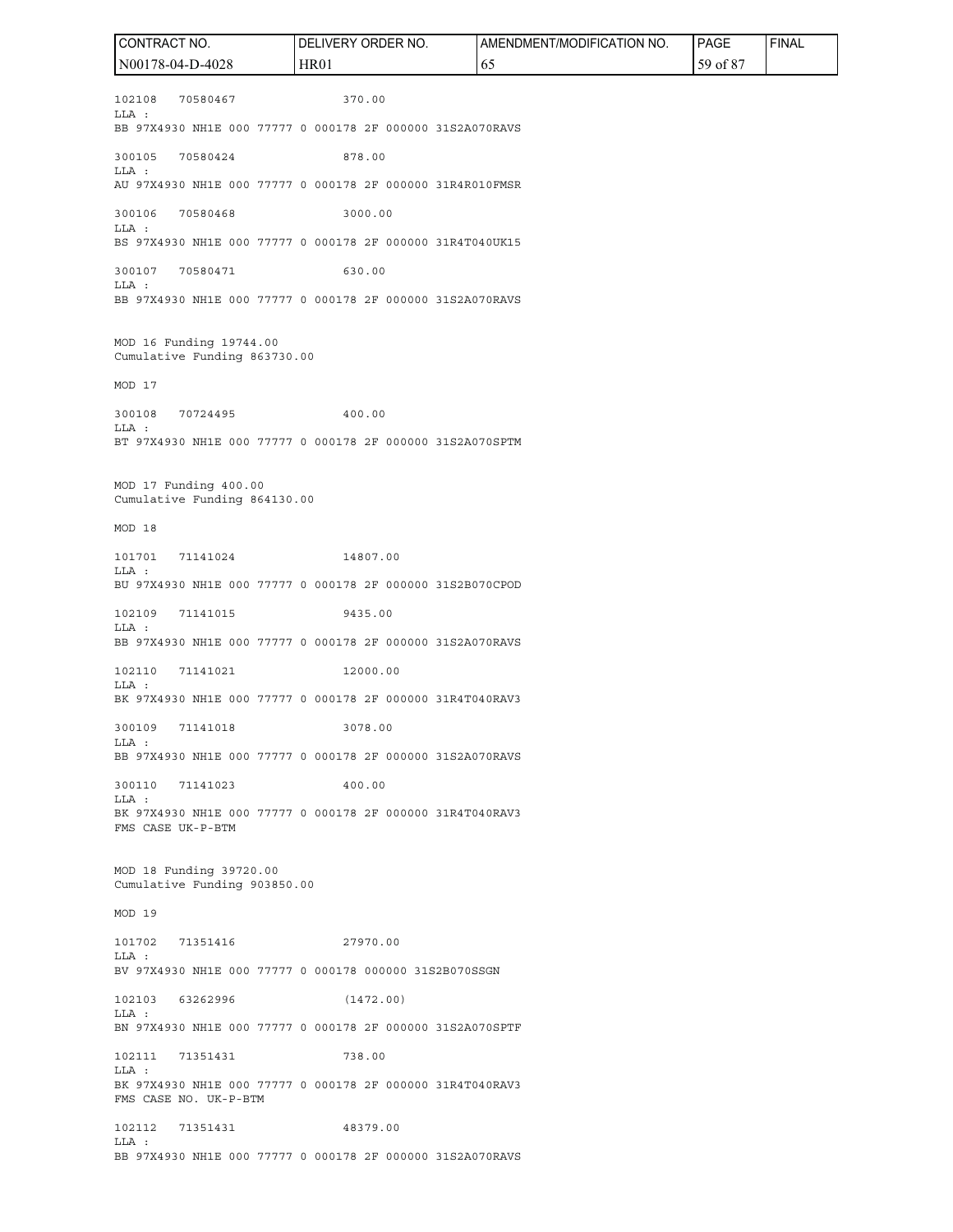300111 71351429 120.00 LLA : BK 97X4930 NH1E 000 77777 0 000178 2F 000000 31R4T040RAV3 300112 71351434 13120.00 LLA : BB 97X4930 NH1E 000 77777 0 000178 2F 000000 31S2A070RAVS 300113 71351436 2000.00 LLA : BB 97X4930 NH1E 000 77777 0 000178 2F 000000 31S2A070RAVS MOD 19 Funding 90855.00 Cumulative Funding 994705.00 MOD 20 101506 71562527 27776.00 LLA : BB 97X4930 NH1E 000 77777 0 000178 2F 000000 31S2A070RAVS 101907 71562522 24111.00 LLA : BB 97X4930 NH1E 000 77777 0 000178 2F 000000 31S2A070RAVS 102113 71562513 130200.00 LLA : DS 9770300 8CNT 311 SA340 0 068342 2D 000000 RT1000000000 DOC NO. N0002407WX30344 ACRN: AB 102114 71562519 2899.00  $T.T.A$   $\cdot$ BB 97X4930 NH1E 000 77777 0 000178 2F 000000 31S2A070RAVS 300114 71562516 20850.00  $T.T.A$   $\cdot$ DS 9770300 8CNT 311 SA340 0 068342 2D 000000 RT1000000000 DOC NO. N0002407WX30344 ACRN: AB 300115 71562521 920.00 LLA : BB 97X4930 NH1E 000 77777 0 000178 2F 000000 31S2A070RAVS MOD 20 Funding 206756.00 Cumulative Funding 1201461.00 MOD 21 101703 71702802 24200.00 LLA : BW 97X4930 NH1E 000 77777 0 000178 2F 000000 31S1D070STDL 300116 71702804 5700.00 LLA : BW 97X4930 NH1E 000 77777 0 000178 2F 000000 31S1D070STDL MOD 21 Funding 29900.00 Cumulative Funding 1231361.00 MOD 22 101101 63181008 (6600.00) LLA : AW 97X4930 NH1E 000 77777 0 000178 2F 000000 3S1B060SP2A 101601 63181071 (3600.00) LLA : BF 97X4930 NH1E 000 77777 0 000178 2F 000000 31S2A070DEPT 102115 71973838 18236.00 LLA : BB 97X4930 NH1E 000 77777 0 000178 2F 000000 31S2A070RAVS CONTRACT NO. N00178-04-D-4028 DELIVERY ORDER NO. HR01 AMENDMENT/MODIFICATION NO. 65 PAGE 60 of 87 FINAL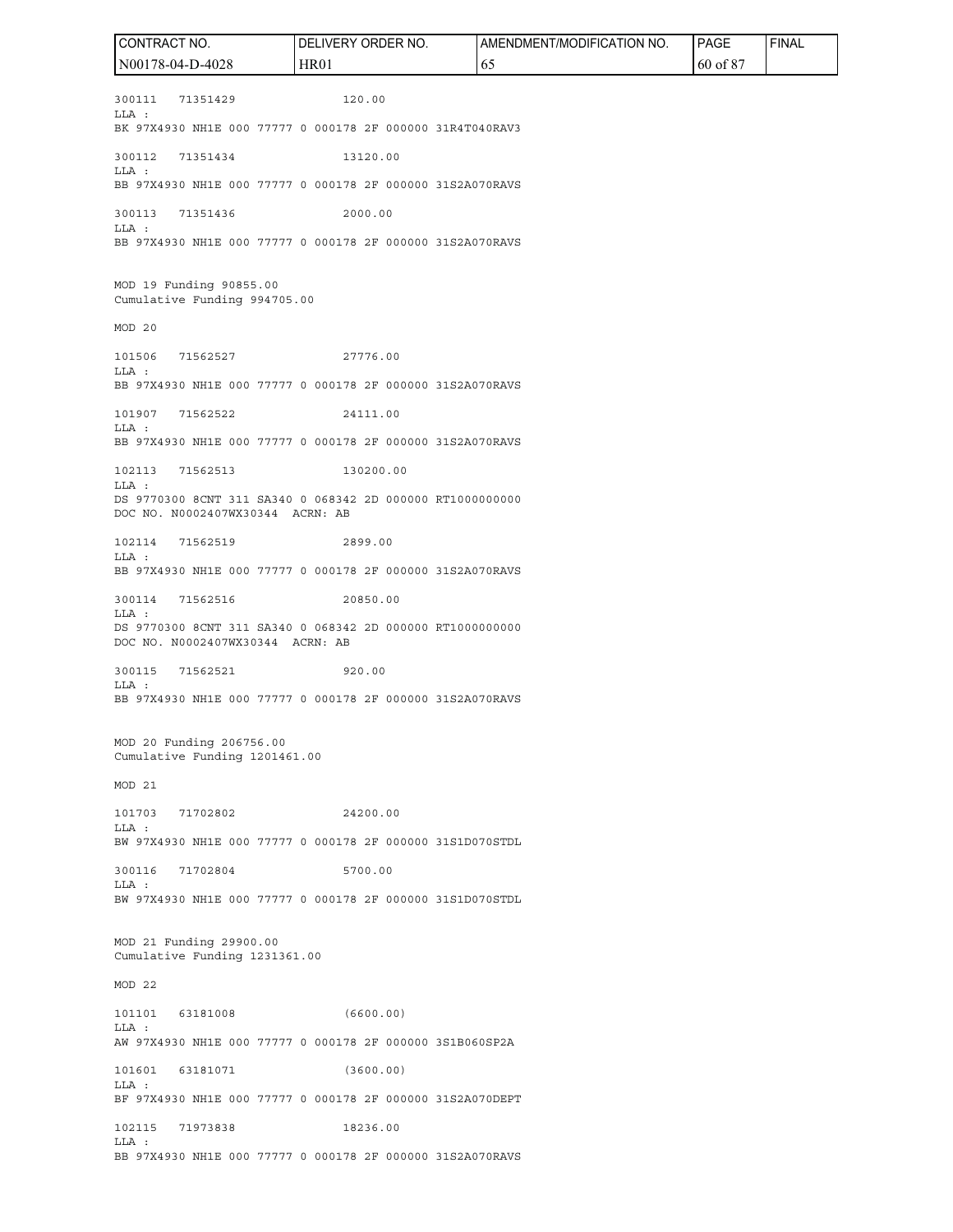102116 71973871 11632.00 LLA : BU 97X4930 NH1E 000 77777 0 000178 2F 000000 31S2B070CPOD 300117 71973859 5625.00 LLA : BB 97X4930 NH1E 000 77777 0 000178 2F 000000 31S2A070RAVS 300118 71973883 4932.00 LLA : BU 97X4930 NH1E 000 77777 0 000178 2F 000000 31S2B070CPOD MOD 22 Funding 30225.00 Cumulative Funding 1261586.00 MOD 23 101506 71562527 (11000.00) LLA : BB 97X4930 NH1E 000 77777 0 000178 2F 000000 31S2A070RAVS 102115 71973838 (9550.00) LLA : BB 97X4930 NH1E 000 77777 0 000178 2F 000000 31S2A070RAVS 102117 72254394 23787.00 LLA : BV 97X4930 NH1E 000 77777 0 000178 2F 000000 31S2B070SSGN 102118 72254405 458.00 LLA : BX 97X4930 NH1E 000 77777 0 000178 2F 000000 31S2B070HMDC 300117 71973859 (3744.00) LLA : BB 97X4930 NH1E 000 77777 0 000178 2F 000000 31S2A070RAVS 300119 72254401 21118.00 LLA : BV 97X4930 NH1E 000 77777 0 000178 2F 000000 31S2B070SSGN 300120 72254411 39312.00 LLA : BX 97X4930 NH1E 000 77777 0 000178 2F 000000 31S2B070HMDC MOD 23 Funding 60381.00 Cumulative Funding 1321967.00 MOD 24 101201 63181033 (5000.00) LLA : BB 97X4930 NH1E 000 77777 0 000178 2F 000000 31S2A070RAVS 102109 71141015 (5500.00)  $T.T.A$   $\cdot$ BB 97X4930 NH1E 000 77777 0 000178 2F 000000 31S2A070RAVS 102119 72482386 21325.00 LLA : BB 97X4930 NH1E 000 77777 0 000178 2F 000000 31S2A070RAVS 300109 71141018 (1100.00) LLA : BB 97X4930 NH1E 000 77777 0 000178 2F 000000 31S2A070RAVS 300121 72482396 94120.00 LLA : BB 97X4930 NH1E 000 77777 0 000178 2F 000000 31S2A070RAVS 300122 72482398 3000.00 LLA : BF 97X4930 NH1E 000 77777 0 000178 2F 000000 31S2A070DEPT CONTRACT NO. N00178-04-D-4028 DELIVERY ORDER NO. HR01 AMENDMENT/MODIFICATION NO. 65 PAGE 61 of 87 FINAL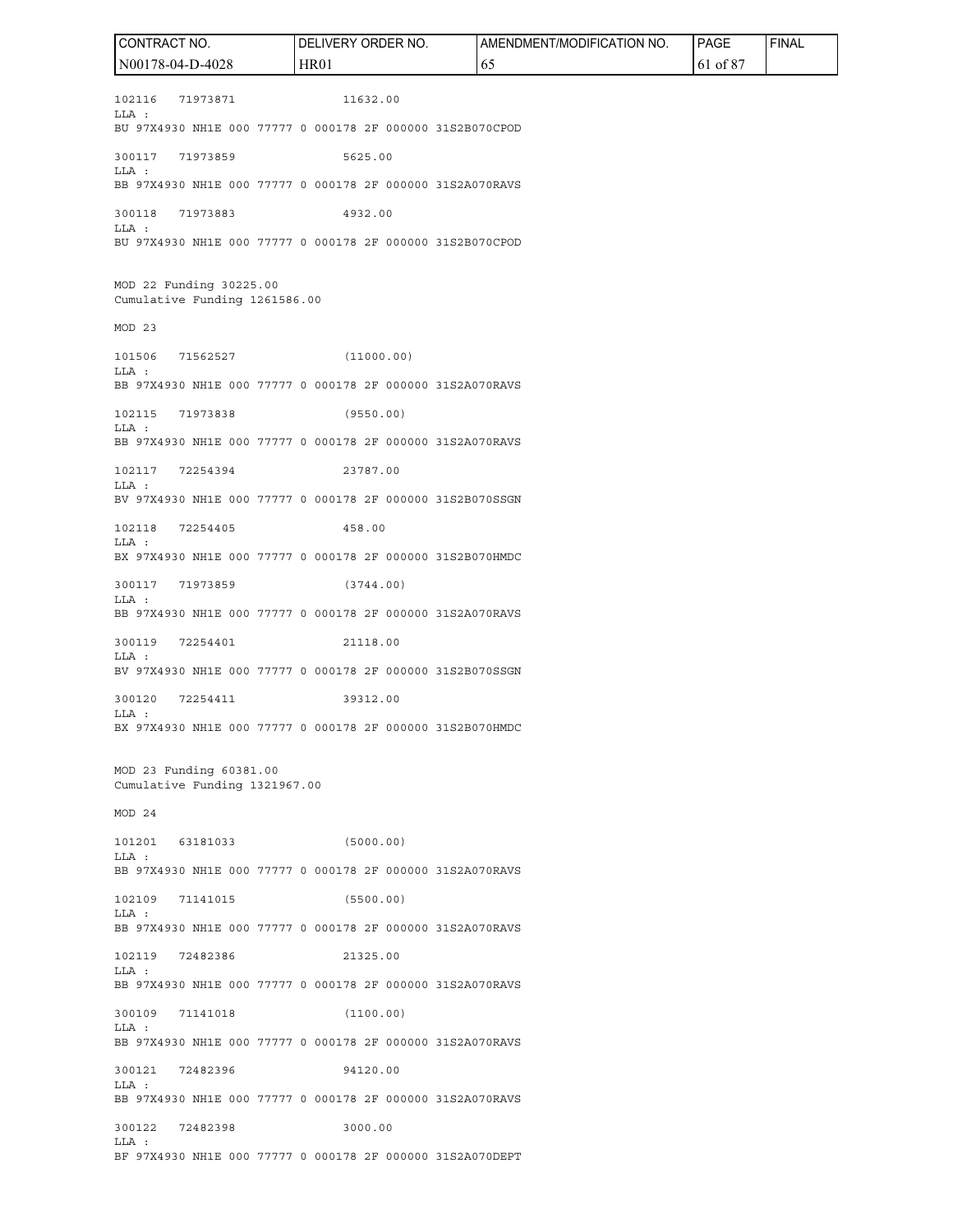| CONTRACT<br>" NO. | ORDER NO.<br><b>DELIVERY</b> | AMENDMENT/MODIFICATION NO. | <b>PAGE</b>        | 'FINAL |
|-------------------|------------------------------|----------------------------|--------------------|--------|
| N00178-04-D-4028  | HR01                         | 02                         | of $8^\circ$<br>62 |        |

MOD 24 Funding 106845.00 Cumulative Funding 1428812.00 MOD 25 100101 60882629 (1600.00) LLA : AA 97X4930 NH1E 000 77777 0 000178 2F 000000 31S2A060DEPT 100201 60882632 (13800.00) LLA : AJ 97X4930 NH1E 000 77777 0 000178 2F 000000 31S2A060LMGT 100202 60882634 (2300.00)  $T.T.A$   $\cdot$ AH 97X4930 NH1E 000 77777 0 000178 2F 000000 31R4T040UK06 100401 61326720 (1000.00) LLA : AN 97X4930 NH1E 000 77777 0 000178 2F 000000 31S2A060SPTE 100402 61326722 (5100.00) LLA : AP 97X4930 NH1E 000 77777 0 000178 2F 000000 31R4R020GYZA 100403 61326723 (12800.00) LLA : AQ 97X4930 NH1E 000 77777 0 000178 2F 000000 31S2B060ELE1 100801 61326724 (10900.00) LLA : AN 97X4930 NH1E 000 77777 0 000178 2F 000000 31S2A060SPTE 100802 61326725 (2600.00) LLA : AP 97X4930 NH1E 000 77777 0 000178 2F 000000 31R4R020GYZA 101006 61630004 (9858.00) LLA : AR 97X4930 NH1E 000 77777 0 000178 2F 000000 31S2A060SPTM 102201 72670658 65088.00 LLA : BZ 97X4930 NH1E 000 77777 0 000178 2F 000000 36STY0ZSPCNT 102301 72670682 60872.00 LLA : BZ 97X4930 NH1E 000 77777 0 000178 2F 000000 36STY0ZSPCNT 102601 72670701 110112.00 LLA : BZ 97X4930 NH1E 000 77777 0 000178 2F 000000 36STY0ZSPCNT 102701 72670706 79373.00 LLA : BZ 97X4930 NH1E 000 77777 0 000178 2F 000000 36STY0ZSPCNT 103001 72670721 83174.00 LLA : BZ 97X4930 NH1E 000 77777 0 000178 2F 000000 36STY0ZSPCNT 103201 72670722 50000.00 LLA : BZ 97X4930 NH1E 000 77777 0 000178 2F 000000 36STY0ZSPCNT 103202 72670727 10000.00 LLA : BZ 97X4930 NH1E 000 77777 0 000178 2F 000000 36STY0ZSPCNT 300006 61671241 (1600.00) LLA : AU 97X4930 NH1E 000 77777 0 000178 2F 000000 31R4R010FMSR

300201 72670704 12000.00 LLA :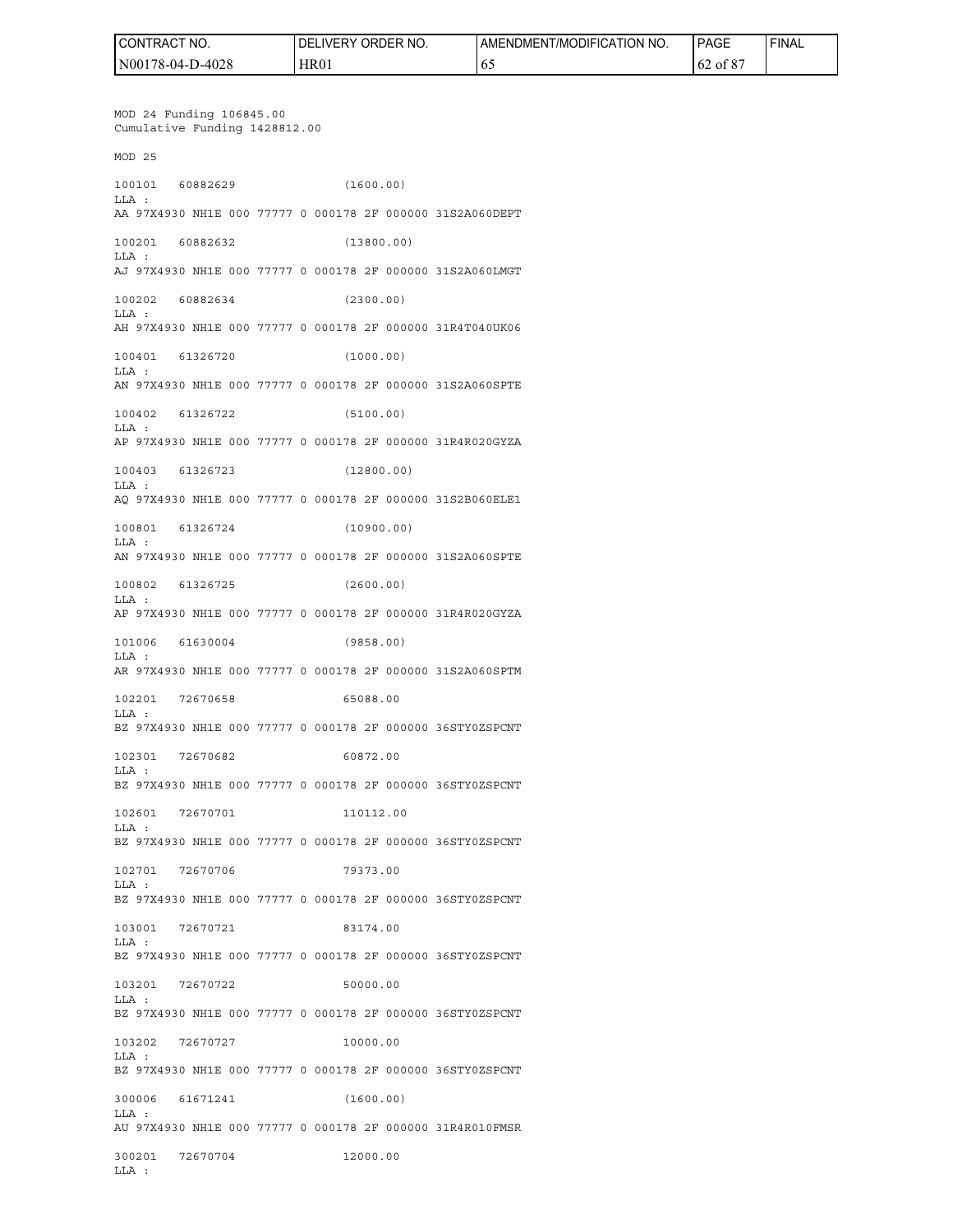BZ 97X4930 NH1E 000 77777 0 000178 2F 000000 36STY0ZSPCNT 300202 72670708 7000.00 LLA : BZ 97X4930 NH1E 000 77777 0 000178 2F 000000 36STY0ZSPCNT 300203 72670725 6000.00 LLA : BZ 97X4930 NH1E 000 77777 0 000178 2F 000000 36STY0ZSPCNT MOD 25 Funding 422061.00 Cumulative Funding 1850873.00 MOD 26 103203 73091787 8337.00 LLA : BZ 97X4930 NH1E 000 77777 0 000178 2F 000000 36STY0ZSPCNT 103204 73091811 8262.00 LLA : BZ 97X4930 NH1E 000 77777 0 000178 2F 000000 36STY0ZSPCNT 103205 73102222 2367.00 LLA : BZ 97X4930 NH1E 000 77777 0 000178 2F 000000 36STY0ZSPCNT 300204 73091805 3000.00 LLA : BZ 97X4930 NH1E 000 77777 0 000178 2F 000000 36STY0ZSPCNT 300205 73091816 8837.00 LLA : BZ 97X4930 NH1E 000 77777 0 000178 2F 000000 36STY0ZSPCNT 300206 73102250 530.00 LLA : BZ 97X4930 NH1E 000 77777 0 000178 2F 000000 36STY0ZSPCNT MOD 26 Funding 31333.00 Cumulative Funding 1882206.00 MOD 27 101203 63181043 (1000.00) LLA : BC 97X4930 NH1E 000 77777 0 000178 2F 000000 31S2A070LMGT 101506 71562527 (1801.00) LLA : BB 97X4930 NH1E 000 77777 0 000178 2F 000000 31S2A070RAVS 101603 63263009 (1800.00) LLA : BM 97X4930 NH1E 000 77777 0 000178 2F 000000 31S2B070CDUO 101702 71351416 (2100.00) LLA : BV 97X4930 NH1E 000 77777 0 000178 000000 31S2B070SSGN 102101 63181095 (13300.00) LLA : BB 97X4930 NH1E 000 77777 0 000178 2F 000000 31S2A070RAVS 102113 71562513 (5000.00) LLA : DS 9770300 8CNT 311 SA340 0 068342 2D 000000 RT1000000000 DOC NO. N0002407WX30344 ACRN: AB 102114 71562519 (2899.00) LLA : BB 97X4930 NH1E 000 77777 0 000178 2F 000000 31S2A070RAVS 102115 71973838 (2000.00) CONTRACT NO. N00178-04-D-4028 DELIVERY ORDER NO. HR01 AMENDMENT/MODIFICATION NO. 65 PAGE 63 of 87 FINAL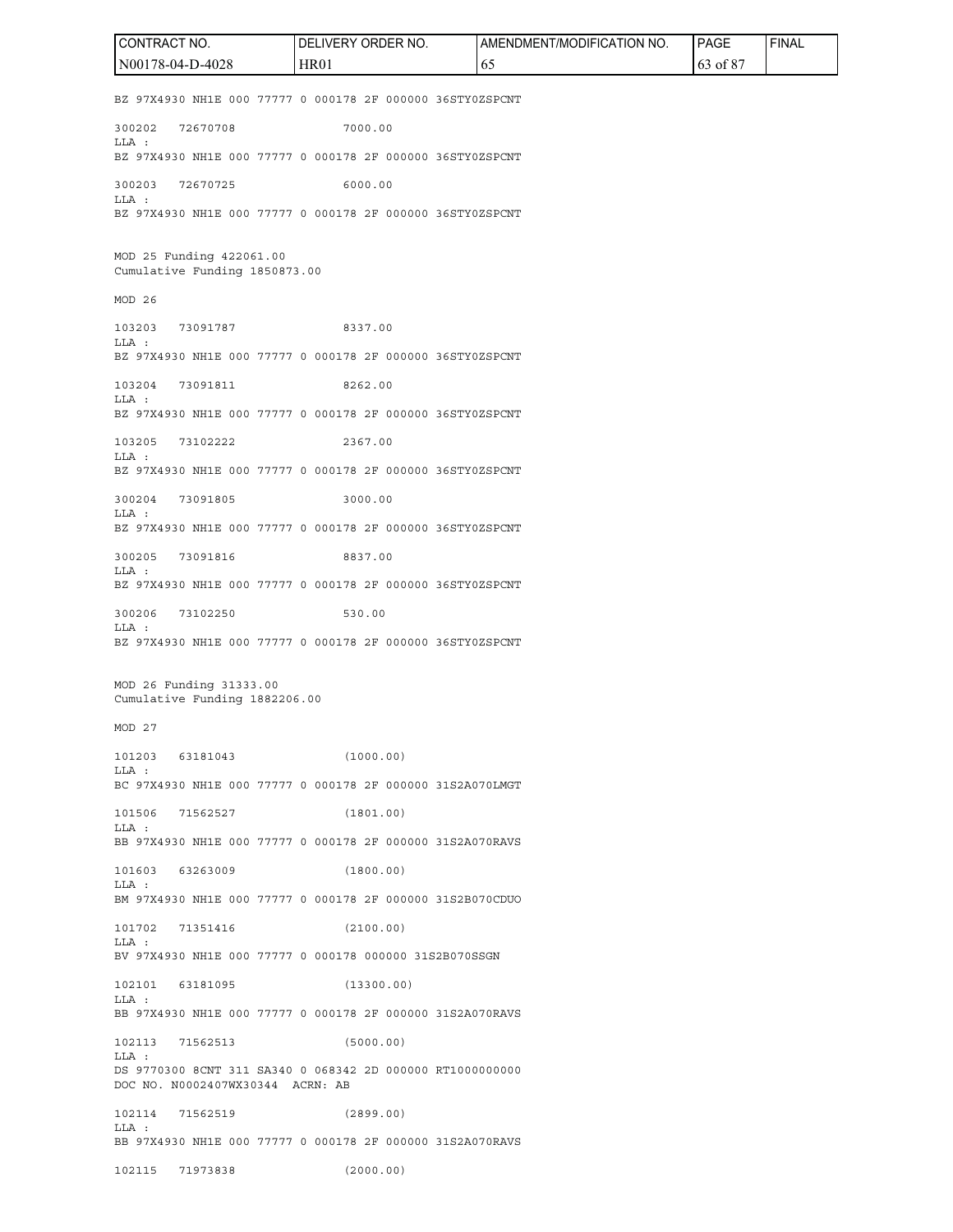LLA : BB 97X4930 NH1E 000 77777 0 000178 2F 000000 31S2A070RAVS 103206 73244795 11000.00 LLA : BZ 97X4930 NH1D 000 77777 0 061331 2F 000000 36STY0ZSPCNT Direct Cite Document No. N0002408WX30539 ACRN:AA Funded amount \$11,000.00 103207 73244817 44375.00 LLA : BZ 97X4930 NH1D 000 77777 0 061331 2F 000000 36STY0ZSPCNT Direct Cite Document No. N0002408WX11558 ACRN:AA Funded Amount \$44,375.00 300122 72482398 (3000.00) LLA : BF 97X4930 NH1E 000 77777 0 000178 2F 000000 31S2A070DEPT 300207 73244812 5000.00 LLA : BZ 97X4930 NH1D 000 77777 0 061331 2F 000000 36STY0ZSPCNT Direct Cite Document No. N0002408WX30539 ACRN:AA Funded amount \$5,000.00 300208 73244816 15000.00 LLA : BZ 97X4930 NH1E 000 77777 0 000178 2F 000000 36STY0ZSPCNT 300209 73244820 3212.00 LLA : CB 1781319 74NV 253 SASLM 0 068342 2D 005120 Q12330000010 Direct Cite Document No. N0002408WX11558 ACRN:AA Funded Amount \$3,212.00. 300210 73244845 5000.00  $T.T.A$  : BZ 97X4930 NH1E 000 77777 0 000178 2F 000000 36STY0ZSPCNT MOD 27 Funding 50687.00 Cumulative Funding 1932893.00 MOD 28 103208 73461312 5064.00 LLA : BZ 97X4930 NH1E 000 77777 0 000178 2F 000000 36STY0ZSPCNT Incremental Funding ACRN:BZ PR# 73461312 300211 73461316 1403.00 LLA : BZ 97X4930 NH1E 000 77777 0 000178 2F 000000 36STY0ZSPCNT Incremental funding ACRN: BZ PR# 73461316 MOD 28 Funding 6467.00 Cumulative Funding 1939360.00 MOD 29 103209 80160576 15781.00 LLA : BZ 97X4930 NH1E 000 77777 0 000178 2F 000000 36STY0ZSPCNT Incremental Funding ACRN:BZ PR# 80160576 \$15,781.00. 103210 80160570 12567.00 LLA : CB 1781319 74NV 253 SASLM 0 068342 2D 005120 Q12330000010 Direct Cite Document No. N0002408WX11558 ACRN:AA Funded Amount \$12,567.00. 300212 80160563 153938.00 LLA : CONTRACT NO. N00178-04-D-4028 DELIVERY ORDER NO. HR01 AMENDMENT/MODIFICATION NO. 65 PAGE 64 of 87 FINAL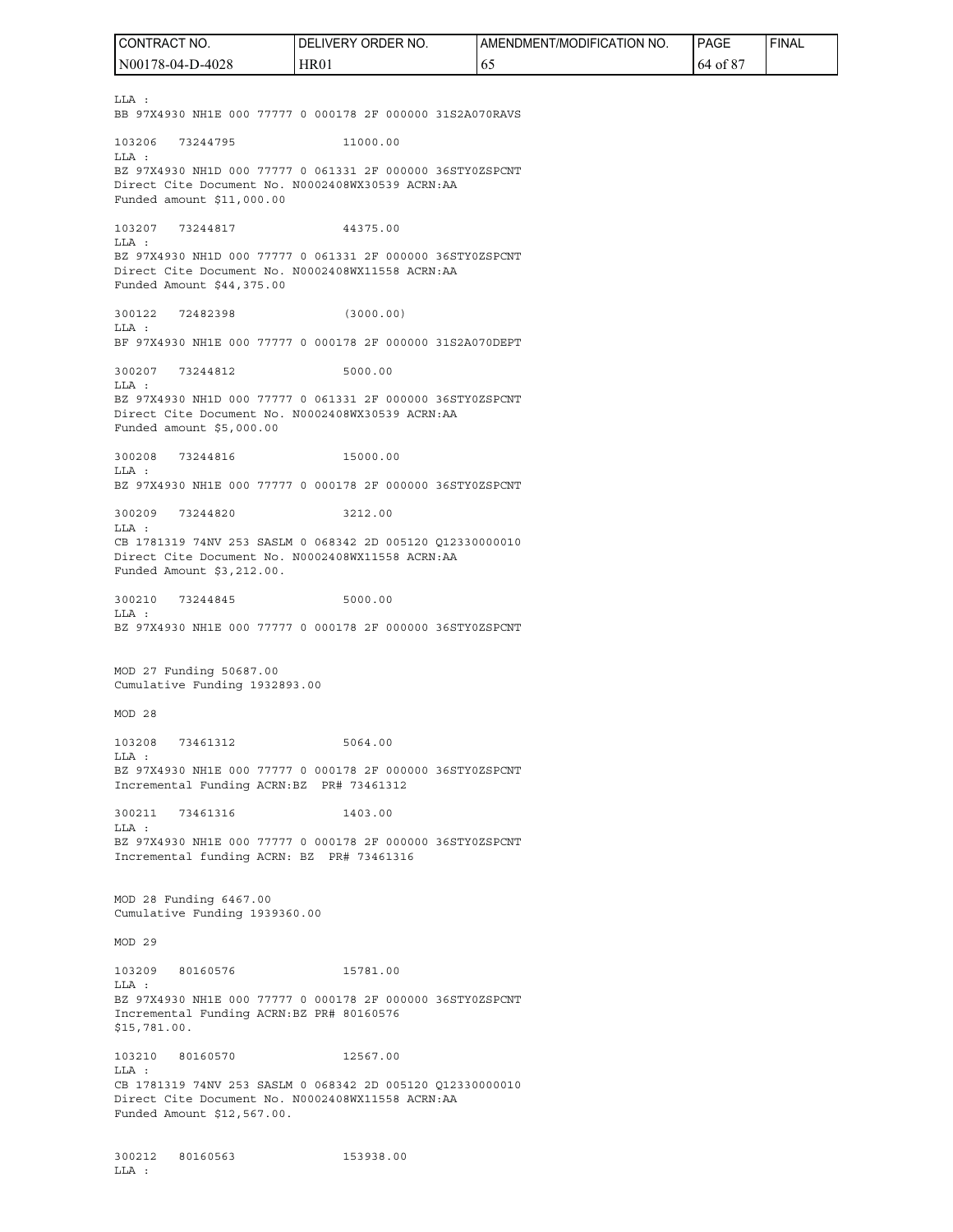BZ 97X4930 NH1E 000 77777 0 000178 2F 000000 36STY0ZSPCNT Incremental funding ACRN: BZ PR# 80160563 \$153,938.00. 300213 80160577 1114.00 LLA : CB 1781319 74NV 253 SASLM 0 068342 2D 005120 Q12330000010 Direct Cite Document No. N0002408WX11558 ACRN:AA Funded Amount \$1,114.00. MOD 29 Funding 183400.00 Cumulative Funding 2122760.00 MOD 30 103211 80366844 16000.00 LLA : CC 9780400 56SF SE8 52ST 14343A 000000 59200 026401 667100 F67100 MIPR No. F2VUG07305G001 ACRN:AA Funded amount \$16,000.00. MOD 30 Funding 16000.00 Cumulative Funding 2138760.00 MOD 31 103212 80451988 6600.00  $T.T.A$   $\cdot$ BZ 97X4930 NH1E 000 77777 0 000178 2F 000000 36STY0ZSPCNT Incremental Funding ACRN:BZ PR# 80366844 \$6,600.00 300214 80451996 1800.00 LLA : BZ 97X4930 NH1E 000 77777 0 000178 2F 000000 36STY0ZSPCNT Incremental funding ACRN: BZ PR# 80451996 \$1,800.00 MOD 31 Funding 8400.00 Cumulative Funding 2147160.00 MOD 32 102501 80596746 15176.00 LLA : BZ 97X4930 NH1E 000 77777 0 000178 2F 000000 36STY0ZSPCNT 300215 80596748 16730.00 LLA : BZ 97X4930 NH1E 000 77777 0 000178 2F 000000 36STY0ZSPCNT MOD 32 Funding 31906.00 Cumulative Funding 2179066.00 MOD 34 102801 81485267 15000.00 LLA : CD 97X4930 NH1D 000 77777 0 061331 2F 000000 36STY0ZDVSPL 103210 80160570 (12567.00) LLA : CB LLA:1781319 74NV 253 SASLM 0 068342 2D 005120 Q12330000010 Standard Number: Direct Cite Document No. N0002408WX11558 ACRN:AA Funded Amount \$12,567.00. 103211 80366844 (16000.00) LLA : CC LLA: 9780400 56SF SE8 52ST 14343A 000000 59200 026401 667100 F67100 Standard Number: MIPR No. F2VUG07305G001 ACRN:AA Funded amount \$16,000.00. 103213 81695802 12567.00  $T.T.A$  : CB 1781319 74NV 253 SASLM 0 068342 2D 005120 Q12330000010 CONTRACT NO. N00178-04-D-4028 DELIVERY ORDER NO. HR01 AMENDMENT/MODIFICATION NO. 65 PAGE 65 of 87 FINAL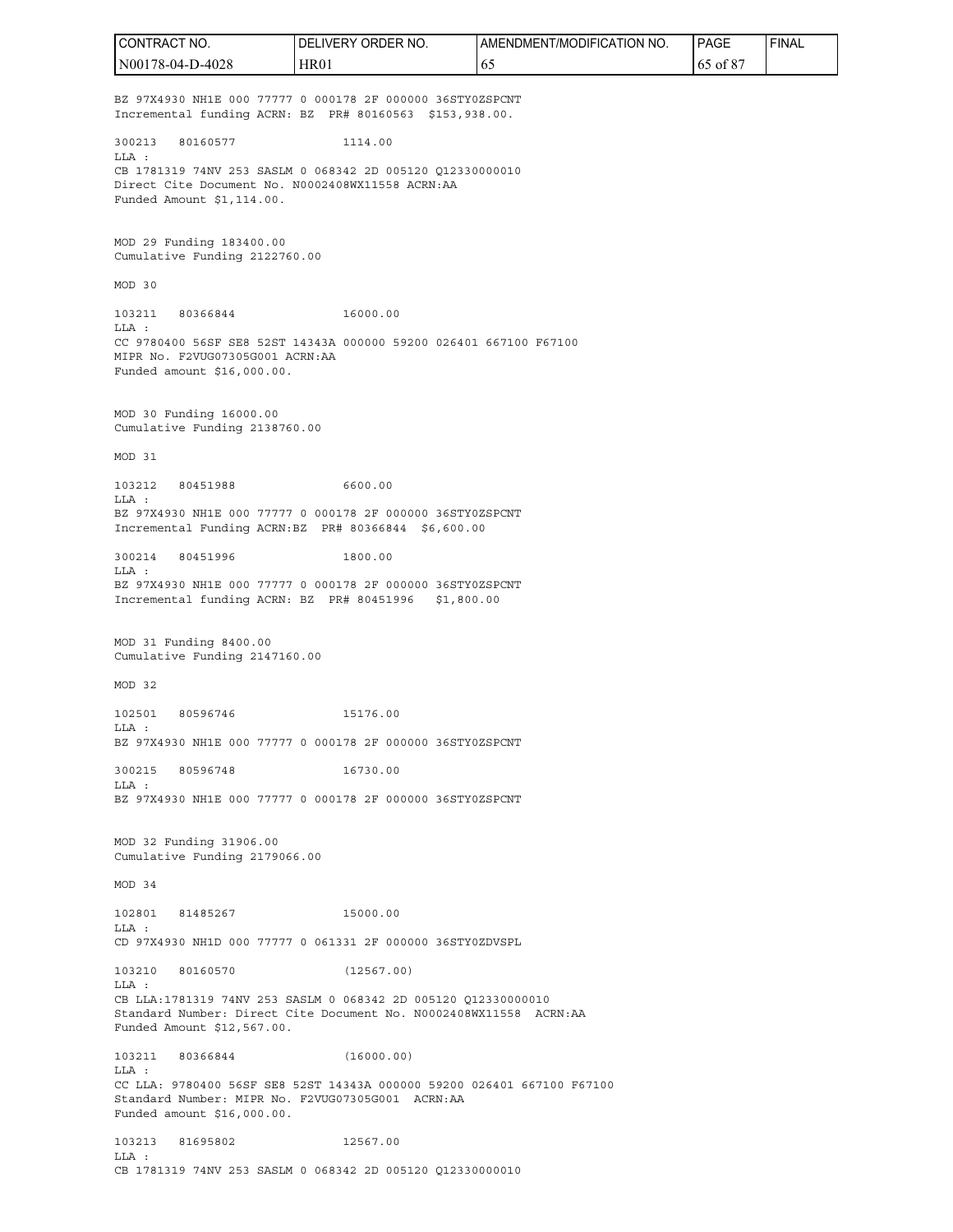Direct Cite Document No. N0002408WX11558 ACRN:AA 103214 81695853 16000.00 LLA : CC 9780400 56SF SE8 52ST 14343A 000000 59200 026401 667100 F67100 MIPR No. F2VUG07305G001 ACRN:AA 300209 73244820 (3212.00) LLA : CB LLA:1781319 74NV 253 SASLM 0 068342 2D 005120 Q12330000010 Standard Number: Direct Cite Document No. N0002408WX11558 ACRN:AA Funded Amount \$3,212.00. 300213 80160577 (1114.00) LLA : CB LLA:1781319 74NV 253 SASLM 0 068342 2D 005120 Q12330000010 Standard Number: Direct Cite Document No. N0002408WX11558 ACRN:AA Funded Amount 1,114.00. 300216 81695856 3212.00 LLA : CB 1781319 74NV 253 SASLM 0 068342 2D 005120 Q12330000010 Direct Cite Document No. N0002408WX11558 ACRN:AA 300217 81695859 1114.00 LLA : CB 1781319 74NV 253 SASLM 0 068342 2D 005120 Q12330000010 Direct Cite Document No. N0002408WX11558 ACRN:AA MOD 34 Funding 15000.00 Cumulative Funding 2194066.00 MOD 35 102110 71141021 (4600.00)  $L.L.A.$ BK 97X4930 NH1E 000 77777 0 000178 2F 000000 31R4T040RAV3 102111 71351427 (738.00) LLA : BK 97X4930 NH1E 000 77777 0 000178 2F 000000 31R4T040RAV3 FMS CASE NO. UK-P-BTM 102202 81782026 4000.00 LLA : BZ 97X4930 NH1D 000 77777 0 061331 2F 000000 36STY0ZSPCNT 102602 81782031 39800.00 LLA : BZ 97X4930 NH1D 000 77777 0 061331 2F 000000 36STY0ZSPCNT 102702 81782045 3500.00 LLA : BZ 97X4930 NH1D 000 77777 0 061331 2F 000000 36STY0ZSPCNT 102802 81771630 22000.00  $T.T.A$   $\cdot$ CC 9780400 56SF SE8 52ST 14343A 000000 59200 026401 667100 F67100 DIRECT CITE DOCUMENT NUMBER F2VUG07305G001 ACRN AA 102803 81833849 3754.00 LLA : CE 97X4930 NH1D 000 77777 0 061331 2F 000000 31S1C080PHNX 103002 81782050 3500.00 T.LA : BZ 97X4930 NH1D 000 77777 0 061331 2F 000000 36STY0ZSPCNT 103215 81771594 42000.00 T.LA : BZ 97X4930 NH1D 000 77777 0 061331 2F 000000 36STY0ZSPCNT 103216 81771594 1960.00  $T.T.A$   $\cdot$ BZ 97X4930 NH1D 000 77777 0 061331 2F 000000 36STY0ZSPCNT CONTRACT NO. N00178-04-D-4028 DELIVERY ORDER NO. HR01 AMENDMENT/MODIFICATION NO. 65 PAGE 66 of 87 FINAL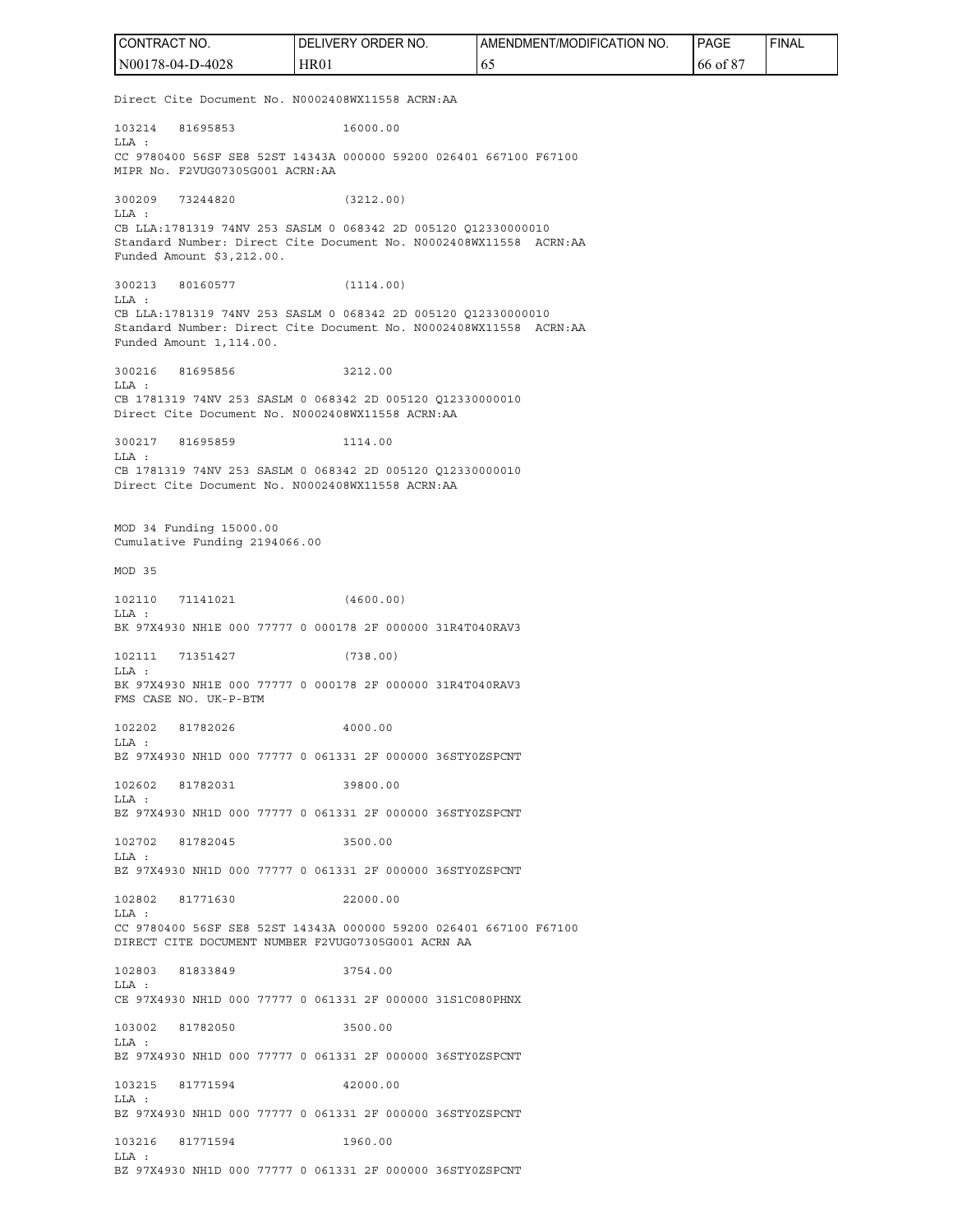103217 81833846 21920.00 LLA : CE 97X4930 NH1D 000 77777 0 061331 2F 000000 31S1C080PHNX 300218 81782202 3000.00 LLA : BZ 97X4930 NH1D 000 77777 0 061331 2F 000000 36STY0ZSPCNT 300219 81782046 4200.00 LLA : BZ 97X4930 NH1D 000 77777 0 061331 2F 000000 36STY0ZSPCNT 300220 81782143 210.00 LLA : BZ 97X4930 NH1D 000 77777 0 061331 2F 000000 36STY0ZSPCNT 300221 81782144 2870.00 LLA : BZ 97X4930 NH1D 000 77777 0 061331 2F 000000 36STY0ZSPCNT 300222 81833851 6771.00 LLA : CE 97X4930 NH1D 000 77777 0 061331 2F 000000 31S1C080PHNX MOD 35 Funding 154147.00 Cumulative Funding 2348213.00 MOD 36 102804 82032984 10000.00  $T.T.A$   $\cdot$ BZ 97X4930 NH1D 000 77777 0 061331 2F 000000 36STY0ZDVSPL MOD 36 Funding 10000.00 Cumulative Funding 2358213.00 MOD 37 103101 82276904 10899.00 LLA : CG 97X4930 NH1D 000 77777 0 061331 2F 000000 31S2A080SPTN 103218 82276882 1003.00 LLA : CF 9780300 8CNT 310 SA340 0 068342 2D 000000 4109B0000000 Standard Number: N0002408WX31499 ACRN AA 103219 82395244 6751.00 LLA : CH 97X4930 NH1D 000 77777 0 061331 2F 000000 31S2B080PNPL 300223 82276902 693.00 LLA : CF 9780300 8CNT 310 SA340 0 068342 2D 000000 4109B0000000 Standard Number: N0002408WX31499 ACRN AA 300224 82395250 2800.00 LLA : CH 97X4930 NH1D 000 77777 0 061331 2F 000000 31S2B080PNPL MOD 37 Funding 22146.00 Cumulative Funding 2380359.00 MOD 38 102201 72670658 (6000.00) LLA : BZ 97X4930 NH1E 000 77777 0 000178 2F 000000 36STY0ZSPCNT 102203 82695427 6000.00  $T.T.A$   $\cdot$ CJ 97X4930 NH1D 000 77777 0 061331 2F 000000 31S1D080HMU1 N00178-04-D-4028 HR01 65 67 of 87

CONTRACT NO.

DELIVERY ORDER NO.

AMENDMENT/MODIFICATION NO.

PAGE

FINAL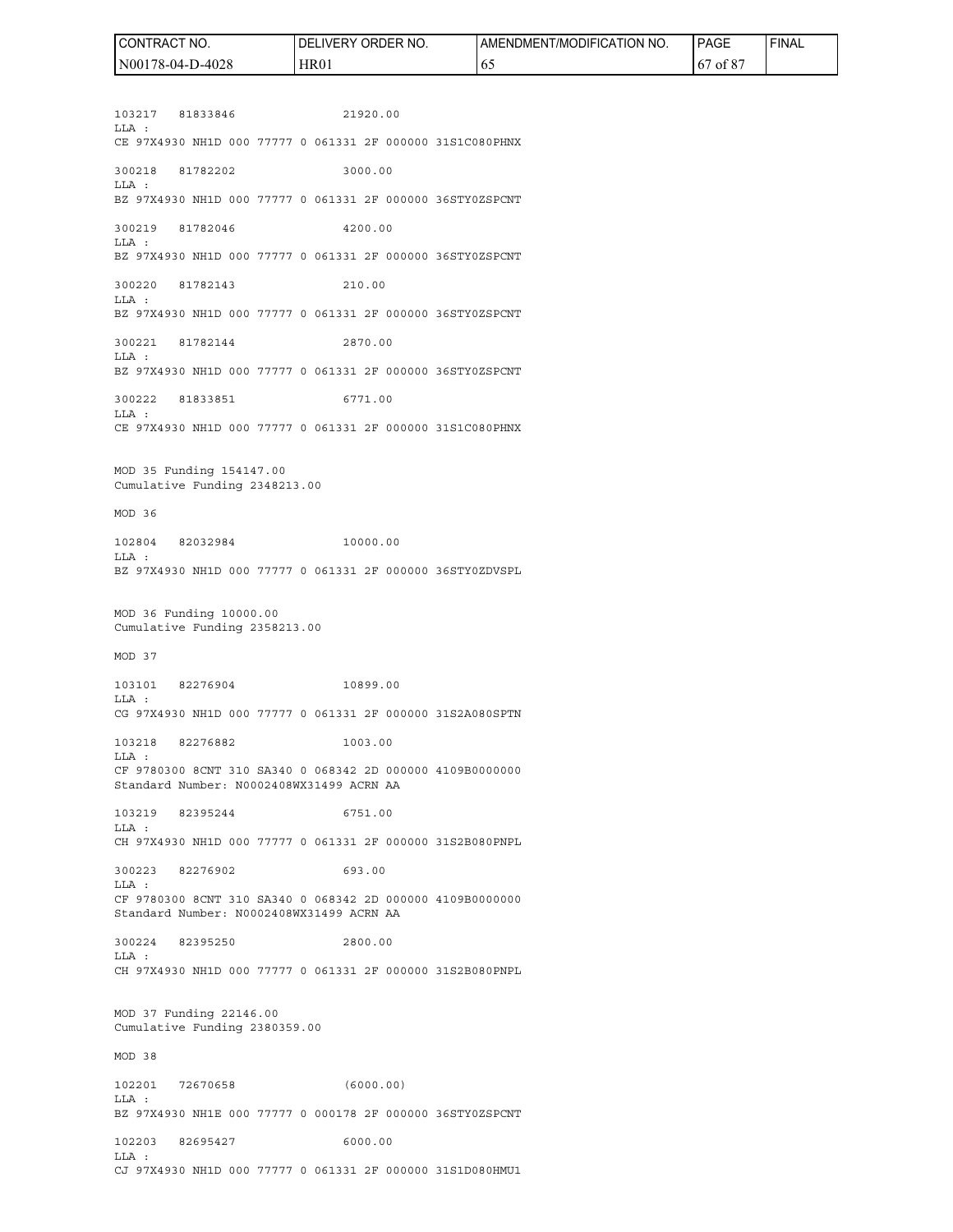| <b><i>IRACT</i></b><br>l CONT<br>'NO. | ' ORDER NO.<br><b>IVERY</b><br>DELI | AMENDMENT/MODIFICATION NO. | <b>PAGE</b> | <b>I FINAL</b> |
|---------------------------------------|-------------------------------------|----------------------------|-------------|----------------|
| N00178-04-D-4028                      | <b>HR01</b>                         | v.                         | $68$ of $8$ |                |

MOD 38 Funding 0.00 Cumulative Funding 2380359.00 MOD 39 103220 83106503 2156.00 LLA : CF 9780300 8CNT 310 SA340 0 068342 2D 000000 4109B0000000 Standard Number: RCP # N0002408WX31499 ACRN AA 103301 83106457 3000.00 LLA : CK 97X4930 NH1D 000 77777 0 061331 2F 000000 31S1D090SHVR 103302 83106462 2500.00 LLA : CL 97X4930 NH1D 000 77777 0 061331 2F 000000 31S1D09HMUSL 103303 83106464 28440.00 LLA : CM 97X4930 NH1D 000 77777 0 061331 2F 000000 31S1E0901SEA 103304 83106465 8000.00 LLA : CN 97X4930 NH1D 000 77777 0 061331 2F 000000 31S5G08R1600 103401 83106466 6572.00 LLA : CP 97X4930 NH1D 000 77777 0 061331 2F 000000 31S2A09PMMGT 103402 83106467 6572.00 LLA : CQ 97X4930 NH1D 000 77777 0 061331 2F 000000 31S2A090RAVS 103403 83106469 6572.00 LLA : CR 97X4930 NH1D 000 77777 0 061331 2F 000000 31S2E090UKGA 103404 83106470 4381.00 LLA : CS 97X4930 NH1D 000 77777 0 061331 2F 000000 31S2D09SOCRP 103701 83106471 10726.00 LLA : CT 97X4930 NH1D 000 77777 0 061331 2F 000000 31S2A09GNSPT 103702 83106472 26813.00 LLA : CQ 97X4930 NH1D 000 77777 0 061331 2F 000000 31S2A090RAVS 103703 83106474 16088.00 LLA : CU 97X4930 NH1D 000 77777 0 061331 2F 000000 31S2E090UKSC 103801 83106480 47477.00  $T.T.A$  : CQ 97X4930 NH1D 000 77777 0 061331 2F 000000 31S2A090RAVS 103802 83106481 11870.00 LLA : CU 97X4930 NH1D 000 77777 0 061331 2F 000000 31S2E090UKSC 104101 83106485 18763.00 LLA : CT 97X4930 NH1D 000 77777 0 061331 2F 000000 31S2A09GNSPT 104102 83106491 18763.00 LLA : CQ 97X4930 NH1D 000 77777 0 061331 2F 000000 31S2A090RAVS 104201 83106493 10995.00 LLA :

CT 97X4930 NH1D 000 77777 0 061331 2F 000000 31S2A09GNSPT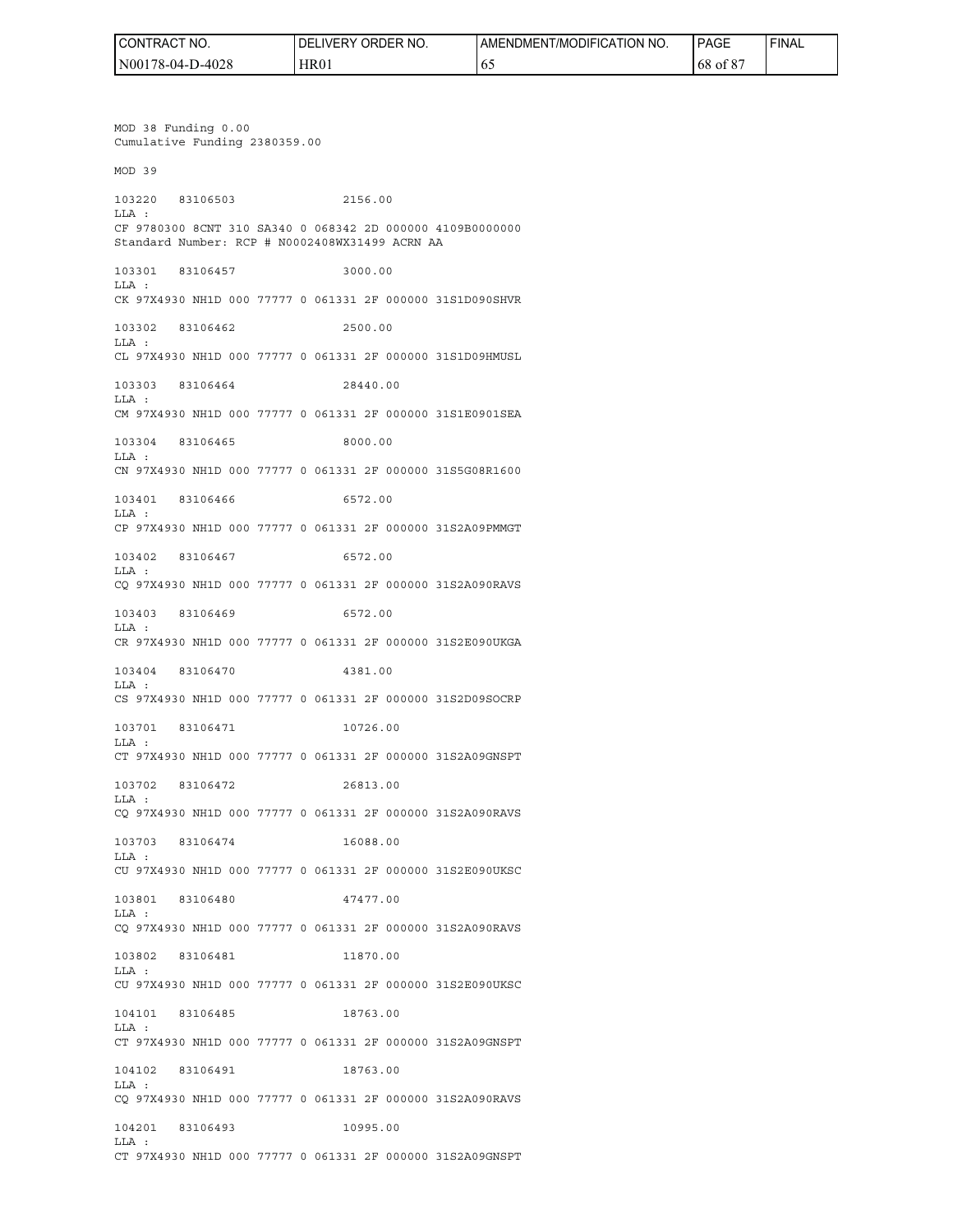104202 83106494 10995.00 LLA : CQ 97X4930 NH1D 000 77777 0 061331 2F 000000 31S2A090RAVS 104301 83106495 41709.00 LLA : CQ 97X4930 NH1D 000 77777 0 061331 2F 000000 31S2A090RAVS 104302 83106498 3000.00 LLA : CV 97X4930 NH1D 000 77777 0 061331 2F 000000 31S2A09FLSPT 104303 83106499 12720.00 LLA : CF 9780300 8CNT 310 SA340 0 068342 2D 000000 4109B0000000 Standard Number: RCP# N0002408WX31499 ACRN AA 104304 83106506 4000.00 LLA : CY 97X4930 NH1D 000 77777 0 061331 2F 000000 31S1A08CMUP1 104305 83228762 560.00 LLA : CZ 97X4930 NH1D 000 77777 0 061331 2F 000000 31S1A08CMUP3 300225 83106505 212.00 LLA : CF 9780300 8CNT 310 SA340 0 068342 2D 000000 4109B0000000 Standard Number: N0002408WX31499 ACRN AA 300301 83106478 20000.00 LLA : CV 97X4930 NH1D 000 77777 0 061331 2F 000000 31S2A09FLSPT 300302 83106483 5000.00 LLA : CQ 97X4930 NH1D 000 77777 0 061331 2F 000000 31S2A090RAVS 300303 83106497 6000.00 LLA : CQ 97X4930 NH1D 000 77777 0 061331 2F 000000 31S2A090RAVS 300304 83106501 7898.00 LLA : CX 9780300 8CNT 310 SA340 0 068342 2D 000000 4109B0000000 Standard Number: N0002408WX31499 ACRN AA 300305 83106508 1400.00 LLA : CY 97X4930 NH1D 000 77777 0 061331 2F 000000 31S1A08CMUP1 300306 83228782 1295.00 LLA : CZ 97X4930 NH1D 000 77777 0 061331 2F 000000 31S1A08CMUP3 MOD 39 Funding 344477.00 Cumulative Funding 2724836.00 MOD 40 300307 83452703 15000.00 LLA : CQ 97X4930 NH1D 000 77777 0 061331 2F 000000 31S2A090RAVS MOD 40 Funding 15000.00 Cumulative Funding 2739836.00 MOD 41 104306 83462922 5100.00 LLA : CT 97X4930 NH1D 000 77777 0 061331 2F 000000 31S2A09GNSPT 300308 83462879 300.00 CONTRACT NO. N00178-04-D-4028 DELIVERY ORDER NO. HR01 AMENDMENT/MODIFICATION NO. 65 PAGE 69 of 87 FINAL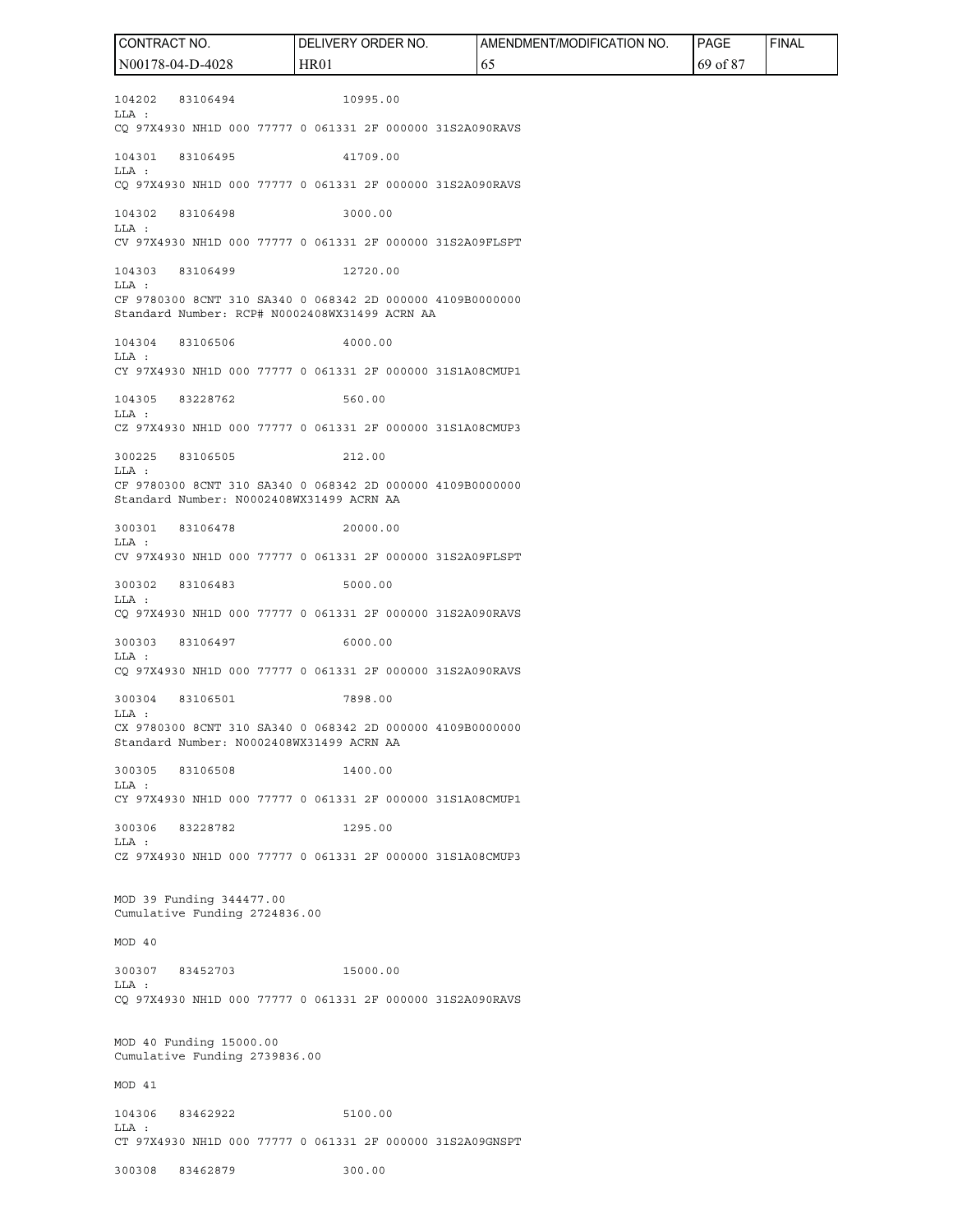LLA : CT 97X4930 NH1D 000 77777 0 061331 2F 000000 31S2A09GNSPT MOD 41 Funding 5400.00 Cumulative Funding 2745236.00 MOD 42 103305 83106466 6572.00 LLA : CP 97X4930 NH1D 000 77777 0 061331 2F 000000 31S2A09PMMGT 103306 83106467 6572.00 LLA : CQ 97X4930 NH1D 000 77777 0 061331 2F 000000 31S2A090RAVS 103307 83106469 6572.00 LLA : CR 97X4930 NH1D 000 77777 0 061331 2F 000000 31S2E090UKGA 103308 83106470 4381.00 LLA : CS 97X4930 NH1D 000 77777 0 061331 2F 000000 31S2D09SOCRP 103309 83106471 10726.00 LLA : CT 97X4930 NH1D 000 77777 0 061331 2F 000000 31S2A09GNSPT 103310 83106472 26813.00 LLA : CQ 97X4930 NH1D 000 77777 0 061331 2F 000000 31S2A090RAVS 103311 83106474 16088.00 LLA : CU 97X4930 NH1D 000 77777 0 061331 2F 000000 31S2E090UKSC 103312 83106480 47477.00 LLA : CQ 97X4930 NH1D 000 77777 0 061331 2F 000000 31S2A090RAVS 103313 83106481 11870.00 LLA : CU 97X4930 NH1D 000 77777 0 061331 2F 000000 31S2E090UKSC 103314 83106485 18763.00 LLA : CT 97X4930 NH1D 000 77777 0 061331 2F 000000 31S2A09GNSPT 103315 83106491 18763.00 LLA : CQ 97X4930 NH1D 000 77777 0 061331 2F 000000 31S2A090RAVS 103316 83106493 10995.00 LLA : CT 97X4930 NH1D 000 77777 0 061331 2F 000000 31S2A09GNSPT 103317 83106494 10995.00 LLA : CQ 97X4930 NH1D 000 77777 0 061331 2F 000000 31S2A090RAVS 103318 83106495 41709.00 LLA : CQ 97X4930 NH1D 000 77777 0 061331 2F 000000 31S2A090RAVS 103319 83106498 3000.00 LLA : CV 97X4930 NH1D 000 77777 0 061331 2F 000000 31S2A09FLSPT 103320 83106499 12720.00 LLA : CF 9780300 8CNT 310 SA340 0 068342 2D 000000 4109B0000000 RCP: N0002408WX31499 RCP ACRN: AA 103321 83106506 4000.00 LLA : CONTRACT NO. N00178-04-D-4028 DELIVERY ORDER NO. HR01 AMENDMENT/MODIFICATION NO. 65 PAGE 70 of 87 FINAL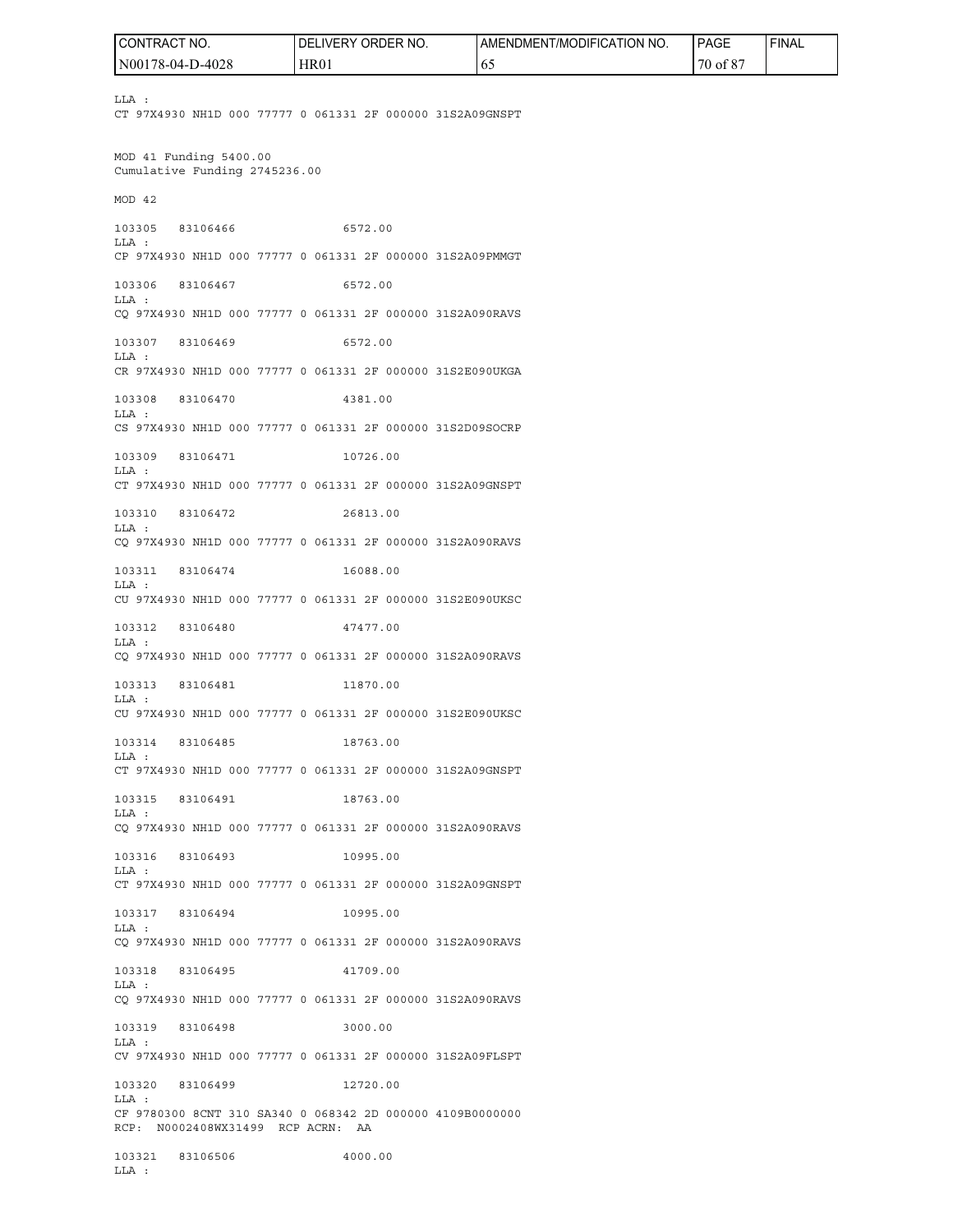CY 97X4930 NH1D 000 77777 0 061331 2F 000000 31S1A08CMUP1 103322 83228762 560.00 LLA : CZ 97X4930 NH1D 000 77777 0 061331 2F 000000 31S1A08CMUP3 103323 83462922 5100.00 LLA : CT 97X4930 NH1D 000 77777 0 061331 2F 000000 31S2A09GNSPT 103324 83574031 44946.00 LLA : DA 97X4930 NH1D 000 77777 0 061331 2F 000000 31S2E090RAVO 103401 83106466 (6572.00)  $T.T.A$   $\cdot$ CP 97X4930 NH1D 000 77777 0 061331 2F 000000 31S2A09PMMGT 103402 83106467 (6572.00) LLA : CQ 97X4930 NH1D 000 77777 0 061331 2F 000000 31S2A090RAVS 103403 83106469 (6572.00) LLA : CR 97X4930 NH1D 000 77777 0 061331 2F 000000 31S2E090UKGA 103404 83106470 (4381.00) LLA : CS 97X4930 NH1D 000 77777 0 061331 2F 000000 31S2D09SOCRP 103701 83106471 (10726.00) LLA : CT 97X4930 NH1D 000 77777 0 061331 2F 000000 31S2A09GNSPT 103702 83106472 (26813.00) LLA : CQ 97X4930 NH1D 000 77777 0 061331 2F 000000 31S2A090RAVS 103703 83106474 (16088.00) LLA : CU 97X4930 NH1D 000 77777 0 061331 2F 000000 31S2E090UKSC 103801 83106480 (47477.00) LLA : CQ 97X4930 NH1D 000 77777 0 061331 2F 000000 31S2A090RAVS 103802 83106481 (11870.00) LLA : CU 97X4930 NH1D 000 77777 0 061331 2F 000000 31S2E090UKSC 104101 83106485 (18763.00) LLA : CT 97X4930 NH1D 000 77777 0 061331 2F 000000 31S2A09GNSPT 104102 83106491 (18763.00) LLA : CQ 97X4930 NH1D 000 77777 0 061331 2F 000000 31S2A090RAVS 104201 83106493 (10995.00) LLA : CT 97X4930 NH1D 000 77777 0 061331 2F 000000 31S2A09GNSPT 104202 83106494 (10995.00) LLA : CQ 97X4930 NH1D 000 77777 0 061331 2F 000000 31S2A090RAVS 104301 83106495 (41709.00) LLA : CQ 97X4930 NH1D 000 77777 0 061331 2F 000000 31S2A090RAVS 104302 83106498 (3000.00) LLA : CV 97X4930 NH1D 000 77777 0 061331 2F 000000 31S2A09FLSPT 104303 83106499 (12720.00) LLA : CONTRACT NO. N00178-04-D-4028 DELIVERY ORDER NO. HR01 AMENDMENT/MODIFICATION NO. 65 PAGE 71 of 87 FINAL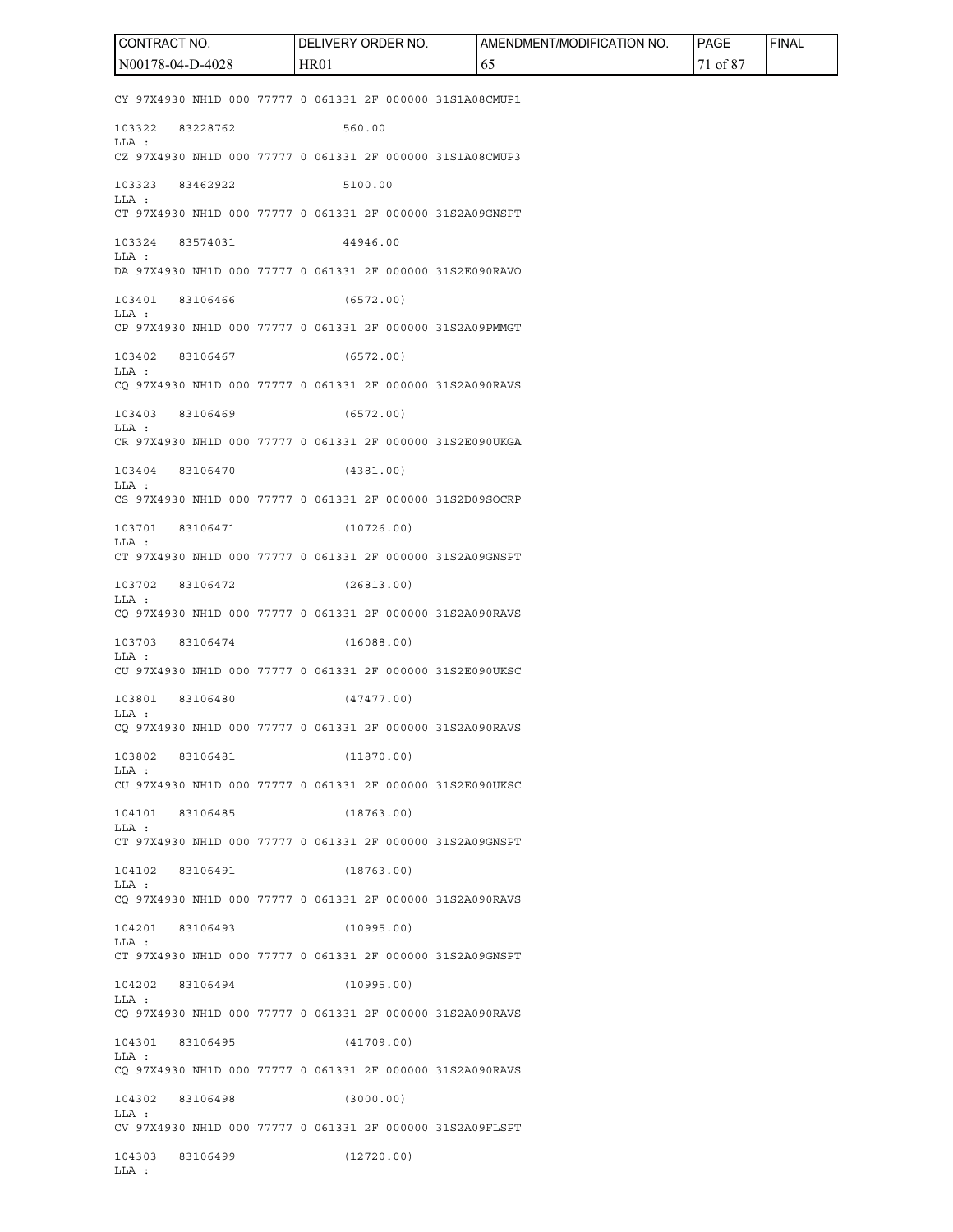CF 9780300 8CNT 310 SA340 0 068342 2D 000000 4109B0000000 Standard Number: RCP# N0002408WX31499 ACRN AA 104304 83106506 (4000.00) LLA : CY 97X4930 NH1D 000 77777 0 061331 2F 000000 31S1A08CMUP1 104305 83228762 (560.00) LLA : CZ 97X4930 NH1D 000 77777 0 061331 2F 000000 31S1A08CMUP3 104306 83462922 (5100.00) LLA : CT 97X4930 NH1D 000 77777 0 061331 2F 000000 31S2A09GNSPT MOD 42 Funding 44946.00 Cumulative Funding 2790182.00 MOD 43 300309 83574033 11743.00 LLA : DA 97X4930 NH1D 000 77777 0 061331 2F 000000 31S2E090RAVO 300310 90218362 23364.00 LLA : CQ 97X4930 NH1D 000 77777 0 061331 2F 000000 31S2A090RAVS MOD 43 Funding 35107.00 Cumulative Funding 2825289.00 MOD 44 103325 90543808 4142.00  $L.L.A.$ DA 97X4930 NH1D 000 77777 0 061331 2F 000000 31S2E090RAVO 103326 90543809 21350.00 LLA : DB 97X4930 NH1D 000 77777 0 061331 2F 000000 31S2E090RAV1 103327 90543810 50000.00 LLA : DC 97X4930 NH1D 000 77777 0 061331 2F 000000 31S1E090COMP 103328 90543812 25000.00 LLA : DD 97X4930 NH1D 000 77777 0 061331 2F 000000 31S2F09BLST1 103329 90543813 16000.00 LLA : DE 97X4930 NH1D 000 77777 0 061331 2F 000000 31S2D090MKVP 300311 90543814 23180.00 LLA : DA 97X4930 NH1D 000 77777 0 061331 2F 000000 31S2E090RAVO 300312 90543815 3000.00 LLA : DB 97X4930 NH1D 000 77777 0 061331 2F 000000 31S2E090RAV1 300313 90543816 7000.00 LLA : DC 97X4930 NH1D 000 77777 0 061331 2F 000000 31S1E090COMP MOD 44 Funding 149672.00 Cumulative Funding 2974961.00 MOD 45 103330 91184581 10803.00  $T.T.A$   $\cdot$  CONTRACT NO. N00178-04-D-4028 DELIVERY ORDER NO. HR01 AMENDMENT/MODIFICATION NO. 65 PAGE 72 of 87 FINAL

DB 97X4930 NH1D 000 77777 0 061331 2F 000000 31S2E090RAV1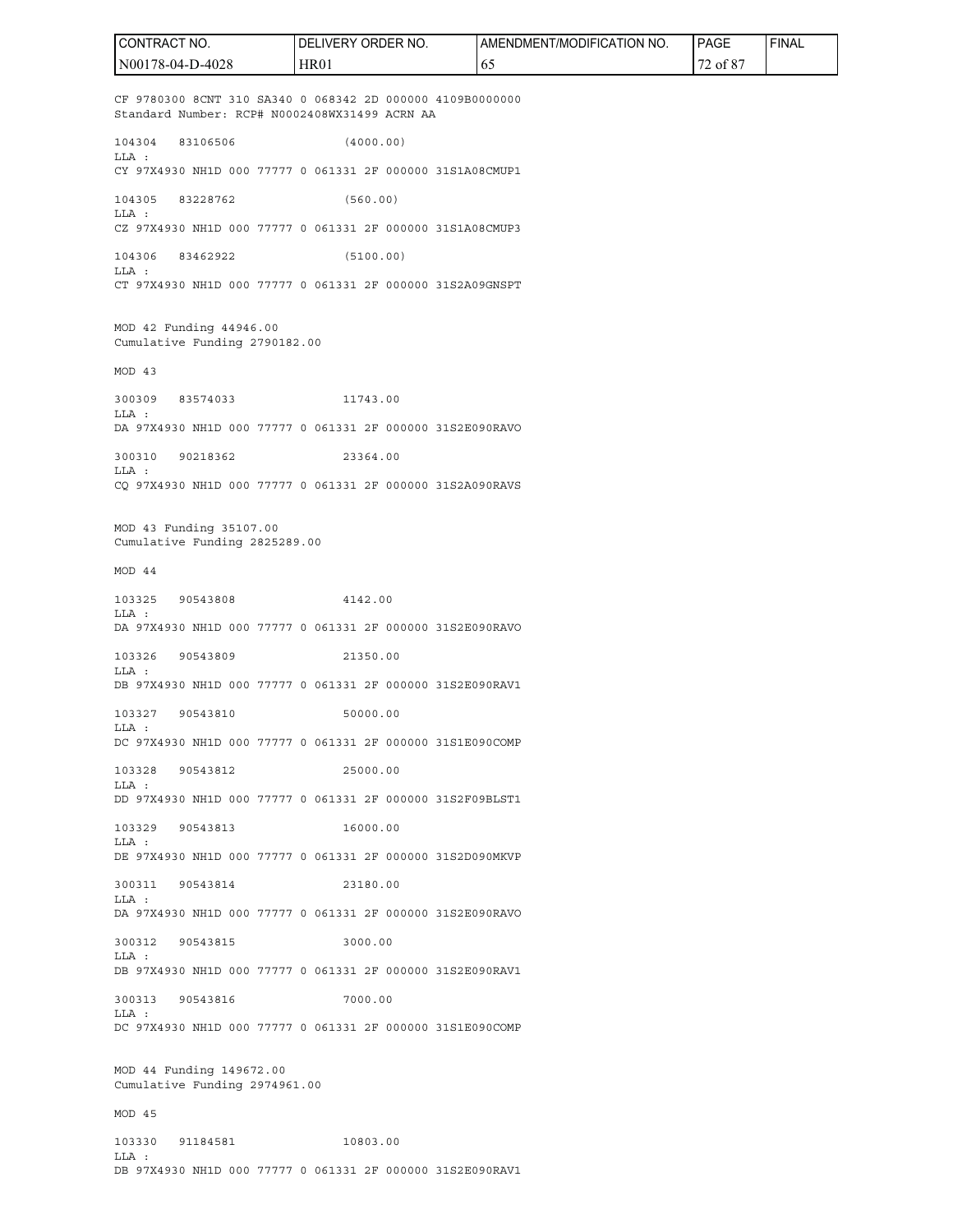| HR01<br>78-04-D-4028<br>N <sub>00</sub> | 0Ī |  |
|-----------------------------------------|----|--|

103331 91184582 25920.00 LLA : DF 97X4930 NH1D 000 77777 0 061331 2F 000000 31S5B09R3130 103332 91174403 25558.00 LLA : DA 97X4930 NH1D 000 77777 0 061331 2F 000000 31S2E090RAVO 103333 91174404 8000.00 LLA : DG 97X4930 NH1D 000 77777 0 061331 2F 000000 31S1E090LINK 103334 91174405 13650.00 LLA : DH 97X4930 NH1D 000 77777 0 061331 2F 000000 31S5A09R4100 103335 91174406 13500.00 LLA : DC 97X4930 NH1D 000 77777 0 061331 2F 000000 31S1E090COMP 103336 91174407 7000.00 LLA : DE 97X4930 NH1D 000 77777 0 061331 2F 000000 31S2D090MKVP 103337 91174408 3000.00 LLA : CS 97X4930 NH1D 000 77777 0 061331 2F 000000 31S2D09SOCRP 103338 91174409 9764.00 LLA : DJ 97X4930 NH1D 000 77777 0 061331 2F 000000 31S1G090ADM1 300314 91184583 202.00 LLA : DB 97X4930 NH1D 000 77777 0 061331 2F 000000 31S2E090RAV1 300315 91174410 10538.00 LLA : DA 97X4930 NH1D 000 77777 0 061331 2F 000000 31S2E090RAVO 300316 91174411 7000.00 LLA : DG 97X4930 NH1D 000 77777 0 061331 2F 000000 31S1E090LINK 300317 91174412 17000.00 LLA : DC 97X4930 NH1D 000 77777 0 061331 2F 000000 31S1E090COMP MOD 45 Funding 151935.00 Cumulative Funding 3126896.00 MOD 46 103339 91541402 8186.00 LLA : DA 97X4930 NH1D 000 77777 0 061331 2F 000000 31S2E090RAVO 103340 91541421 2079.00 LLA : DK 97X4930 NH1D 000 77777 0 061331 2F 000000 31S2E090GYZR 103341 103341 1736.00 LLA : DB 97X4930 NH1D 000 77777 0 061331 2F 000000 31S2E090RAV1 103342 91541425 10469.00 LLA : DL 97X4930 NH1D 000 77777 0 061331 2F 000000 31S1C080SL02 103343 91541427 9065.00 LLA : CR 97X4930 NH1D 000 77777 0 061331 2F 000000 31S2E090UKGA 103344 91541461 40000.00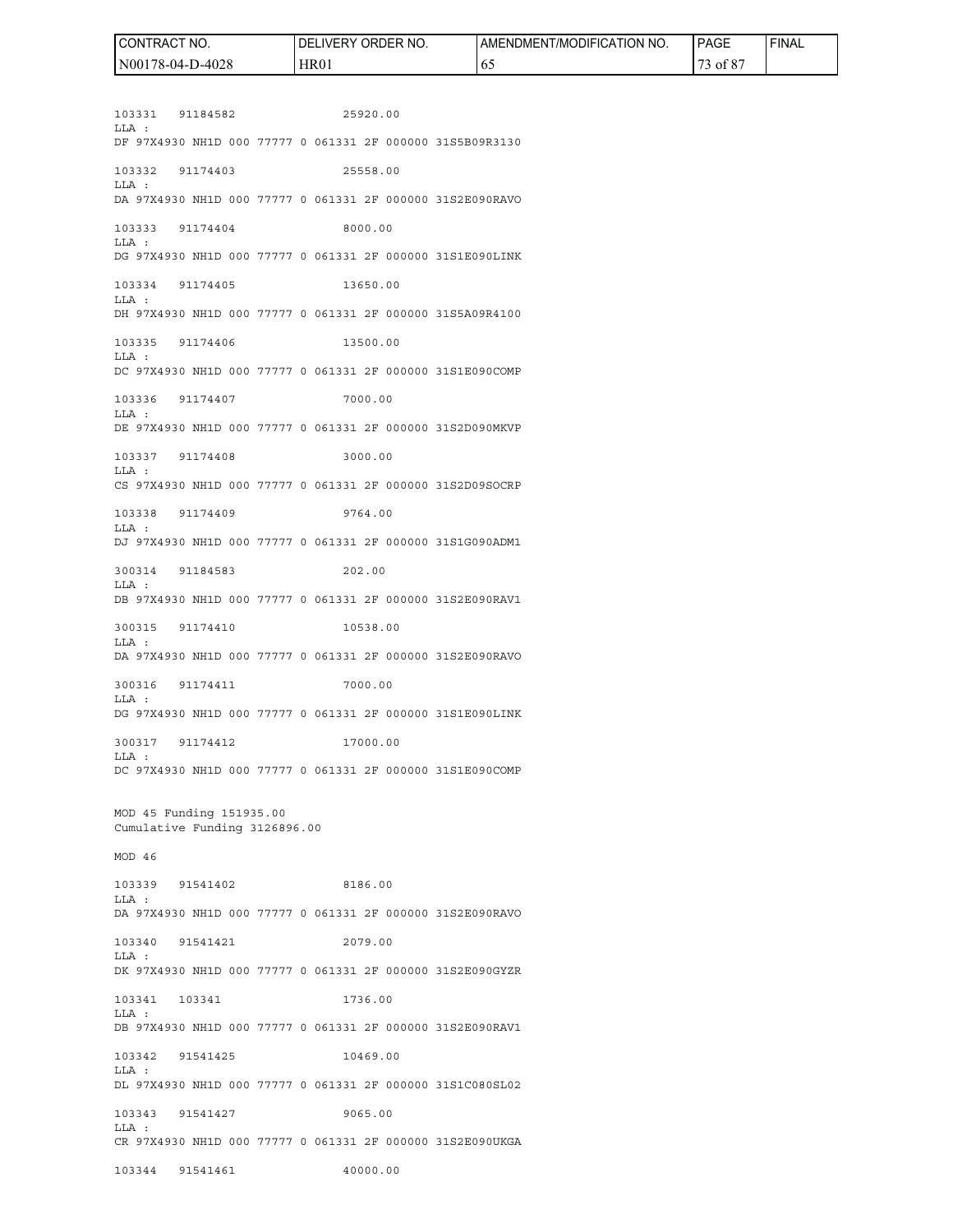LLA : DE 97X4930 NH1D 000 77777 0 061331 2F 000000 31S2D090MKVP 300318 91541431 5669.00 LLA : DA 97X4930 NH1D 000 77777 0 061331 2F 000000 31S2E090RAVO 300319 91541435 58.00 LLA : DK 97X4930 NH1D 000 77777 0 061331 2F 000000 31S2E090GYZR 300320 91541436 133.00 LLA : DB 97X4930 NH1D 000 77777 0 061331 2F 000000 31S2E090RAV1 MOD 46 Funding 77395.00 Cumulative Funding 3204291.00 MOD 47 101002 61255178 (4910.00) LLA : AM 97X4930 NH1E 000 77777 0 000178 2F 000000 31S2A060RAVS 103345 91958302 200000.00 LLA : CQ 97X4930 NH1D 000 77777 0 061331 2F 000000 31S2A090RAVS 103346 91958304 15000.00 LLA : DZ 97X4930 NH1D 000 77777 0 061331 2F 000000 31S2A090SL01 103347 91958305 20000.00 LLA : DM 97X4930 NH1D 000 77777 0 061331 2F 000000 31S2A09LGMGT 103348 91958306 20000.00 LLA : CU 97X4930 NH1D 000 77777 0 061331 2F 000000 31S2E090UKSC 103349 91958308 35000.00 LLA : DA 97X4930 NH1D 000 77777 0 061331 2F 000000 31S2E090RAVO 103350 91958309 40000.00 LLA : DB 97X4930 NH1D 000 77777 0 061331 2F 000000 31S2E090RAV1 103351 91958311 50000.00 LLA : DN 9790300 8CSN 253 SA340 0 068342 2D 000000 4109B0000000 FUNDING DOC: N0002409WX30722 FUNDING ACRN: AA MOD 47 Funding 375090.00 Cumulative Funding 3579381.00 MOD 48 103221 92181659 45000.00 LLA : DQ 97X4930 NH1D 000 77777 0 061331 2F 000000 31S2F090CNG1 103222 92181661 31884.00 LLA : DA 97X4930 NH1D 000 77777 0 061331 2F 000000 31S2E090RAVO 103223 92181663 35000.00 LLA : DR 97X4930 NH1D 000 77777 0 061331 2F 000000 31S1E090JTS1 103224 92181665 37300.00 LLA : DB 97X4930 NH1D 000 77777 0 061331 2F 000000 31S2E090RAV1 CONTRACT NO. N00178-04-D-4028 DELIVERY ORDER NO. HR01 AMENDMENT/MODIFICATION NO. 65 PAGE 74 of 87 FINAL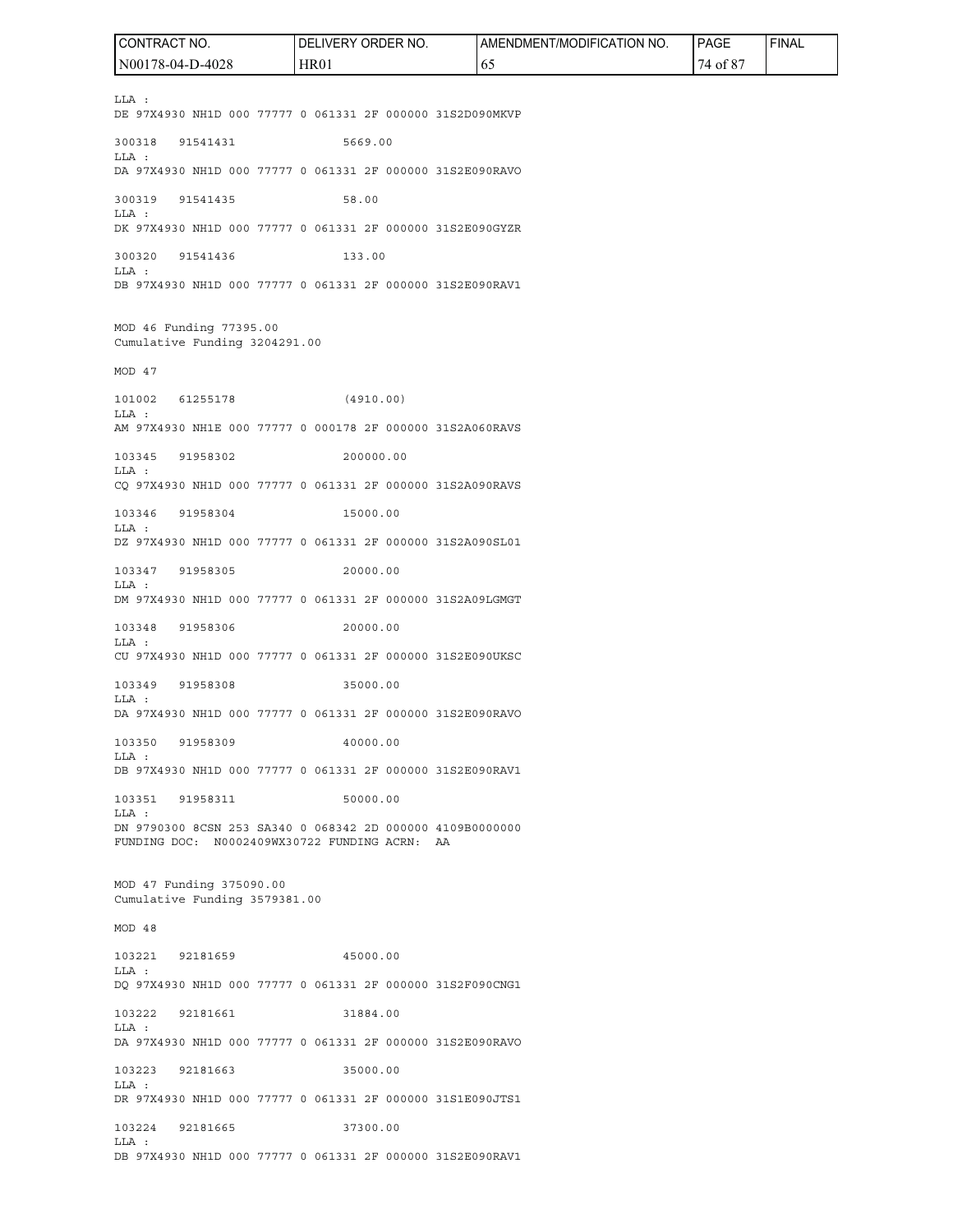103352 92181656 200000.00 LLA : DP 97X4930 NH1D 000 77777 0 061331 2F 000000 31S2F09BLST2 300321 92181667 6840.00 LLA : DA 97X4930 NH1D 000 77777 0 061331 2F 000000 31S2E090RAVO 300322 92181668 15000.00 LLA : DR 97X4930 NH1D 000 77777 0 061331 2F 000000 31S1E090JTS1 MOD 48 Funding 371024.00 Cumulative Funding 3950405.00 MOD 49 Funding 0.00 Cumulative Funding 3950405.00 MOD 50 103353 92586010 83946.00 LLA : DT 97X4930 NH1D 000 77777 0 061331 2F 000000 31S2D090RIBP 103354 92586011 2000.00 LLA : DU 97X4930 NH1D 000 77777 0 061331 2F 000000 31S2D09SLEPA 103355 92586013 7000.00 LLA : DV 97X4930 NH1D 000 77777 0 061331 2F 000000 31S2D090VPSI 103356 92586015 35000.00 LLA : DW 97X4930 NH1D 000 77777 0 061331 2F 000000 31S2D090RIBA 103357 92586021 100000.00 LLA : DX 9790100 74D7 257 00074 0 068688 2D C34016 000749SDDE3D FUNDING DOC: N0007409RC34016 FUNDING ACRN: AA 103358 92586022 362000.00 LLA : DY 9790300 8CSN 253 SA340 0 068342 2D 000000 4109B0000000 FUNDING DOC: N0002409WX31608 FUNDING ACRN: AA 300323 92586023 88000.00 LLA : DY 9790300 8CSN 253 SA340 0 068342 2D 000000 4109B0000000 FUNDING DOC: N0002409WX31608 FUNDING ACRN: AA MOD 50 Funding 677946.00 Cumulative Funding 4628351.00 MOD 51 Funding 0.00 Cumulative Funding 4628351.00 MOD 52 Funding 0.00 Cumulative Funding 4628351.00 MOD 53 400001 00076721 8944.00 LLA : EA 97X4930 NH1D 000 77777 0 061331 2F 000000 31S2B10DEPTH 400002 00076716 26236.00 LLA : EB 97X4930 NH1D 000 77777 0 061331 2F 000000 31S2A10SROH1 400003 00076722 2551.00 LLA : EC 97X4930 NH1D 000 77777 0 061331 2F 000000 31S2E10FRAV2 CONTRACT NO. N00178-04-D-4028 DELIVERY ORDER NO. HR01 AMENDMENT/MODIFICATION NO. 65 PAGE 75 of 87 FINAL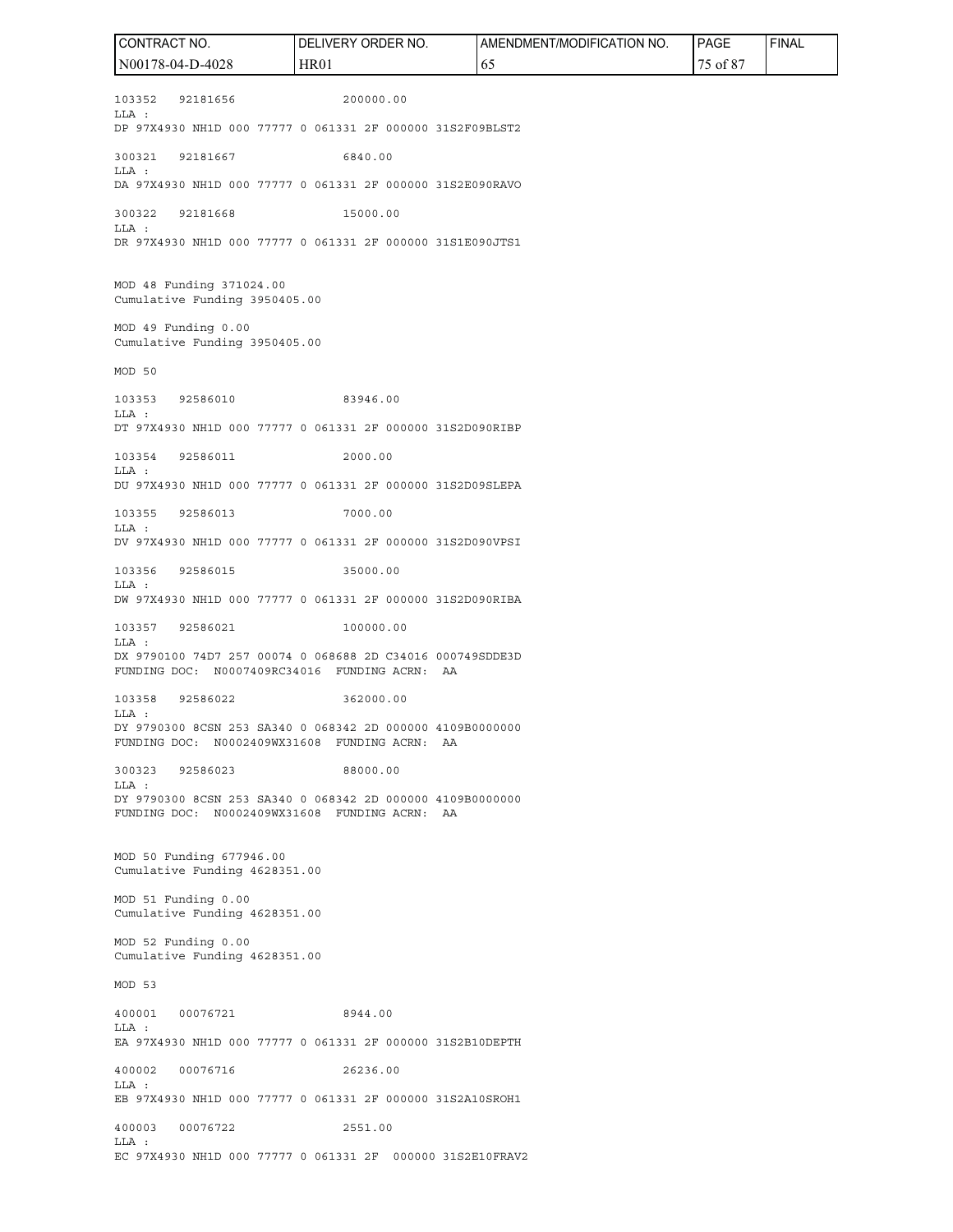400004 00076725 9875.00 LLA : ED 9790300 8CSN 253 SA340 0 068342 2D 000000 4109B0000000 FUNDING DOC: N0002409WX31308 FUNDING ACRN: AA 400005 00076730 377475.00 LLA : EE 9790400 8CSN 253 SA340 0 068342 2D 005120 4093A0000000 FUNDING DOC: N0002410WX11175 FUNDING ACRN: AA 400006 00076740 60000.00 LLA : EF 97X4930 NH1D 000 77777 0 061331 2F 000000 31S2A10GSUPP 400007 00086824 15000.00  $T.T.A$   $\cdot$ EG 97X4930 NH1D 000 77777 0 061331 2F 000000 31S1G10ADMIN 400008 00086825 15000.00 LLA : EH 97X4930 NH1D 000 77777 0 061331 2F 000000 31S2A10ISTAX 600001 00076720 1516.00 LLA : EA 97X4930 NH1D 000 77777 0 061331 2F 000000 31S2B10DEPTH 600002 00076718 38635.00 LLA : EB 97X4930 NH1D 000 77777 0 061331 2F 000000 31S2A10SROH1 600003 00076723 3116.00 LLA : EC 97X4930 NH1D 000 77777 0 061331 2F 000000 31S2E10FRAV2 600004 00076728 1332.00 LLA : ED 9790300 8CSN 253 SA340 0 068342 2D 000000 4109B0000000 FUNDING DOC: N0002409WX31308 FUNDING ACRN: AA 600005 00076729 155401.00 LLA : EE 9790400 8CSN 253 SA340 0 068342 2D 005120 4093A0000000 FUNDING DOC: N0002410WX11175 FUNDING ACRN: AA MOD 53 Funding 715081.00 Cumulative Funding 5343432.00 MOD 54 100501 60831391 29044.00 LLA : AA 97X4930 NH1E 000 77777 0 000178 2F 000000 31S2A060DEPT 100502 62356434 3458.00 LLA : AR 97X4930 NH1E 000 77777 0 000178 2F 000000 31S2A060SPTM 400009 00432358 27985.00 LLA : EB 97X4930 NH1D 000 77777 0 061331 2F 000000 31S2A10SROH1 400010 00432359 32128.00 LLA : EA 97X4930 NH1D 000 77777 0 061331 2F 000000 31S2B10DEPTH 400011 00432362 8223.00 LLA : EJ 97X4930 NH1D 000 77777 0 061331 2F 000000 31S2E10FMOPT 400012 00432363 546.00 LLA : EC 97X4930 NH1D 000 77777 0 061331 2F 000000 31S2E10FRAV2 400013 00432365 40000.00 LLA : CONTRACT NO. N00178-04-D-4028 DELIVERY ORDER NO. HR01 AMENDMENT/MODIFICATION NO. 65 PAGE 76 of 87 FINAL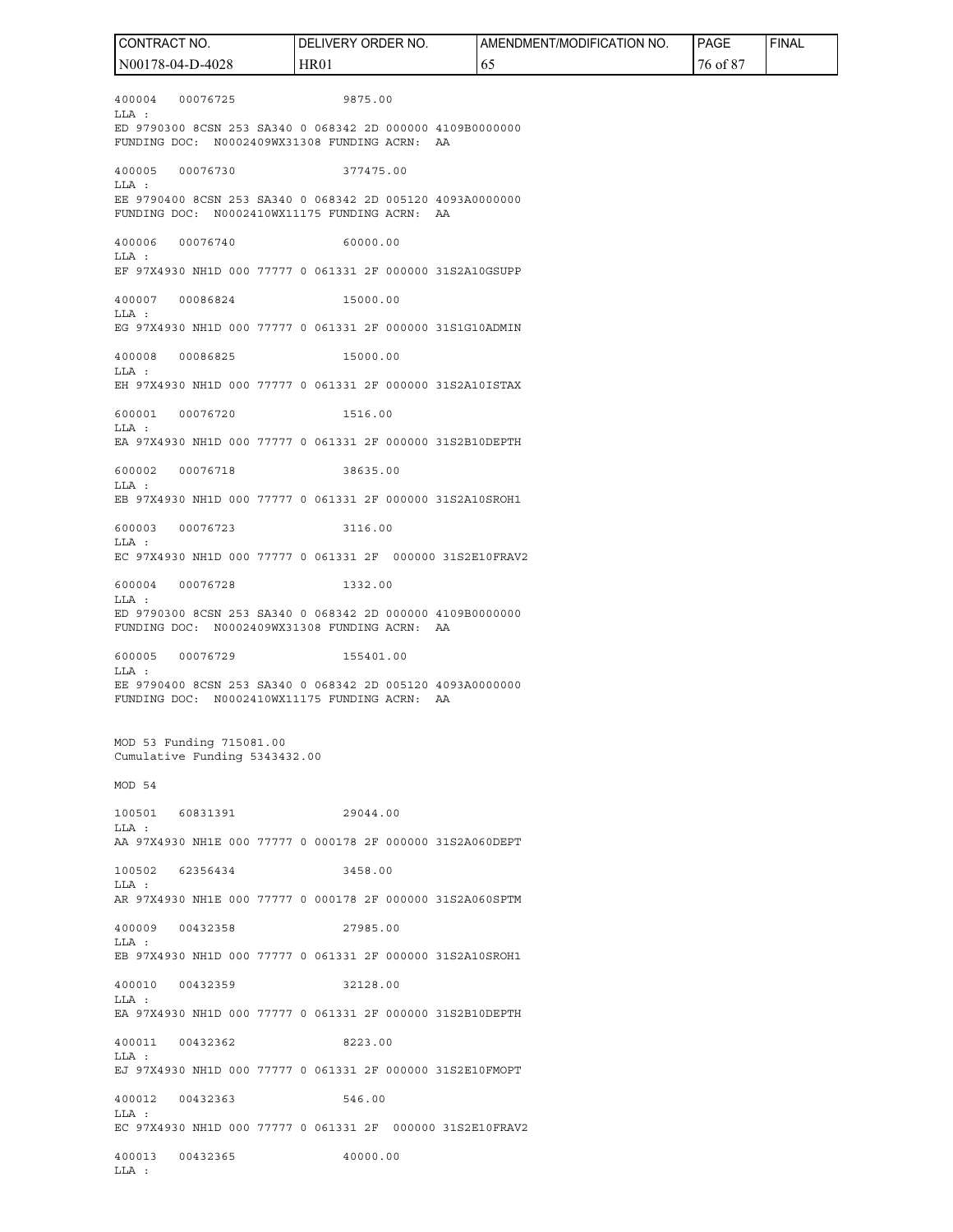EK 97X4930 NH1D 000 77777 0 061331 2F 000000 31T01100COMP 400014 00432366 53000.00 LLA : EL 97X4930 NH1D 000 77777 0 061331 2F 000000 31S2A10TBOAT 400015 00432368 50000.00 LLA : EF 97X4930 NH1D 000 77777 0 061331 2F 000000 31S2A10GSUPP 400016 00472562 10000.00 LLA : EM 97X4930 NH1D 000 77777 0 061331 2F 000000 31S1C101MMSD 400017 00472563 8320.00  $T.T.A$   $\cdot$ EN 97X4930 NH1D 000 77777 0 061331 2F 000000 31S2B10D2TAX 400018 00472564 1680.00 LLA : EP 97X4930 NH1D 000 77777 0 061331 2F 000000 31S2B10OBTAX 400019 00432395 21245.00 LLA : ED 9790300 8CSN 253 SA340 0 068342 2D 000000 4109B0000000 400020 00432404 50000.00 LLA : ED 9790300 8CSN 253 SA340 0 068342 2D 000000 4109B0000000 N0002409WX31608 600006 00432375 49125.00 LLA : EB 97X4930 NH1D 000 77777 0 061331 2F 000000 31S2A10SROH1 600007 00432381 61136.00 LLA : EA 97X4930 NH1D 000 77777 0 061331 2F 000000 31S2B10DEPTH 600008 00432384 10403.00 LLA : EJ 97X4930 NH1D 000 77777 0 061331 2F 000000 31S2E10FMOPT 600009 00432386 408.00 LLA : EC 97X4930 NH1D 000 77777 0 061331 2F 000000 31S2E10FRAV2 600010 00432389 20000.00 LLA : EK 97X4930 NH1D 000 77777 0 061331 2F 000000 31T01100COMP 600011 00432403 40.00 LLA : ED 9790300 8CSN 253 SA340 0 068342 2D 000000 4109B0000000 MOD 54 Funding 476741.00 Cumulative Funding 5820173.00 MOD 55 400021 00755839 100000.00 LLA : ER 97X4930 NH1D 000 77777 0 061331 2F 000000 31S2A10LSUPP 400022 00755840 5725.00 LLA : EB 97X4930 NH1D 000 77777 0 061331 2F 000000 31S2A10SROH1 400023 00755841 9463.00 LLA : ES 97X4930 NH1D 000 77777 0 061331 2F 000000 31S2B10DEPT1 400024 00755843 539.00 LLA : ET 97X4930 NH1D 000 77777 0 061331 2F 000000 31S2B10ELUD1 CONTRACT NO. N00178-04-D-4028 DELIVERY ORDER NO. HR01 AMENDMENT/MODIFICATION NO. 65 PAGE 77 of 87 FINAL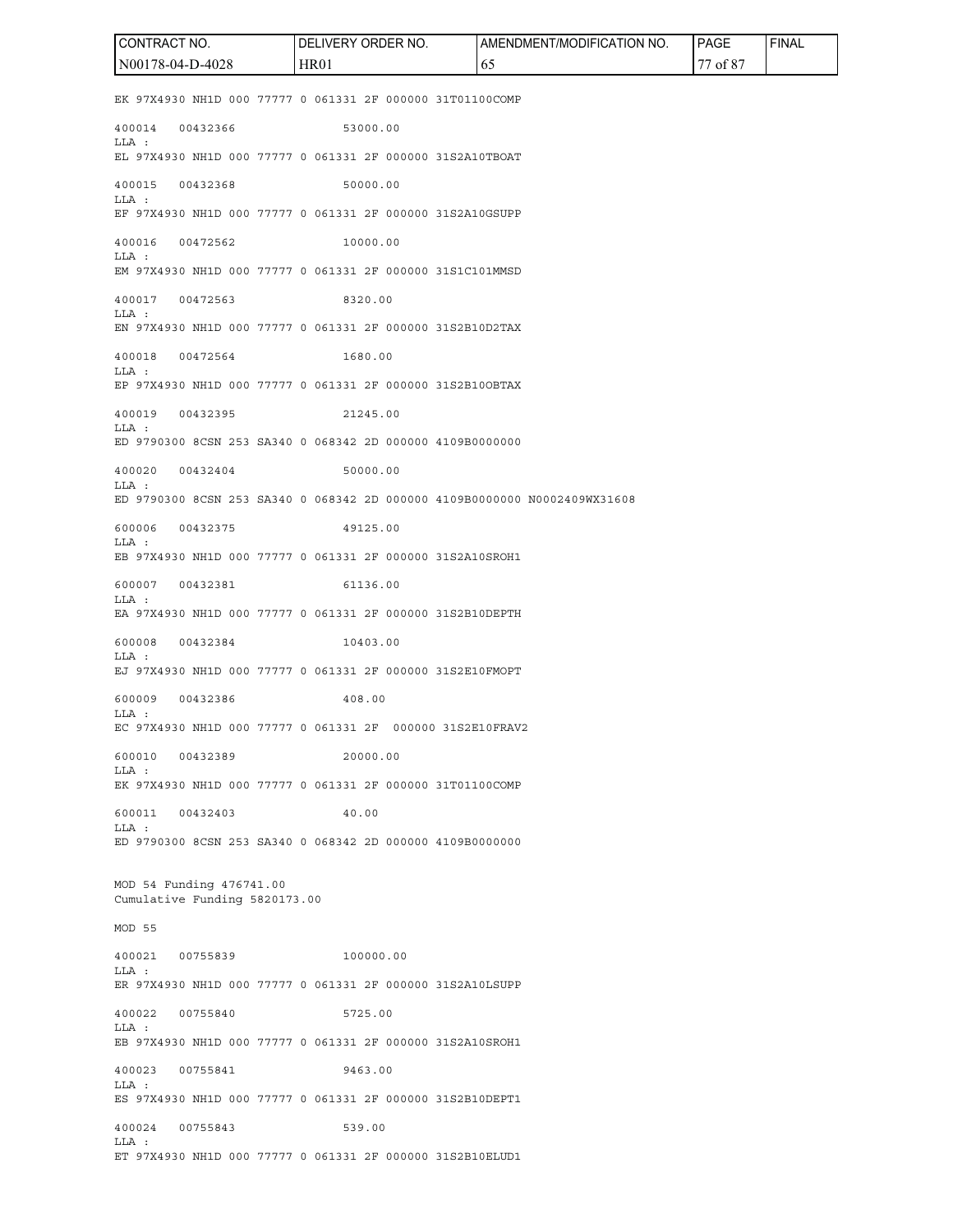600012 00755844 59672.00 LLA : EB 97X4930 NH1D 000 77777 0 061331 2F 000000 31S2A10SROH1 600013 00755845 128745.00 LLA : ES 97X4930 NH1D 000 77777 0 061331 2F 000000 31S2B10DEPT1 600014 00755846 84.00 LLA : ET 97X4930 NH1D 000 77777 0 061331 2F 000000 31S2B10ELUD1 MOD 55 Funding 304228.00 Cumulative Funding 6124401.00 MOD 56 400025 00970021 312.00 LLA : EU 97X4930 NH1D 000 77777 0 061331 2F 000000 31R2N100REBR 400026 00970023 8597.00 LLA : EB 97X4930 NH1D 000 77777 0 061331 2F 000000 31S2A10SROH1 400027 00970025 2691.00 LLA : ES 97X4930 NH1D 000 77777 0 061331 2F 000000 31S2B10DEPT1 400028 00970028 379.00 LLA : EV 97X4930 NH1D 000 77777 0 061331 2F 000000 31S2E10FESPT 400029 00970030 28304.00 LLA : EJ 97X4930 NH1D 000 77777 0 061331 2F 000000 31S2E10FMOPT 400030 00970032-5000 55369.00 LLA : CX 9780300 8CNT 310 SA340 0 068342 2D 000000 4109B0000000 600015 00970022-5000 11278.00 LLA : EW 97X4930 NH1D 000 77777 0 061331 2F 000000 31R2N100REBR 600016 00970024 33118.00 LLA : EB 97X4930 NH1D 000 77777 0 061331 2F 000000 31S2A10SROH1 600017 00970027 3029.00 LLA : ES 97X4930 NH1D 000 77777 0 061331 2F 000000 31S2B10DEPT1 600018 00970029 12780.00 LLA : EV 97X4930 NH1D 000 77777 0 061331 2F 000000 31S2E10FESPT 600019 00970031 1232.00 LLA : EJ 97X4930 NH1D 000 77777 0 061331 2F 000000 31S2E10FMOPT 600020 00970034-5000 13361.00 LLA : CX 9780300 8CNT 310 SA340 0 068342 2D 000000 4109B0000000 MOD 56 Funding 170450.00 Cumulative Funding 6294851.00 MOD 57 400031 01374228 10608.00 LLA : CONTRACT NO. N00178-04-D-4028 DELIVERY ORDER NO. HR01 AMENDMENT/MODIFICATION NO. 65 PAGE 78 of 87 FINAL

EF 97X4930 NH1D 000 77777 0 061331 2F 000000 31S2A10GSUPP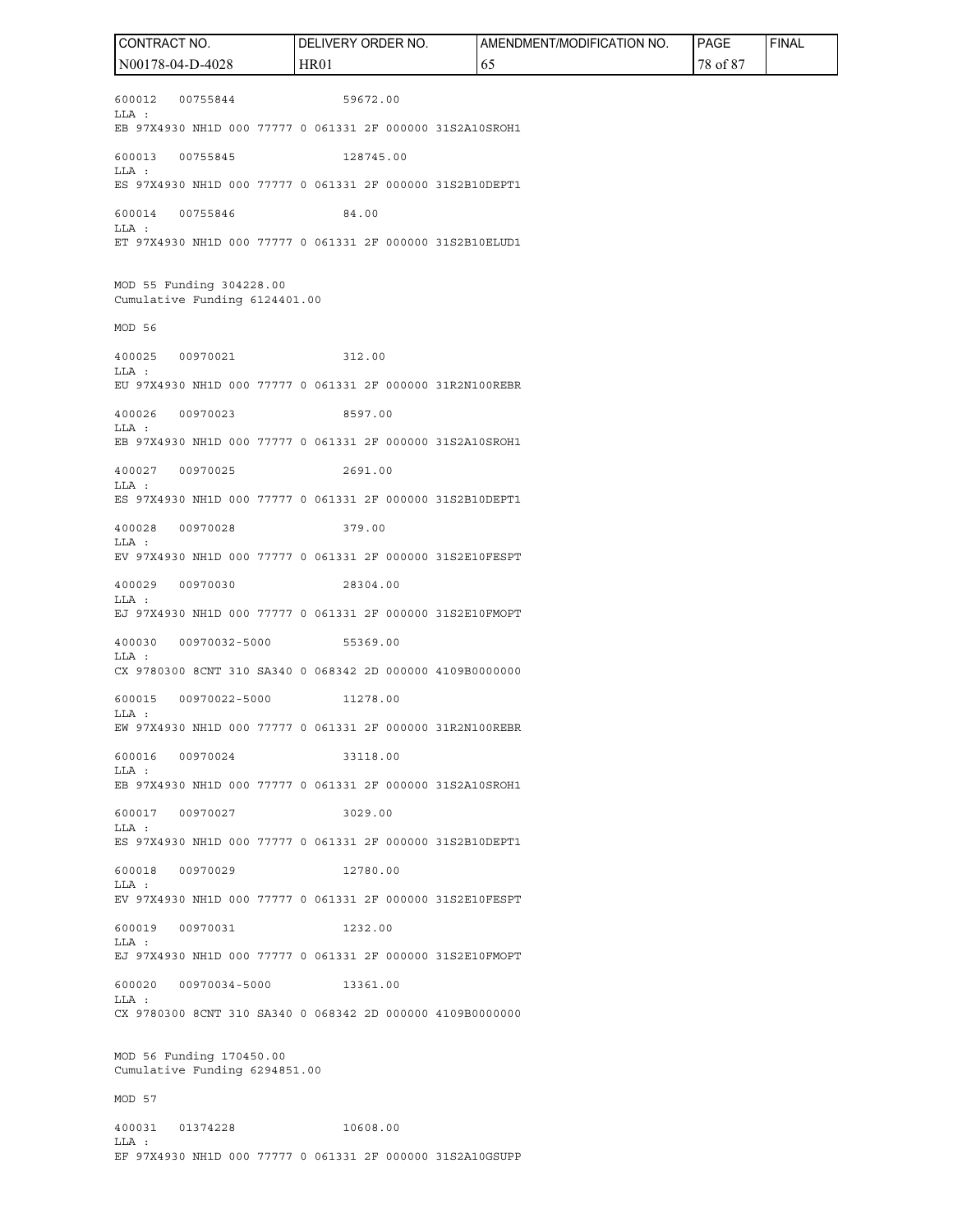400032 01374231 8908.00 LLA : EB 97X4930 NH1D 000 77777 0 061331 2F 000000 31S2A10SROH1 400033 01374232 1048.00 LLA : EX 97X4930 NH1D 000 77777 0 061331 2F 000000 31S2B10ASTR1 400034 01374235 4726.00 LLA : ES 97X4930 NH1D 000 77777 0 061331 2F 000000 31S2B10DEPT1 400035 01374236 159.00 LLA : EJ 97X4930 NH1D 000 77777 0 061331 2F 000000 31S2E10FMOPT 400036 01374239 36358.00 LLA : EC 97X4930 NH1D 000 77777 0 061331 2F 000000 31S2E10FRAV2 600021 01374229 3537.00 LLA : EF 97X4930 NH1D 000 77777 0 061331 2F 000000 31S2A10GSUPP 600022 01374230 36975.00 LLA : EB 97X4930 NH1D 000 77777 0 061331 2F 000000 31S2A10SROH1 600023 01374233 118.00 LLA : EX 97X4930 NH1D 000 77777 0 061331 2F 000000 31S2B10ASTR1 600024 01374234 7132.00 LLA : ES 97X4930 NH1D 000 77777 0 061331 2F 000000 31S2B10DEPT1 600025 01374237 8566.00 LLA : EJ 97X4930 NH1D 000 77777 0 061331 2F 000000 31S2E10FMOPT 600026 01374238 19119.00 LLA : EC 97X4930 NH1D 000 77777 0 061331 2F 000000 31S2E10FRAV2 MOD 57 Funding 137254.00 Cumulative Funding 6432105.00 MOD 58 600027 01656764 1460.00 LLA : EF 97X4930 NH1D 000 77777 0 061331 2F 000000 31S2A10GSUPP 600028 01656766 14072.00 LLA : ES 97X4930 NH1D 000 77777 0 061331 2F 000000 31S2B10DEPT1 600029 01656767 3268.00 LLA : EB 97X4930 NH1D 000 77777 0 061331 2F 000000 31S2A10SROH1 600030 01656768 54450.00 LLA : EE 9790400 8CSN 253 SA340 0 068342 2D 005120 4093A0000000 600031 01656803 6336.00 LLA : EY 97X4930 NH1D 000 77777 0 061331 2F 000000 31S2A10PROMG 600032 01666979 9827.00 LLA : EB 97X4930 NH1D 000 77777 0 061331 2F 000000 31S2A10SROH1 600033 01666981 10967.00 LLA : CONTRACT NO. N00178-04-D-4028 DELIVERY ORDER NO. HR01 AMENDMENT/MODIFICATION NO. 65 PAGE 79 of 87 FINAL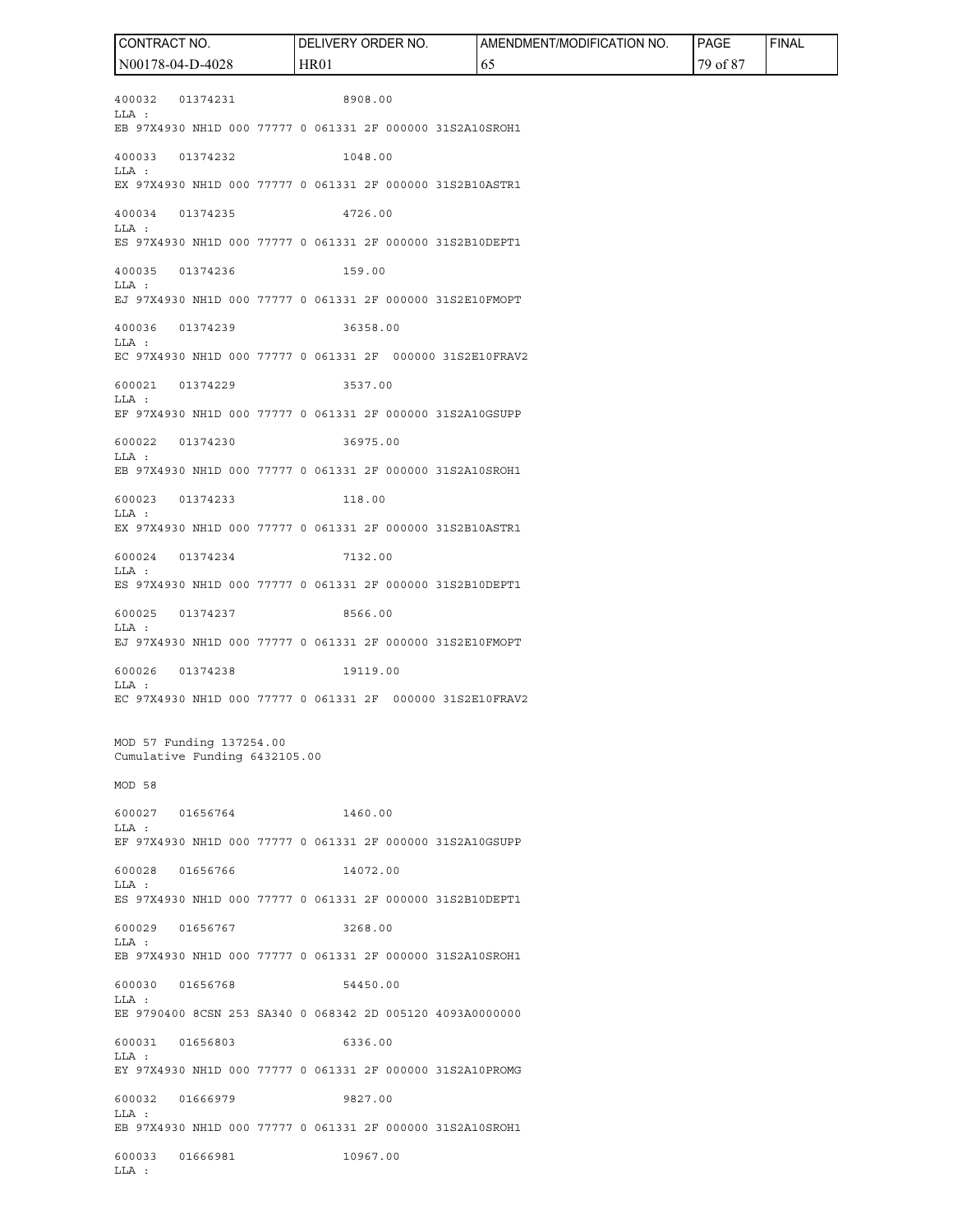ES 97X4930 NH1D 000 77777 0 061331 2F 000000 31S2B10DEPT1 600034 01666982 5360.00 LLA : EC 97X4930 NH1D 000 77777 0 061331 2F 000000 31S2E10FRAV2 MOD 58 Funding 105740.00 Cumulative Funding 6537845.00 MOD 59 400037 02214657 12939.00 LLA : EZ 97X4930 NH1D 000 77777 0 061331 2F 000000 31S1A090RADP 400038 02214660 49024.00 LLA : FA 97X4930 NH1D 000 77777 0 061331 2F 000000 31S2A10PAYBK 400039 02214663 35456.00 LLA : EB 97X4930 NH1D 000 77777 0 061331 2F 000000 31S2A10SROH1 400040 02214665-5000 8129.00 LLA : ES 97X4930 NH1D 000 77777 0 061331 2F 000000 31S2B10DEPT1 400041 02214669 4390.00 LLA : EC 97X4930 NH1D 000 77777 0 061331 2F 000000 31S2E10FRAV2 400042 02235033 49000.00 LLA : FB 97X4930 NH1D 000 77777 0 061331 2F 000000 31S2A10FSUPP 400043 02245119 361.00 LLA : EF 97X4930 NH1D 000 77777 0 061331 2F 000000 31S2A10GSUPP 600035 02214659 3301.00 LLA : EZ 97X4930 NH1D 000 77777 0 061331 2F 000000 31S1A090RADP 600036 02214661 17208.00 LLA : FA 97X4930 NH1D 000 77777 0 061331 2F 000000 31S2A10PAYBK 600037 02214664 36688.00 LLA : EB 97X4930 NH1D 000 77777 0 061331 2F 000000 31S2A10SROH1 600038 02214666-5000 13535.00 LLA : ES 97X4930 NH1D 000 77777 0 061331 2F 000000 31S2B10DEPT1 600039 02214671 1452.00  $T.T.A$   $\cdot$ EC 97X4930 NH1D 000 77777 0 061331 2F 000000 31S2E10FRAV2 600040 02234978-5000 199772.00 LLA : EE 9790400 8CSN 253 SA340 0 068342 2D 005120 4093A0000000 600041 02235035 28737.00 LLA : FB 97X4930 NH1D 000 77777 0 061331 2F 000000 31S2A10FSUPP MOD 59 Funding 459992.00 Cumulative Funding 6997837.00 MOD 60 400044 02520499 421.00 LLA : CONTRACT NO. N00178-04-D-4028 DELIVERY ORDER NO. HR01 AMENDMENT/MODIFICATION NO. 65 PAGE 80 of 87 FINAL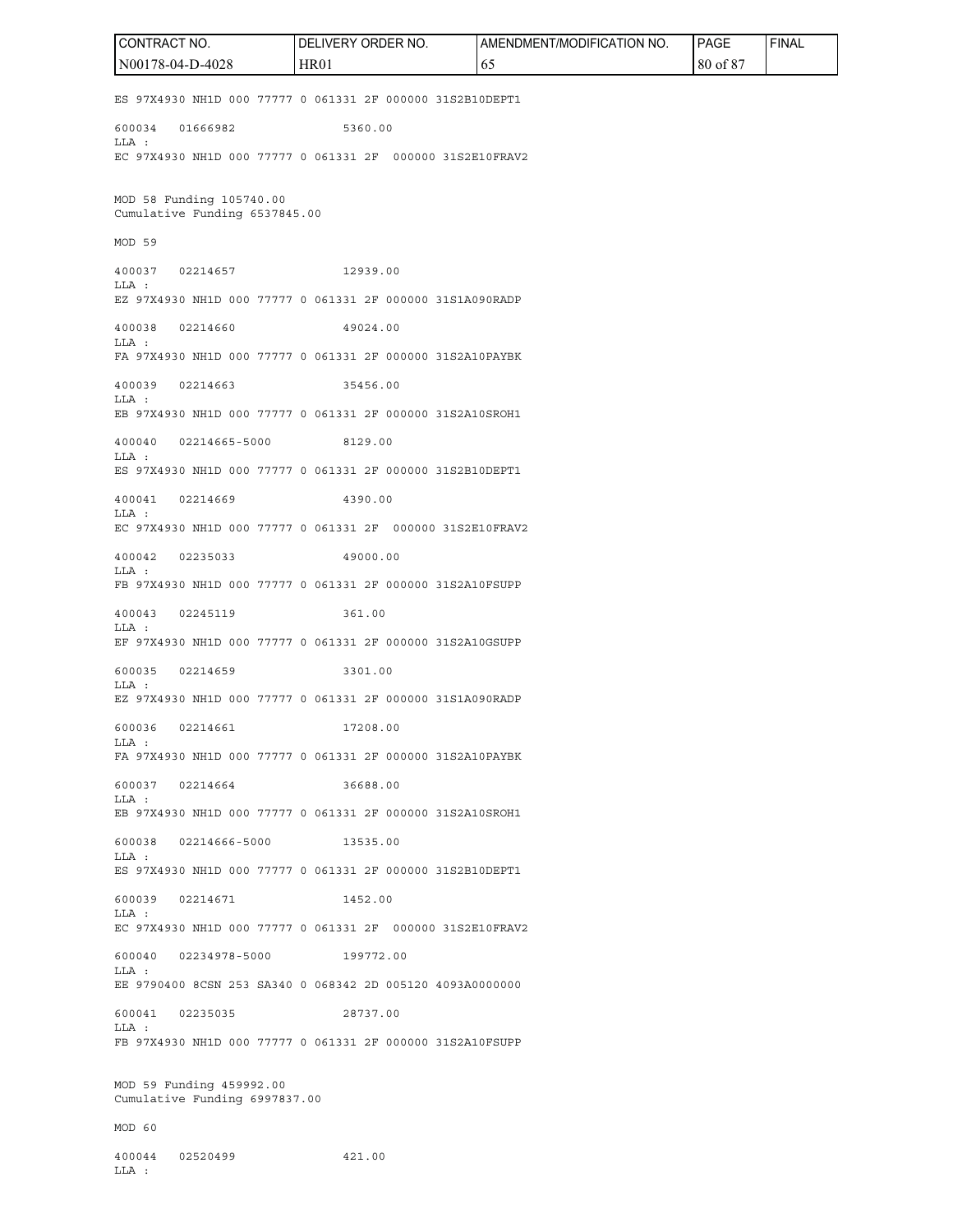FA 97X4930 NH1D 000 77777 0 061331 2F 000000 31S2A10PAYBK 400045 02520500 23364.00 LLA : EB 97X4930 NH1D 000 77777 0 061331 2F 000000 31S2A10SROH1 400046 02520502 799.00 LLA : EC 97X4930 NH1D 000 77777 0 061331 2F 000000 31S2E10FRAV2 400047 02520503 30324.00 LLA : FC 97X4930 NH1D 000 77777 0 061331 2F 000000 31S2B10PKPBK 400048 02520504 59211.00  $T.T.A$   $\cdot$ FD 97X4930 NH1D 000 77777 0 061331 2F 000000 31S2B10PARTS 600042 02520501 2806.00 LLA : EB 97X4930 NH1D 000 77777 0 061331 2F 000000 31S2A10SROH1 MOD 60 Funding 116925.00 Cumulative Funding 7114762.00 MOD 61 103359 02581092 678.00 LLA : EB 97X4930 NH1D 000 77777 0 061331 2F 000000 31S2A10SROH1 600043 02581093 11681.00 LLA : EB 97X4930 NH1D 000 77777 0 061331 2F 000000 31S2A10SROH1 MOD 61 Funding 12359.00 Cumulative Funding 7127121.00 MOD 62 103360 10123311 17307.00 LLA : FE 97X4930 NH1D 000 77777 0 061331 2F 000000 31S2A11SROH1 103361 10123312 7768.00 LLA : FF 97X4930 NH1D 000 77777 0 061331 2F 000000 31S2B11OAS03 103362 10123321 20000.00 LLA : FG 97X4930 NH1D 000 77777 0 061331 2F 000000 312SB11IPUM1 103363 10123322 10000.00 LLA : FH 97X4930 NH1D 000 77777 0 061331 2F 000000 31S2B11OBSO1 103364 10123323 20000.00 LLA : FJ 97X4930 NH1D 000 77777 0 061331 2F 000000 31S2B11SATC2 Reduce original incremental funding PR from \$20,000 to \$16,000. Funds were already obligated. Increased back to \$20000 103365 10123324 8400.00 LLA : FK 97X4930 NH1D 000 77777 0 061331 2F 000000 31S2C11AMMSD 103366 10123325 4000.00 LLA : FL 97X4930 NH1D 000 77777 0 061331 2F 000000 31S2C11BMMSD 103367 10671284 3817.00 LLA : FE 97X4930 NH1D 000 77777 0 061331 2F 000000 31S2A11SROH1 CONTRACT NO. N00178-04-D-4028 DELIVERY ORDER NO. HR01 AMENDMENT/MODIFICATION NO. 65 PAGE 81 of 87 FINAL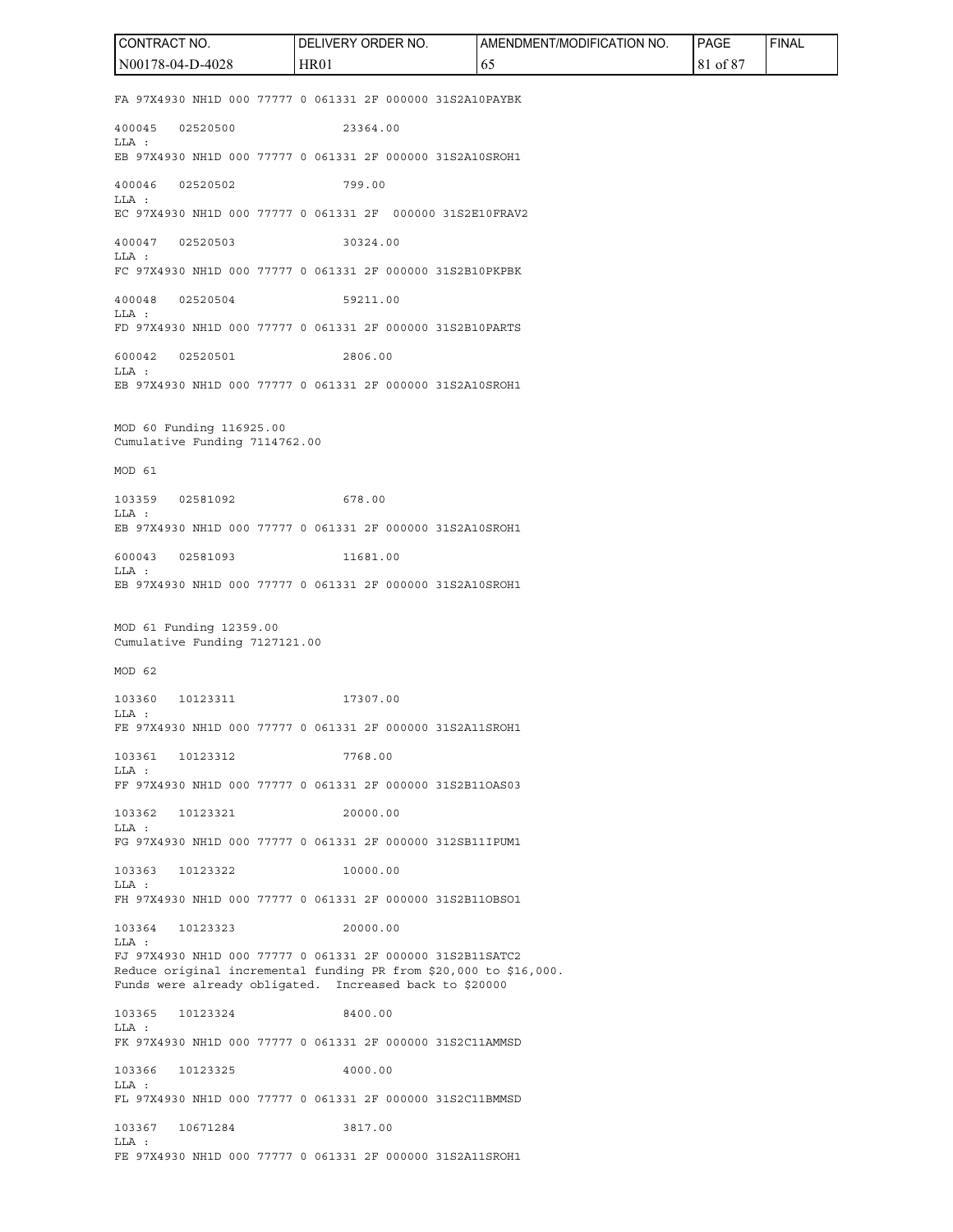103368 10671285 19292.00 LLA : FM 97X4930 NH1D 000 77777 0 061331 2F 000000 31S2A11GENSP 103369 10671287-5000 7811.00 LLA : FN 97X4930 NH1D 000 77777 0 061331 2F 000000 31SE10FTECH 103370 10671288 19324.00 LLA : FP 97X4930 NH1D 000 77777 0 061331 2F 000000 31S2A11LOGSP Reduce original amount by \$4000 from \$19,324 to \$15,324 600044 10123308 2319.00 LLA : FE 97X4930 NH1D 000 77777 0 061331 2F 000000 31S2A11SROH1 600045 10123313 2319.00 LLA : FF 97X4930 NH1D 000 77777 0 061331 2F 000000 31S2B11OAS03 600046 1061289-5000 159.00 LLA : FE 97X4930 NH1D 000 77777 0 061331 2F 000000 31S2A11SROH1 600047 10671290 217.00 LLA : FM 97X4930 NH1D 000 77777 0 061331 2F 000000 31S2A11GENSP 600048 10671292 160.00 LLA : FP 97X4930 NH1D 000 77777 0 061331 2F 000000 31S2A11LOGSP MOD 62 Funding 142893.00 Cumulative Funding 7270014.00 MOD 63 103364 10123323 (4000.00) LLA : FJ 97X4930 NH1D 000 77777 0 061331 2F 000000 31S2B11SATC2 Reduce original incremental funding PR from \$20,000 to \$16,000. Funds were already obligated. Increased back to \$20000 MOD 63 Funding -4000.00 Cumulative Funding 7266014.00 MOD 64 103364 10123323 4000.00 LLA : FJ 97X4930 NH1D 000 77777 0 061331 2F 000000 31S2B11SATC2 Reduce original incremental funding PR from \$20,000 to \$16,000. Funds were already obligated. Increased back to \$20000 103370 10671288 (4000.00) LLA : FP 97X4930 NH1D 000 77777 0 061331 2F 000000 31S2A11LOGSP Reduce original amount by \$4000 from \$19,324 to \$15,324 600049 4000.00 LLA : FP 97X4930 NH1D 000 77777 0 061331 2F 000000 31S2A11LOGSP Corrected the JON to 31S2A11LOGSP and ACRN to FP. MOD 64 Funding 4000.00 Cumulative Funding 7270014.00 MOD 65 Funding 0.00 Cumulative Funding 7270014.00 CONTRACT NO. N00178-04-D-4028 DELIVERY ORDER NO. HR01 AMENDMENT/MODIFICATION NO. 65 PAGE 82 of 87 FINAL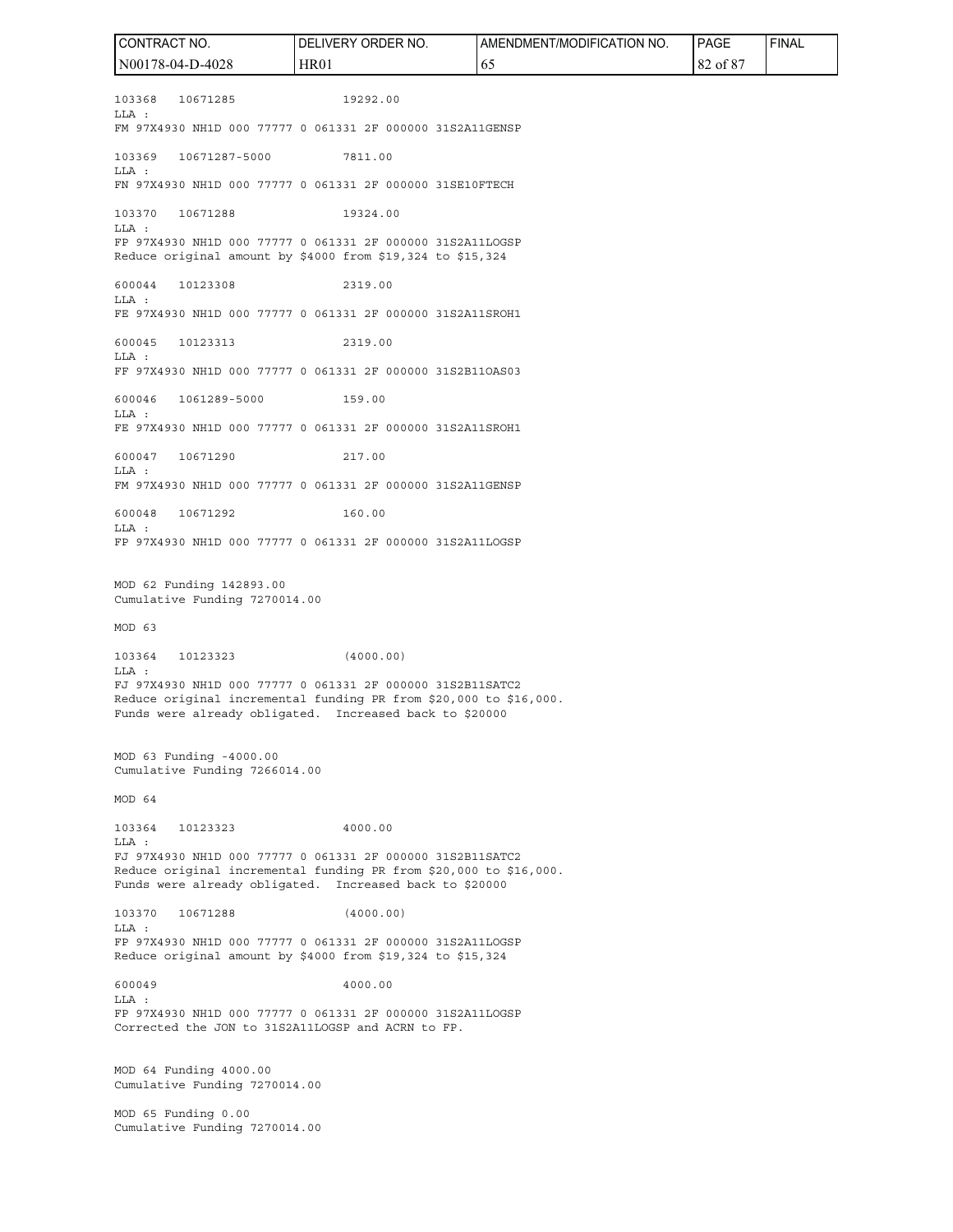| $\sim$<br>'NO.<br><b>CONTRACT</b> | ORDER NO.<br><b>LIVERY</b><br>DFI | AMENDMENT/MODIFICATION NO. | PAGE                            | ' FINAL |
|-----------------------------------|-----------------------------------|----------------------------|---------------------------------|---------|
| N00178-04-D-4028                  | <b>HR01</b>                       | ν.                         | 0 °C<br>$\Omega$<br>ot 8<br>o J |         |

### **SECTION H SPECIAL CONTRACT REQUIREMENTS**

Applicable Special Contract Requirements are in Section H of the Basic Contract.

#### TECHNICAL INSTRUCTIONS

All technical instructions are to be issued by the Task Order Manager, in writing, with a copy to the Contracting Officer. Technical instructions may only be issued to provide further guidance and may not be used to direct additional work. Each technical instruction shall include the CLIN, an assignment no. and period of performance.

#### AWARD TERM CLAUSE

In addition to the terms and conditions set forth elsewhere in this order, the contractor may earn an award term incentive consisting of an extension to the order period from the minimum one (1) year to a maximum of five (5) years on the basis of performance. For each year of the order, contractor performance is evaluated and ratings are assigned based on how well the contractor has performed. If ratings are satisfactory or better for Year 1, the contractor earns Year 2; if ratings are satisfactory or better for Year 2, the contractor earns Year 3, and so on up to the maximum of five (5) years. But if ratings are less than satisfactory for any year, then the order is ended. The evaluation criteria and the award term procedures are described in the "Award Term Plan".

#### AWARD TERM PLAN

The Government will assess the quality of the Contractors performance as follows:

a. The Areas of Evaluation are as follows:

- · QUALITY OF PRODUCT/SERVICE
- · SCHEDULE
- · COST CONTROL
- · BUSINESS RELATIONS
- · MANAGEMENT OF KEY PERSONNEL

· Comments

b. Ratings. The ratings used are:

| Rating                      | <b>Definition</b>                                                                                                                                                                                      |
|-----------------------------|--------------------------------------------------------------------------------------------------------------------------------------------------------------------------------------------------------|
| Exceptional (Dark<br>Blue)  | Performance meets contractual requirements and exceeds many requirements to the<br>government's benefit.                                                                                               |
| Very Good<br>$ $ (Purple)   | Performance meets contractual requirements and exceeds some to the government's benefit.                                                                                                               |
| Satisfactory<br>$ $ (Green) | Performance meets contractual requirements.                                                                                                                                                            |
| Marginal (Yellow)           | Performance does not meet some contractual requirements. The element being assessed<br>reflects a serious problem for which the contractor has not yet implemented satisfactory<br>corrective actions. |
| Unsatisfactory<br>  (Red)   | Performance does not meet contractual requirements and recovery is not likely in a timely<br>manner. Contractor's corrective actions to date are ineffective.                                          |

The contractor must receive a rating of satisfactory or better on each of the above evaluation areas in order to receive the award-term incentive. A rating of less than satisfactory on any of the above criteria will result in the incentive not being earned.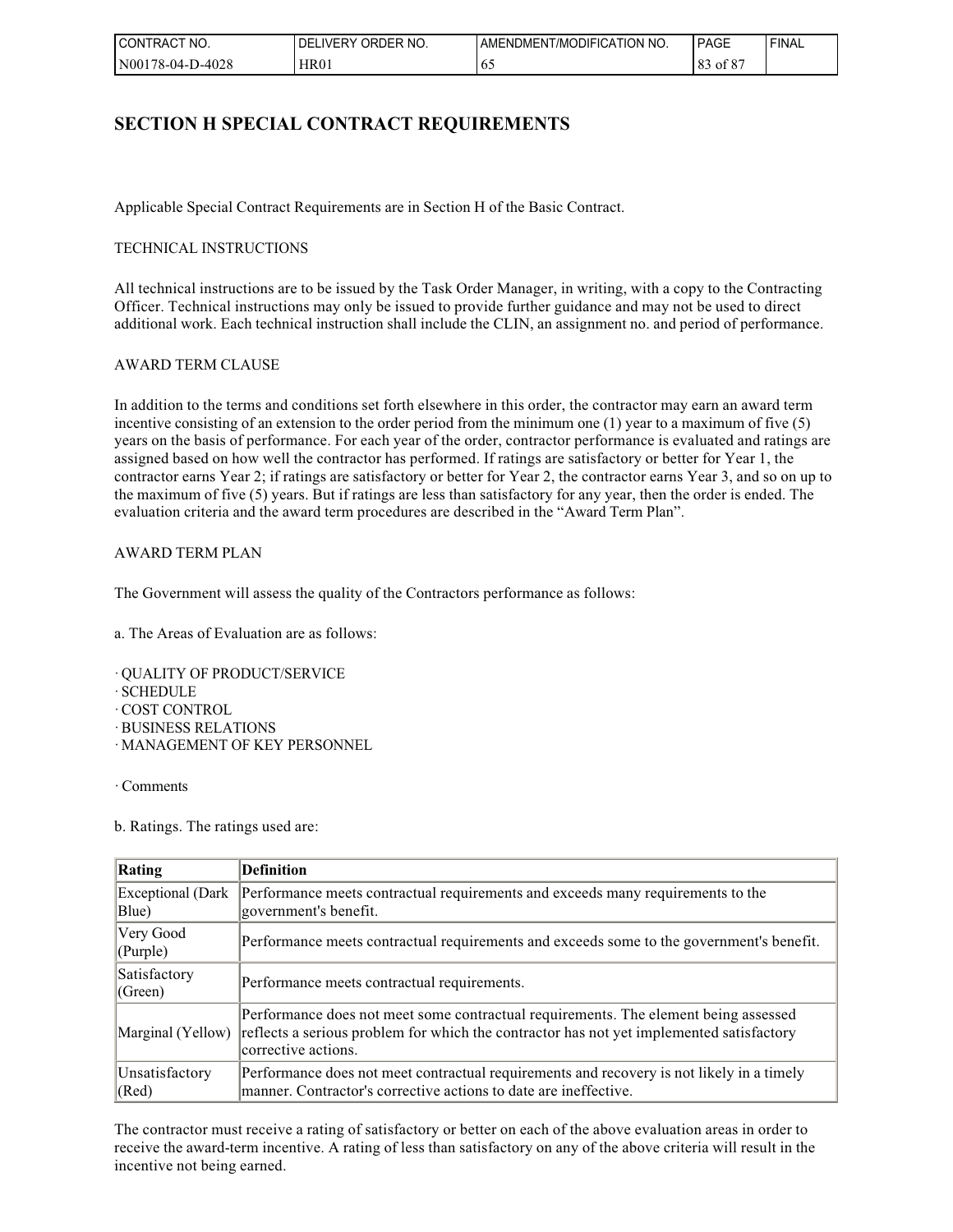| I CONTRACT<br>'NO. | ORDER NO.<br>_IVERY<br>DEL | AMENDMENT/MODIFICATION NO. | PAGE                          | 'FINAL |
|--------------------|----------------------------|----------------------------|-------------------------------|--------|
| N00178-04-D-4028   | <b>HR01</b>                | v.                         | 00 <sup>2</sup><br>84<br>ot 8 |        |

c. Evaluation Period. The evaluation periods will be (1) from award of the order through the end of the base period of performance and (2) for each award term year thereafter. Interim evaluations will also be conducted as described in paragraph (e) below.

d. Personnel. The Government evaluation team shall consist of an Assessing Official, performance monitors, and a Reviewing Official. Their responsibilities include:

(1) Assessing Official. This individual considers all information from performance monitors and other pertinent sources and prepares the written reports evaluating the contractor's performance.

(2) Performance Monitors. Performance monitors continually monitors contractor's performance at the task order level and provide input to the Assessing Official to be used in preparing performance reports. Monitors may provide written and or verbal input as directed by the Assessing Official.

(3) Reviewing Official. The Reviewing Official is normally the contract specialist administering the task order. That individual will reconcile any disagreements between the Assessing Official and the contractor and will finalize ratings and close reports whenever such disagreements exist.

e. Interim Evaluations. An interim evaluation shall be conducted at the midpoint (e.g. end of sixth month for a 12 month period of each evaluation period. No later than 15 calendar days after the midpoint of the evaluation period, the Assessing Official shall notify the contracting officer of the contractor's current strengths and weaknesses on the basis of inputs from the performance monitors and other pertinent sources. The contracting officer will then issue a letter to the contractor describing the strengths and weaknesses identified by the Assessing Official. The contracting officer may also issue letters at any time when it is deemed necessary to highlight areas of Government concern.

f. End-of-Period Evaluations. No later than 15 calendar days prior to the end of the evaluation period, the Assessing Official shall initiate a report covering the entire evaluation period and submit that report to the contractor for review and comment. The contractor shall review the report and provide comments to the Assessing Official within 10 calendar days. If the contractor concurs with the ratings in the report, then the Assessing Official will finalize the ratings and close the report. If the contractor does NOT concur with ratings, then the Assessing Official will forward the report to the Reviewing Official. The Reviewing Official will then reconcile any disagreements between the Assessing Official and the contractor, finalize the ratings, and close the report. All reports must be closed no later than the final day of the evaluation period. Once the report is closed, the ratings are not subject to dispute by either party.

g. Award-Term Determination. The contractor must receive a rating of satisfactory or better on each of the evaluation criteria in order to be eligible to have the task order extended. The Contracting Officer will review the closed report to determine if the award term has been earned and issue the appropriate unilateral contract modification. The award term is subject to cancellation based on the following specific contingencies: elimination of the requirement; lack of funding; and unfavorable determination that price is fair and reasonable.

h. Changes to the Award-Term Plan. This award term plan is a part of the order and can only be changed by a bilateral modification to the order. Either party may propose a change to the plan at any time. However, if either party desires a change and a mutual agreement cannot be reached, then this original Award-Term Plan will remain in full effect.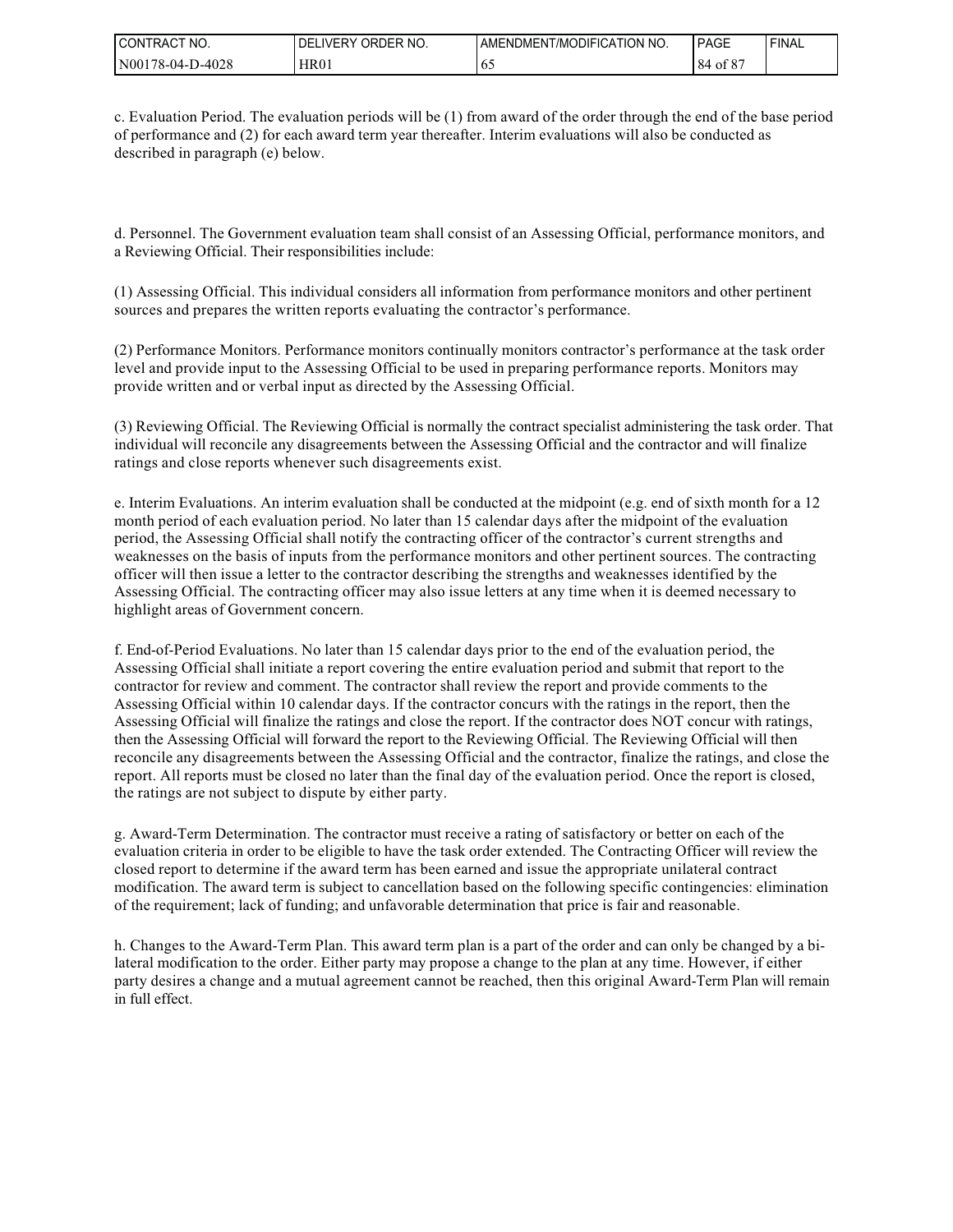| I CONTRACT<br>NO. | ORDER NO.<br>DEL<br>LIVERY | AMENDMENT/MODIFICATION NO. | PAGE                             | ' FINAL |
|-------------------|----------------------------|----------------------------|----------------------------------|---------|
| N00178-04-D-4028  | <b>HR01</b>                | - 61                       | - ت - ت<br>$Q \leq$<br>018<br>oυ |         |

# **SECTION I CONTRACT CLAUSES**

See Section I of the basic contract.

52.222-41 Service Contract Act (1965)As Amended July 2005

52.222-42 Statement of Equivalent Rates for Federal Hires May 1989

In compliance with the Service Contract Act of 1965, as amended, and the regulations of the Secretary of Labor (29 CFR Part 4), this clause identifies the classes of service employees expected to be employed under the contract and states the wages and fringe benefits payable to each if they were employed by the contracting agency subject to the provisions of 5 U.S.C. 5341 or 5332.

This Statement is for Information Only:

IT IS NOT A WAGE DETERMINATION

Employee Class Monetary Wage/Fringe Benefit

Clerk/Word Processor GS-5/Step 3

Document Specialist GS-5/Step 3

Drafter, Auto CAD GS-9/Step 3

Fiberglass Worker WG-3/Step 3

Information Specialist GS-5/Step 3

Machinist WG-3/Step 3

Machinist, CNC WG-3/Step 3

Metal Fabricator WG-3/Step 3

Operator, CAM WG-3/Step 3

QC Inspector WG-3/Step 3

QC Testor WG-3/Step 3

Technician, Electronics WG-3/Step 3

Technician, Hull WG-3/Step 3

Technician, Mechanical WG-3/Step 3

Warehousman,Electronics WG-3/Step 3

Warehousman, Materials Handler WG-3/Step 3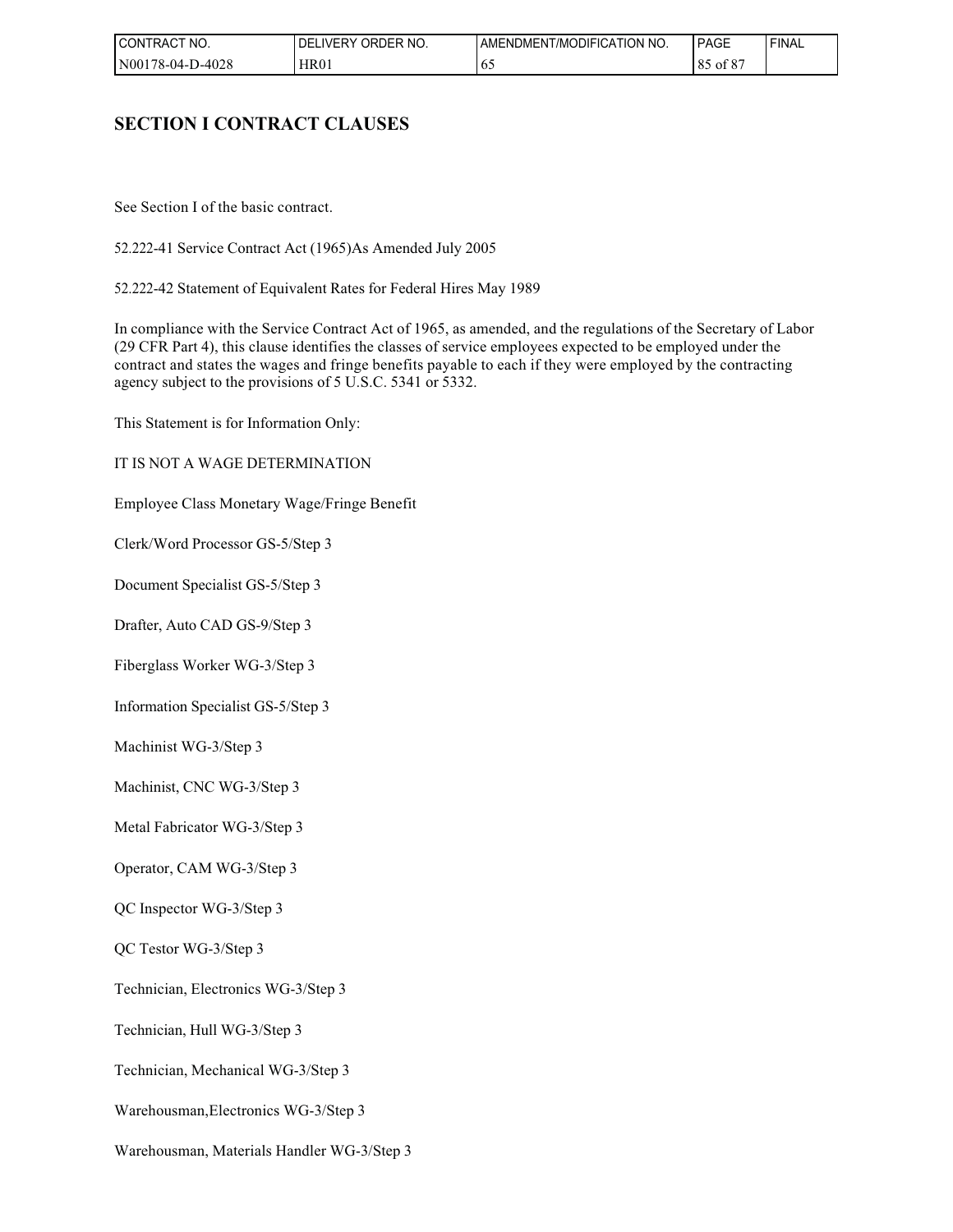| I CONTRACT NO.   | ORDER NO.<br>DELI<br><b>IVERY</b> | AMENDMENT/MODIFICATION NO. | PAGE                       | 'FINAL |
|------------------|-----------------------------------|----------------------------|----------------------------|--------|
| N00178-04-D-4028 | <b>HR01</b>                       | 02                         | 00 <sup>2</sup><br>86 of 8 |        |

Welder WG-3/Step 3

52.222-41 Service Contract Act (1965)

52.222-41 Service Contract Act (1965)

52.222-41 Service Contract Act (1965)